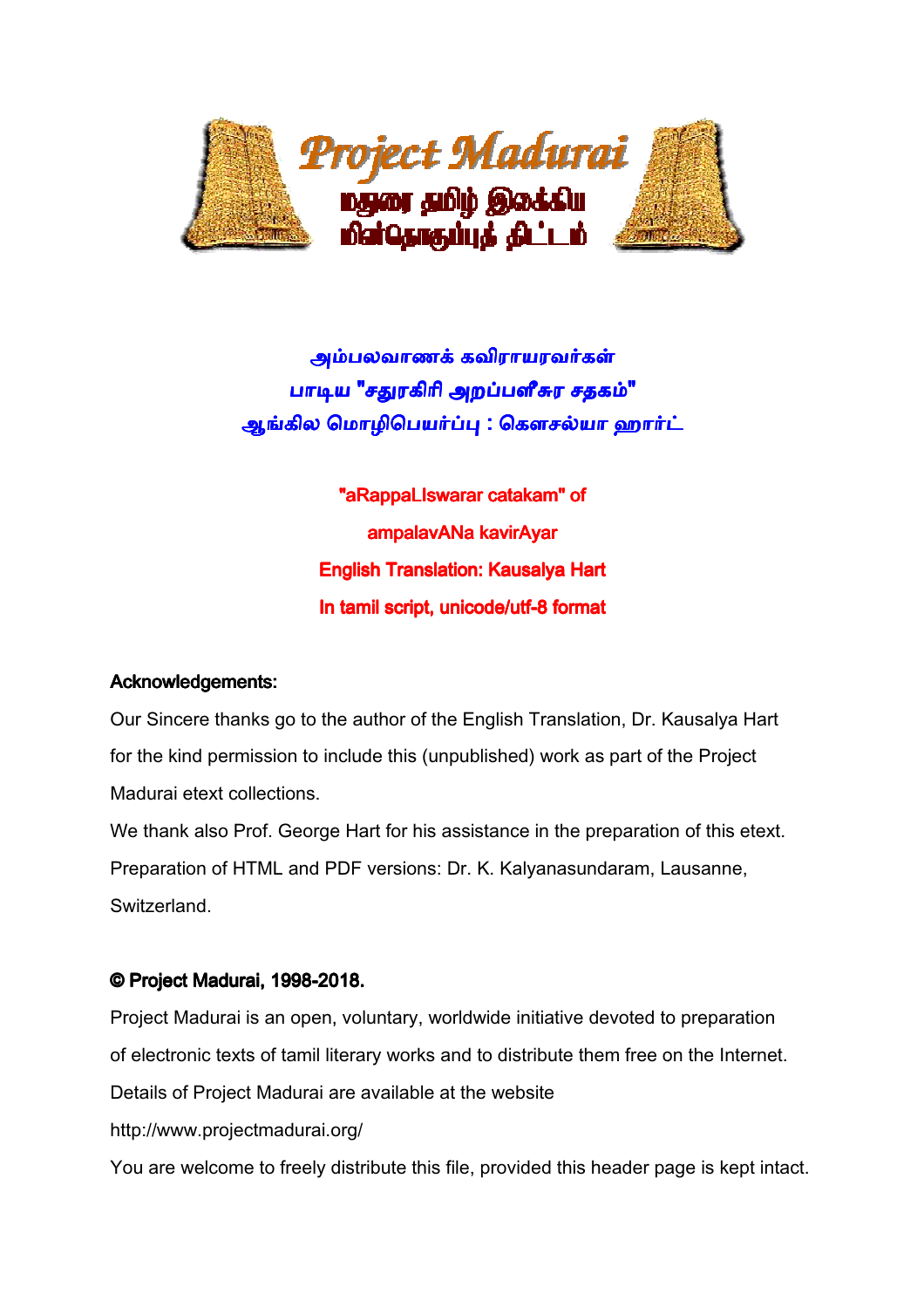#### "aRappaLIswarar catakam" of

#### ampalavANa kavirAyar

#### English Translation: Kausalya Hart

### Retired Lecturer, University of California, Berkeley, CA, USA

#### Source of the Translation:

அம்பலவாணக் கவிராயரவர்கள் பாடிய "சதுரகிரி அறப்பளீசுர சதகம்" திரு.புலவர் 'அரசு' அவர்கள் இயற்றிய உரையுடன் திருநெல்வேலி, தென்னிந்திய சைவசித்தாந்த நுற்பதிப்புக் கழகம், லிமிடெட் சென்னை - 1 , திருநெல்வேலி - 6 மதுரை - 1 கோவை - 1 4ம் பதிப்பு, சென்னை, ஜுலை 1980 ------------ அறப்பளீசுர சதகம் பாக்கள் தமிழில் இந்த மின்பதிப்பின் முடிவில்

கொடுக்கப்பட்டுள்ளது.

------------

# English Translation of aRappaLIsura catakam

## by Kauslaya Hart

#### The praise of God

The elephant-faced Lord Ganesa

protects his devotees and gives them joy.

I worship him to give me the grace

to compose a hundred poems

with excellent meanings on the god of the gods,

our lord Arappuleesurar.

---------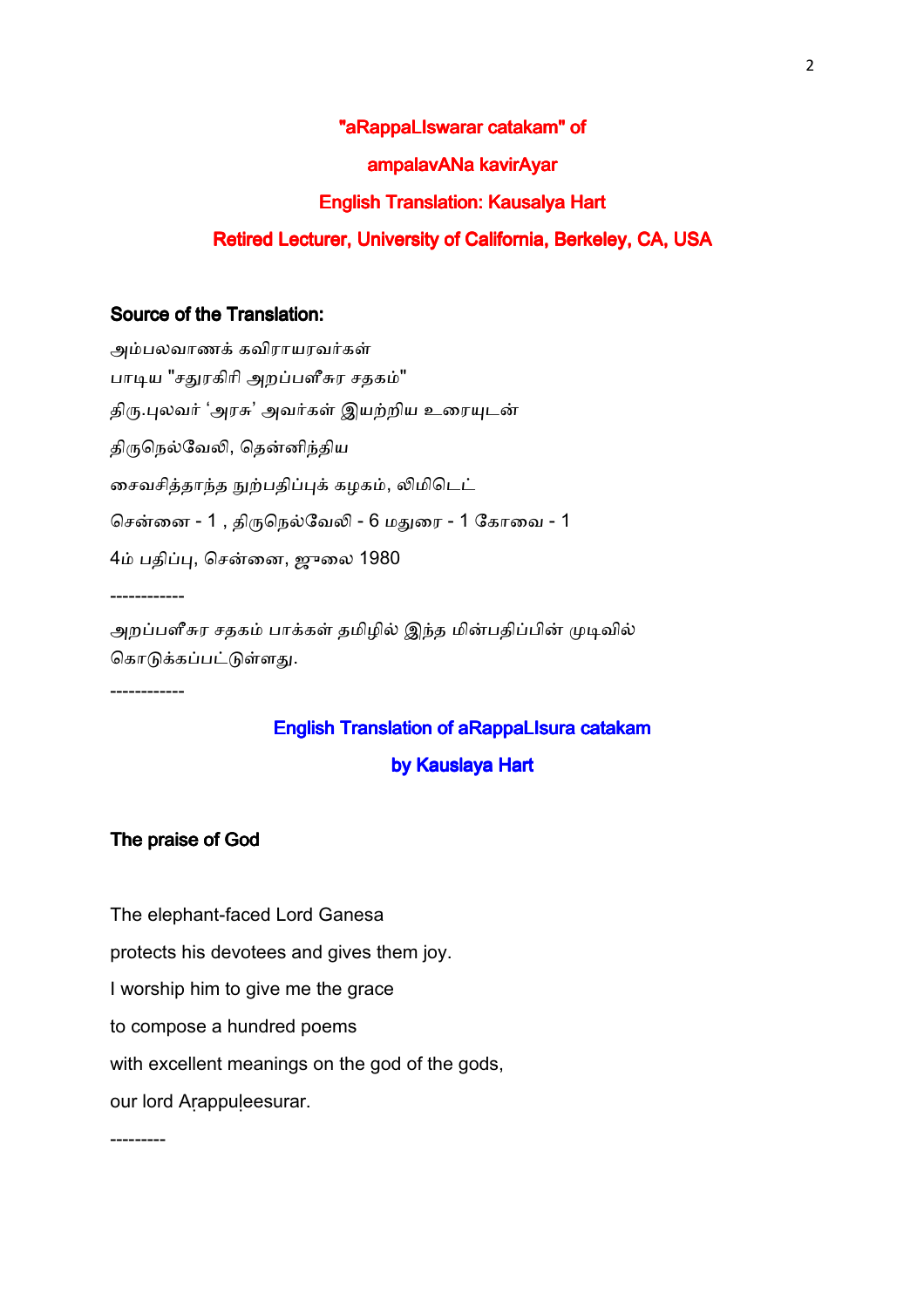#### 1. The troubles of life

It is difficult to be born a human in the seven births that a soul takes on this earth surrounded by the oceans. It is much harder to be born in a high community that has good culture and good traditions. Even harder is to be born without disabilities. Even if one is born with no troubles in life, it is hard to know what is virtue and sin and live without doing any mistake. It is hard to be born rich and it is harder to be born with compassion in one's heart. It is even harder to be born in the wide world as a devotee who worships your feet. O lord, you are nectar for your devotees. You are the god Arappuleesurar of Saduragiri. Our dear king Madaveḷ, the son of the king Mozai, worships you in his heart every day.

#### 2. A good wife

A good wife speaks and behaves sweetly to her husband, looks as lovely as Lakshmi on her lotus. She does not get angry and has the four excellent qualities of a woman shyness, innocence, fear and modesty. She knows how to treat her in-laws with respect, receives guests with happiness and takes care of them, and she comes from a respectable family whose people are without disease.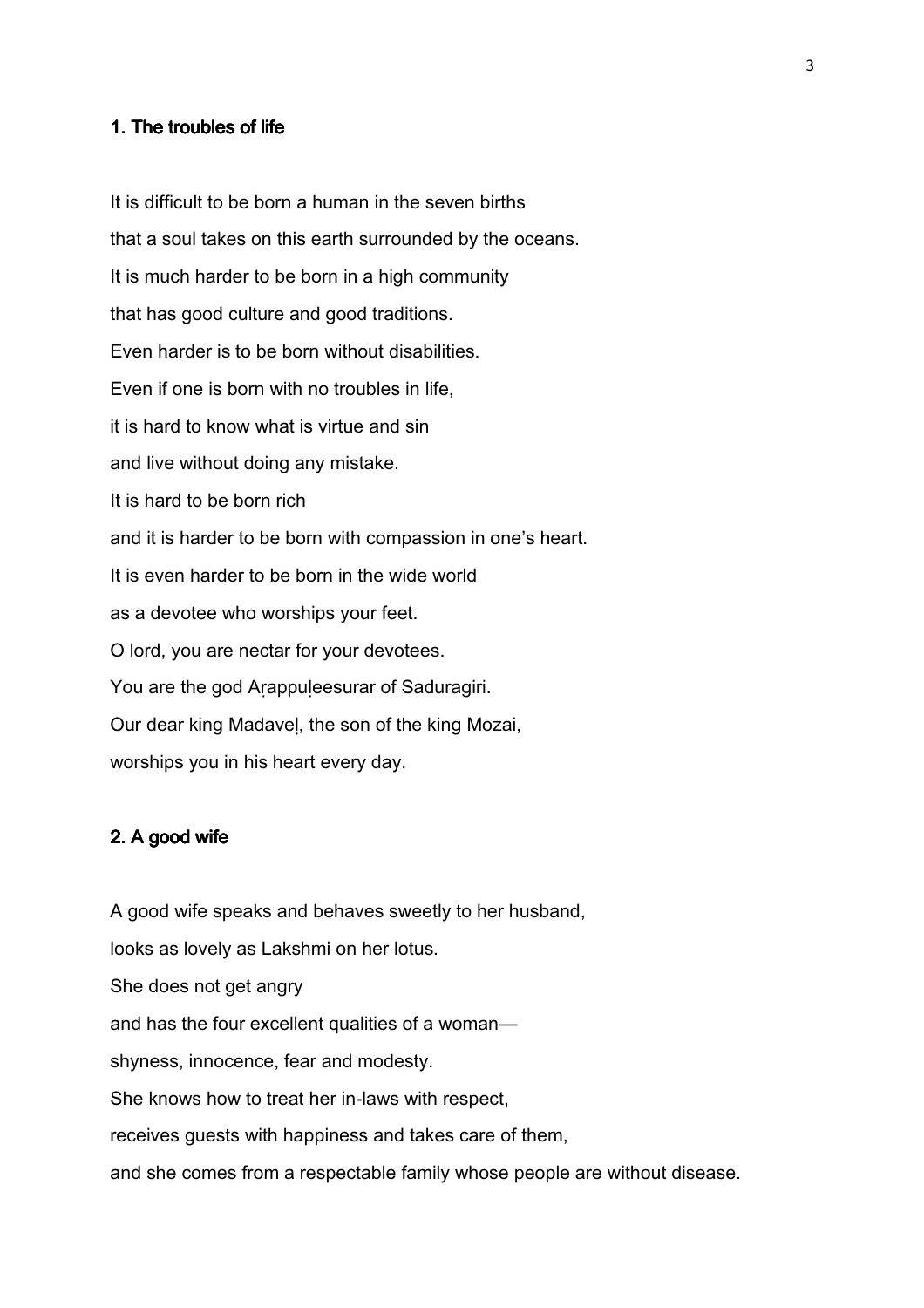She is attractive and as beautiful as Rathi, the goddess of love. She is chaste, does nothing against her husband's wishes, does not love anyone except her husband and has children. O god Aṛappuḷeesurar of Saduragiri, our dear king Madaveḷ worships you in his heart every day.

# 3. A good son

A good son gives charity just as his ancestors did,

keeps the honor and fame of his family,

gives food and other things to the poor,

does good deeds for others, performs yoga,

obeys and worships his parents and teachers, never opposing them,

follows the good paths of his parents,

and prays to the gods according to his family tradition.

He has sweet qualities, skills, good judgment, generosity,

and lives on the moral path of life.

To have such a good son, parents must have done good karma.

O lord, you, our light, remove our troubles.

O god Aṛappuḷeesurar of Saduragiri,

our dear just king Madaveḷ worships you in his heart every day.

## 4. Brothers and sisters

The Vedas says that this is the way a person should behave with his sisters and brothers—

He should consider his wealth the same as theirs and think that his fame and their fame are the same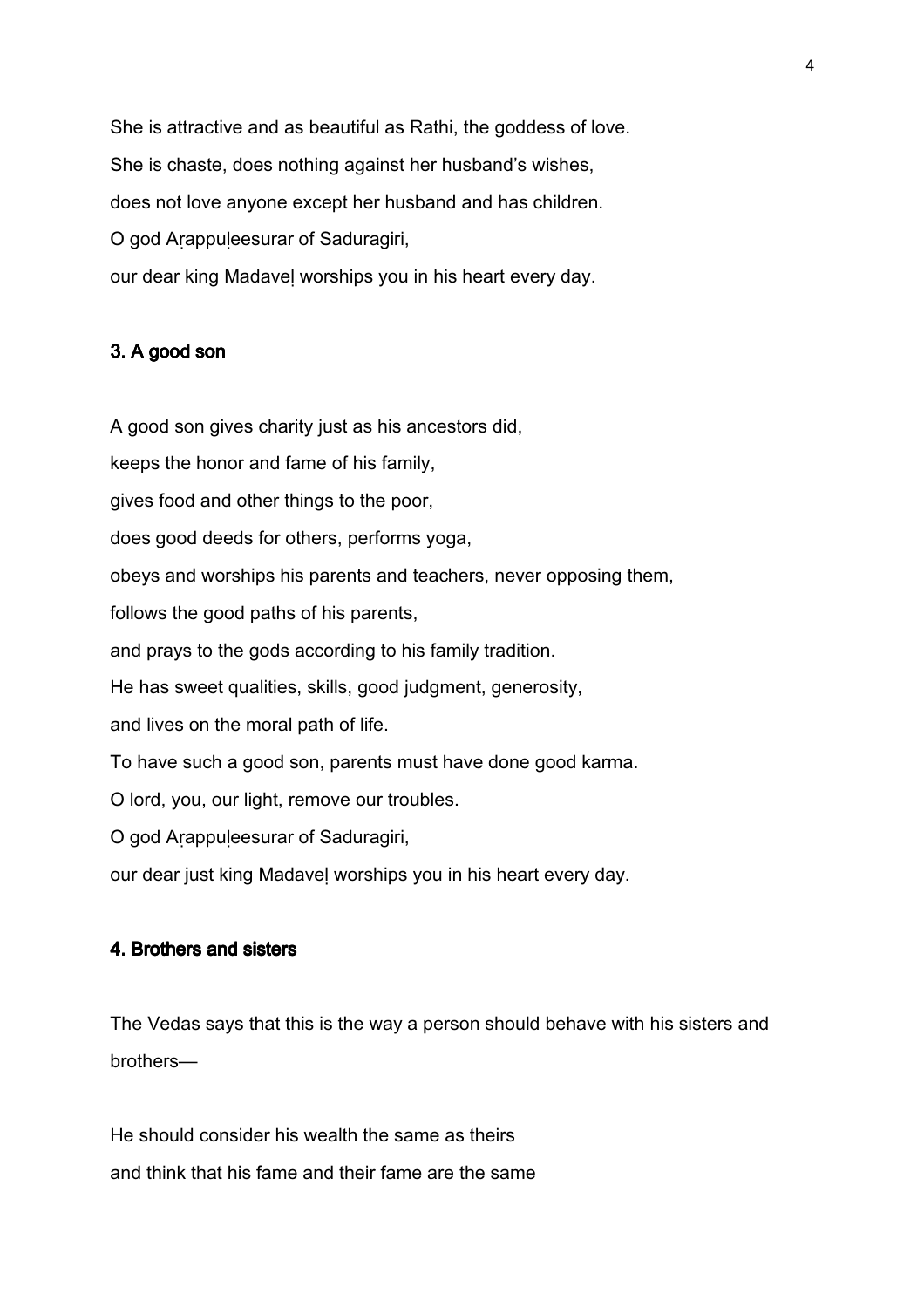and their disgrace is his disgrace. He should think that the benefit of their penance is his and his life is their life. Even though snakes have five mouths and eat with all of them, the food they eat goes to one stomach. Just like that, all one's brothers should live together feeling they are one. O lord with feet that look like red lotuses because you dance all the time, you are the god Arappuleesurar in Saduragiri and our dear chief Madaveḷ worships you in his heart every day.

# 5. A good Teacher

A good teacher

is a scholar of the sciences and arts and knows how to teach Vedantha and Siddhantha. He has good moral qualities, is strong, truthful to all, knows yoga, yogic practices, spells, and the shastras of other religions. He follows the paths of philosophy, lives without desire and attachment to worldly things, and spends his life in peace and happiness. O lord, you, the everlasting joy for all, are matchless, you are faultless and the life and support of all creatures. O god Aṛappuḷeesurar of Saduragiri, our beloved king Madaveḷ worships you in his heart every day.

# 6. A good Student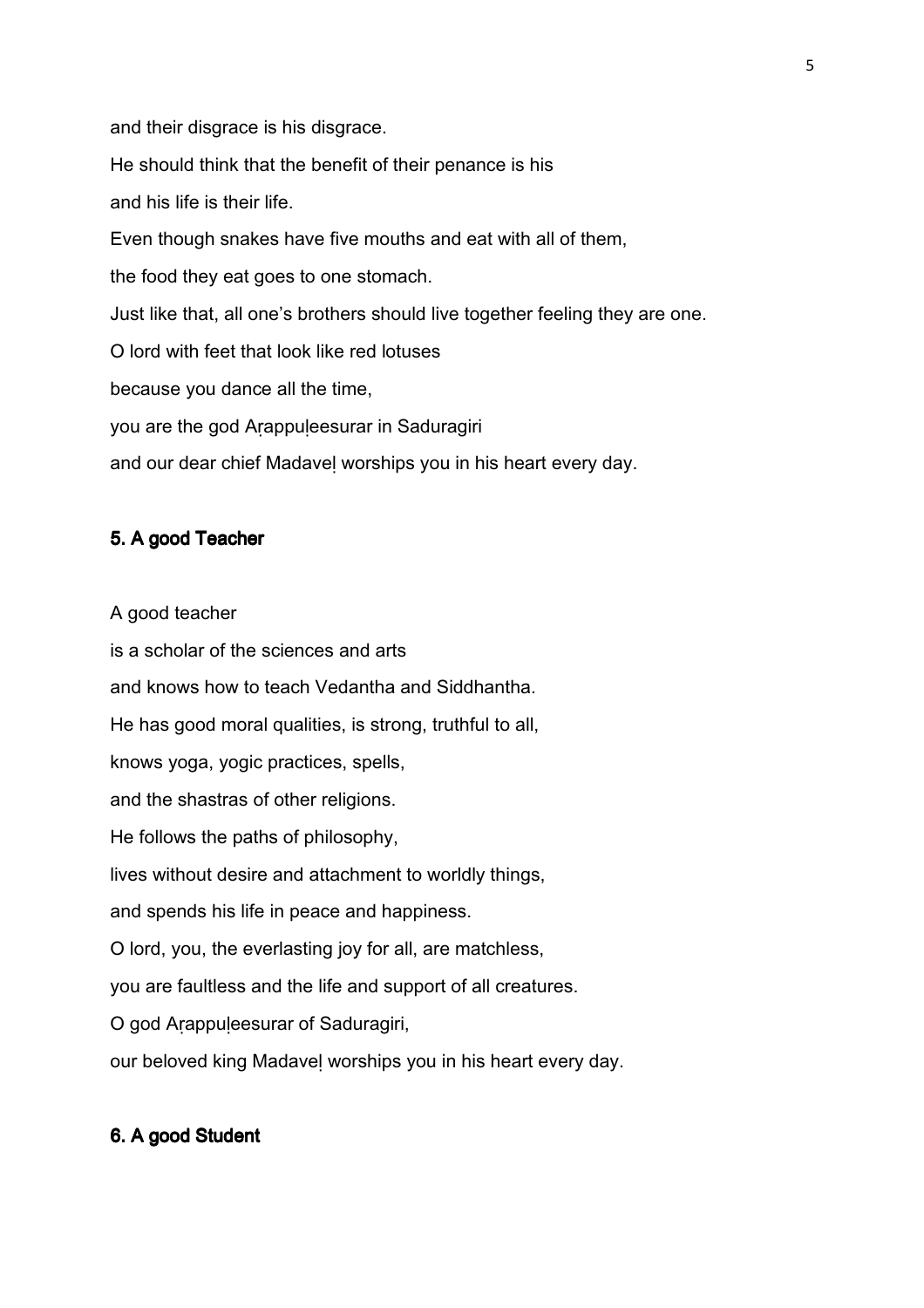He serves his teacher always and never gets upset even if the teacher becomes angry, scolds him, treats him cruelly and never appreciates him. Falling at the lotus feet of his guru, he should say, "You are truly my father and mother, you are faultless, all my body and wealth are yours, I worship you," and he should listen to his teacher's advice. The duty of a good student is to receive his guru's grace that removes the results of his karma. O lord Aṛappuḷeesurar of Saduragiri, you burned the three forts of your enemies. Our dear chief Madaveḷ worships you in his heart every day.

### 7. The good life

People should obtain wealth only by doing virtuous deeds, they should protect their wealth and increase it a hundred times through their cleverness, eat healthy food and wear decent clothes and ornaments. They should help elders, poets and the poor, earn good fame, do charity on this earth, and search for the good path to moksha. If people hide their wealth and do not give, they are blind and do not know what a good path is. O lord Aṛappuḷeesurar of Saduragiri, our king, the son of king Mozhai, the chief of the Ganga dynasty, worships you in his heart every day.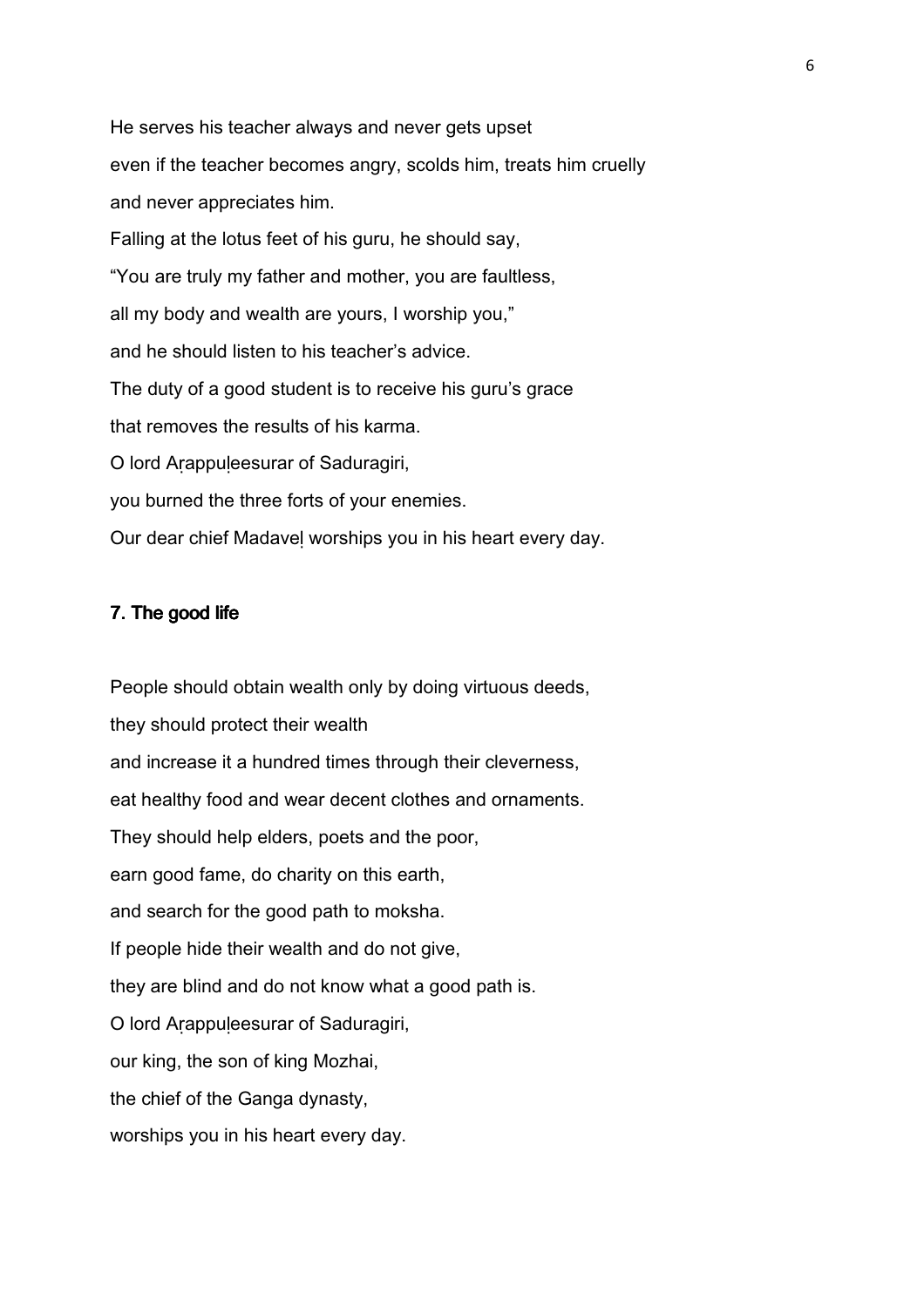#### 8. What one should not do

One should not make friends with bad people, go to the houses of unkind people, argue with anyone, stay with unwise people, do evil deeds, blame others, flirt with women, gossip, go near poisonous snakes, go out alone at night, try to swim a flooding river, forget doing good deeds, or speak in front of the king without fear. O lord Aṛappuḷeesurar of Saduragiri, our king Madaveḷ worships you in his heart every day.

## 9. Virtue

A woman from a good family is a virtue for a good house, children are wealth for a good wife, and education is important for children. To be praised by the world is important for scholars and good knowledge is needed for the wise. If one wants to have a good life, he should increase his knowledge, do pure tapas, be a good person, help others, do penance, have patience, obey and respect his elders,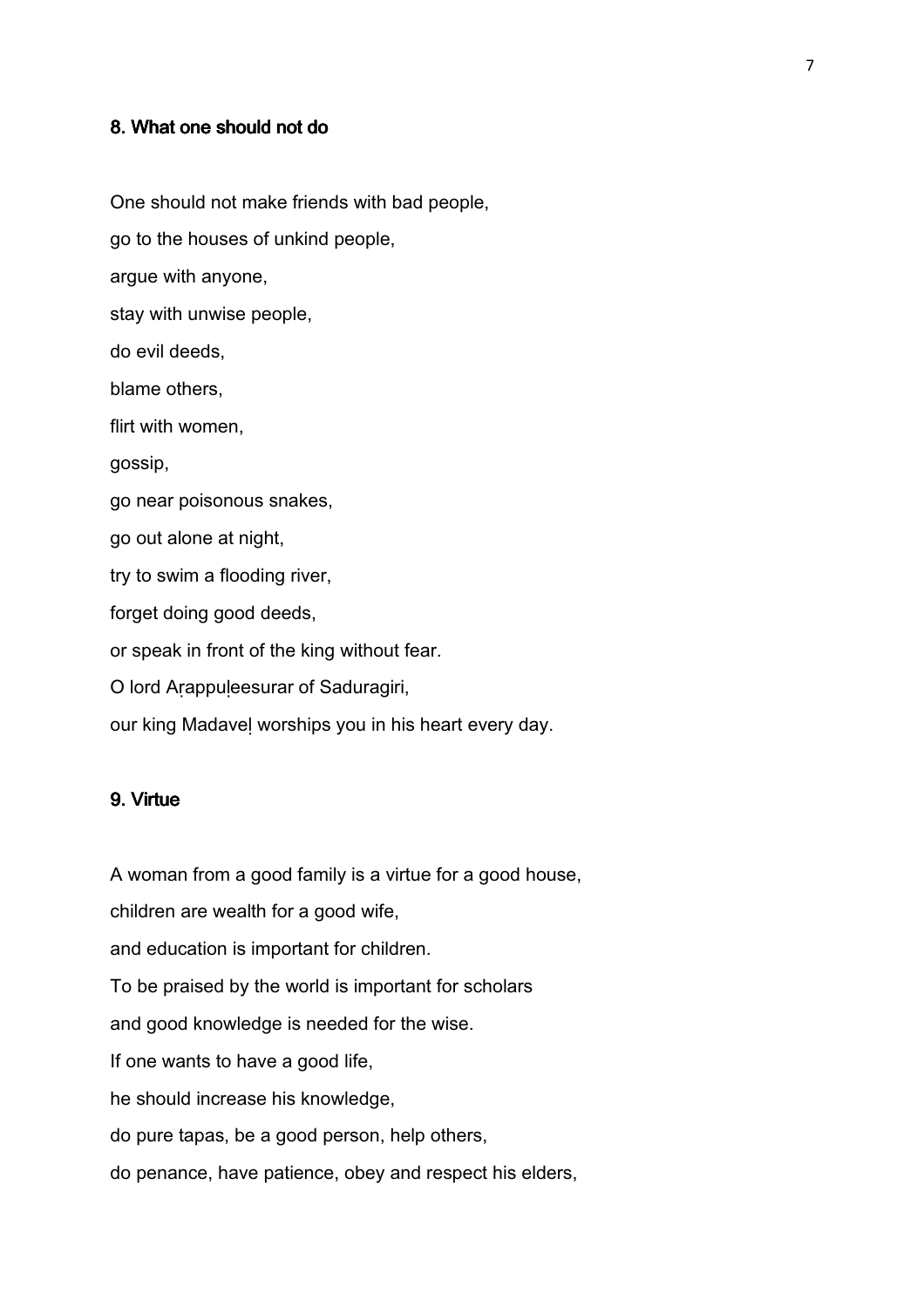and do service for others.

If one wants to be worthy,

he should have good qualities, love and compassion.

O lord, when the milky ocean was churned, poison came out of it, and Vishnu, Brahma, and all the gods, sages, the sun, the moon and the stars worshiped you and asked you to protect them. You drank the poison that came from the milky ocean and saved all the gods. O lord Aṛappuḷeesurar of Saduragiri,

our king Madaveḷ worships you in his heart every day.

#### 10. Useless things

A city without a temple, a face without a nose, a wife without a husband, skills that do not give good results, flowers without fragrance, an army without elephants, fields without guards to protect them, houses without children, the sky without the moon or sun, an assembly without scholars, music without rhythm, a country without a king to protect it, wealth that is not given away, prayer without austerities, food without enough salt, and women without love.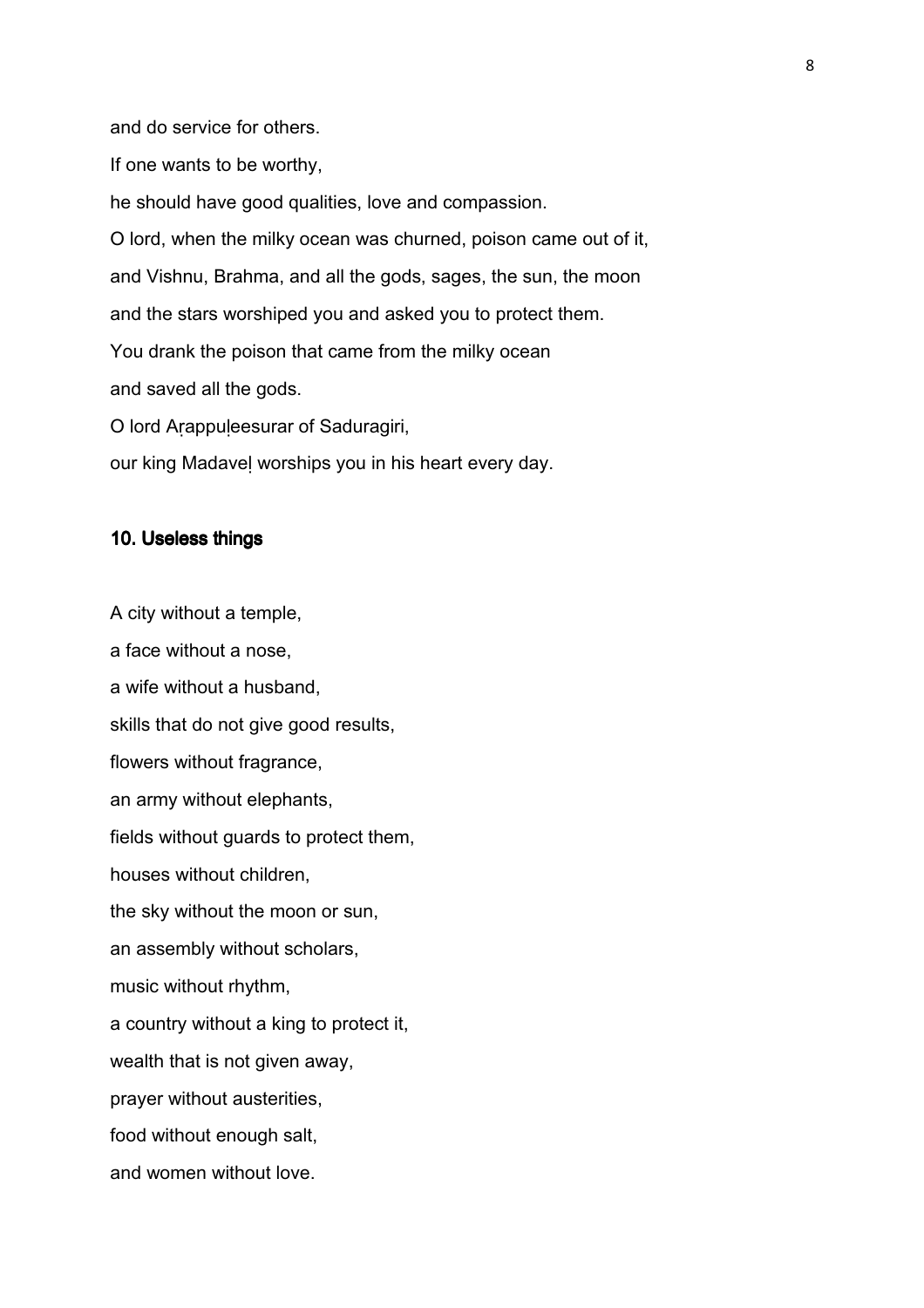What is the use of all these things? O lord, you share your body with Shakthi, dear as your life. You are Arappuleesurar of Saduragiri and our king Madaveḷ worships you in his heart every day.

# 11. Lord, why you do these things?

O faultless lord, why do you do these things? You give wealth to stingy people, give poverty to generous, helpful people, give unwise men wives as chaste as Arundhati and give cruel wives to good, peaceful husbands. You make some people be born in good families but then make them go to mean people and praise them. You make the best poets compose poetry for people who do not know the virtue of Tamil. Tell us, lord, why do you do these things and not help good people? O faultless lord, god Aṛappuḷeesurar of Saduragiri, our dear king Madaveḷ worships you in his heart every day.

### 12. A useless person

A useless person speaks incoherently in the assembly even though he has learned many arts, runs away like a coward on the battlefield when an enemy warrior comes at him with a sword, brings a false case, argues for it and is disgraced by others, lives with a wife who loves another man,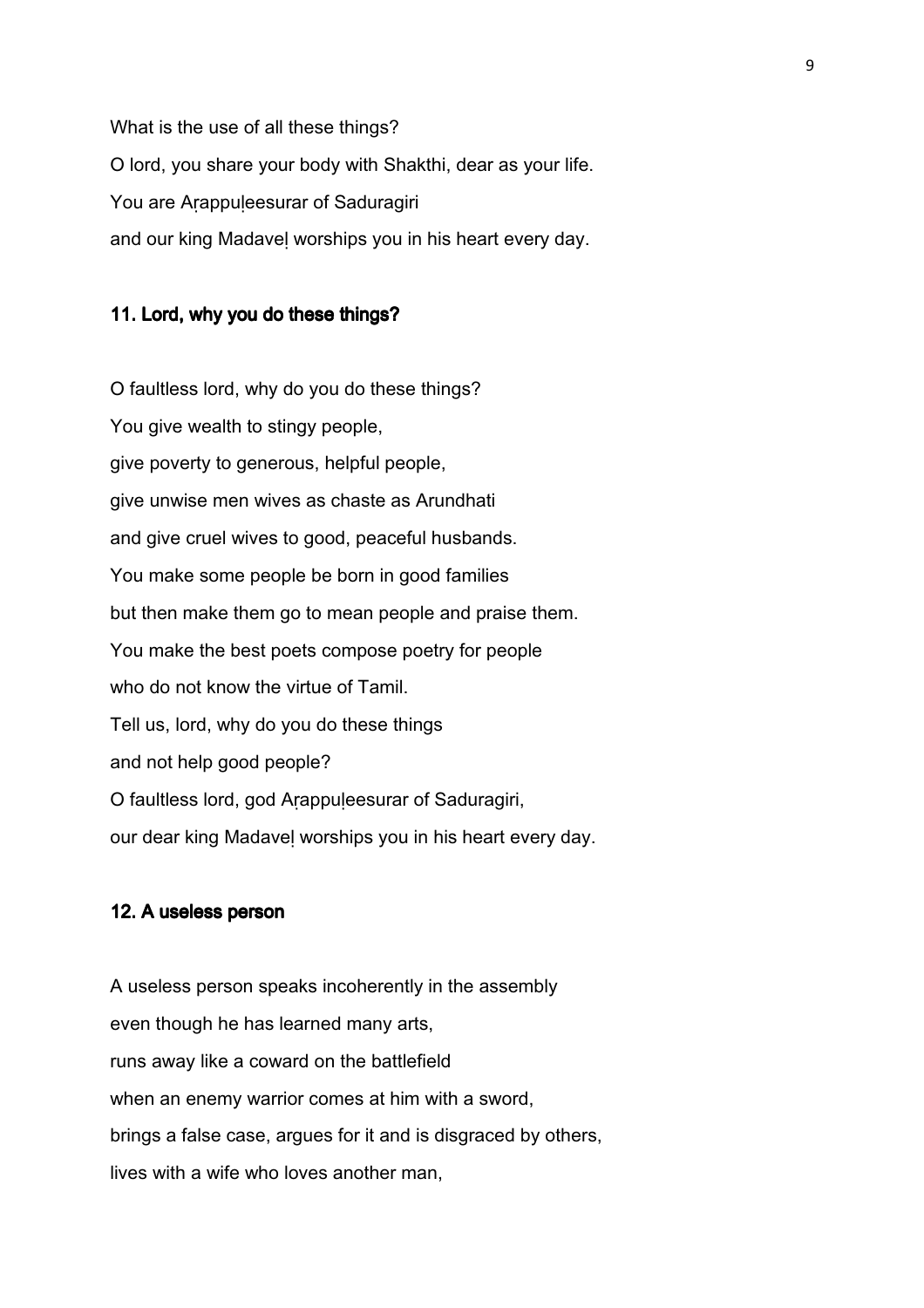flatters himself when others do not praise him, and loves courtesans and leaves his wife. O faultless lord, remove the troubles and the poverty of all and give them your grace. O lord, god Aṛappuḷeesurar of Saduragiri, our dear king Madaveḷ worships you in his heart every day.

# 13. What one should do in life

One should become educated when young, act according to what one has learned, cross the oceans to earn wealth and perform charity with it, make friendship with good people without ever abandoning them, learn many good Tamil songs, give money to good poets, do much charity feeding the poor of the world, and worship the feet of our beloved god, performing many pujas with devotion. O faultless lord, you stay under the banyan tree. You have a dark neck, your forehead is decorated with ash and you are everything in the world. O lord, god Aṛappuḷeesurar of Saduragiri, our dear king Madaveḷ worships you in his heart every day.

# 14. Godlike people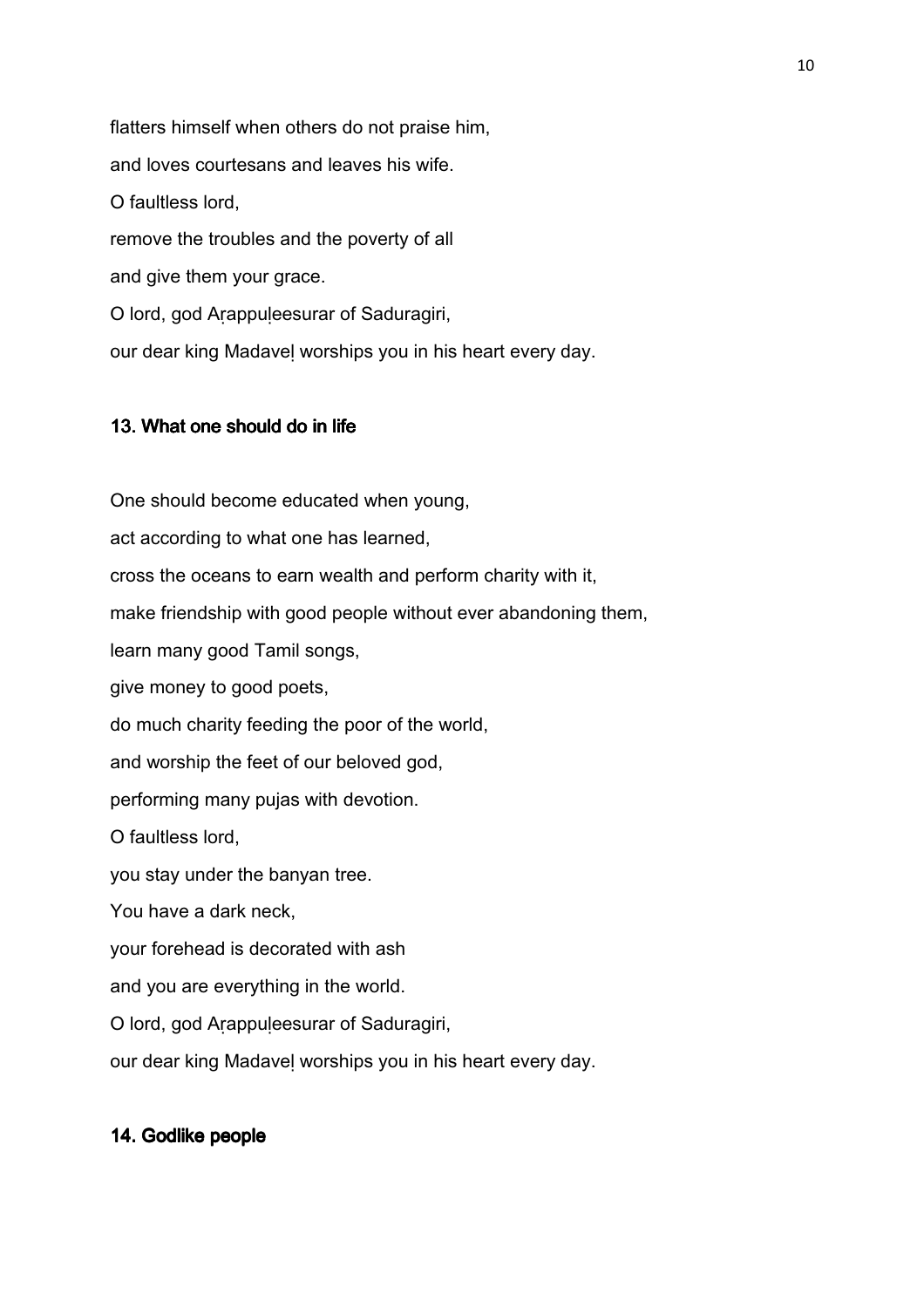Living without begging from others makes one clever, helping and protecting others brings praise and fame, giving gold without limit to others makes one like incomparable Indra, the king of gods, guarding a thousand people on the earth and protecting them makes one like Brahma, protecting and taking care of ten thousand people who help others makes one worshiped as if he were lovely-eyed Thirumal, and helping others even more than that makes one like the great Shiva. O lord, you have Parvathi whose hair is fragrant and dark, as half of your body. You are the god Arappuleesurar of Saduragiri

and our dear king Madaveḷ worships you in his heart every day.

#### 15. The Impossible

A person might walk on water, eat bitter vegetables, make fire cool as water, embrace a large tiger, wear a long snake, cook sand like rice, stop arrows and bullets from hitting him, make a heavenly statue speak, churn vinegar to make butter, but no one can change the mind of stupid people. O lord with a head adorned with a kondrai garland you are faultless, worshiped by the gods, the god Arappuleesurar of Saduragiri.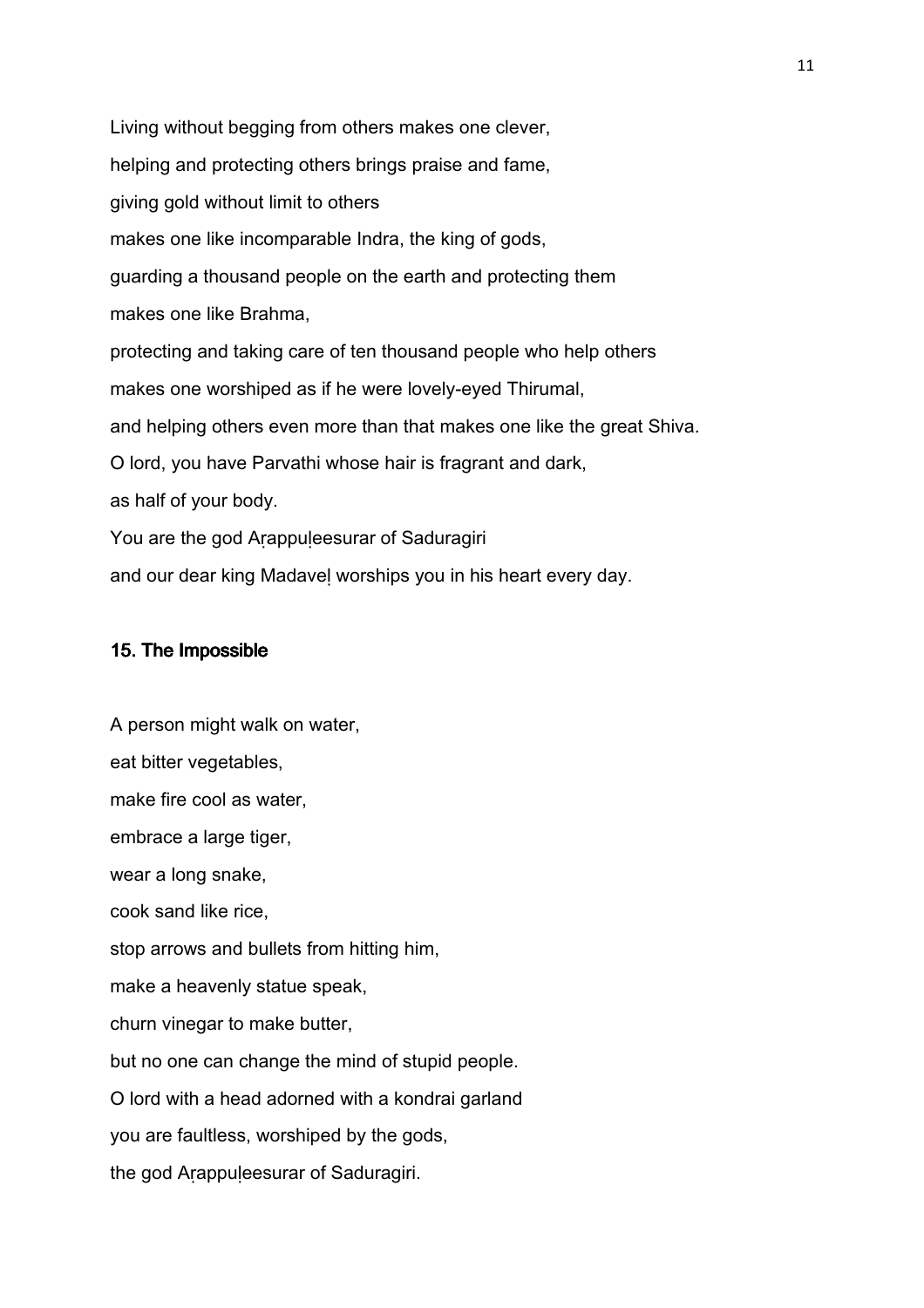Our dear king Madaveḷ worships you in his heart every day.

#### 16. Good deeds

Remembering the help that others have done, forgetting bad deeds done by others, not falling in love with others' wives even if they are wealthy, finding and giving back something another has lost, nourishing the charity that another has performed in the world, not giving false witness even for crores of rupees, and, even if one might lose one's head, not lying even in dreams. The world says that these people are good people and live happily on this world. O dear lord, god Aṛappuḷeesurar of Saduragiri, our dear king Madaveḷ worships you in his heart every day.

# 17. Wonderful deeds

If someone takes care of refugees and the poor, he is a wonderful man,

if he is strong and does not worry whether he loses or gains in war,

he is a great warrior,

if he refuses to hear gossip, he is like Meru mountain,

if he relieves the troubles of others and protects them he is a sacrificer.

if he understand other's abilities and respects them, he is smart,

and if he does not fail in his promises he is like a great king.

O faultless lord with a trident,

this world is a playground for you.

You are the god Arappuleesurar of Saduragiri

and our dear king Madaveḷ worships you in his heart every day.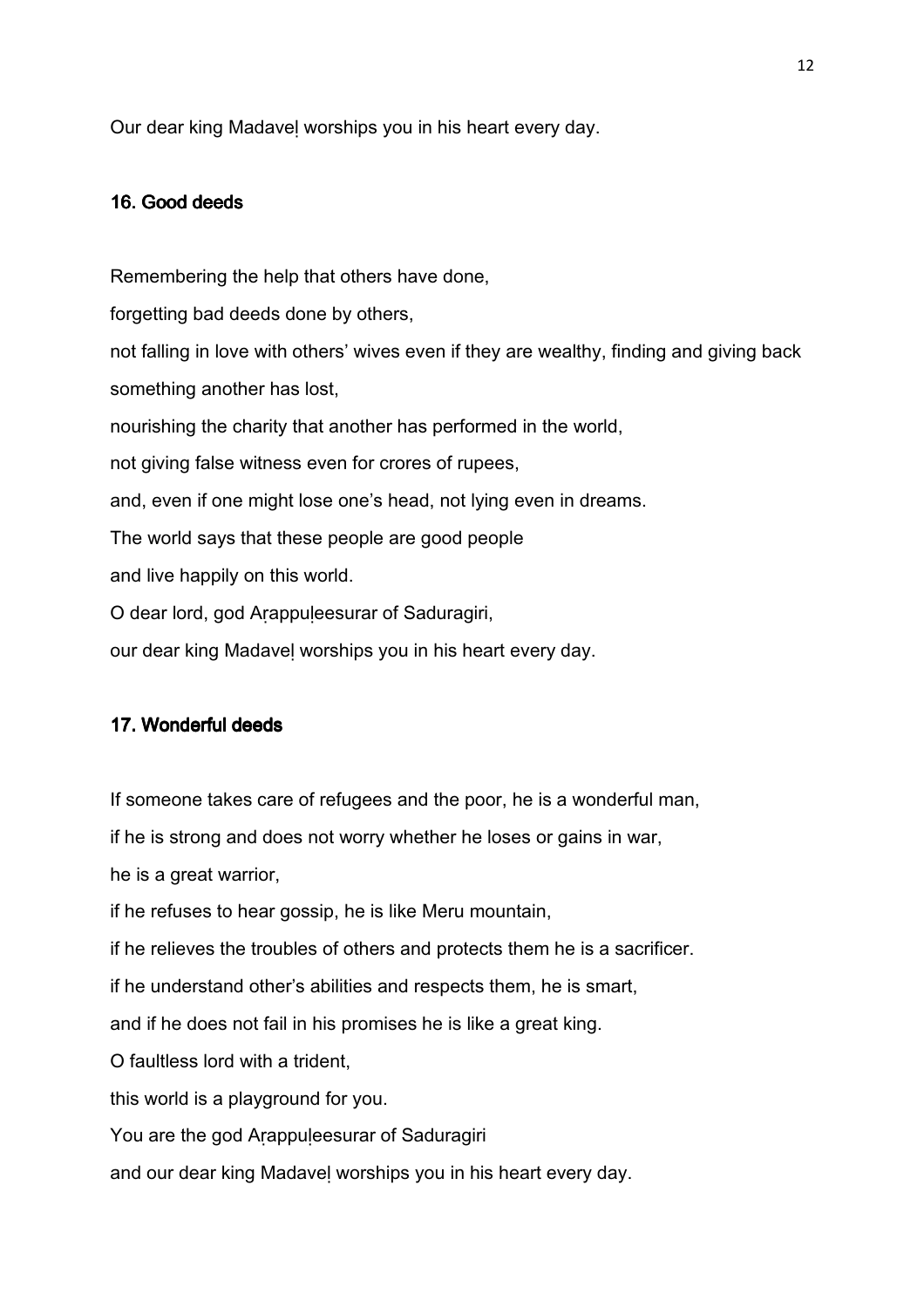#### 18. Mean people

Lustful people do not have good manners, courtesans do not feel shy, bad people do not have dignity, thieves are not afraid of darkness, young prostitutes do not have shame, a person with no one to depend on has no way of surviving, those who are not great are egotistic, ungenerous people are not praised by anyone, mean people do not tell the truth and people without wealth do not have anything. O lord with a neck as dark as the midnight, god Aṛappuḷeesurar of Saduragiri, our dear king Madaveḷ worships you in his heart every day.

## 19. Impermanence

The body is a wonder that will disappear, life is a flood that flows like a forest river, and children, relatives, a house and wife all are joys that will vanish like a mirage. Strength of arms, braveness, youth and beauty all are like the heat of the morning sun and will disappear. Life itself is a lamp kept in the brightness of the sun on open ground where no one can see it. I should not live thinking these things are permanent. Give me your grace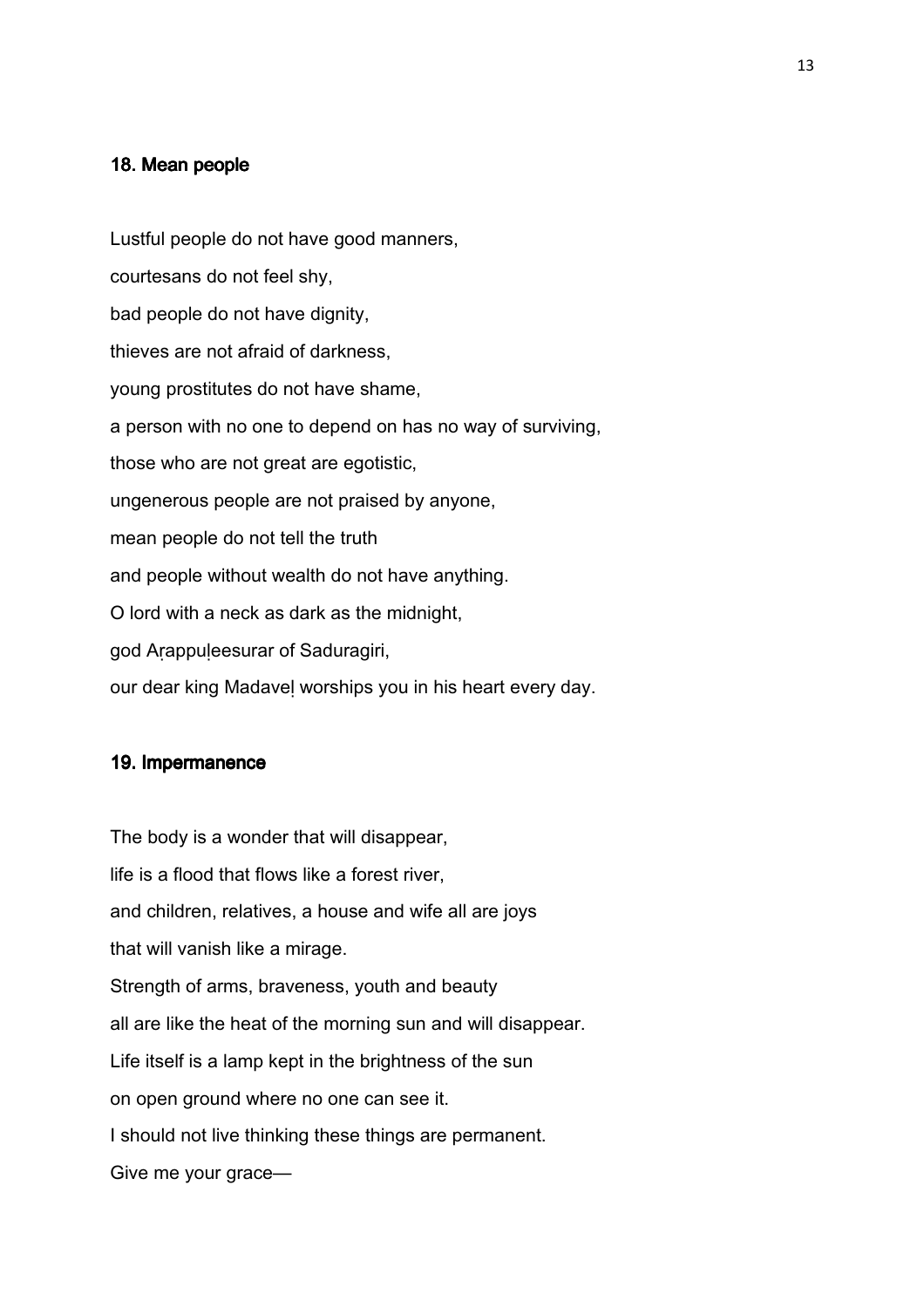I want only to worship your feet with love, sprinkling flowers and water on them in the morning and evening. All wise men worship the feet of you, the teacher of knowledge to all. Give me your grace, O faultless lord, god Arappuleesurar of Saduragiri. Our dear king Madaveḷ worships you in his heart every day.

# 20. The Abodes of Lakshmi

Lakshmi with long dark hair and thulasi garlands who rides an elephant stays in these places in the faces of good women, in the palaces of kings, in the beautiful homes of cultured people, on a lotus blossom, under the shadow of a vilva tree, in the ocean, on blooming creepers, at the front entrance of a wedding home, in a guarded city, in a field where good crops grow, in a lamp that shines brightly, in a beautiful conch, in the words of good people, with people who do not lie, on a lotus in a pond, and in a milk pot. O lord, god Aṛappuḷeesurar of Saduragiri,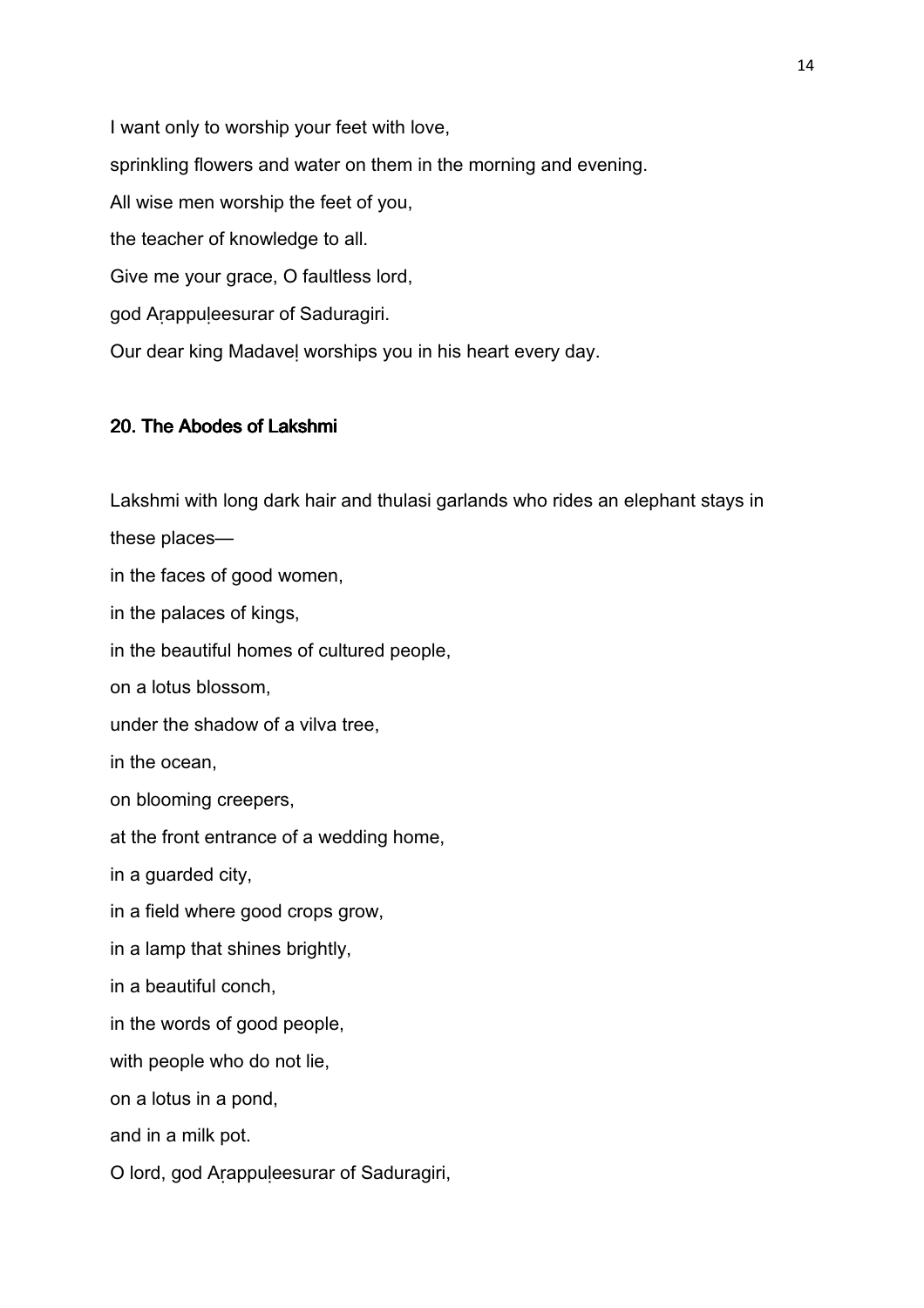our dear king Madaveḷ worships you in his heart every day.

#### 21. The goddess of ill fortune

The goddess of ill fortune stays with those who—

Eat without limit, speak too much, tell lies, do evil deeds, wear old clothes as if they are poor, stay in the house of a woman who gets very angry and does not want to be friendly with anyone. The goddess of ill fortune also stays in a dirty pot, among a group of donkeys, among a group of goats, and in the sorrowful faces of people. O god Arappuleesurar of Saduragiri, the beloved of the beautiful daughter of Himavan, our dear king Madaveḷ, the king of Mozhai, worships you in his heart every day.

## 22. Useless things

What is the use of —

A flourishing murungai tree that does not give fruit,

a barking dog that does not give milk,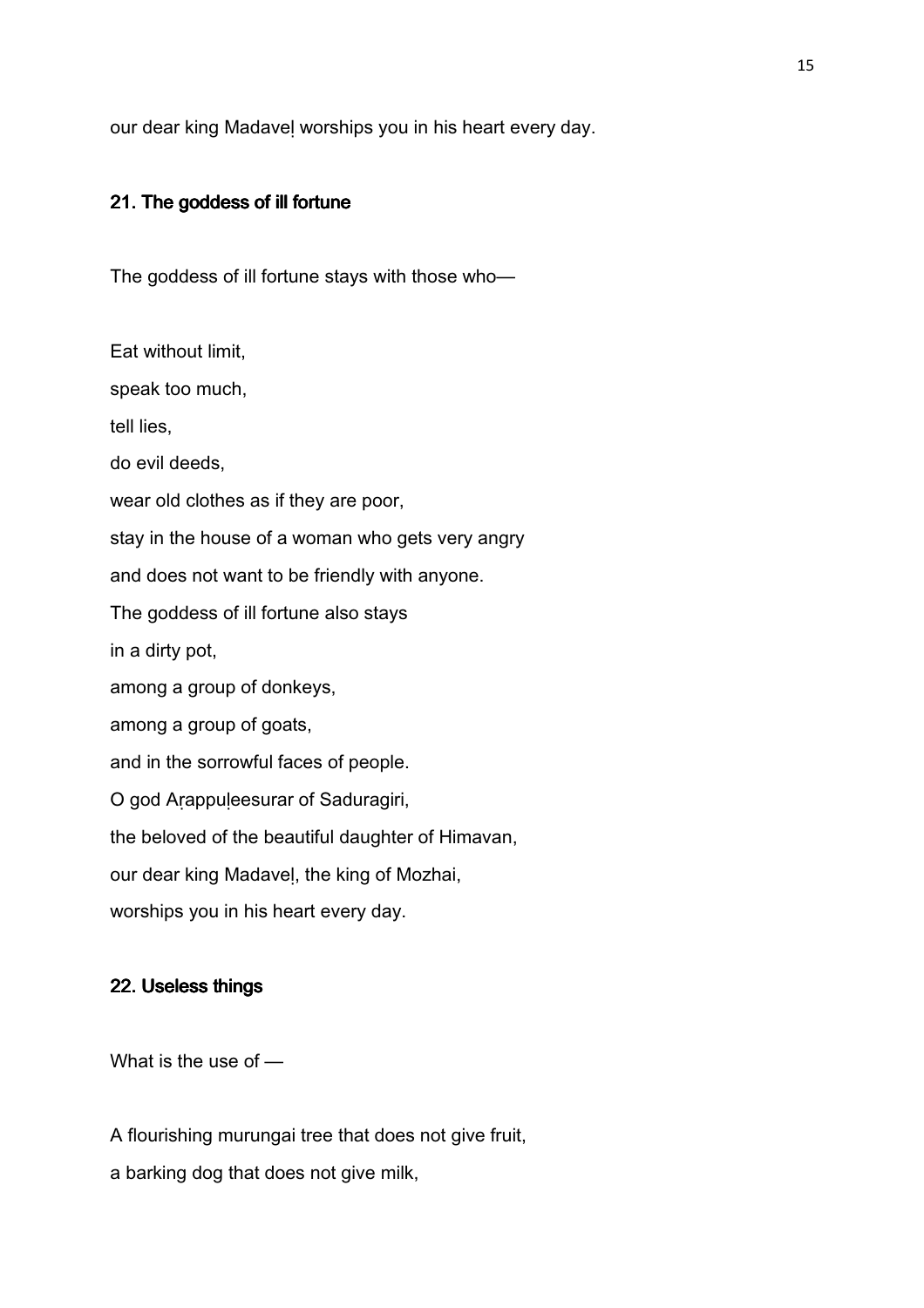a red murukkam flower without fragrance, the tasteless salty ocean whether black or white, a flourishing surakkāy plant that cannot be used for food, and people, whether rich or poor, who do not help others. O ancient lord adorned with lovely kondrai garlands, Arappuleesurar of Saduragiri, our dear king Madaveḷ worships you in his heart every day.

#### 23. Faultless things

Sandalwood does not lose its fragrance even if it cut, milk that is boiled for a long time does not lose its sweet taste, a precious jewel that becomes dirty does not lose it's value, gold that is melted in fire does not lose its worth, the sun and moon do not lose their brightness even when dark clouds hide them, and the value of educated people is always appreciated by the world even though mean people may not understand their wisdom. O lord, you do not abandon intelligent people. O god of Aṛappuḷeesurar of Saduragiri, our dear king Madaveḷ worships you in his heart every day.

### 24. Helping

This world helps the gods, ancestors, the sun, moon, stars and the three gods, Shiva, Vishnu and Brahma because its people worship them. Good kings help and nurture their citizens. Good citizens and the army help their garlanded king.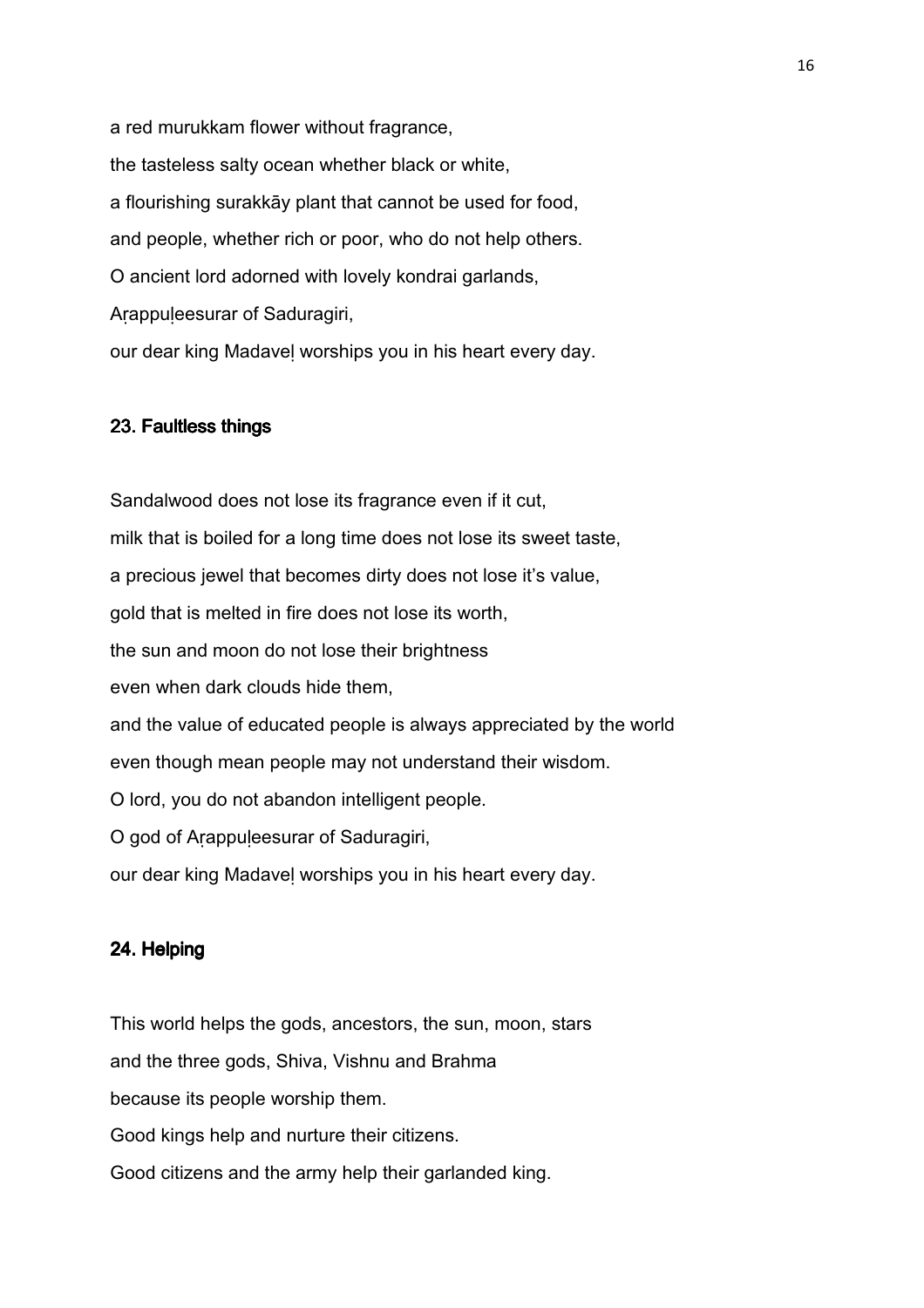The rain helps crops grow and the crops in the fields feed the people. Elders say that the chastity of good women, the justice of kings and the morality of Brahmins make the rain fall. You are our chief and you carry a long bull banner, O lord Aṛappuḷeesurar of Saduragiri. Our dear king Madaveḷ worships you in his heart every day.

#### 25. Happiness

Children feel happy when they see their parents happy, beautiful alli blossoms in ponds bloom when the moon comes out, lotus flowers bloom and flourish when they see the rising sun. peacocks are happy and dance when they see rain clouds, the poor feel joy when they see generous people, and the whole country is happy when it has a famous and just king. O faultless lord with jaṭa as red as the evening sky, god Aṛappuḷeesurar of Saduragiri, our dear king Madaveḷ worships you in his heart every day.

#### 26. Things with faults

Friendship with people who talk sweetly but do not really love you, food served without love, crops grown by hired labor that languish, an army that goes to battle without a captain, love for a woman who does not love in return, and the life of someone who borrows too much money from others,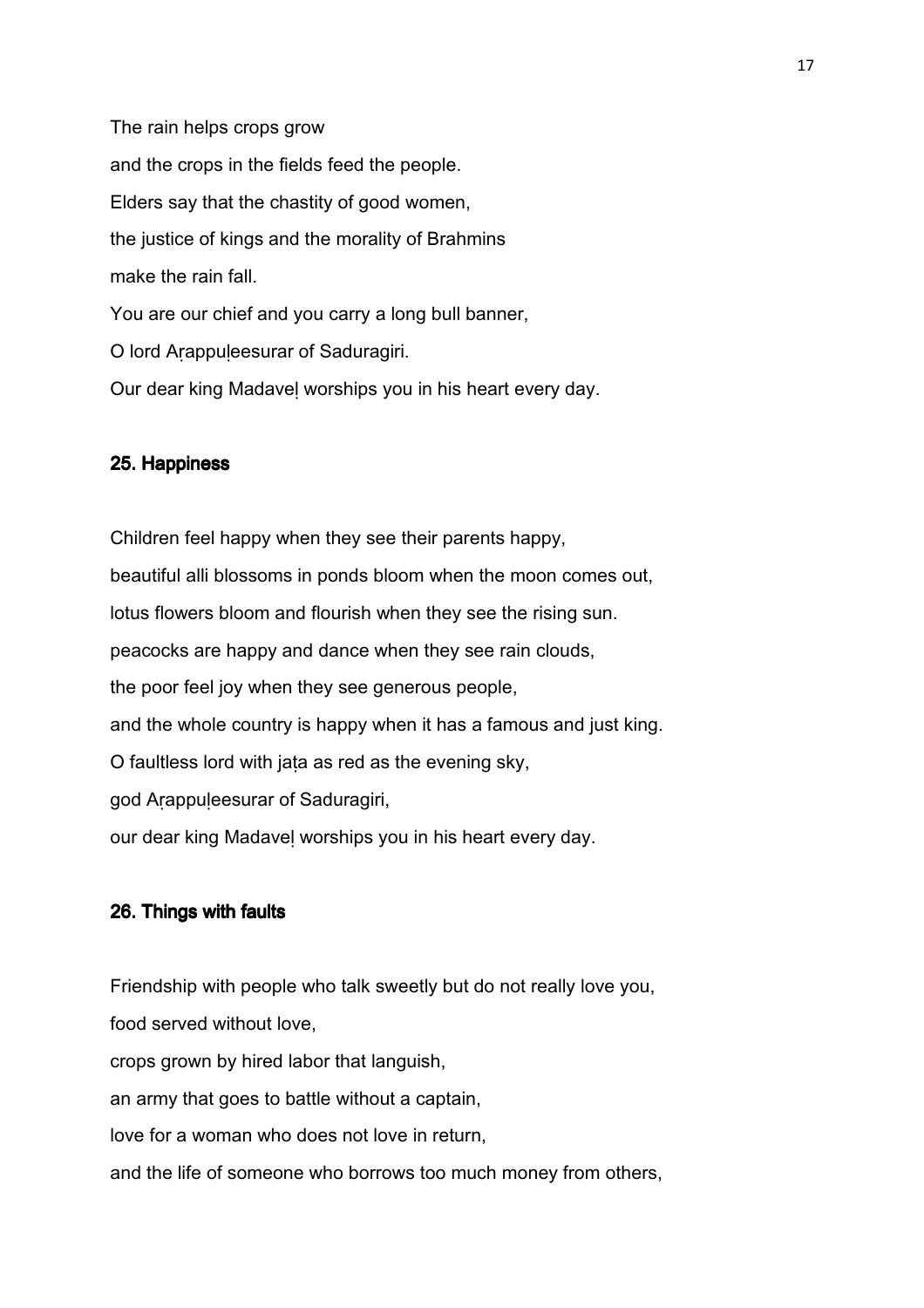O ancient god praised by all the gods, your compassion never grows less. O lord, Aṛappuḷeesurar of Saduragiri, our dear king Madaveḷ worships you in his heart every day.

# 27. Ignorant people

If a crazed monkey drunk on toddy as if it were a devil is bitten by a scorpion and falls into thick bush, will it survive and find a good path in life? In the same way if a young, ignorant person, born in a low caste, attains even a slightly high status, even in dreams he will not have good knowledge, good qualities, uprightness, forbearance, respect for elders and a charitable mind. O generous lord, you are the meaning of the famous Vedas, the god Arappuleesurar of Saduragiri. Our dear king Madaveḷ worships you in his heart every day.

#### 28. True elders, friends, gurus and relatives

If someone finishes for you the work you could not finish on time,

he is your elder brother.

If someone helps when you are in trouble

he is your father and mother.

If someone helps when enemies attack you, he is a godlike friend.

If someone gives you good advice and tells your future, he is your guru.

If someone thinks of your happiness and sorrow as his own, he is your good relative.

If someone knows your thoughts and acts according to your wishes, he is your son.

O lord adorned always with a garland of anaaram and a snake around your neck,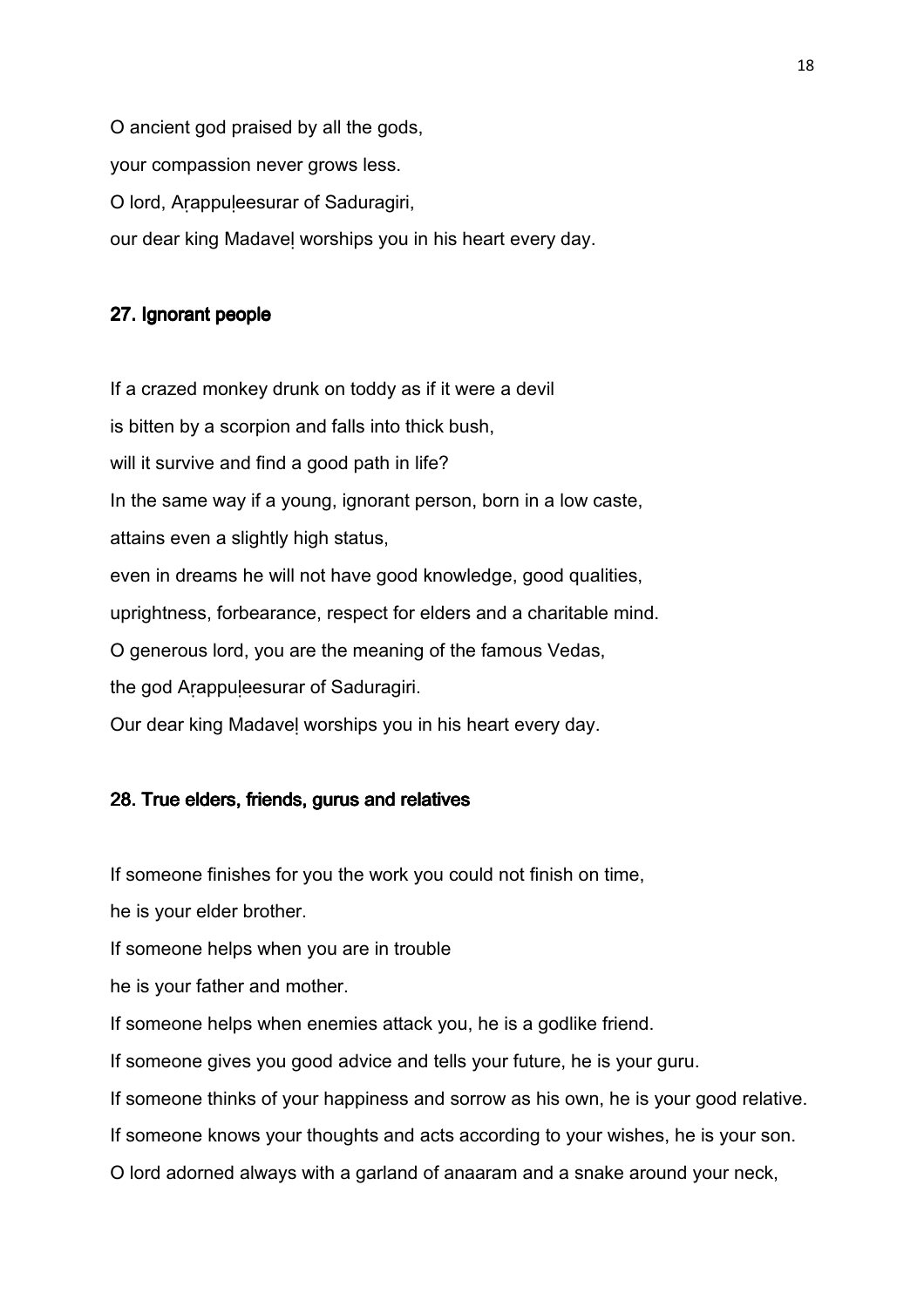god Aṛappuḷeesurar of Saduragiri,

our dear king Madaveḷ worships you in his heart every day.

### 29. Good qualities

Good manners is to love your parents in your heart and be compassionate to them, obedience is to speak to your guru with respect and pray to god, sweetness is talk with your lovely dark-eyed wife in your bedroom, goodness is to be compassionate and show generosity to your wise elders, the right way to live is to follow your king's orders, love is to be kind to your relatives and hatred is what should be shown to your enemies. Manu's book of rules for life says that these are good things for everyone. O lord Aṛappuḷeesurar of Saduragiri, our dear king Madaveḷ worships you in his heart every day.

## 30. Kali Yuga

In Kaliyuga people praise bad poets but not good ones,

are hospitable to bad people but do not help the suffering,

do not worship good deities but worship evil gods,

do not respect their own father and mother,

go to prostitutes and fall at their feet,

and do not talk to their relatives who helped them when they were in trou-ble

but show hospitality to guests who praise them.

This is how people behave in Kali Yuga.

O lord Aṛappuḷeesurar of Saduragiri,

our dear king Madaveḷ worships you in his heart every day.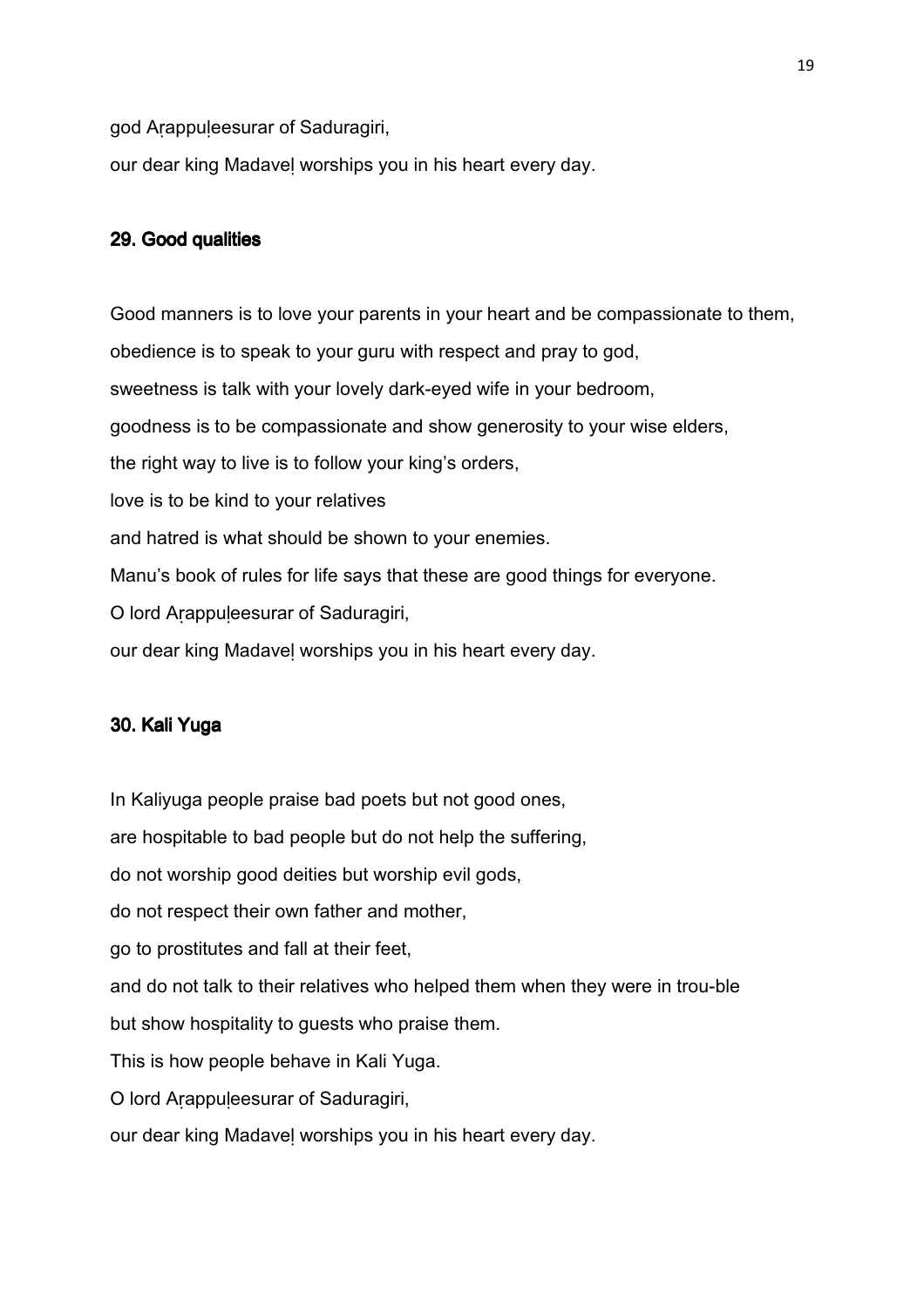#### 31. Recognizing others

One knows an educated person by how he speaks, a chaste woman by how she looks at others, a saint by how he controls himself, a devil-like person by his bad actions, a plant's ability to grow by how quickly the tender leaves shoot out from it, a hero by his bravery, and a person's family by his behavior. O lord, god of Aṛappuḷeesurar of Saduragiri, our beloved king Madaveḷ worships you in his heart every day.

#### 32. Uniting together

If many join together, they can tie up a strong elephant with a rope of grass, if many drops become a river, they can fill a lake or a pond, if many soft threads come together, they can make a beautiful dress, if someone puts together a cloth and a long stick he can make an um-brella, if rice is covered with husk it becomes paddy that is planted as seeds, and if people live together with understanding, they become successful in life. O faultless lord, the god Brahma could make a fallen fruit rejoin its branch, but even he could not find your head. O god Arappuleesurar of Saduragiri,

our dear king Madaveḷ worships you in his heart every day.

### 33. Success

Actors achieve success if they speak sweetly, lecherous people find success if they are rich,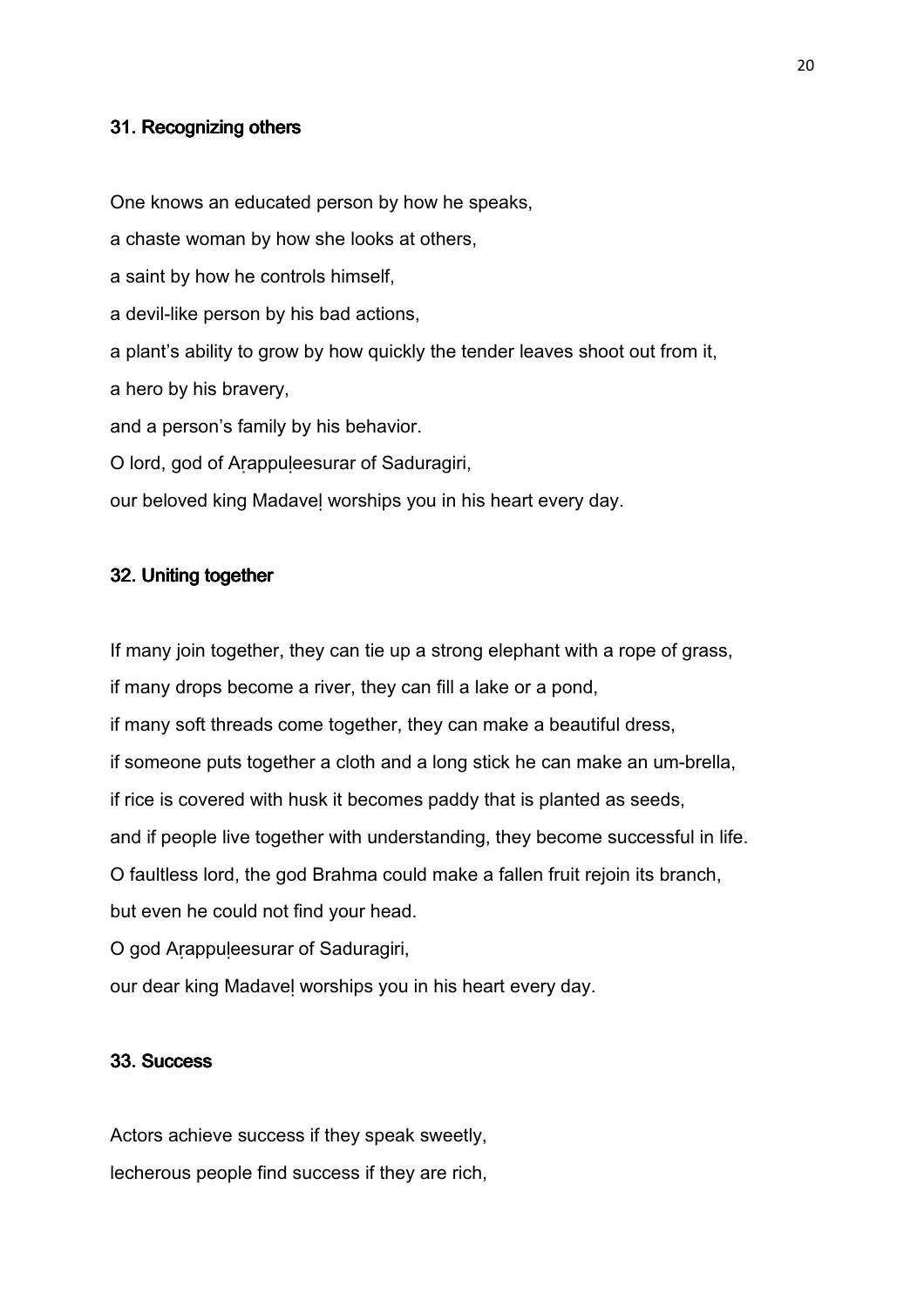doctors gain success by giving good medicine, a courtesan is successful if she is beautiful, a heroic king achieves fame if he fights well, sages gain fame in the world if they have patience, Vedic priests are respected if they are born in good families, merchants find fame if they use their scales accurately, faultless farmers grow good paddy if they plow their fields well, and a horse is good if it can run fast. O lord Aṛappuḷeesurar of Saduragiri, our dear king Madaveḷ worships you in his heart every day.

#### 34. Necessity

If someone does not chew betel leaves after a meal, his face will resemble the moon with its dark spot, if good people do not live in a large city, it is empty, if a country is not ruled by a good king it will be destroyed, if a beautiful house is without good sons, it is empty, if an assembly lacks intelligent and courageous scholars, it is useless, and if a land does not have wealthy people it will be destroyed. O lord, you gave your grace to the world by giving Ganesa and Guhan to it. O lord, god Aṛappuḷeesurar of Saduragiri, our dear king Madaveḷ worships you in his heart every day.

### 35. Ignorant people

Listen, these are the things ignorant people do they ask advice from their wives,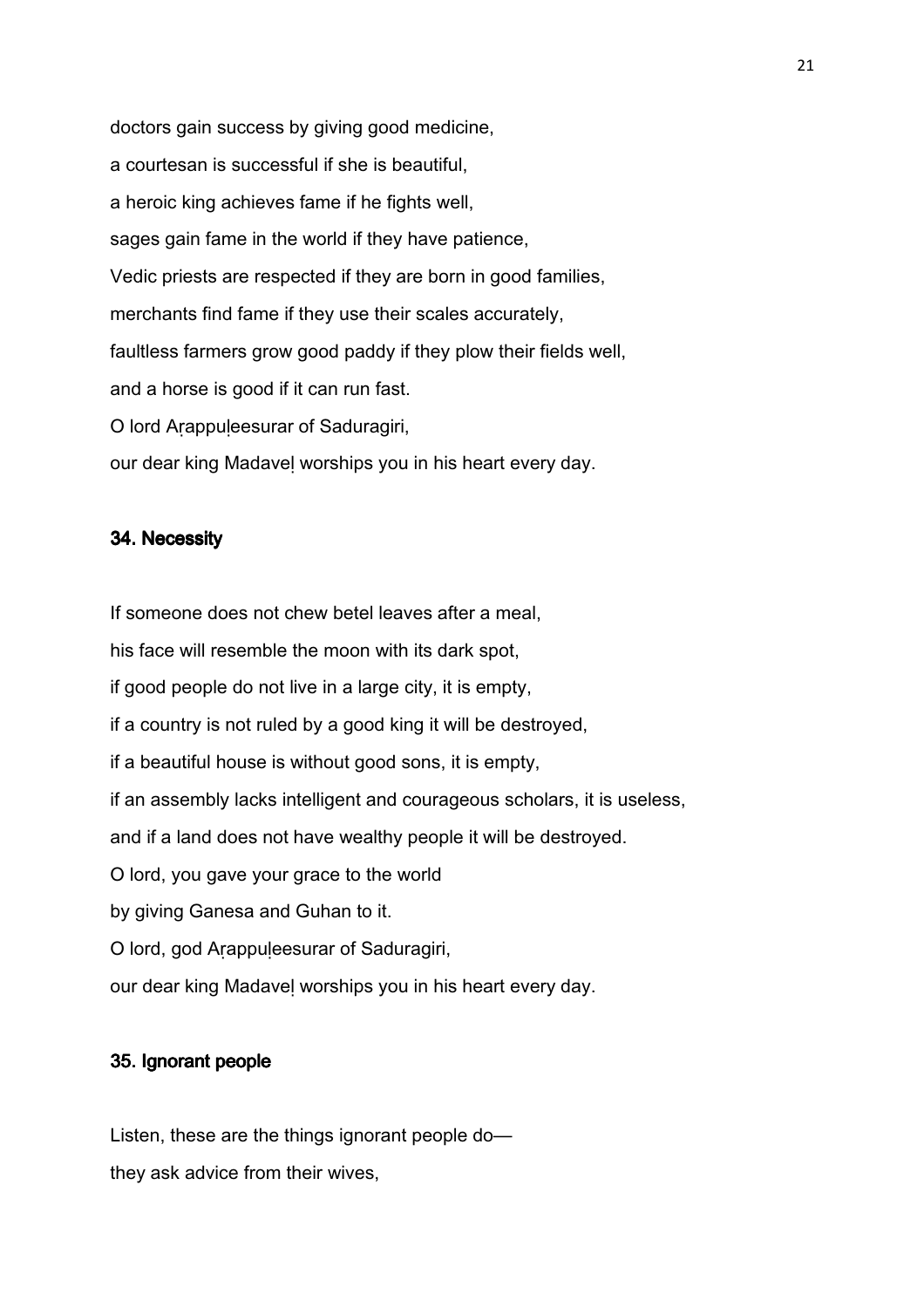tell others the faults of their parents, come before an assembly and speak incoherently, do stupid deeds that make their relatives mock them, help friends who do not really love them and later suffer because of it, and grow angry at beggars as if they were blind bulls. Yet all of these are better than people who are not educated. O lord who went as a messenger for the poet Sundarar, your friend, O god Aṛappuḷeesurar of Saduragiri, our dear king Madaveḷ worships you in his heart every day.

## 36. Needs

Even a smart person needs to ask advice from others,

even a strong warrior needs an army with him,

even a scholar needs to ask help from other educated people,

even a king who rules the world under one umbrella needs a smart minister in his palace,

even a good musician needs someone to play the drone,

and even a bright lamp needs a stick to prod the wick.

O lord, white as a conch, with a third eye on your forehead,

god Aṛappuḷeesurar of Saduragiri,

our dear king Madaveḷ worships you in his heart every day.

## 37. Poverty

Things that are useless without wealth—

Being born in a high caste,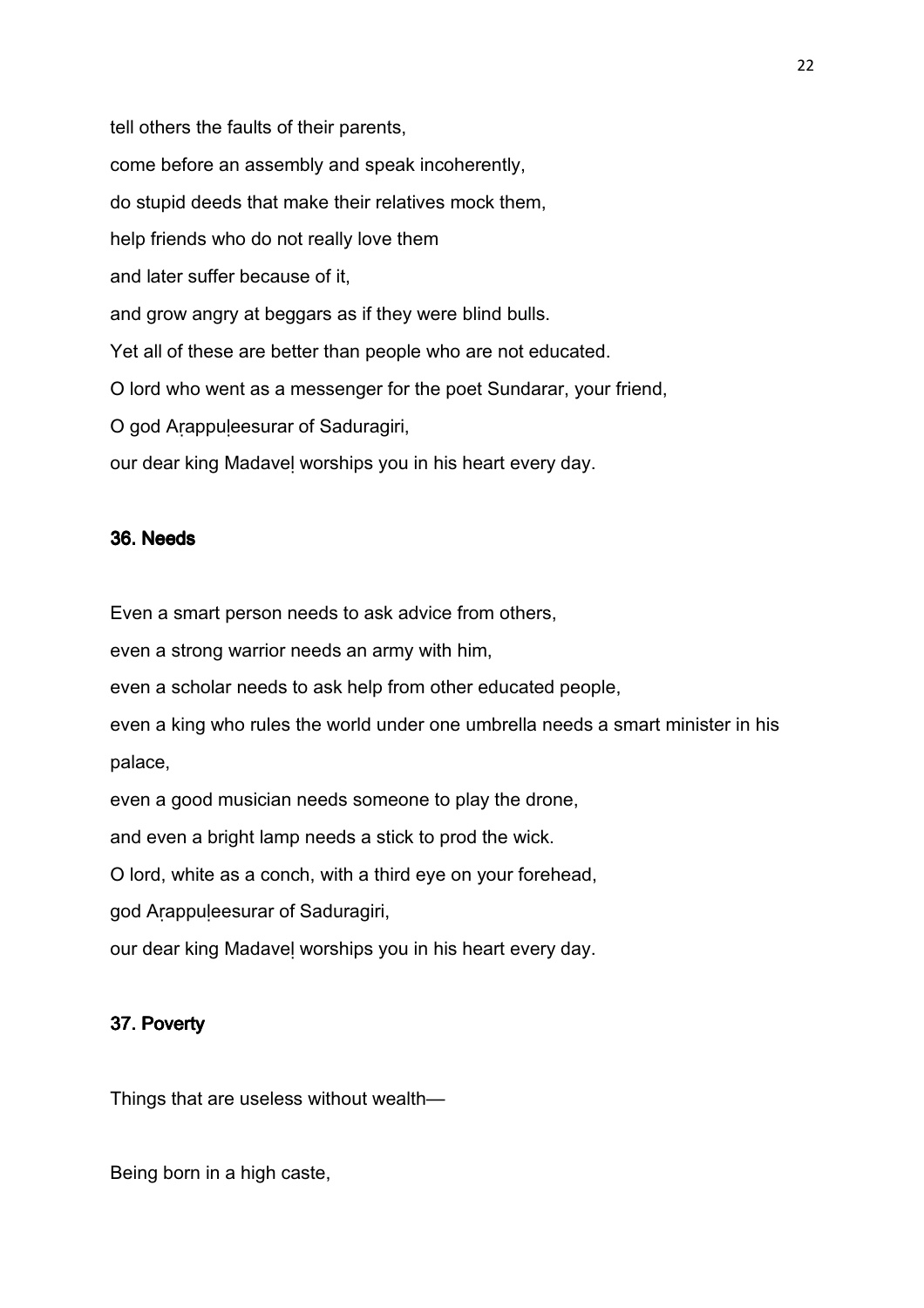being learned in all skills, having a good, beautiful wife, being respected by others, speaking with words sweet as milk, having orthodox manners, and possessing heroism and wisdom. Whatever one may have, if he does not have wealth, even his mother will grow tired of him, his relatives will disgrace him, all will speak of him without respect and even his wife will vilify him. O dear lord who drank poison to save the gods, you are everything. O god Aṛappuḷeesurar of Saduragiri,

our dear king Madaveḷ worships you in his heart every day.

#### 38. Meanness

It is bad to be a beggar,

but refusing to give anything to a beggar is worse. Telling a person not to give is stupid, but promising to give and not giving is worse. Promising to help people but not doing so is bad. Speaking sweetly to those who need help but making them come again and again and finally refusing to give anything to them is the act of the cruelest sinner in the world. You are the beloved of Uma whose lips are like red petals, you are nectar for the poor.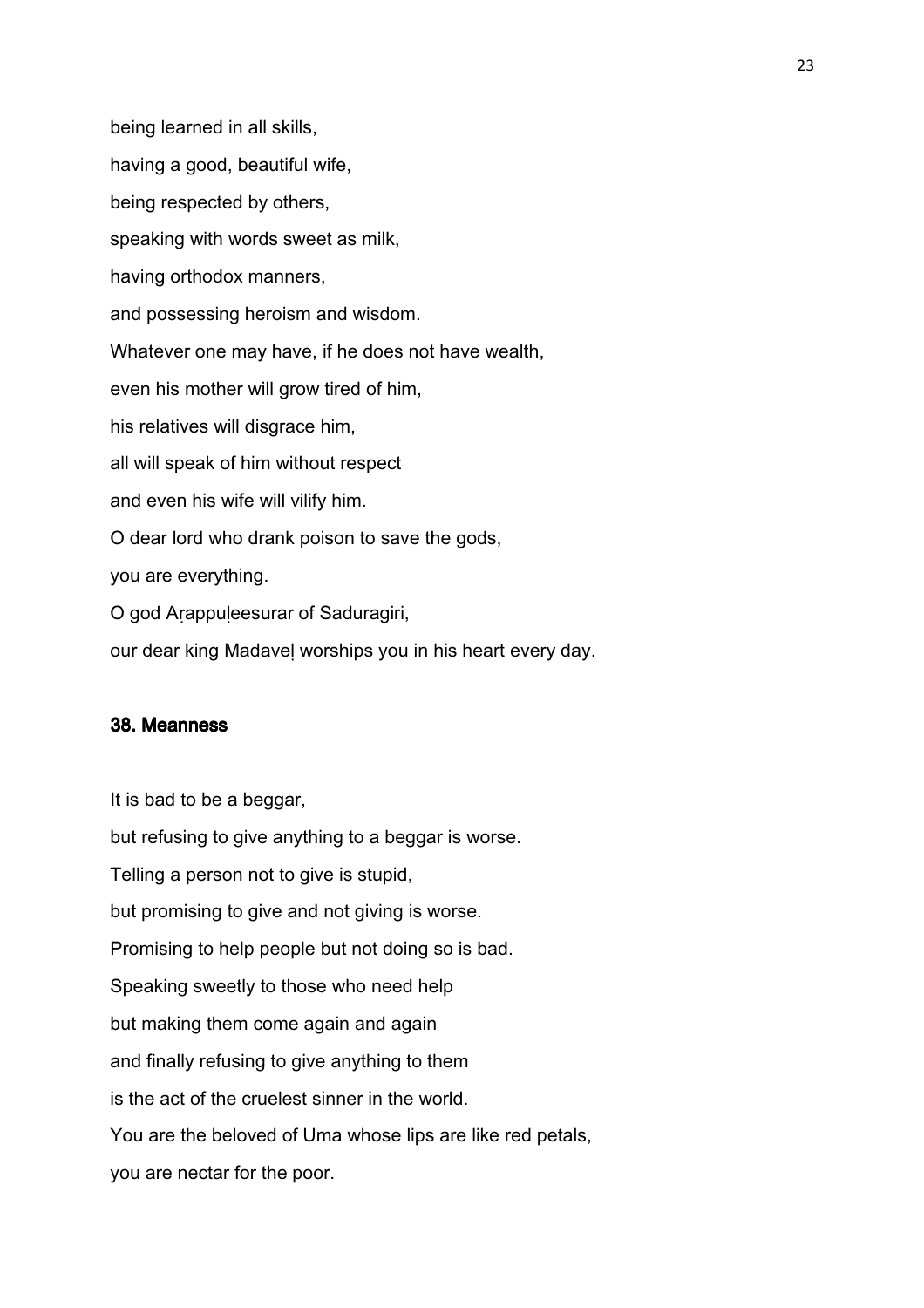O god Arappuleesurar of Saduragiri,

our dear king Madaveḷ worships you in his heart every day.

### 39. Not to be revealed

People should not tell these things about themselves to others—

their date of birth, their troubles,

truths about fate that may hurt others,

the medicine that they take,

the mantra given by their guru,

troubles that have led to their disgrace,

charity that they have given,

their staying with a woman who is ornamented with precious gold,

the fame and respect they have received,

their thoughts, their sicknesses,

and that they have no food to eat.

O lord with a dark neck,

beloved of Uma, the mother of all the three worlds,

god Aṛappuḷeesurar of Saduragiri,

our dear king Madaveḷ worships you in his heart every day.

## 40. The age of the gods and heavenly things

The Caturayuga lasts for 2000 years.

For Brahma who has four faces 2000 years is only one day.

In this 2000 years, fourteen Indras will appear and go away.

When Brahma lives for a hundred years and disappears,

that is called a karpam.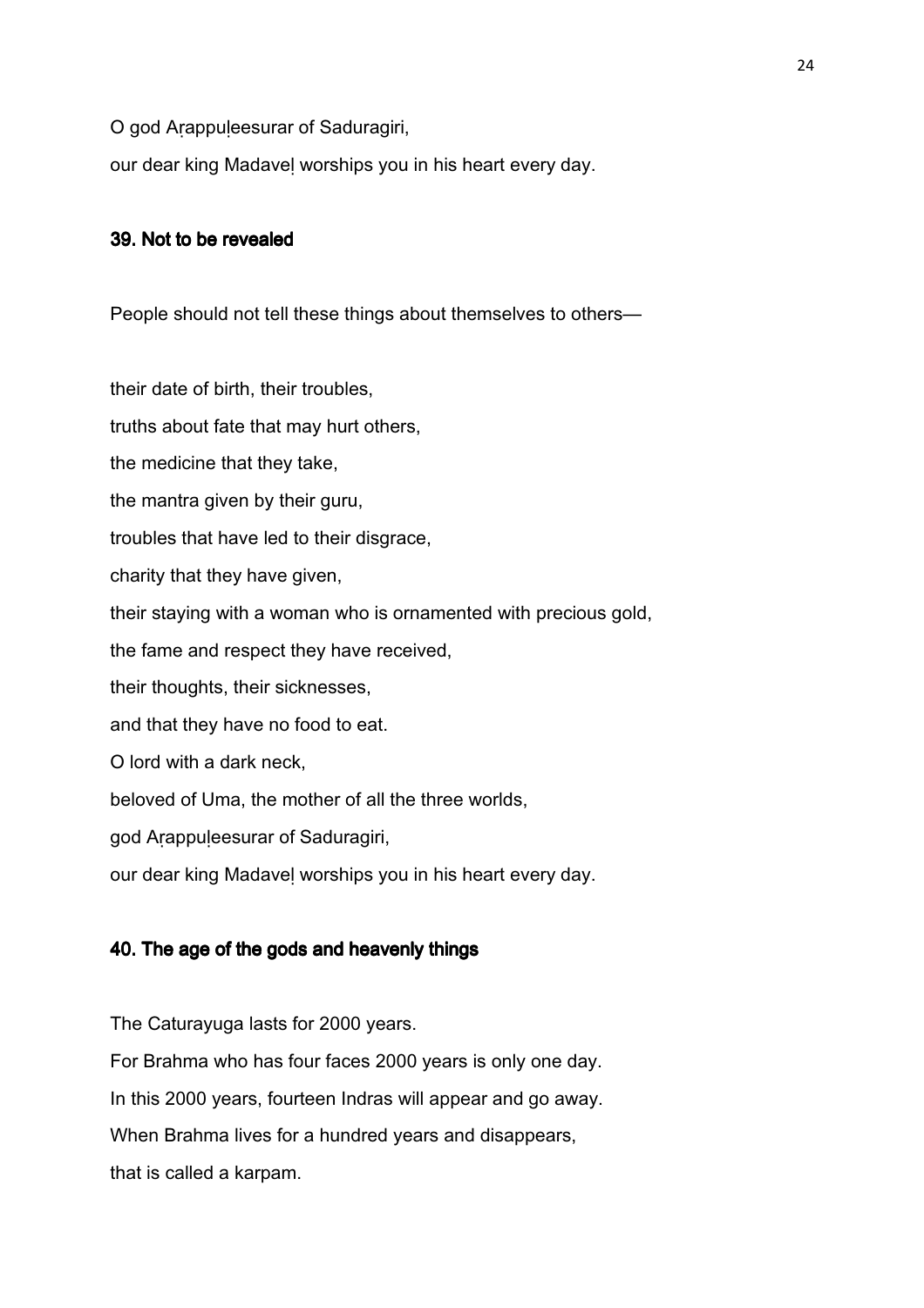O lord, god of gods and king of the gods, if a crore of karpams passes, it is only one day for Thirumal. If one crore of Thirumals are born and disappear, that is the time you take to shake your head and laugh once. O lord, you share half of your body with Shakti. O god, Arappuleesurar of Saduragiri, our dear king Madaveḷ worships you in his heart every day.

#### 41. Beauty

A horse's beauty is revealed in its face, the beauty of Vedic scholars, in their lotus feet. the beauty of a shining mirror, in its surface, the beauty of a cow, on its back, and the beauty of good women and young girls after puberty shines all over their bodies. The beauty of copper, silver, bell metal, iron, gold and white lead appears when they are cleaned by tamarind, sunnam, saazmbal, sand, taadu and cow dung. You are the lord of Himalaya mountain, you carry a strong bow, and you are the life of all, O lord, god of Aṛappuḷeesurar of Saduragiri. Our dear king Madaveḷ worships you in his heart every day.

# 42. Control

A strong, vicious bull is controlled with a rope,

a rutting elephant is controlled by a goad,

a poisonous snake is calmed by playing music,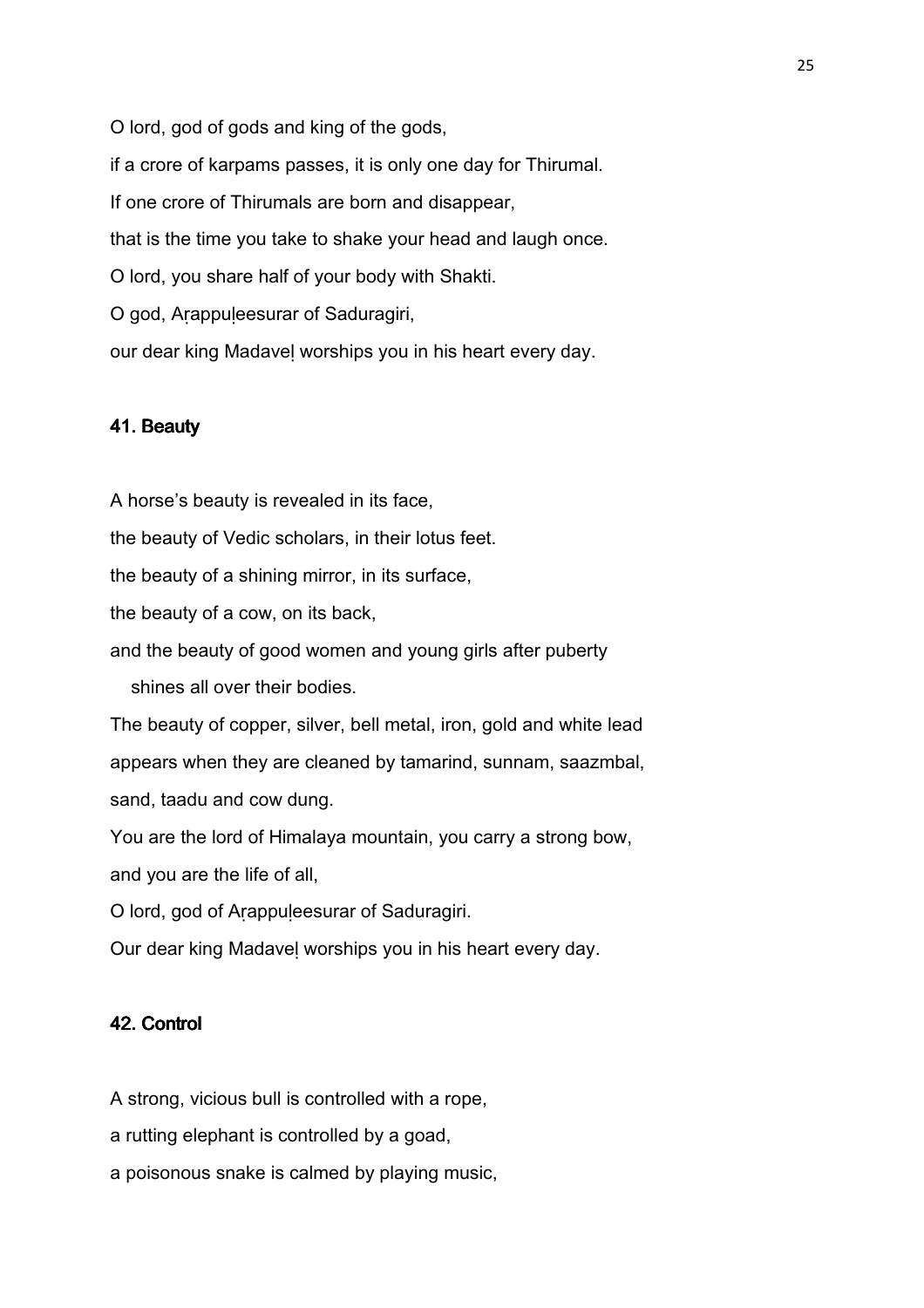a galloping horse is mastered by the bit,

people evil as poison are mastered by whipping them,

and the anger of people is controlled by wise people with their wisdom.

O dear lord whose devotees bow to your beautiful lotus feet,

god Aṛappuḷeesurar of Saduragiri,

our dear king Madaveḷ worships you in his heart every day.

# 43. Light

.

A ruby has its brightness in its deep red color, a red firefly is brighter than a ruby, a lamp is brighter than a firefly, a torch gives more light than a lamp, firecrackers are brighter than a torch and the cool moon gives more light than firecrackers. Intelligent people say that both the brightness of the sun and the fame of just kings, victorious heroes and wise people spread in all directions. You conquered the handsome Madan and burned him with your third eye. O god Aṛappuḷeesurar of Saduragiri, our dear king Madaveḷ worships you in his heart every day.

## 44. Good things becoming bad

If passionate men and thieves look at the moon,

it become poison for them,

if courtesans see a rich chief of a village, it is poisonous for him,

if sick people eat very tasty food,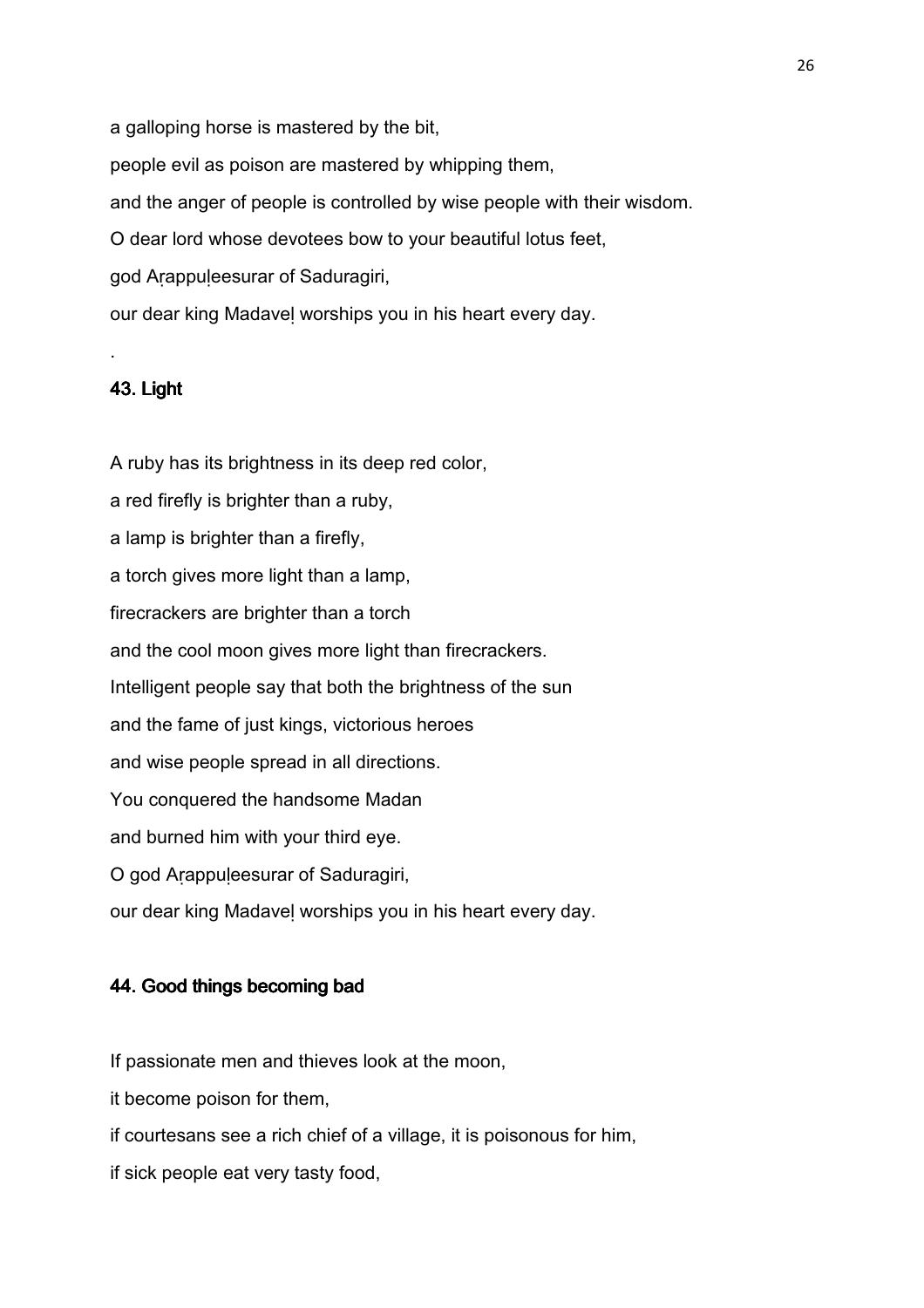it may not agree with them and be poisonous for them. if a miser sees good artists, it is poisonous for him because he worries he may have to give them money, if a poor poet goes to an assembly of good poets, he will worry because he will not be able to speak with them, and if sinners think of good deeds, it is poisonous for them. O lord, you stay in the hearts of the sages and yogis that are as pure as the Vedas. O god of Aṛappuḷeesurar of Saduragiri, our dear king Madaveḷ worships you in his heart every day.

## 45. Admirable acts

If great people do something, whether it is good or bad

it is acceptable,

when a woman who is loved by someone

does something either out of love or sadness, it is good for the lover,

when a poor person gives much charity it is praised by all,

when someone receives a wound on a battlefield, it is good,

when someone climbs on an elephant or falls from it,

people think it is great,

and when someone climbs on a dog and falls off it,

onlookers think it is funny,

O dear lord, you give your grace to devotees

who keep you in their hearts.

O god Aṛappuḷeesurar of Saduragiri,

our dear king Madaveḷ worships you in his heart every day.

#### 46. Good karma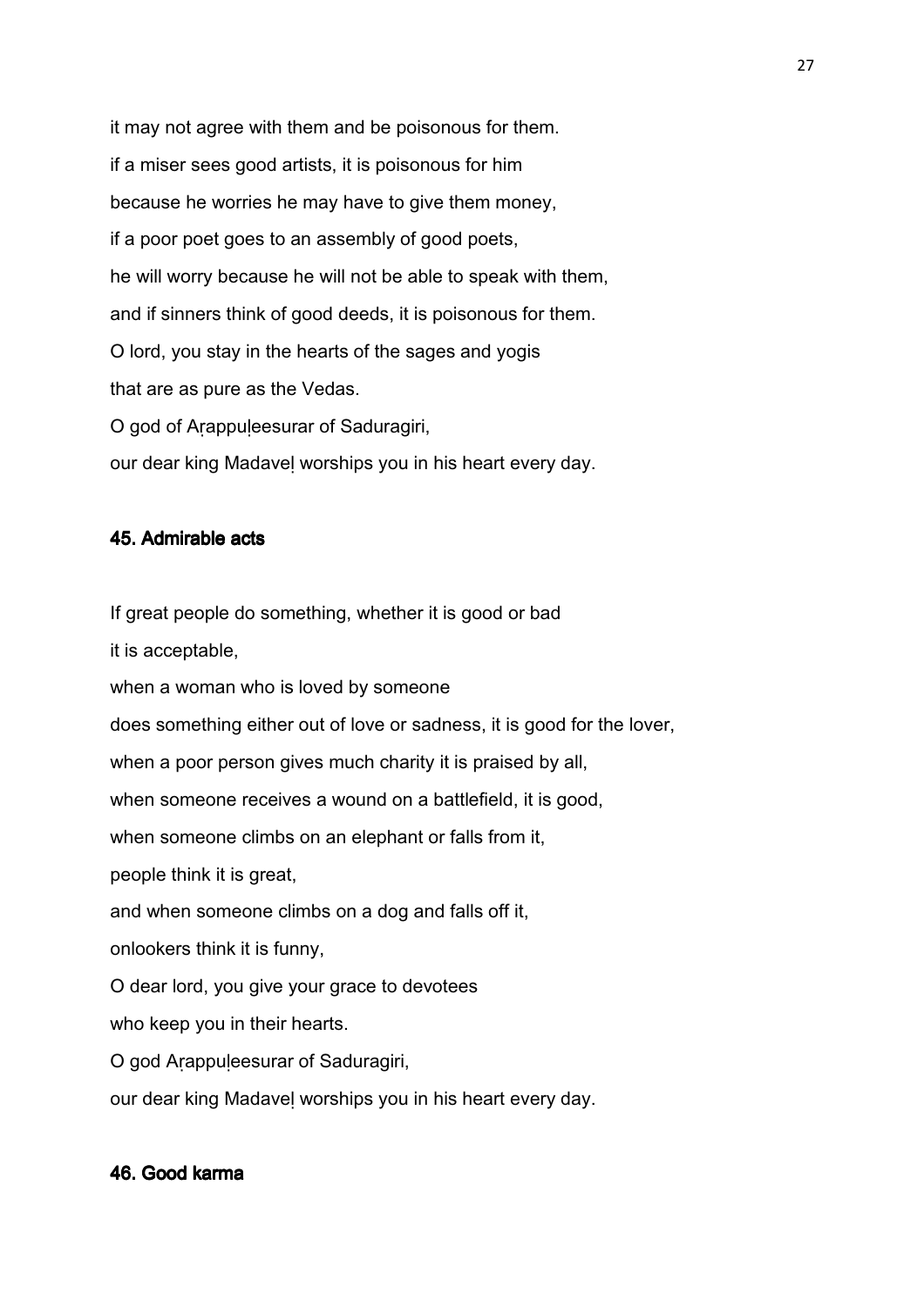King Sibi protected the dove that came to him for refuge, Harichandran is praised by the world for telling the truth, Mahabali gave the boon that Vishnu asked without hesitation, Rama obeyed his father's wish, Lakshmana followed his elder brother Rama to the forest, Parasurama removed the curses of his ancestors, Garuda helped his relatives, Siruthondar hurt his son for Shiva, Kannappar covered Shiva's eyes with his sandals, Prahladan fought with his father to show him Vishnu is god and Vibhishana told the plans of his brother Ravana to Rama so Rama could kill him. All these were good people even though they did bad deeds. O lord, god Aṛappuḷeesurar of Saduragiri,

our dear king Madaveḷ worships you in his heart every day.

# 47. Bad Karma

These are people who lost their lives or fame because of their bad karma—

Daskhan became angry, fought with Shiva and lost his life, the Asuran Padmasuran danced with Vishnu and lost his head, Indra fell in love with Ahalya, the wife of Rishi Gauthama, and was covered with thousand eyes all over his body, Duriyodhana refused to give property to his cousins the five Pandavas and lost everything in battle.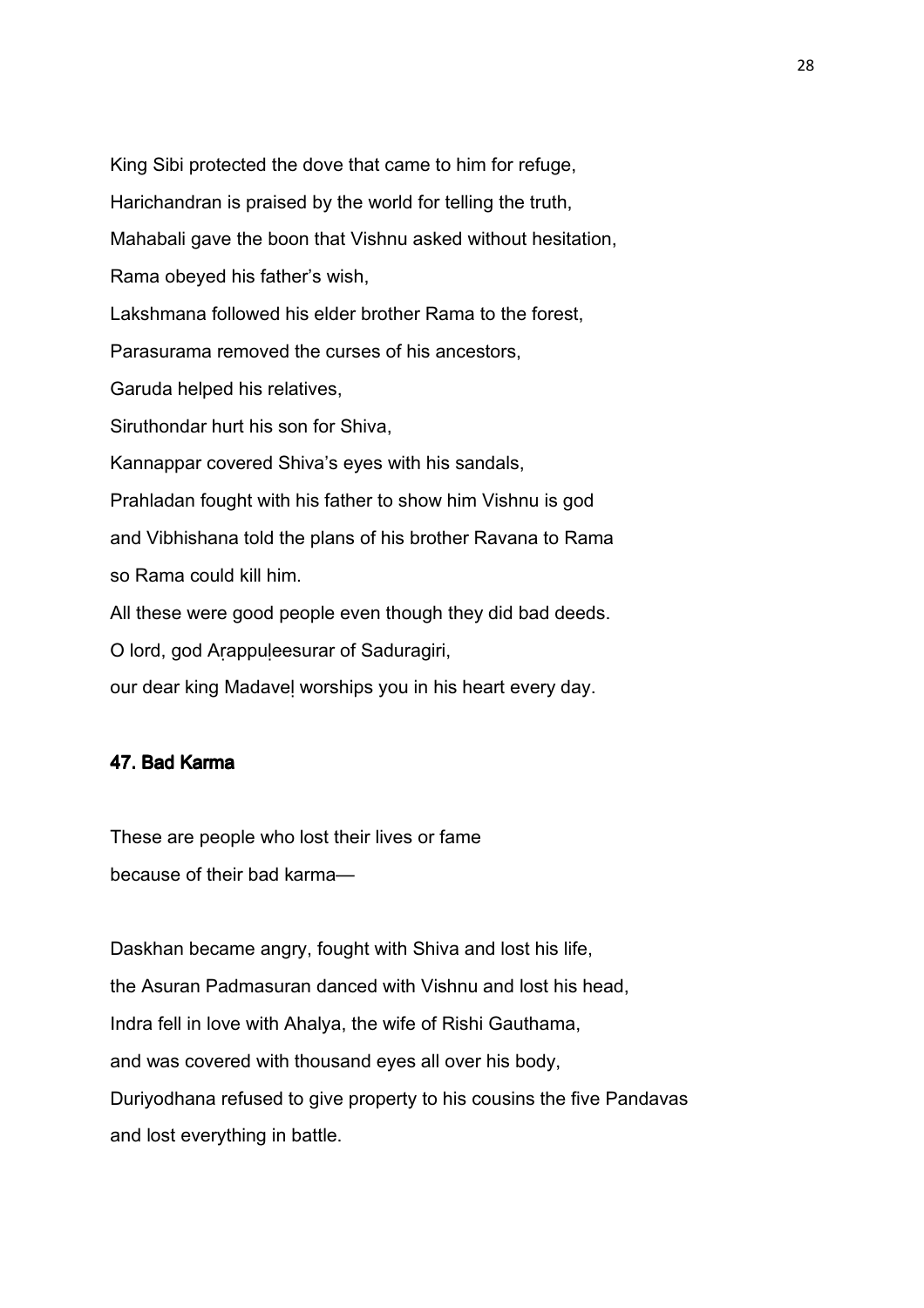The one who disgraced his elders had his head replaced with an elephant's head and wandered.

and Duryodhana disgraced Krishna in the assembly,

lost his kingdom and died.

O lord, all wise men and gods worship your feet,

O god Aṛappuḷeesurar of Saduragiri.

Our dear king Madaveḷ worships you in his heart every day.

#### 48. A good town

A good town has ponds, wells, a river, a mountain nearby, banana and kamugu trees, coconut trees, good paddy lands, irrigation channels, and lakes blooming with kāvi flowers, lotus and kuvaḷai flowers. It has many wonderful communities such as merchants and Vedic scholars. The king of that land is good and protects his citizens. It has beautiful temples, dancers, singers, rich palaces and good people. If people there have a good life and happiness, one can say it is the door of heaven. O god Aṛappuḷeesurar of Saduragiri, our dear king Madaveḷ worships you in his heart every day.

### 49. A bad town

A bad town is where mean people from low families live. Its houses have broken thorn fences in front of them, its women walk on the streets with uncombed hair,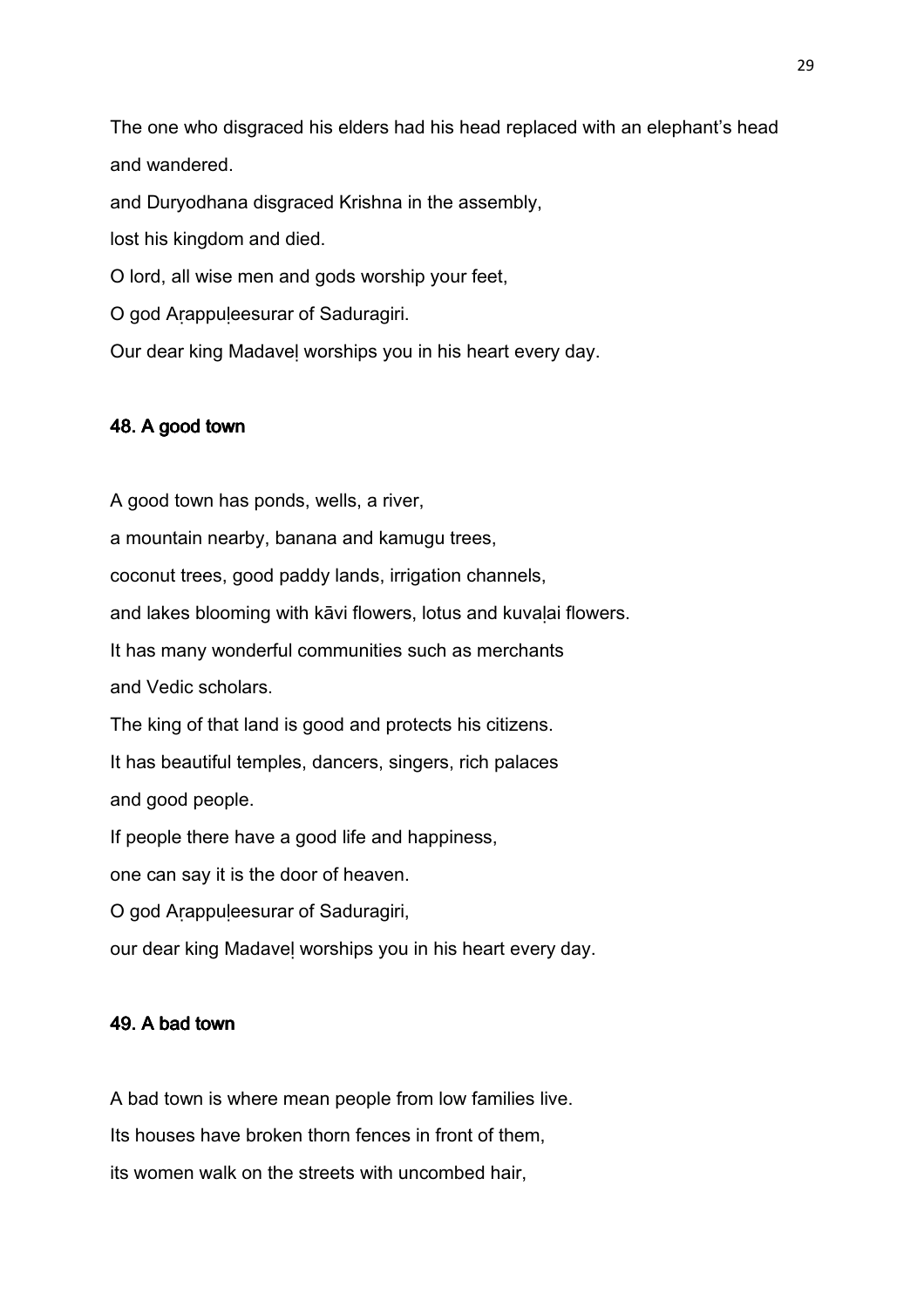it is surrounded by forests and mountains where bitter thorn muraikkai plants grow, thieves wander around always, and its wells have no bucket or rope to draw water. It is better to be in hell than to stay in such a place. O god Aṛappuḷeesurar of Saduragiri, our dear king Madaveḷ worships you in his heart every day.

#### 50. Taking an oil bath

If one takes an oil bath on Sunday, it removes one's beauty. on Monday, it brings wealth, on Tuesday, it brings trouble, on Wednesday, it makes one smart, on Thursday, it makes one unwise and takes away one's wealth, and on Friday and Saturday it gives long life. But there is a remedy for this: people say if when they take an oil bath, they mix the oil with various good herbs, it nullifies the bad things that could happen in the week. O lord, god Aṛappuḷeesurar of Saduragiri, our dear king Madaveḷ worships you in his heart every day.

## 51. A good doctor

A good doctor should know the right time for his patient to take herbal medicines,

the condition of his patient,

should have read the medicinal of Tanvantiri, Kumbamuni, Konganar and the Cithar,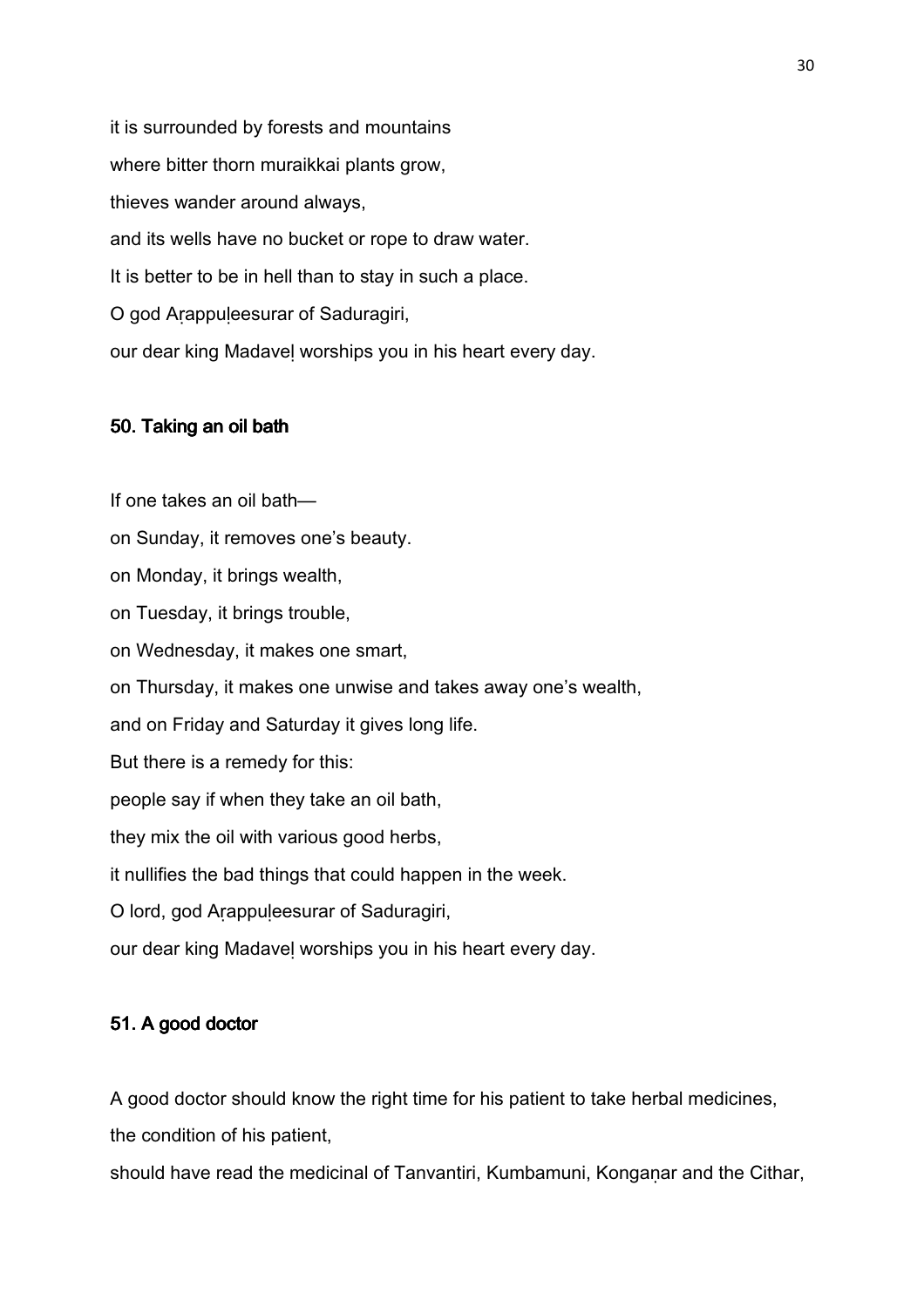and know the power of the different types of medicines and how to use them.

He should be acquainted with herbs like mandura centhura laksham and the famous kuṇavakadam and the cures that they give, and he should know how to use good oils and ointments. He should know what type of disease the patient has and be learned in all the books of ayurvedic medicine so that he can give medicine that is as good as nectar. O lord, god Aṛappuḷeesurar of Saduragiri, our dear king Madaveḷ worships you in his heart every day.

#### 52. Knowing the truth

The stars and astrology do not tell lies. If the medicines given by a doctor cure sickness, they are good. The way one lives a good or bad life shows whether he did tapas in previous births. Good religious books prove whether Vishnu is the god of gods. The mantras Rudram, namagam and jamagam prove whether Shiva is the greatest god. O lord, I am your slave and it is your duty to protect me. I do archana for you and worship your feet every day. O chief, lord of the Vedas, god Arappuleesurar of Saduragiri, our dear king Madaveḷ worships you in his heart every day.

## 53. Karma gives everything in life

If someone has a clear mind, wealth, wisdom, education, compassion, progress, good looks, enjoyment,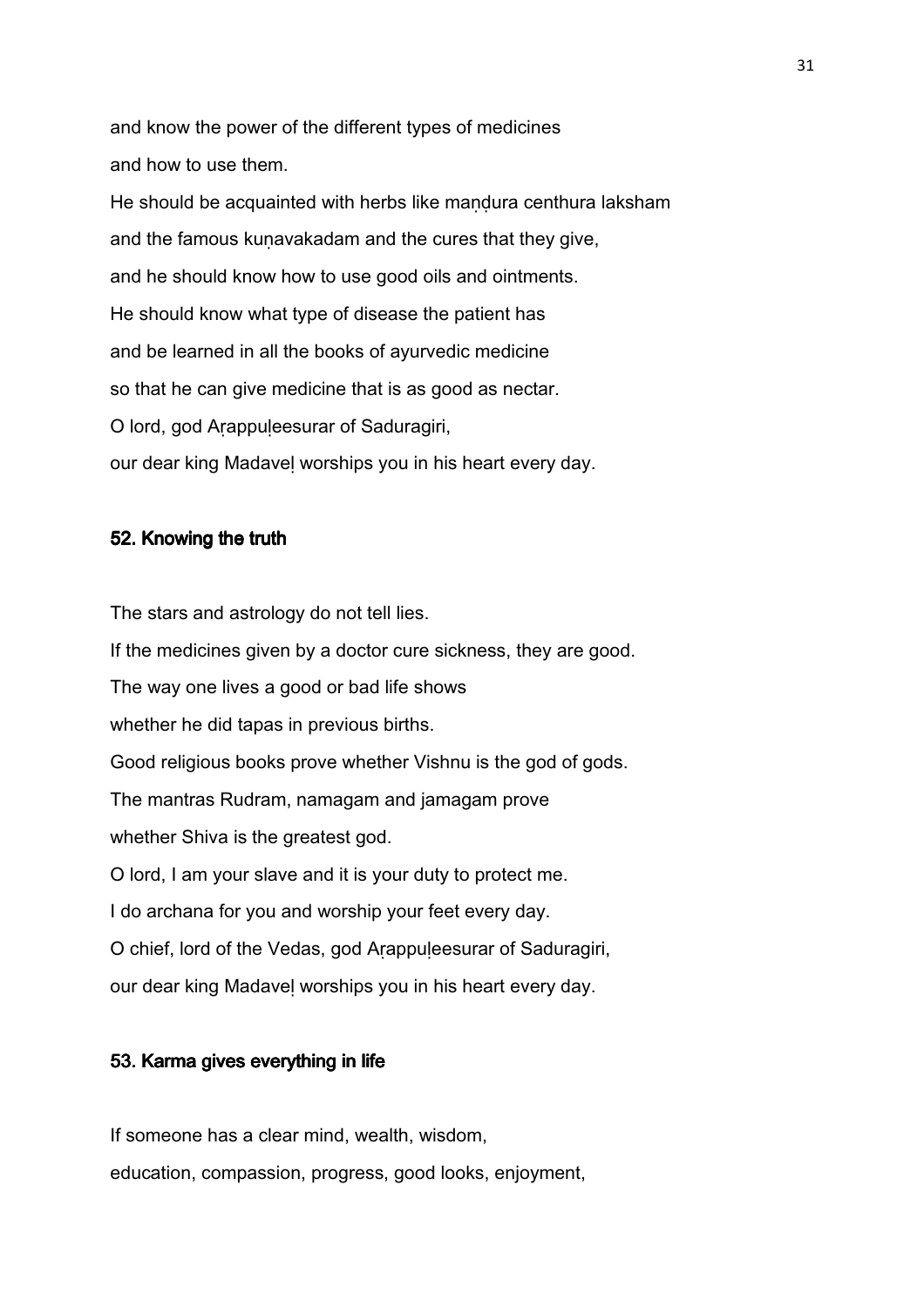a sacrificing mind, a lovely beautiful wife, heroism that cannot be overcome by anyone, patience, skills, manliness and sweet words, that is all because of the good karma that his soul has done. If someone wishes to get these qualities by emulating others, it will not happen. Even if the bitter vegetable vembu does tapas for a long time, and wishes to become sweet like a rasthali mango, it will fail. O lord decorated with a garland of kondrai blossoms, god Aṛappuḷeesurar of Saduragiri, our dear king Madaveḷ worships you in his heart every day.

#### 54. No one can escape fate

A person may be able to—

measure the oceans,

describe the forms of Vishnu, Brahma and other gods,

measure any part of the world,

know the conditions of his body,

control his breath,

do many types of yoga and other exercises,

jump high into the sky,

even make one think that someone is god,

and know all the eight siddhis,

but still he cannot escape when the results of his karma.

O lord Aṛappuḷeesurar of Saduragiri,

our dear king Madaveḷ worships you in his heart every day.

## 55. The highest of all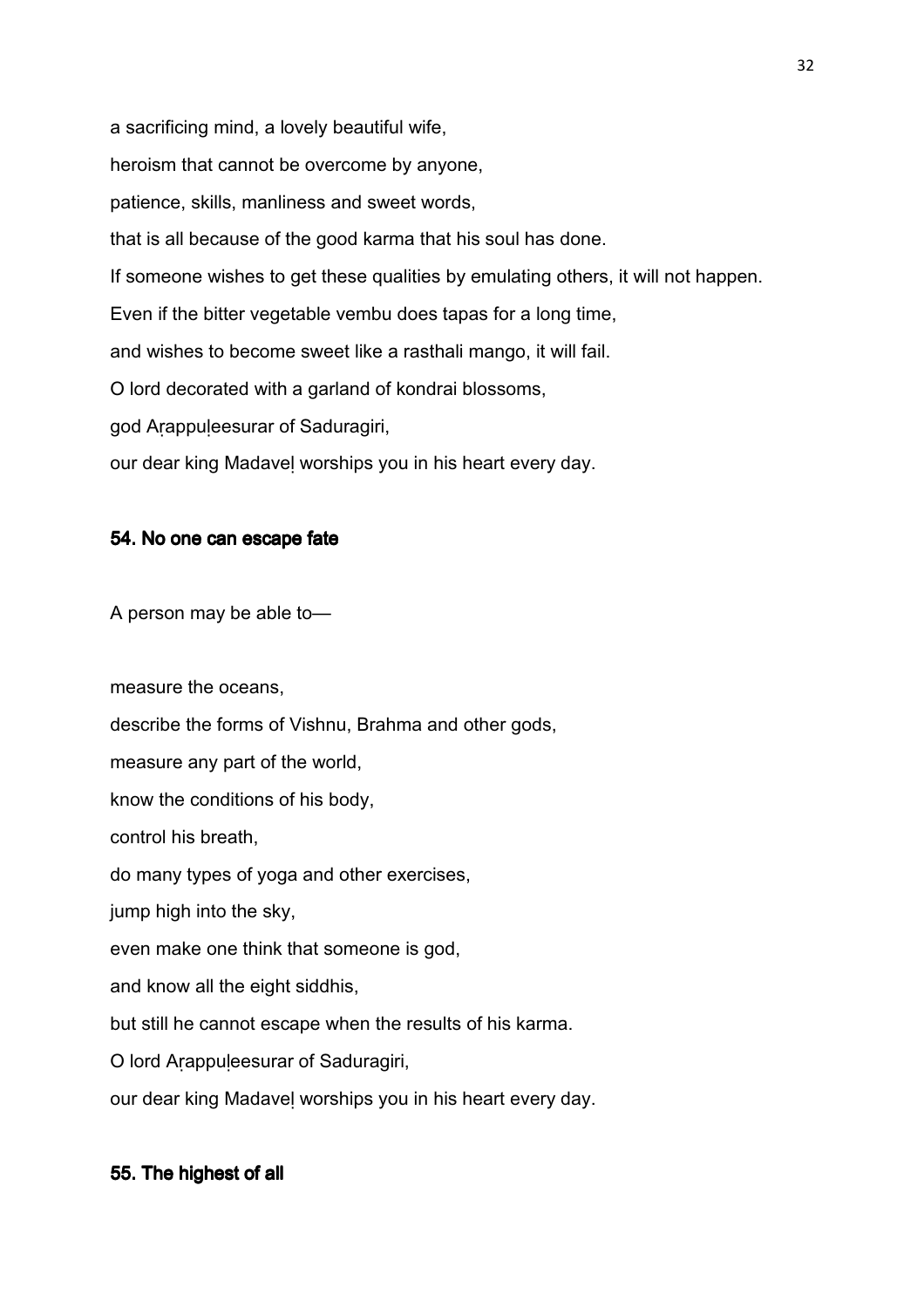Many scholars who have learned many books say this—

There is no caste higher than the Brahmins,

the scholars of the Vedas,

no higher mountain than the Himalayas,

no better river on earth than the Ganges that flows with white roaring waves,

nothing wiser than the rishis who performed much tapas,

nothing hotter than fire,

no gods higher than good fathers and mothers,

no religious books better than the Vedas,

no better language than the ancient northern language,

and no higher charity than feeding people.

O dear lord worshiped by the sun, Brahma,

the gods in the sky and rishis,

god Aṛappuḷeesurar of Saduragiri,

our dear king Madaveḷ worships you in his heart every day.

#### 56. Useless people

Useless people are those who—

Love someone else's wife, talk of useless things with others, hide food from guests, do not want to study, compose poems only about those who give them money, carry another person on their back for a job, are uneducated and unable to do anything,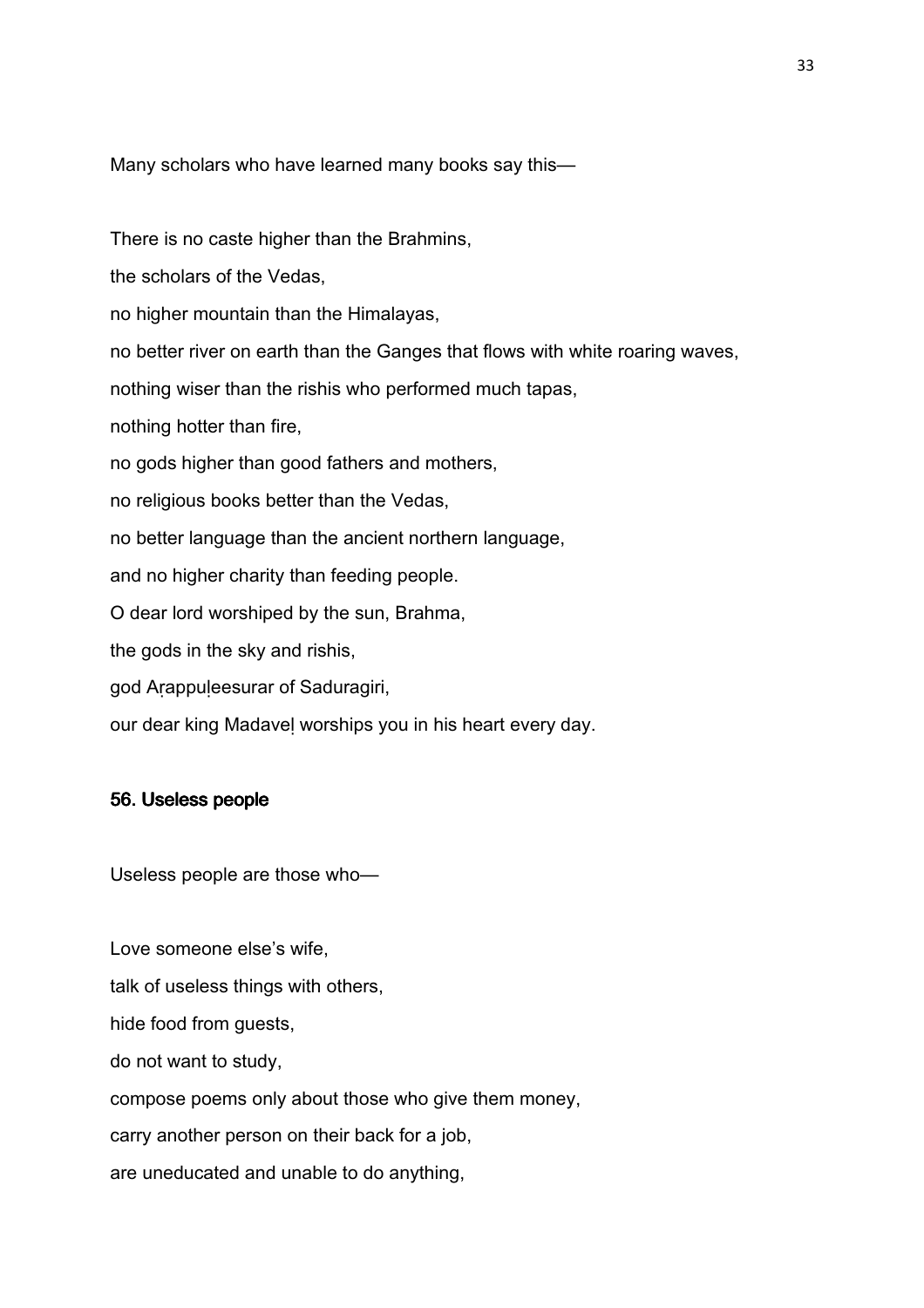and spend more money than their income. O faultless lord are adorned with a snake, I wander uselessly, yet you, dancer in Thillai, gave me your grace. O lord, god Aṛappuḷeesurar of Saduragiri, our dear king Madaveḷ worships you in his heart every day.

## 57. Things that need support—

Without help to support them, these things may not survive—

A home where only young people live without elders,

a city not protected by a strong fort,

a country without a good king and good language spoken by people,

a poem that does not have rhyme,

a flower garden without guards,

a lake that does not have good banks,

a skill that one has learned with mistakes,

clarity without a basis in proper exposition,

dancers not praised by other experienced dancers,

and a tall tree with many branches that is close to a flooding river.

O lord, god Aṛappuḷeesurar of Saduragiri,

our dear king Madaveḷ worships you in his heart every day.

#### 58. Good qualities.

If someone always tells the truth and has good qualities does he need to go around the temple with flowers? If he leads a good life without stealing or killing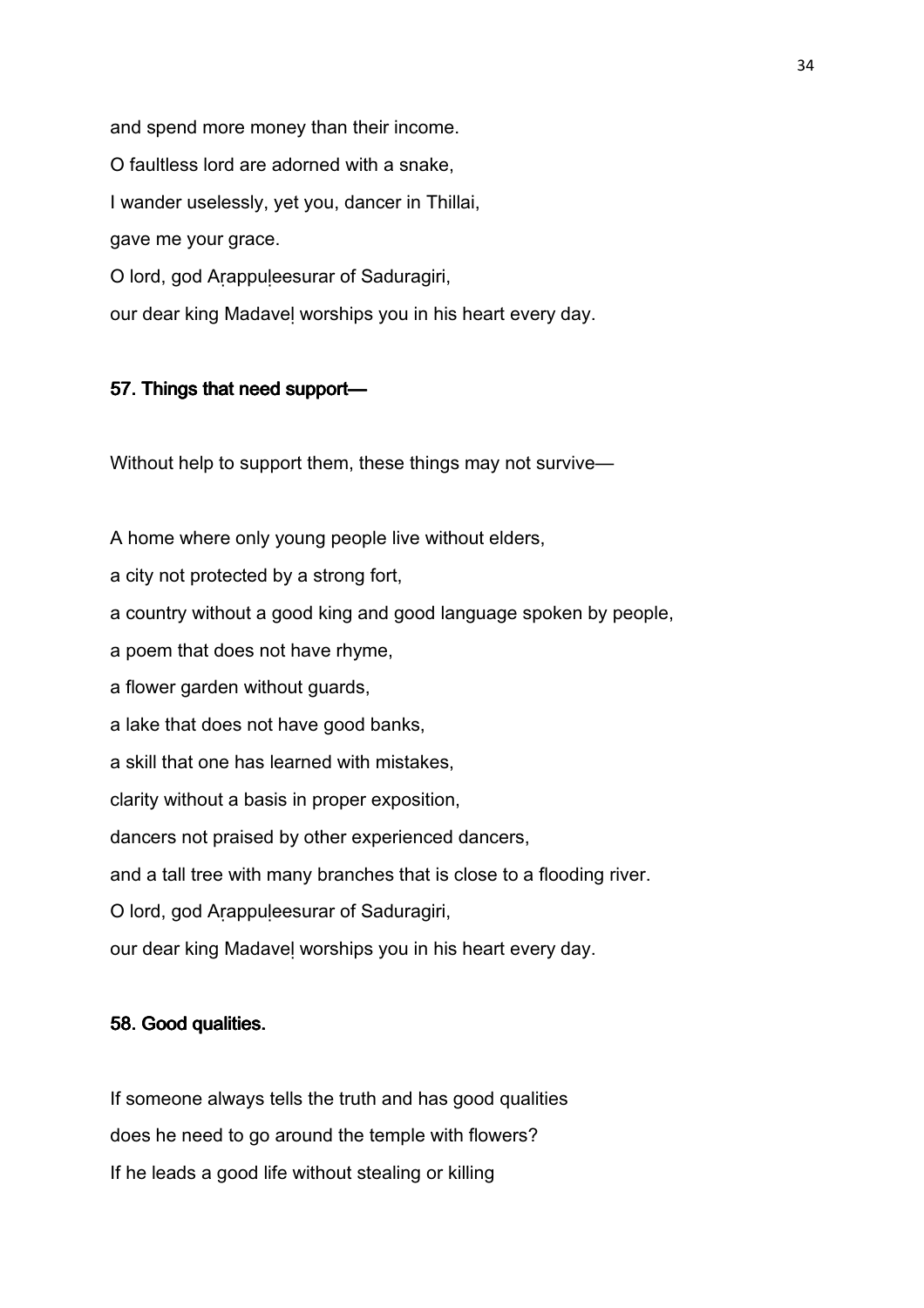does he need to do charity that is praised by others? If he has removed passion and miserliness from his heart, does he need to do good acts of charity? If he has a pure mind, does he need to take a bath in a river? O lord, if someone worships your true devotees, does he need to bow to your feet? If someone worships the Brahmins, does he need to do archana for the gods in the sky? You are the god of Aiyāṛu, Kamalai, Chonachalam and Thillai, O lord, god Aṛappuḷeesurar of Saduragiri. Our dear king Madaveḷ worships you in his heart every day.

## 59. Fame

Only one in ten speaks well in an assembly and is appreciated.

Only one in a hundred sings better than all in a assembly.

Only one in thousand can sing and tell a story excellently,

and anyone who appreciates them is one among ten thousand

while only one among a lakh really understands the stories and appreciate the songs in their hearts.

Only one of the faultless devotees among crores worships the lord all three times of the day.

O god Ekambaranathar of Kāsi, the whole world praises you.

You are the lord of Kailāsam, Kuzumam, Vināsi, Ērur, Veṇkāḍu, Chengāḍu, and Kāḷathi.

O god Aṛappuḷeesurar of Saduragiri,

our dear king Madaveḷ worships you in his heart every day.

# 60. The power of chastity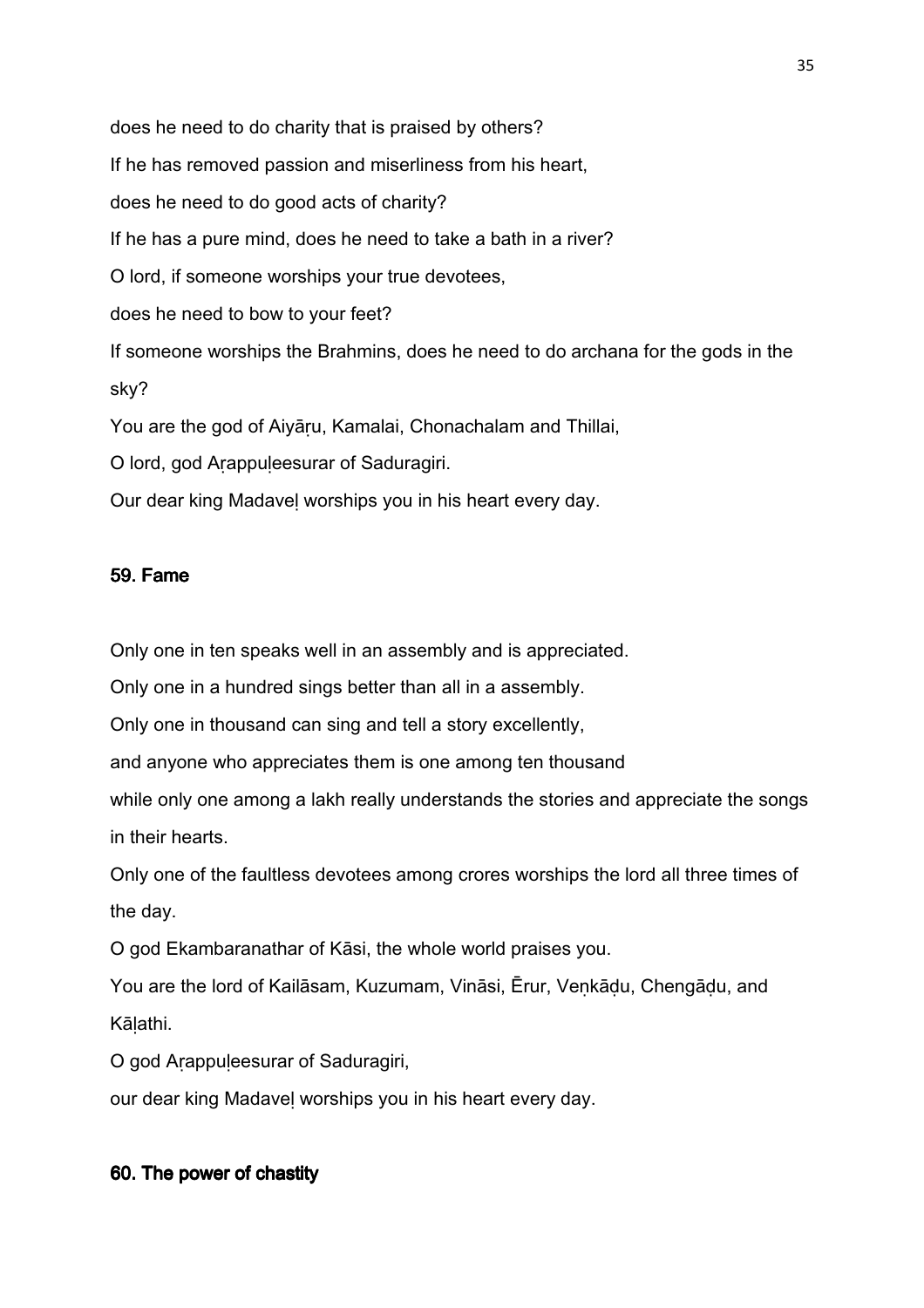All people of the world praise these chaste women—

Ahalya, the wife of the rishi Gauthama, who cursed her to became a stone because she loved Indra,

Anusya who cursed the sun and kept it from rising at dawn to save her husband, Sita who went into the fire to prove her chastity to Rama, Chandramati, wife of Harichandra who went with him to the forest and helped him, Draupadi, the wife of the Pandavas, who took a vow to kill all the Kauravas and Nalayini, the wife of Rishi Mandaviyar, who took her husband in a basket to a prostitute's house. O ancient lord, god Aṛappuḷeesurar of Saduragiri, our dear king Madaveḷ worships you in his heart every day.

## 61. New clothes

If one wears new clothes—

on Sundays the clothes shine in the bright sun,

on Mondays the clothes will get wet in the rain and spoil,

on Tuesdays the clothes will be torn in a few days,

on Wednesdays, those who wear new clothes will be victorious,

on Thursdays, those who wear new clothes

will look handsome and get more new clothes,

and on Fridays those who wear new clothes will have a good life and their wealth will increase.

O faultless lord, you shine in the form described by the Vedas and Aga-mas.

O ancient lord, god Arappuleesurar of Saduragiri,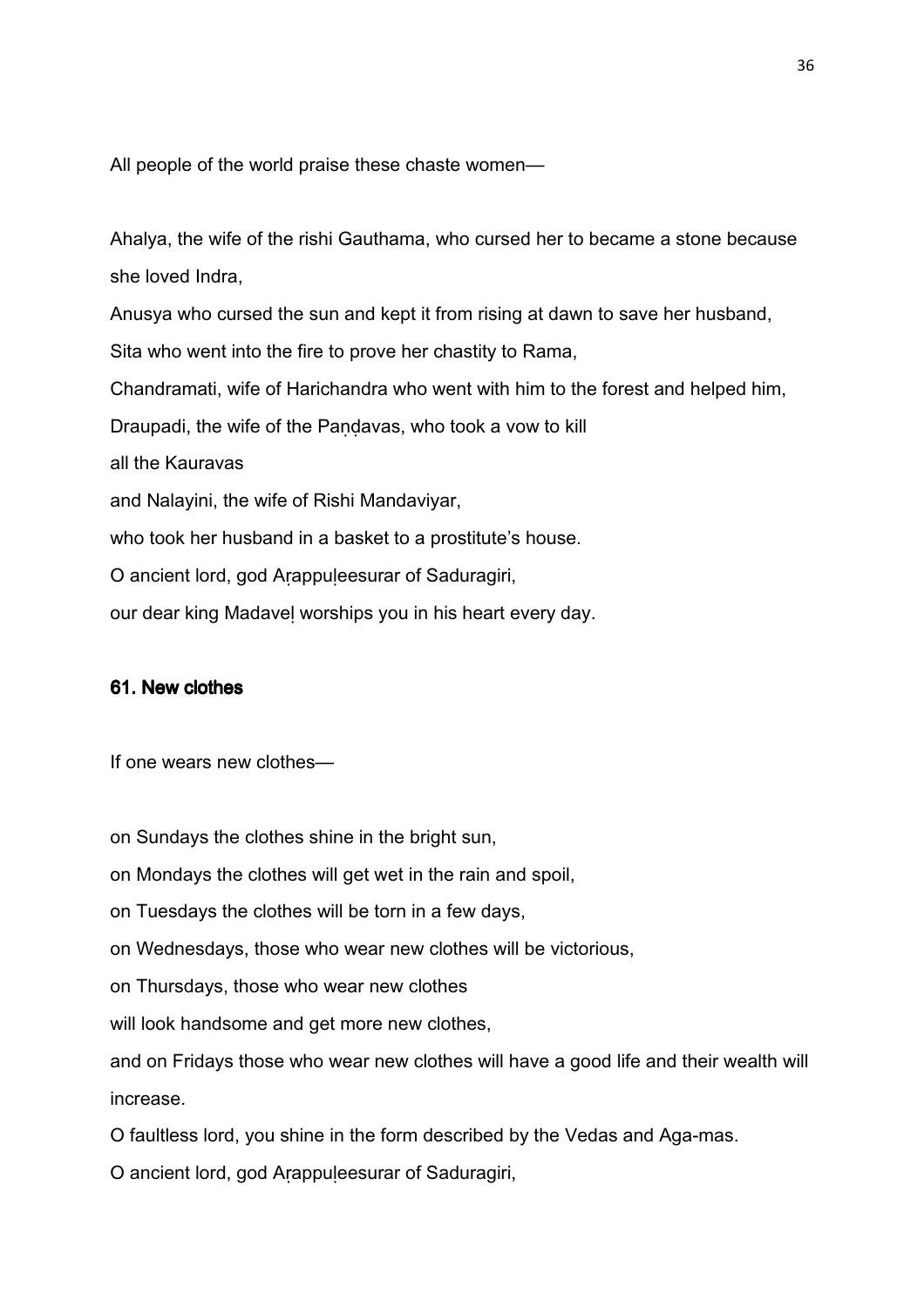our dear king Madaveḷ worships you in his heart every day.

## 62. Travelers

According to the shastras,

if a traveller sees these things going from right to left,

it is good luck and he will be successful in all his actions:

powerful eagles, monkeys, snakes, rats, pig, a mongoose,

deer, mice, owls that screech all night, bears that are hard to control,

forest cats, tigers and forked-tongue lizards.

If one starts to travel and hears someone saying, "Do not go,"

he will get a headache, muscle pains and continuous sneezing on the way and suffer.

O faultless lord, you are praised by elders,

O god Aṛappuḷeesurar of Saduragiri,

our dear king Madaveḷ worships you in his heart every day.

#### 63. Good fortune for a traveler.

If a traveler sees these coming in front of him,

it is good fortune for him:

a fox, a peacock, a green parrot, a hen, a heron, a crow,

a naali, a chichili, an oondi, a naraiyaan, a cempothu,

a buffalo, Brahmins, a tiger, and a rabbit.

It is also good luck for him if he hears someone calling, the sound of a conch,

the sound of a king's drum beating, or the sound of a bell ringing.

You shine like the rising sun in the morning,

O god Aṛappuḷeesurar of Saduragiri.

Our dear king Madaveḷ worships you in his heart every day.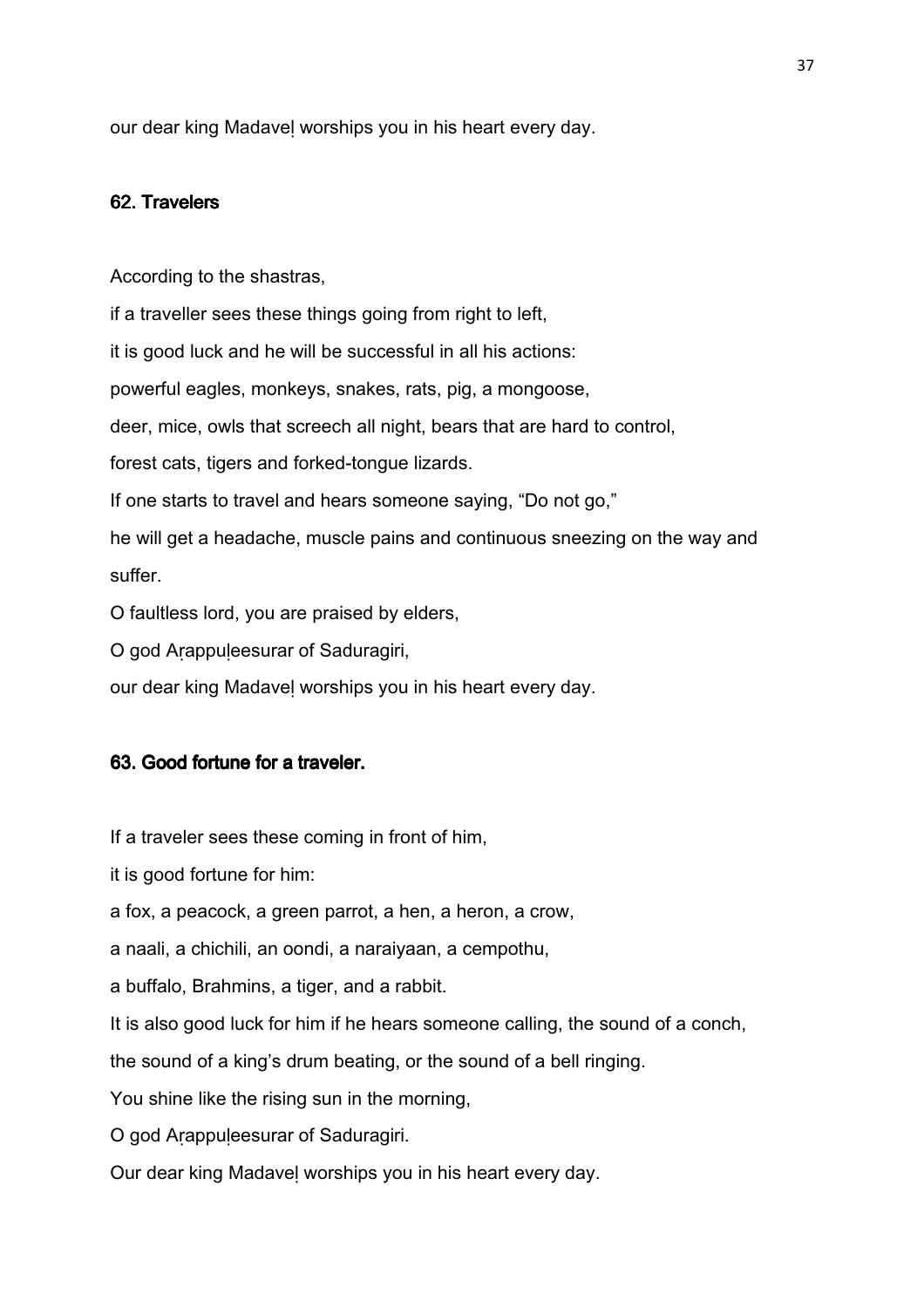## 64. A traveler's luck

If these things come in front of a traveler when he starts, it is bad luck for him: a single Brahmin, a sage, a beggar, a goldsmith, a women without orna-ments, people carrying grass or firewood, a bald man, a potter with a pot and an oil merchant,

but it is good luck if these come in front of him: people carrying water pots, a basket with dried cow dung, fruits, Brahmins who give food to others, Sumangali women, potatoes, a pregnant woman, a washerman with his bundle of clothes, a milk pot, bangle sellers, and flower sellers. O lord, you are adorned with a snake and the Ganges flows on your head, god Aṛappuḷeesurar of Saduragiri, our dear king Madaveḷ worships you in his heart every day.

## 65. Foods one should not eat

The ancient shastras say that the following are not suitable food for good people—

milk that you buy, milk that is kept for children,

milk that is not boiled, mushrooms,

the vegetables murungkai and surai,

leftover rice, burned rice, spinach, peerkathi,

white salt, sugar from a coconut tree, garlic, white eggplant,

and the leftover food that is thrown away from a Shiva temple.

Eating in the darkness is not good.

O faultless lord, the gods in the sky

and the sages who have controlled their senses worship you.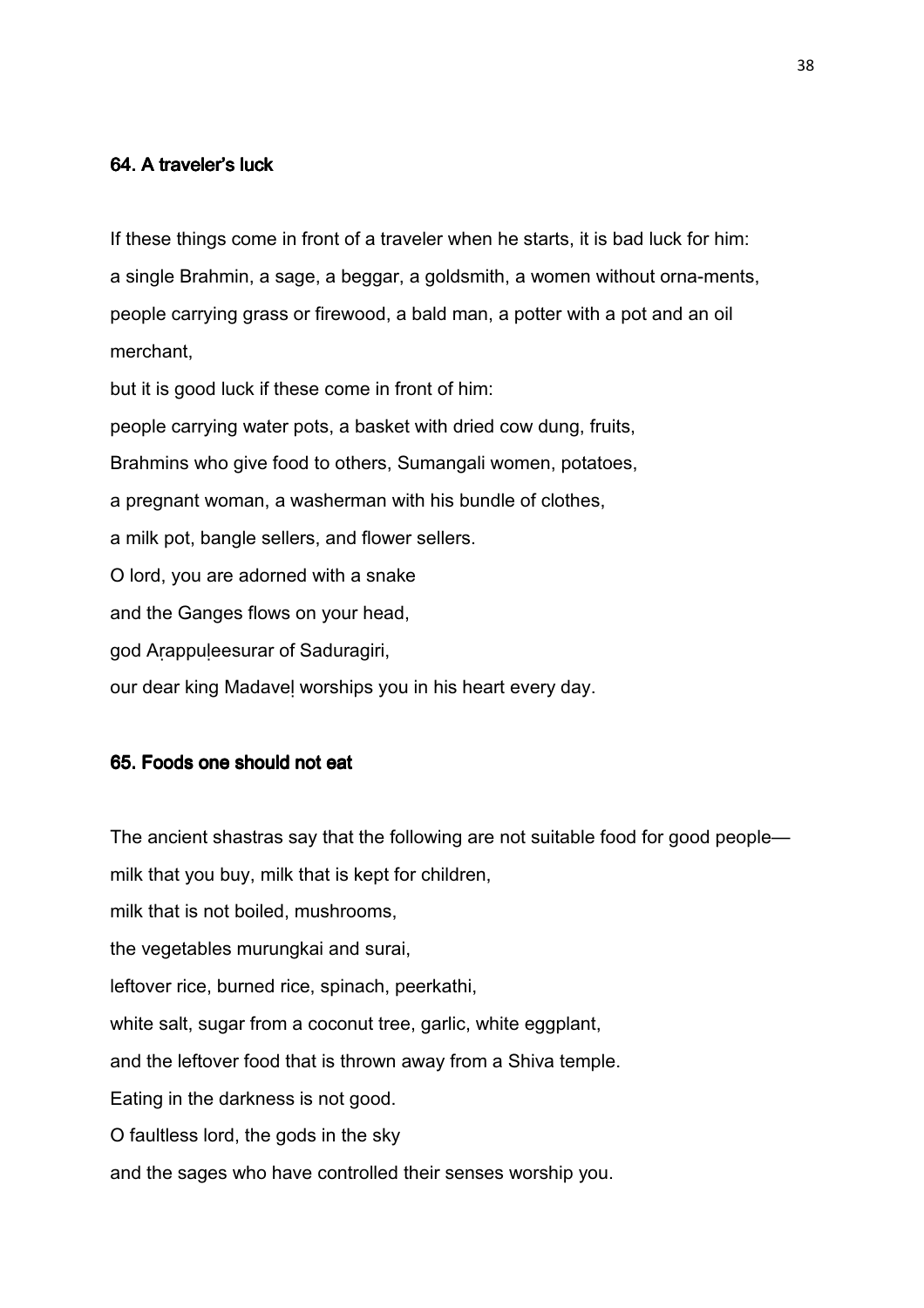O god Aṛappuḷeesurar of Saduragiri,

our dear king Madaveḷ worships you in his heart every day.

#### 66. Flaws

The flaw of the famous Ganges is the foam that floats on it, the flaw of the white shining crescent moon is its black dot in the middle of it, the fault of the rishi who does powerful tapas is anger, the fault of a king is that he goes to fight with an enemy without knowing his strength, the fault of beggars is to ask alms from a miser, and a good sugarcane juice becomes bitter if someone puts his fingers into it. O bright lord, the four Vedas that search for you were not able to find you. O god Aṛappuḷeesurar of Saduragiri, our dear king Madaveḷ worships you in his heart every day.

## 67. A new house

It is good to dig a foundation for a new house or to enter a new house in the following months: Chitrai, Vaikasi, Avani, Aipasi, Karthigai and Thai. The following are not good months to dig a foundation or to enter a house: Ani, Adi, Purattasi, Markazhi, Aasi and Punguni, and that is because in Ani Shiva burned the three forts of the Raksasas, in Adi Seetha was kidnapped by Ravana, in Purattasi Hiraṇya was defeated by Vishnu, in Markazhi, the Mahabharata war began,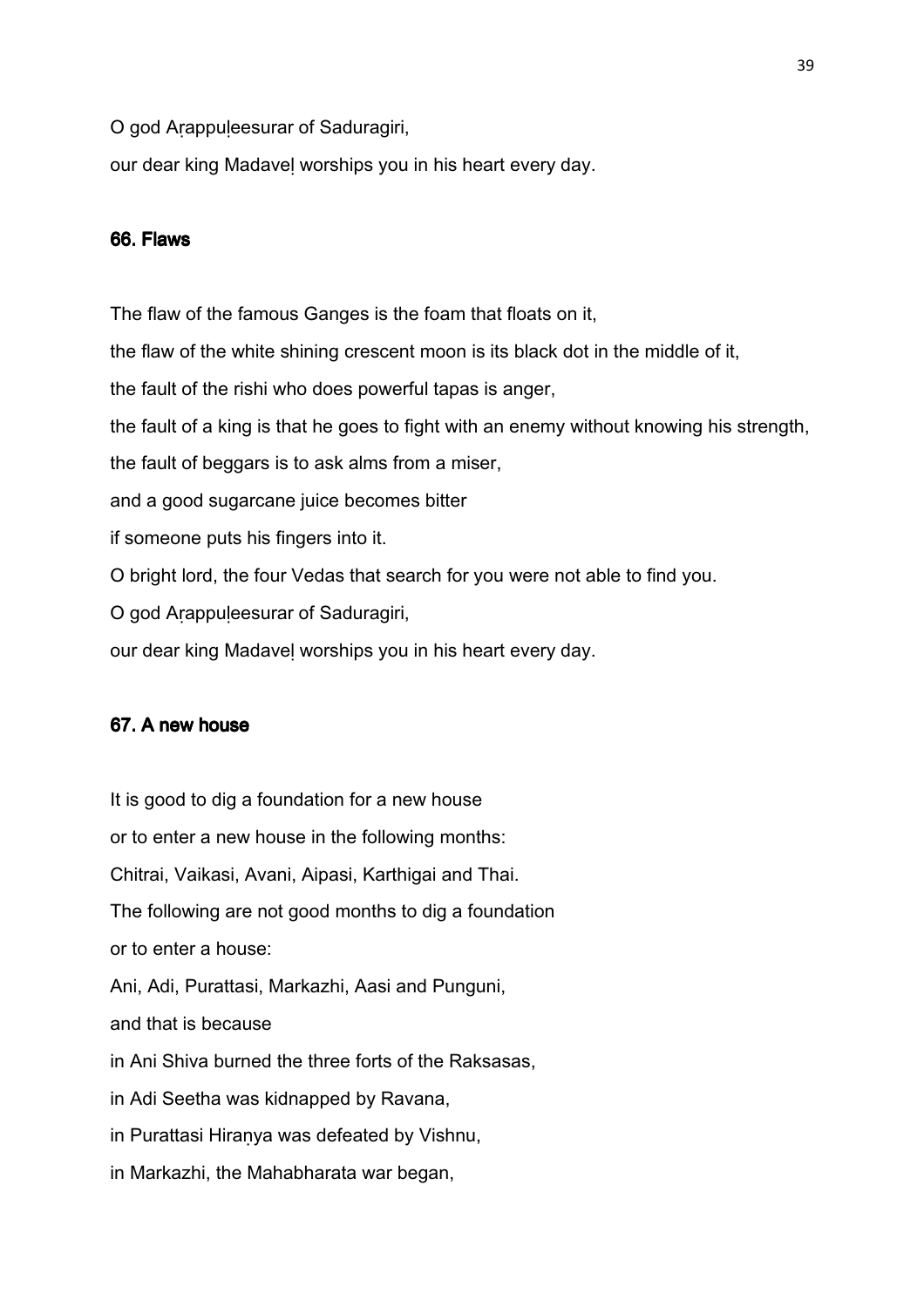in Masi Shiva drank the poison that came out of the milky ocean

and in Punguni Shiva burnt Manmadan.

O god Aṛappuḷeesurar of Saduragiri,

our dear king Madaveḷ worships you in his heart every day.

## 68. Guests

On Sundays even enemies receive guests happily,

on Mondays relatives come,

on Tuesdays no one comes to eat,

on Wednesdays if people receive guests, it is good for them,

on Thursdays if someone comes as a guest he will become an enemy.

on Fridays friends one has not seen visit

on Saturdays it is not good to have guests

and any day is good to have friends whom you like as guests.

O lord, with a shining mazu weapon in your beautiful hand,

god Aṛappuḷeesurar of Saduragiri,

our dear king Madaveḷ worships you in his heart every day.

## 69. Puberty—days of the week

If a girl gets her first menses on—

Sunday, she will be sick,

Monday, she will be a chaste women,

Tuesday, she will sad,

Wednesday, she will get many smart children,

Thursday, her children will become rich,

Friday, she will be rich, beautiful and enjoy her life,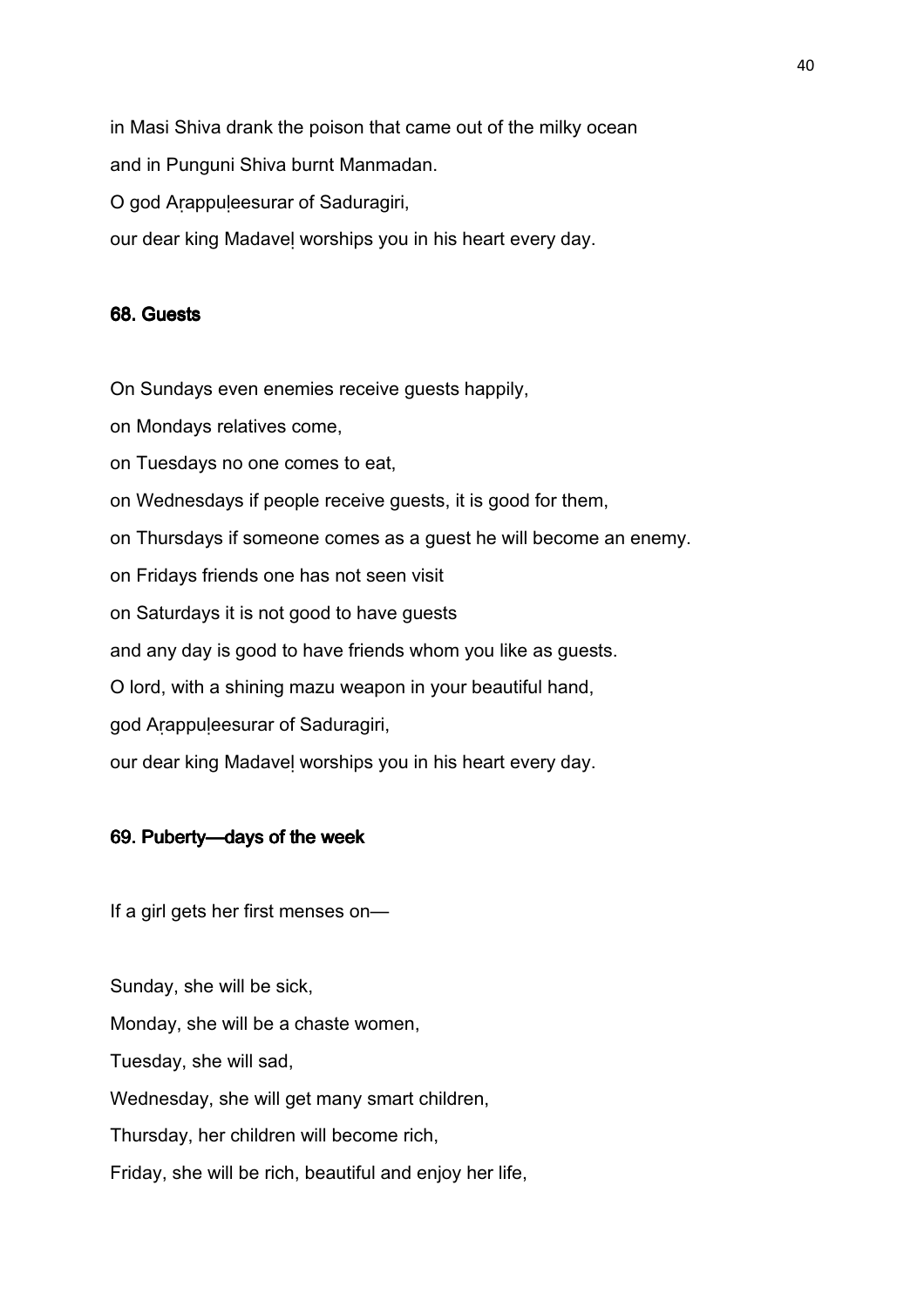and Saturday, she will be poor and wander everywhere. O shining lord, I am your poor devotee, yet you took me with love and gave me your grace. O god Aṛappuḷeesurar of Saduragiri, our dear king Madaveḷ worships you in his heart every day.

## 70. Puberty—the zodiac

Wise people say that if a girl gets her first menses under the sign of—

Aries, she will be poor, Taurus, she will become a prostitute, Gemini, she will prosperous and happy, Cancer, she will be friendly with all, Leo, she will have disgrace and poverty, Virgo, she will be famous, Libra, she will be careful in spending money, Scorpio, she will be sick and suffer, Sagitarius, she will follow wrong paths in life, Capricorn, she will lose her dignity, Aquarius, she will be happy in life, and Pisces, she will be wise. O god Aṛappuḷeesurar of Saduragiri, our dear king Madaveḷ worships you in his heart every day.

## 71. Islands and Oceans

These are the seven oceans that surround the earth and the islands.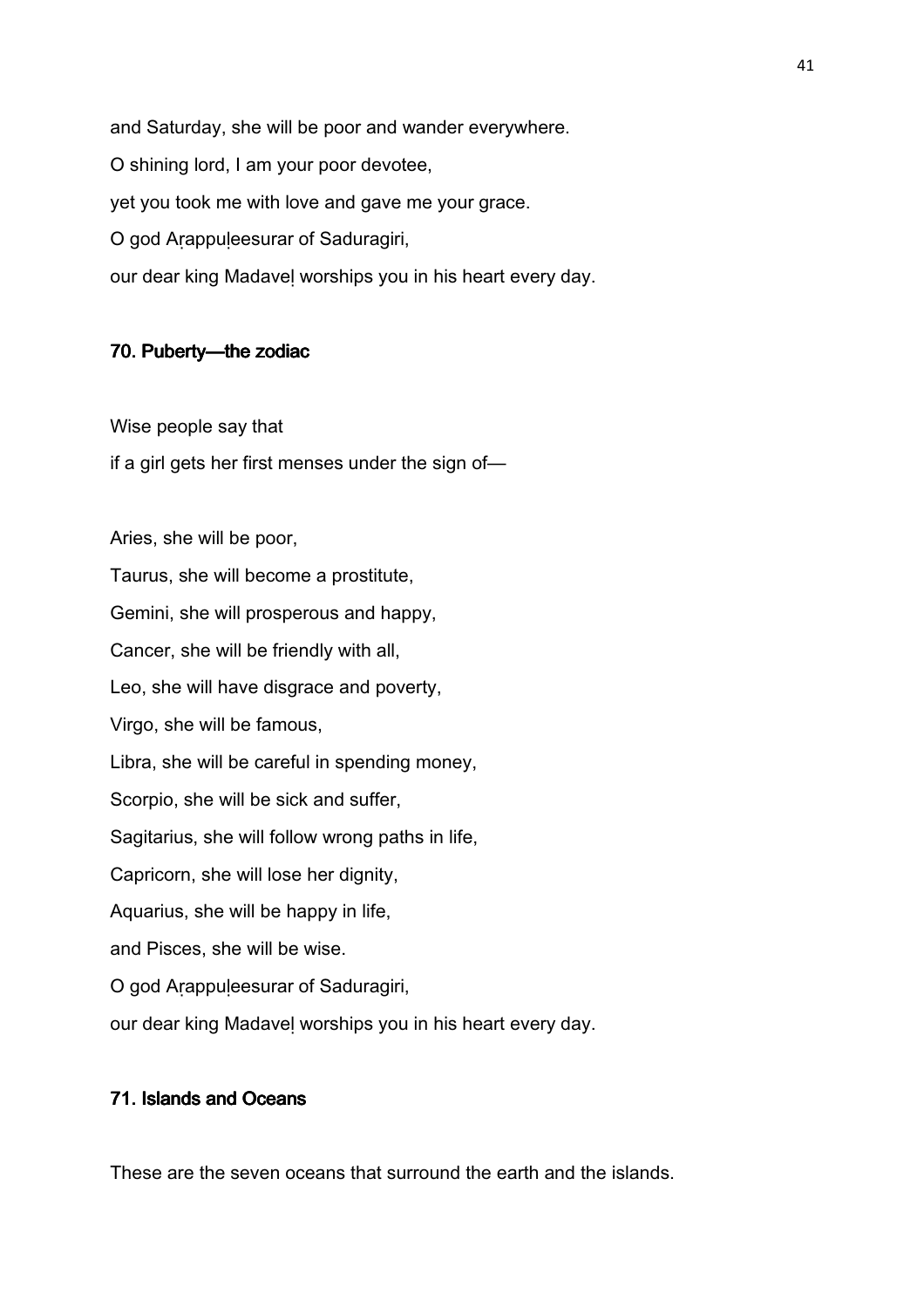The measure of Karunkadal that surrounds the earth is one lakh yo-janas. The Karunkadal surrounds Navalam island, the Karuppancattrukkadal surrounds Ilavam island, the Madukkadal surrounds Kuca Island, the Neykkadal surrounds Grauja island, the Thiruppalkadal surrounds Savagam Island, the Tayirkkadal surrounds Sanmali Island, and the Nannirkkadal surrounds Putkaram Island. O god Aṛappuḷeesurar of Saduragiri, our dear king Madaveḷ worships you in his heart every day.

## 72. Precious things

More than thousands of weapons, horses are jewels for an army,

a smart minister is a jewel for the king of a country,

a beautiful chaste woman is a jewel,

a scholar learned in many arts who is modest is a jewel on the earth,

a rich man with unlimited wealth who is generous is a jewel,

a person who is born in a good family with true knowledge is a jewel.

O faultless lord, you have the form of the Vedas and Agamas

that are indestructible.

O god Arappuleesurar of Saduragiri,

our dear king Madaveḷ worships you in his heart every day.

## 73. Leaves for eating food

One can eat food on these leaves banana leaves, punnaburasu leaves, good kurukkathi leaves, leaves, jackfruit leaves, coconut leaves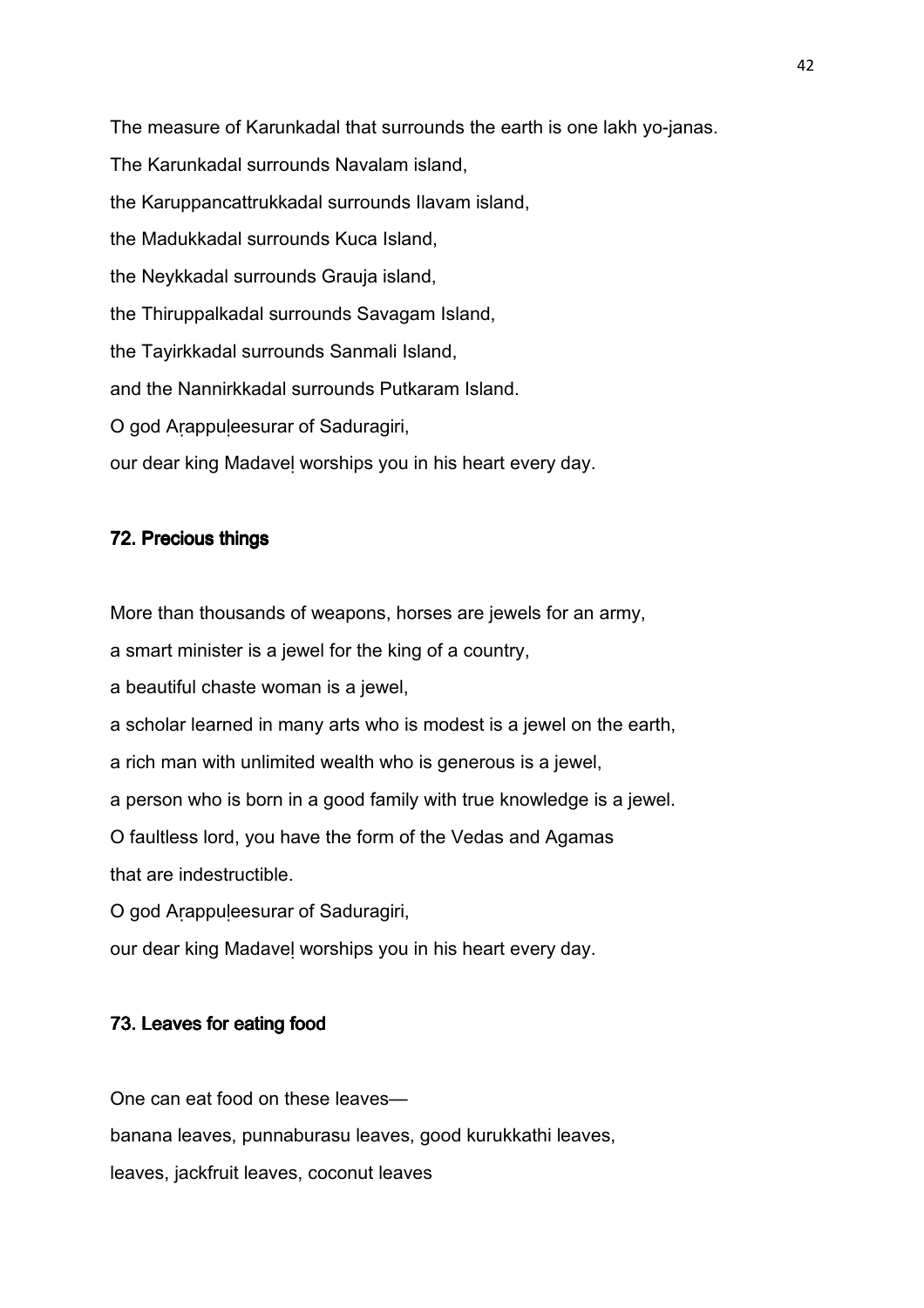and pannir leaves because they are all good for health. One should not eat on a screw pine leaves, arthi leaves, aaveraṇḍa leaves, sahadeva leaves, muḷmurukku leaves, erukkilai leaves and kichili leaves because they are not good for health. Eating snacks often, drinking water when one eats, eating a lot of rice and eating before one gets hungry will spoil one's health. O lord, god Aṛappuḷeesurar of Saduragiri, Madaveḷ our beloved king, the chief of Vellala community on the earth surrounded with ocean, worships you in his heart every day.

## 74. The poverty of poets

Good poets, the kings of poetry, wander in all the three worlds proclaiming all kinds of praise to misers and begging for money, yet a stupid person who cannot read or write says that he is matchless and smart. In an assembly a miser claims that he is like the great patron Karnan, someone who is ugly pretends that he is Manmadan, a coward who cannot even pick up a weapon says he is heroic like Ar-junan, and a lier claims to be like Harichandra who never lies. O lord, you have a dark neck because you have swallowed the poison strong as fire, You are the god Arappuleesurar of Saduragiri, and Madaveḷ our beloved king, the chief of Vellala community on the earth surrounded with oceans worships you every day in his heart.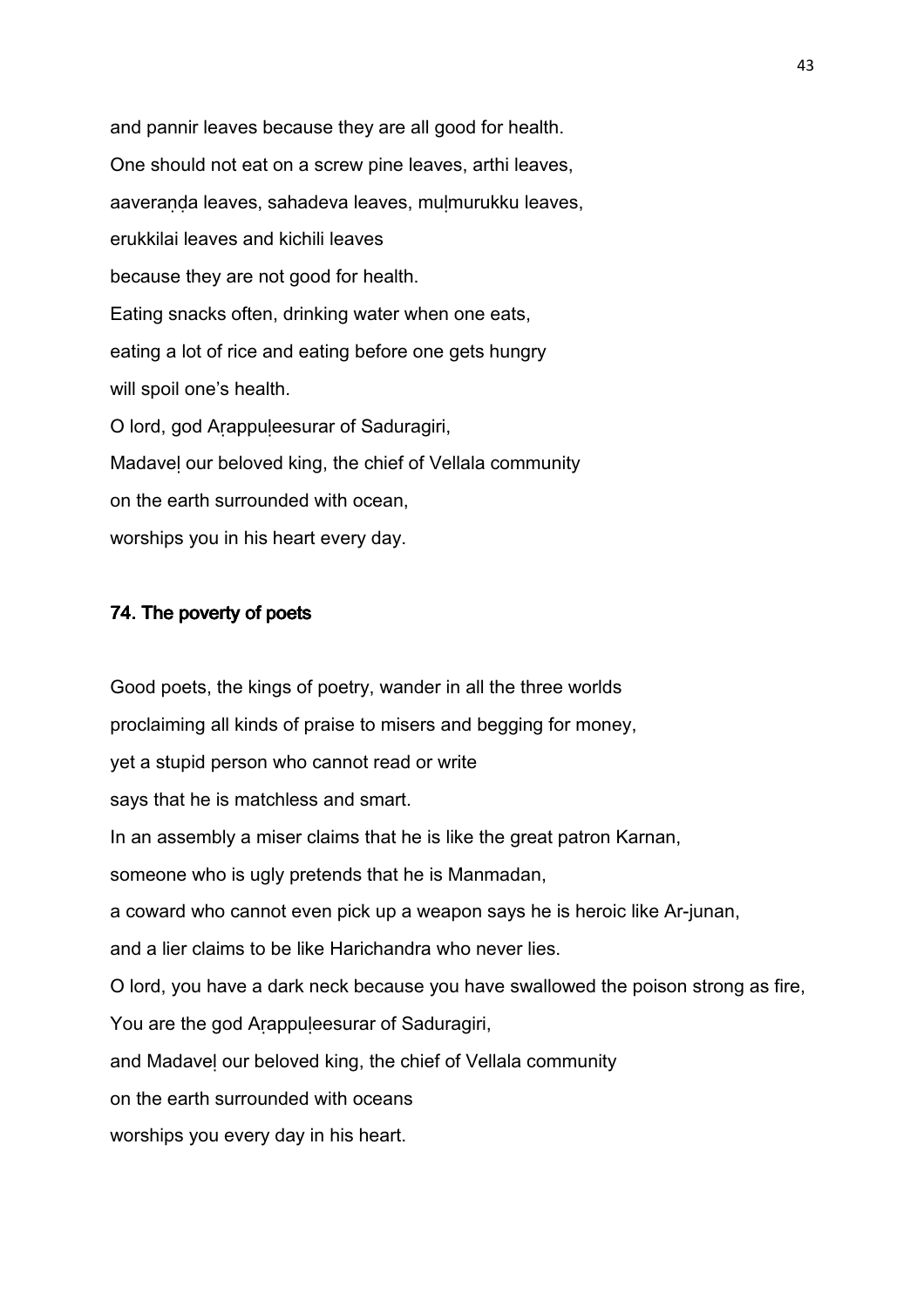## $75.$  A poet

A poet should know good Tamil, all the four types of poetry in Tamil and recite them like a stream flowing with sweet honey, like a rain of faultless nectar. He should know the wonderful Tamil poems the epics, akam, puram, alangaram, prabhandam, all types of grammar, commentaries on all poetry and the various kinds of colloquial Tamil. A good poet should be able to stand in front of an ocean-like assembly and give a speech that sounds like the roaring ocean. O faultless lord, you, our friend, drank poison and your neck is dark. Madaveḷ our beloved king, the chief of Vellala community on the earth surrounded with oceans, worships you every day in his heart.

#### 76. Karma and the body

These parts of your body will have good karma if —

your eyes see virtuous people, your ears hear compassionate words from elders, your mouth praises good people's fame and reverences them with words, your hands worship faultless people, and your body does faultless service for good people. If someone obeys the orders of good people,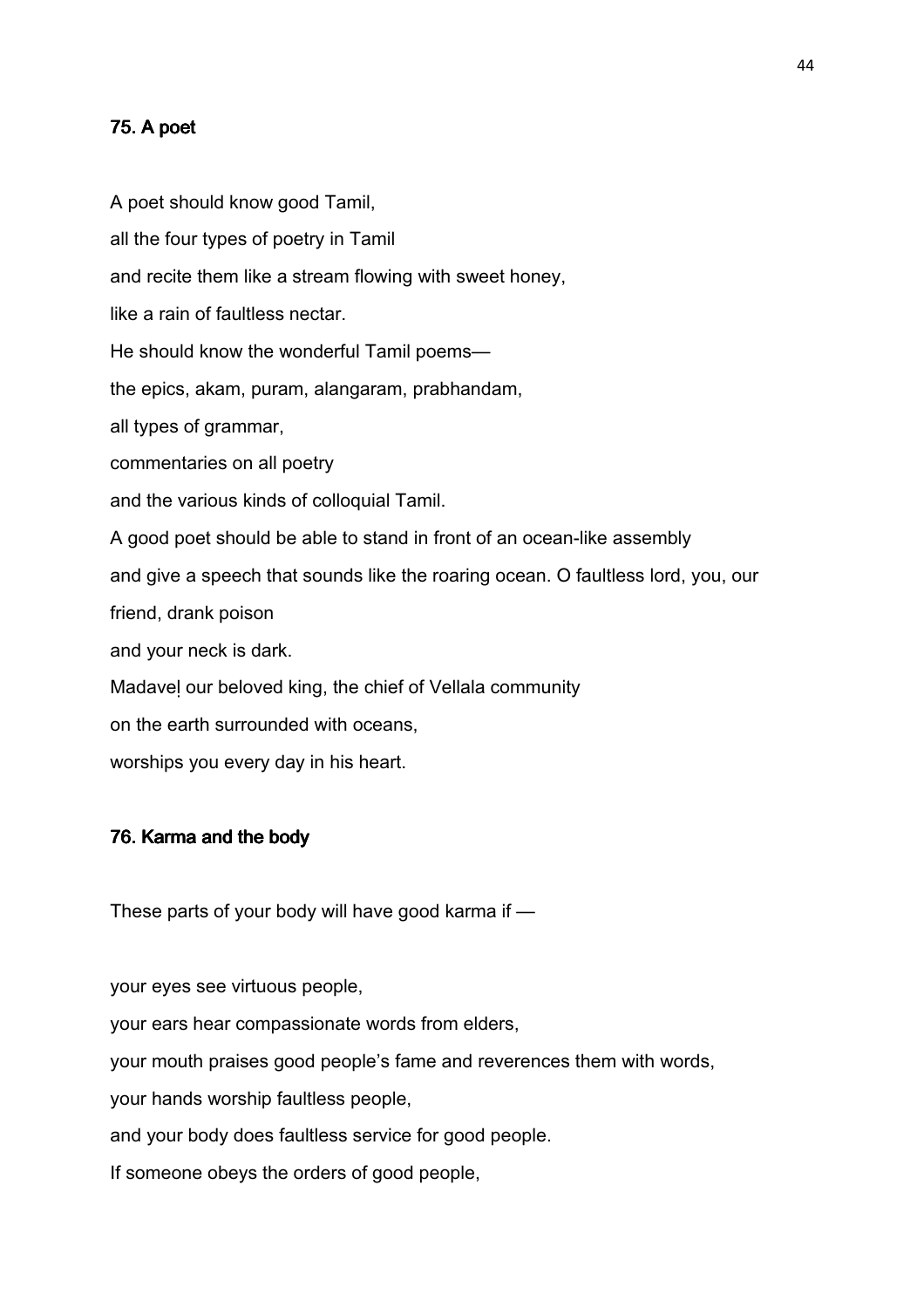that is the most fortunate thing that can come for one from former births.

O lord, you give me the knowledge that removes my egotism.

O god Arappuleesurar of Saduragiri,

our dear king Madaveḷ worships you in his heart every day.

## 77. Birthdays

If someone is born—

on Sunday, he will have much trouble in life, on Monday, he will have health and wealth by the grace of the god, on Tuesday, he will not have health, on Wednesday, he will learn many good arts and become famous and be intelligent, on Thursday, he will have good clothes. on Friday, he will have good relationships with women, and on Saturday, he will suffer. O faultless lord, god Aṛappuḷeesurar of Saduragiri, our dear king Madaveḷ worships you in his heart every day.

## 78. Desire

If someone desires gold, he does not respect his family and guru, if he is hungry he will not know the taste of the food, if he wanders about fascinated with prostitutes and falls in their net, he is without fear or shame, if he wants to learn he will not worry about comforts and sleep. To lead a simple life, praise and disgrace are not important.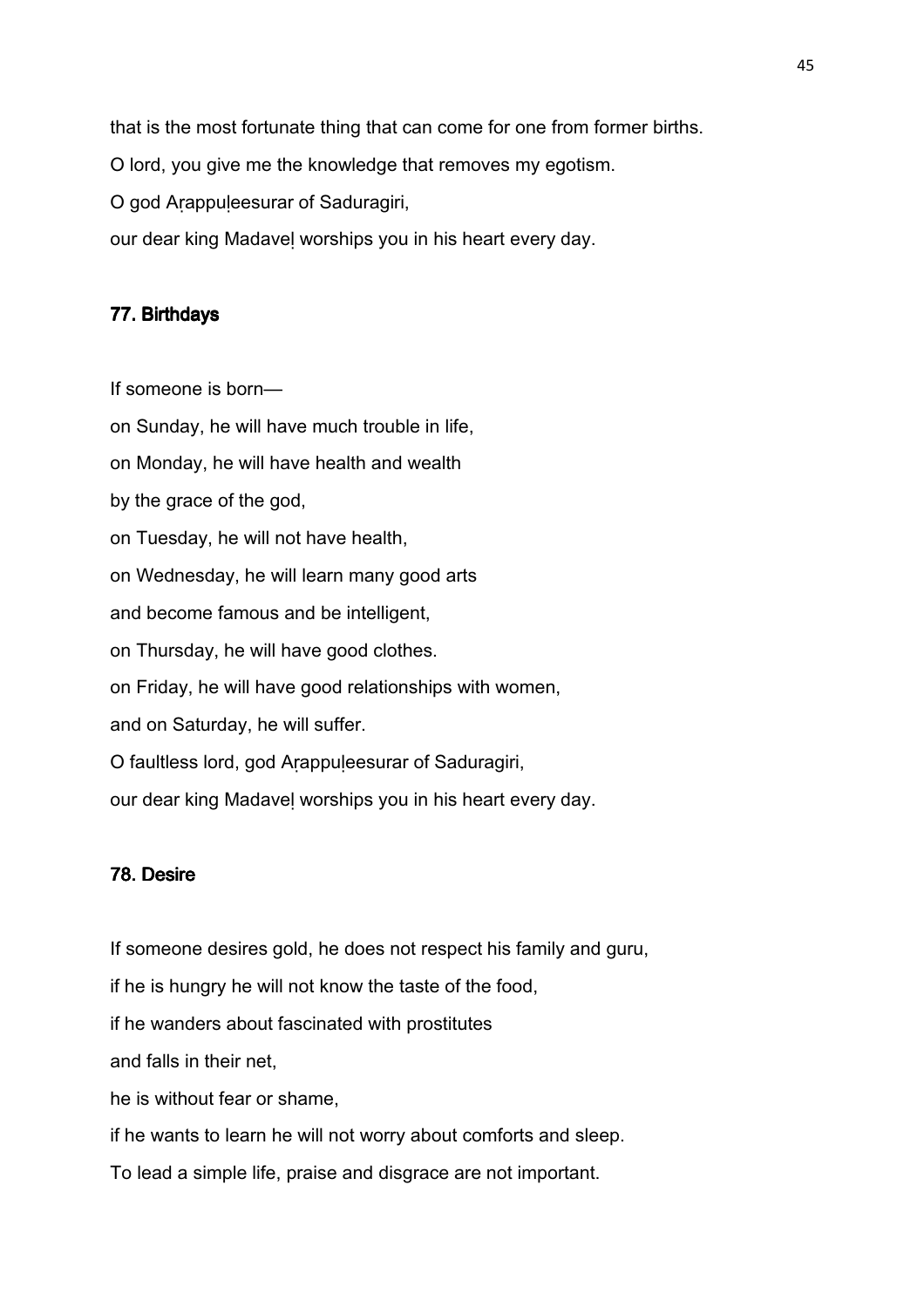Giving troubles to others takes away a person's ability to understand good and bad. Everyone should know that some actions are bad and hell exists. O faultless lord, you wear the skin of an elephant. You are the god Arappuleesurar of Saduragiri and our dear king Madaveḷ worships you in his heart every day.

## 79. The monsoon

During these times rain will fall and make crops flourish—

in the month of Chitrai under the star of Parani, in the faultless month of Vaikasi, on the fourth day after a full moon, on the fourth of the month, Ani, when the moon is waning, in the month of Adi on Ekadasi day in the evening when the sun sets, and in the month of Avani, on Mula star when the sun sets. Your chest is adorned with beautiful Kuvalai garlands, O god Aṛappuḷeesurar of Saduragiri, and our dear king Madaveḷ worships you in his heart every day.

## 80. Useless things

These things are useless—

wealth that does not help when one needs it,

a relative who does not help when one is in trouble,

knowledge that does not help when one needs to speak in an assembly,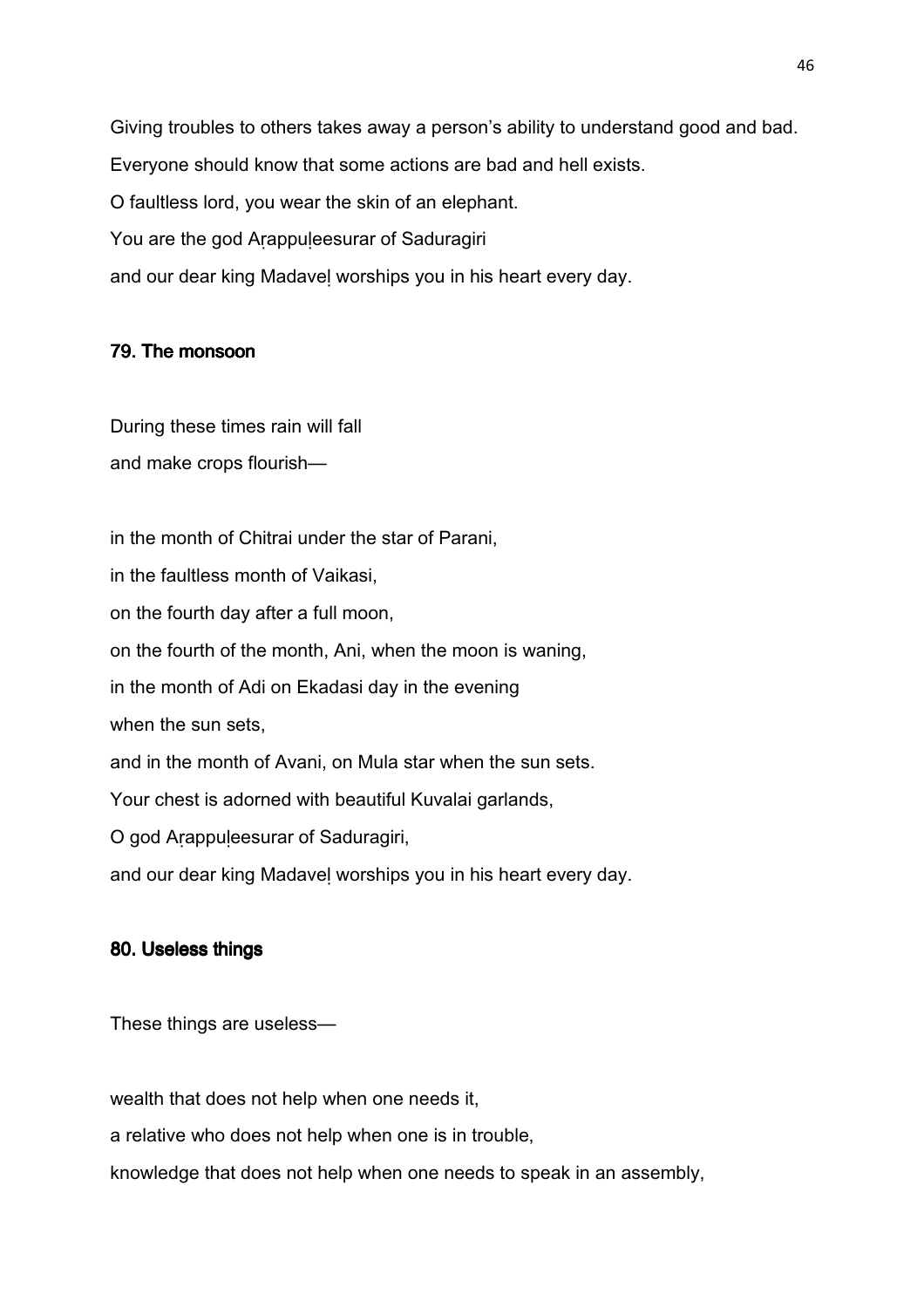an army that does not help when enemies come in front of a king, worship that does not help Vimalan, the faultless god, a light that does not shine when there is darkness, food that does not help when one is hungry. clothes that do not help for cold weather, a wife who does not help when one is sick or tired, being coquettish when one does not really in love, and a son who does not help his old parents. O lord, you are the ancient one whom even the gods and the sages could not reach, O god Aṛappuḷeesurar of Saduragiri. Our king Madaveḷ worships you in his heart every day.

#### 81. Sages

These are the six duties of all sages—

following the rules of purity, going to rivers and bathe in the morning, not forgetting to say the Gayathri prayer three times a day, receiving guests happily and serving them and performing the prescribed rituals without forgetting any. Sages should not be greedy, and should follow all orthodox manners. If they who do all these things tell the rain to fall, it will. The power of the scholars of the Vedas is so great that it cannot be de-scribed. You are the faultless lord adorned with athi garlands and stay on the high mountains, you are our chief and you rule me.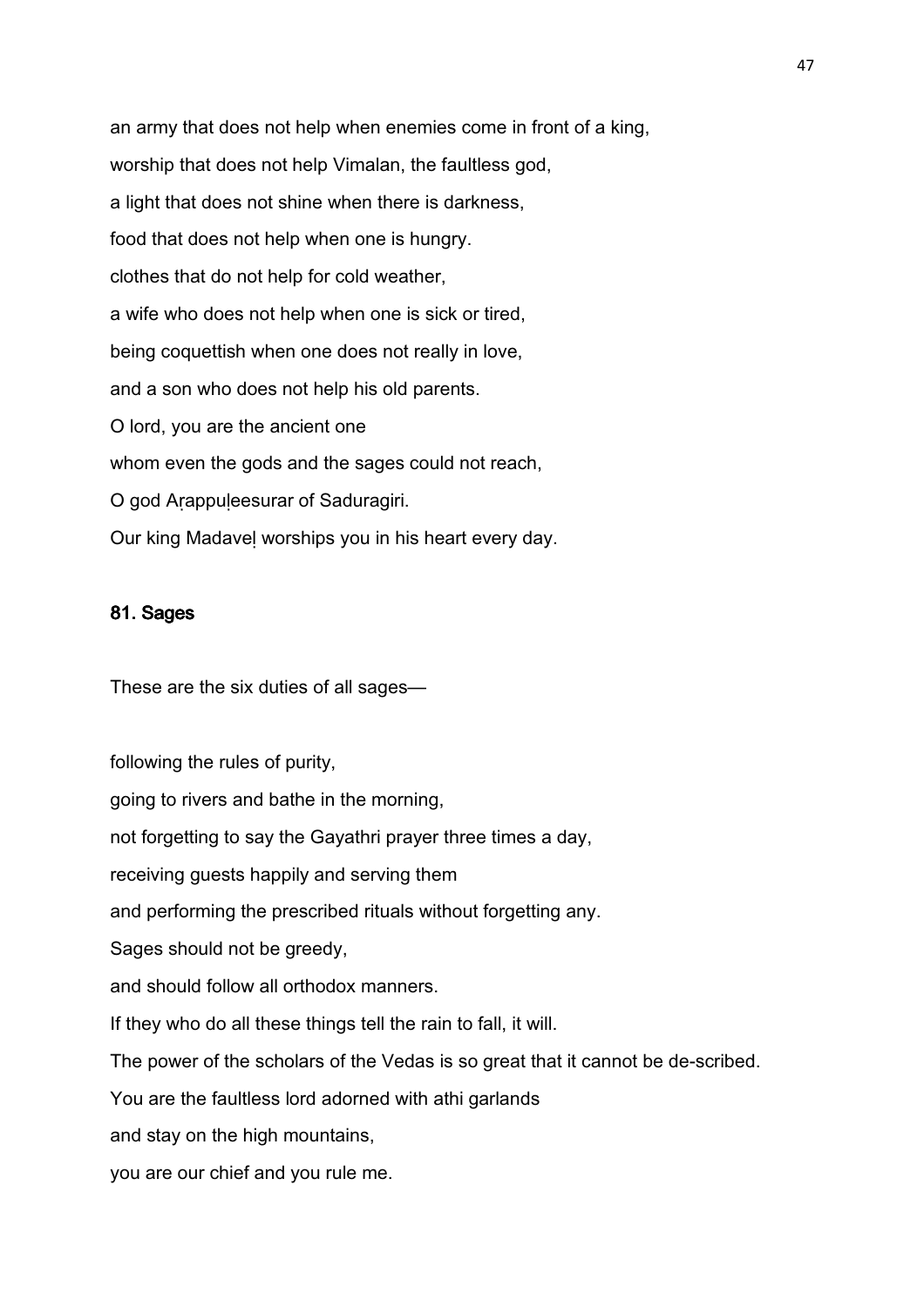O god Arappuleesurar of Saduragiri,

our dear king Madaveḷ worships you in his heart every day.

## 82. Excellent kings

Excellent kings follow the rules of Manu, all other kings praise their wisdom and heroism, they are victorious and fight with their swords, they ride well on horses and elephants, have smart ministers, strong forts, ocean-like armies, chariots, horses, elephants and strong warriors. They have an assembly of good scholars who know all about other countries, and their captains know when to go to war are aware of the plans of other kingdoms, and are brave, never retreating when they fight. The people in their country are wealthy and they have ocean-like quantities of food. You are the god Arappuleesurar of Saduragiri and our dear king Madaveḷ worships you in his heart every day.

## 83. Good Merchants

Merchants—

cross the oceans to do business,

go to Kerala in the south of India,

do not wander about a lot or become distracted,

do not get discouraged if their business does not go well,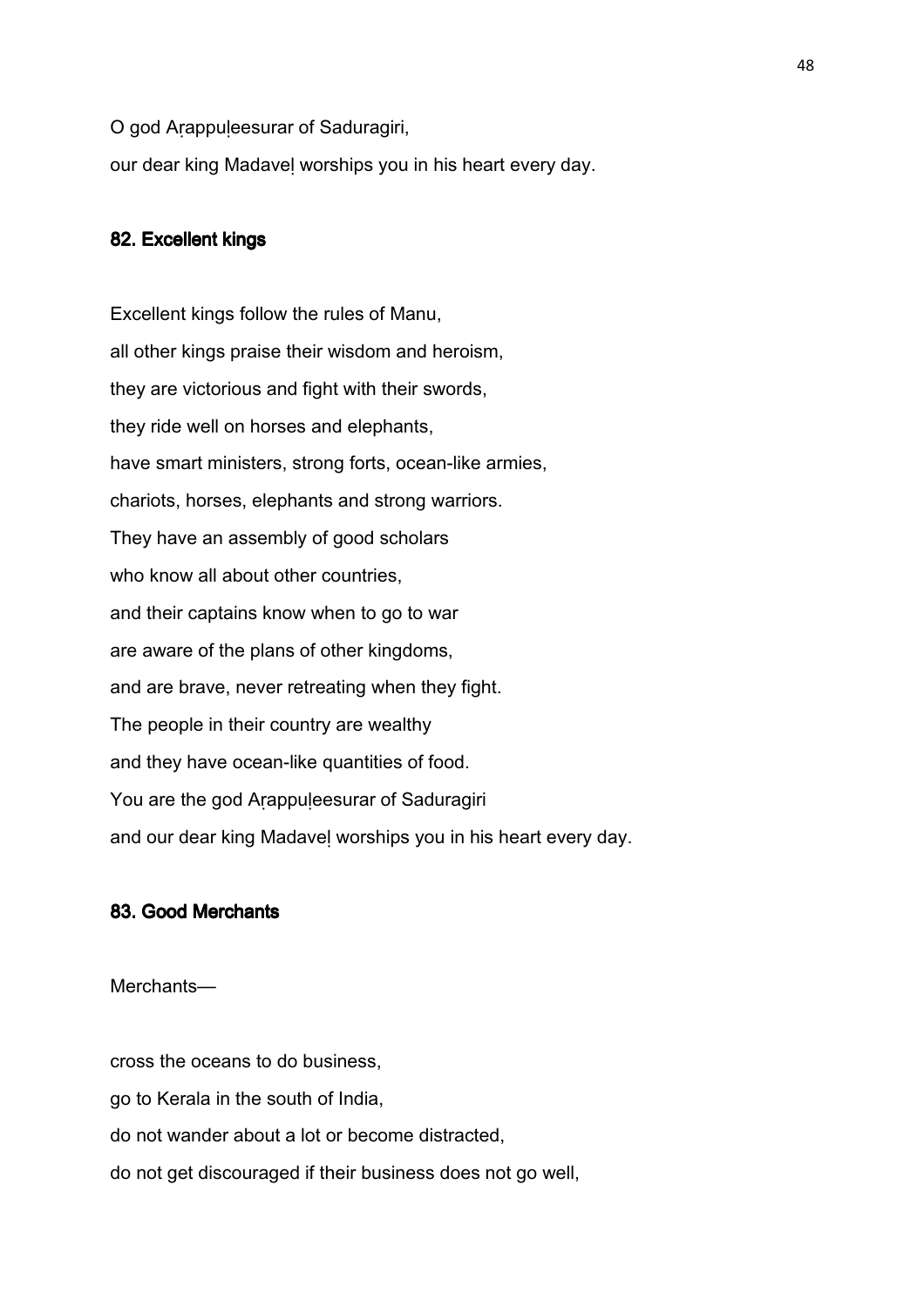make farmers who labor to grow crops their friends, know where they can make money and where they cannot, help others and increase their wealth, send their workers long distances for profit and find out where goods are the most inexpensive, go there and buy many things for a bargain price. Though they are careful about the price of the things they buy, they do not hesitate to give mountains of money to buy something worth-while. O lord, god Aṛappuḷeesurar of Saduragiri, our dear king Madaveḷ worships you in his heart every day.

## 84. Farmers

#### Farmers—

wear fresh garlands of kuvalai blossoms, plow and grow grain to nourish the life of the people, help Brahmins perform worship and sacrifices for everyone's welfare and bless kings to be victorious and rule the country well. Merchants receive grain from the farmers and receive gold selling it. It is because farmers grow paddy and give it to temples that worship is performed in temples everywhere so that people may live happy without poverty and get food. O great lord, you stay in the silver mountains always, you are the god Arappuleesurar of Saduragiri and our dear king Madaveḷ worships you in his heart every day.

## 85. The treasurer, the minister and the captain of the army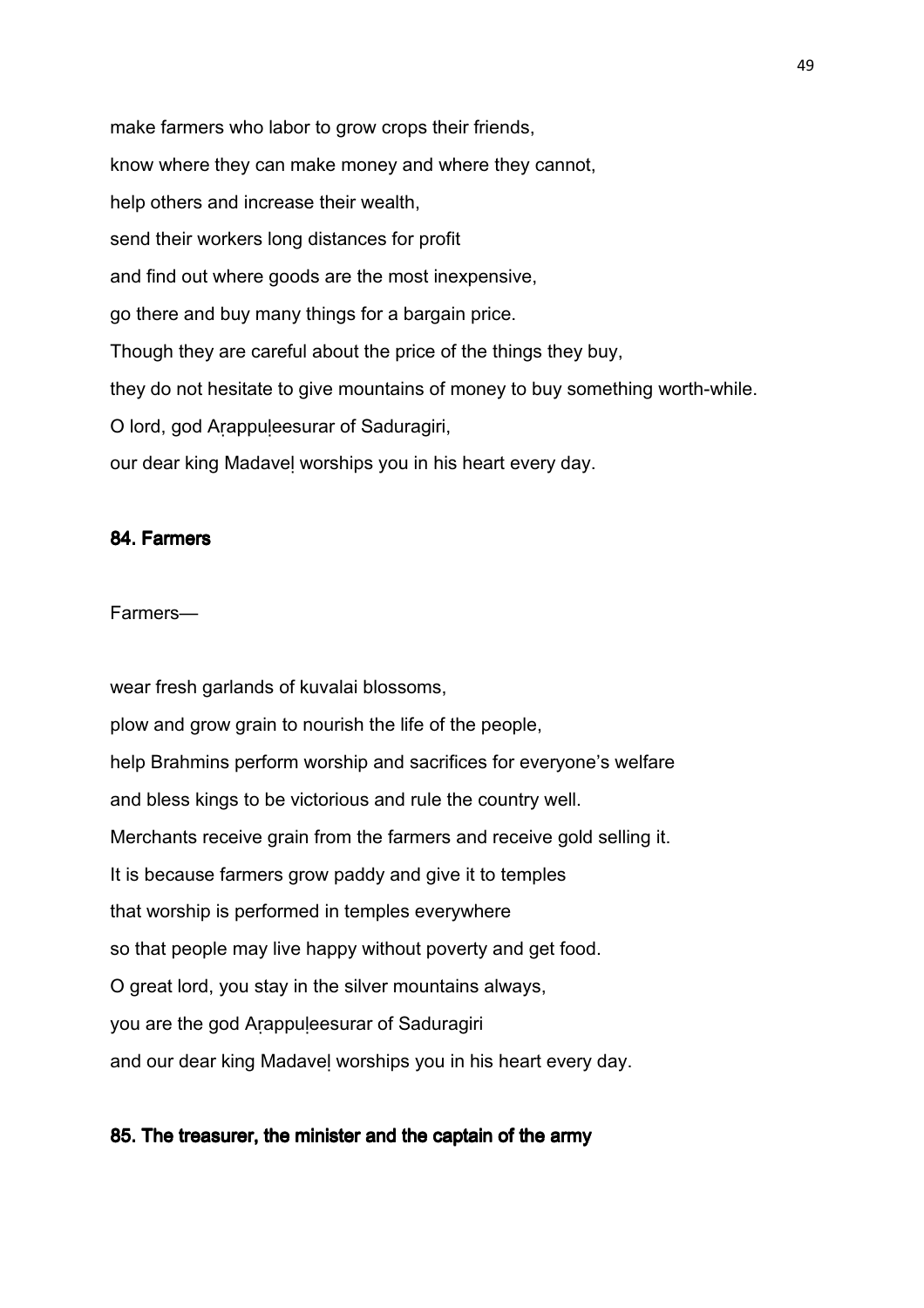The treasurer of a country should know the wealth of his king and of enemy kings and he should know what the future of his country will be. A smart minister knows the thoughts of his king, the time and the place where actions should be done and the wisdom and strength of the citizens of his country. The captain of an army should know the ability of his warriors and of en-emy warriors before he goes to fight and he should attain victory in all battles. O faultless lord, you share half of your body with the beautiful daughter of Himalaya, more loving than all the mothers of the world, and you are everything in the world. O god Aṛappuḷeesurar of Saduragiri,

our dear king Madaveḷ worships you in his heart every day.

## 86. The royal accountant

If a letter comes to the palace,

the following should be as clear to a good accountant as a nelli fruit he holds in his hand:

who sent it, what time it was written,

what the writer wants to achieve and where it comes from.

He should be able to read it

and write an answer for the king, knowing the thoughts of the king.

He should be able to count, add and subtract in a few seconds.

He should be able to make a mountain into a mustard seed

and a mustard seed to a mountain in an account.

O lord, you are all forms, the formless, light and the sky,

you are the god Aṛappuḷeesurar of Saduragiri

and our dear king Madaveḷ worships you in his heart every day.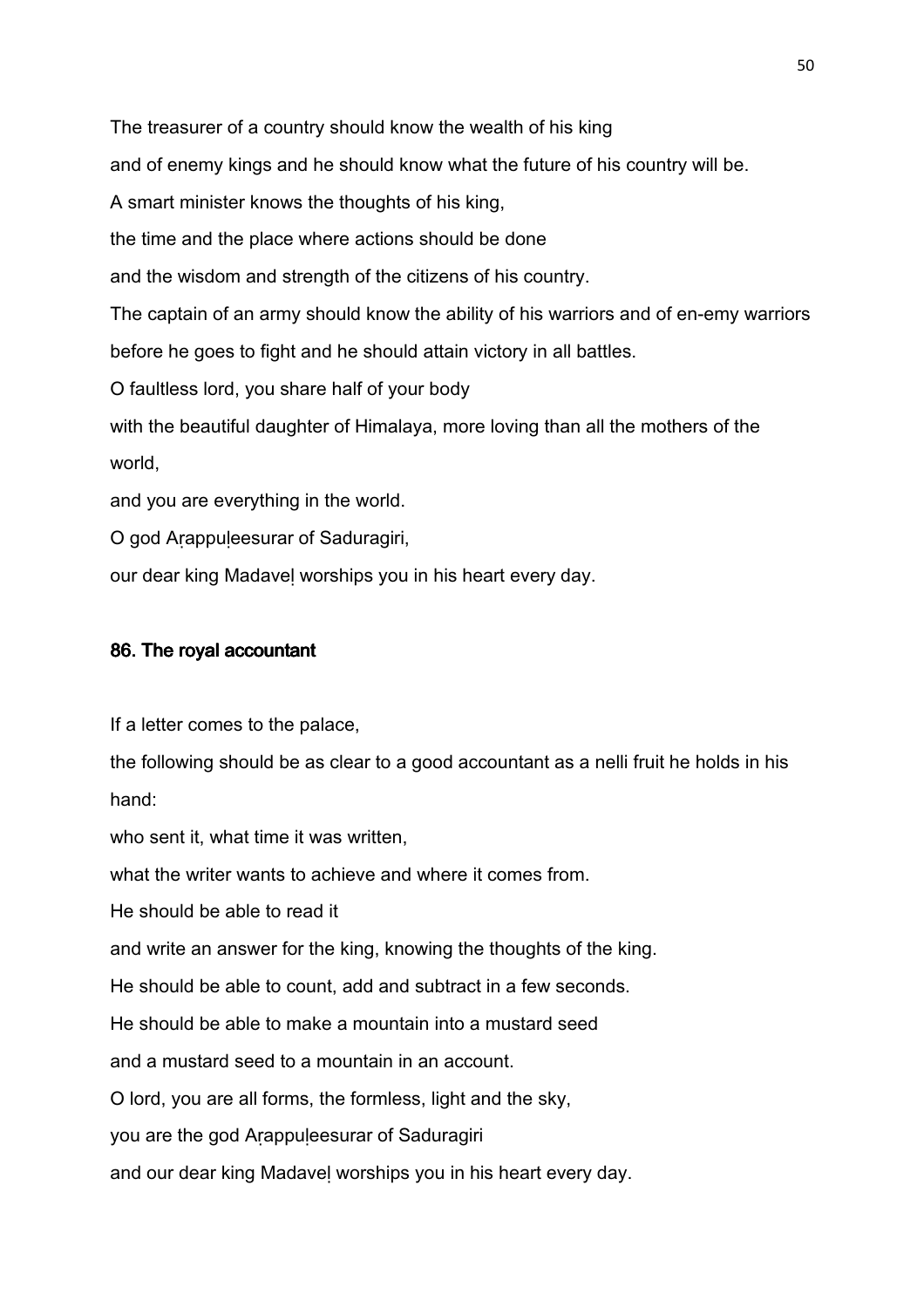### 87. Anger

Anger is the father and mother of all sins.

It destroys one's family,

does not allow a person to be successful in any action,

gives sorrow,

destroys excellence,

kills relationships,

brings blame,

makes others into enemies,

removes compassion,

and is a mean thing.

It brings loneliness and destroys the ability to be friends with others,

it takes a person to Yama and pushes him into a hole of fire.

O lord, you take away all my troubles and protect me.

O god Arappuleesurar of Saduragiri,

our dear king Madaveḷ worships you in his heart every day.

## 88. Receiving things from others

If one praises his own penance and generosity

he will not obtain what he wants.

The foolish people who disgrace Brahmins will lose the days of their life.

Even if someone gives fragrant garlands, sandal paste,

yogurt, milk, meat, a house and good paddy,

those who know the rules of Manu will not accept them without paying for it.

If people, even those born into low status,

give honey, fruit, roots, firewood and banana leaves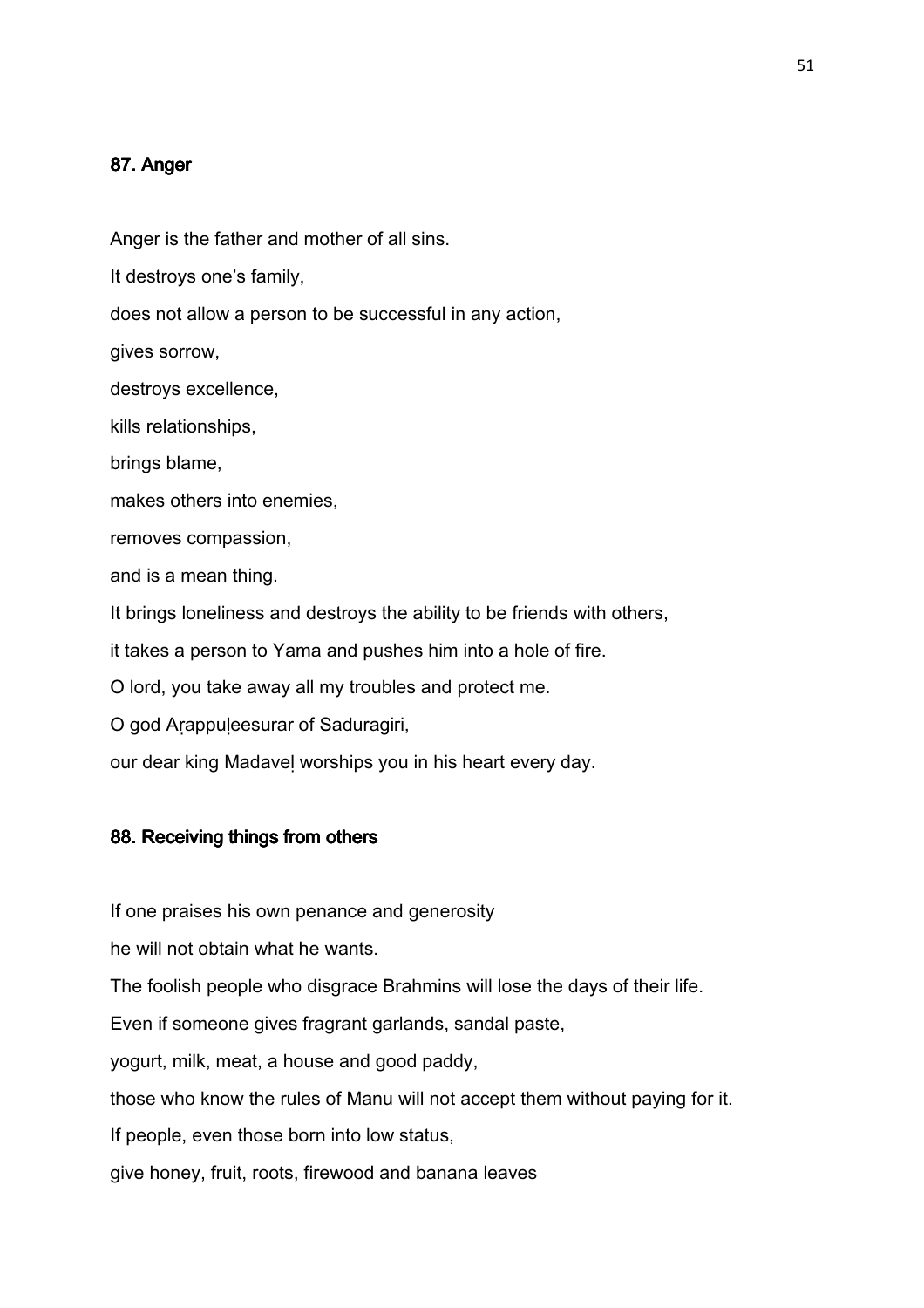and serve food with love to good people, they will accept them. O beloved lord, you carry bull flag, you are the beloved of Uma, the goddess, you are our friend and chief. O god Aṛappuḷeesurar of Saduragiri, our dear king Madaveḷ worships you in his heart every day.

## 89. The Tattvas

The tattvas are thirty-six,

the atma tattvas that are connected to body are twenty-four, the five bhutas are earth, water, fire, wind and sky, the five feelings are taste, see, hear, smell and touch, the five parts of body that feel are mouth, eyes, ears, nose and body, the five acting body parts are feet, hands, mouth, anus and the genitals, the four karanas are mind, knowledge, thought and egoism. The seven faultless vidya tattvas are time, art, fate, skill, rāga, purusha and illusion. The five Shiva tattvas are sūktavidya, Īśa, sadaikyam, sakti and Shivam. O lord, you gave your grace to the sages Janaka and others under the shadow of the ancient banyan tree and you are our friend and chief. O god Aṛappuḷeesurar of Saduragiri, our dear king Madaveḷ worships you in his heart every day.

## 90. Kama's arrows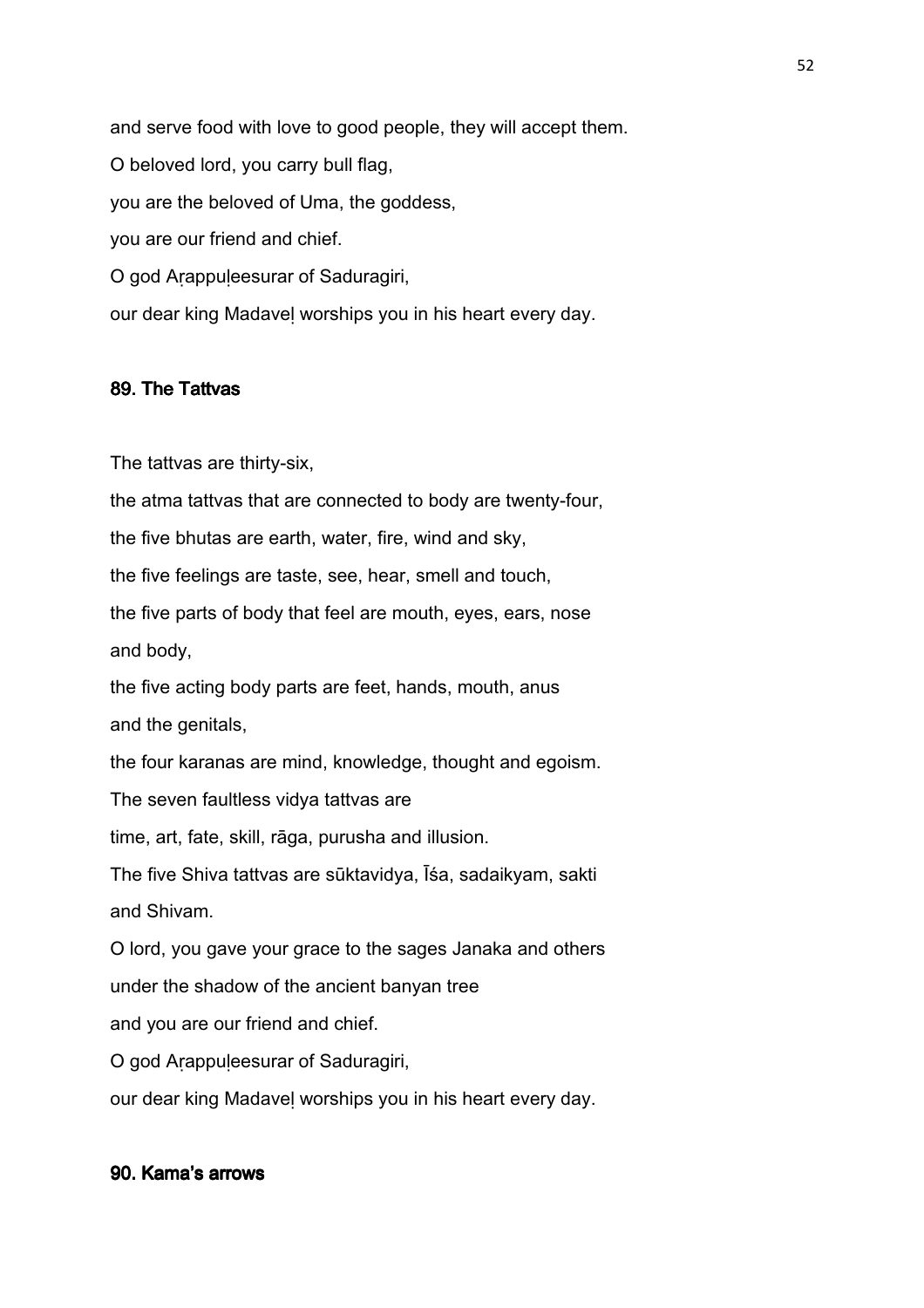Kama's five flower arrows are the lotus, ashoka, jasmine, neelam and mango flower, The flower of the lotus brings desire into someone's mind, the mango flower makes a woman's body pale, the ashoka causes lovesickness, the cool jasmine makes someone sleepy and the neelam brings deep distress. All these make someone think only of the love they feel. They have no other desires, sigh, talk incoherently, feel their hearts tremble, their minds are shocked, they do not want to eat, feel feverish, become weak and thin, and do not want to speak. They suffer so much that others cannot tell if they are alive or not. O lord, our chief, god Aṛappuḷeesurar of Saduragiri, our dear king Madaveḷ worships you in his heart every day.

#### 91. Kama's weapons

Kama's arrows are the lotus, ashoka, jasmine, neelam and a mango tree blossom. His bow is fresh, sweet sugarcane, his arrows are swarms of dark bees, his chariot is the breeze, his horses are green parrots, his elephant is darkness, the thazai flower is his sword, the roaring ocean is his drum, a fish is his banner, and a battlefield is his mind.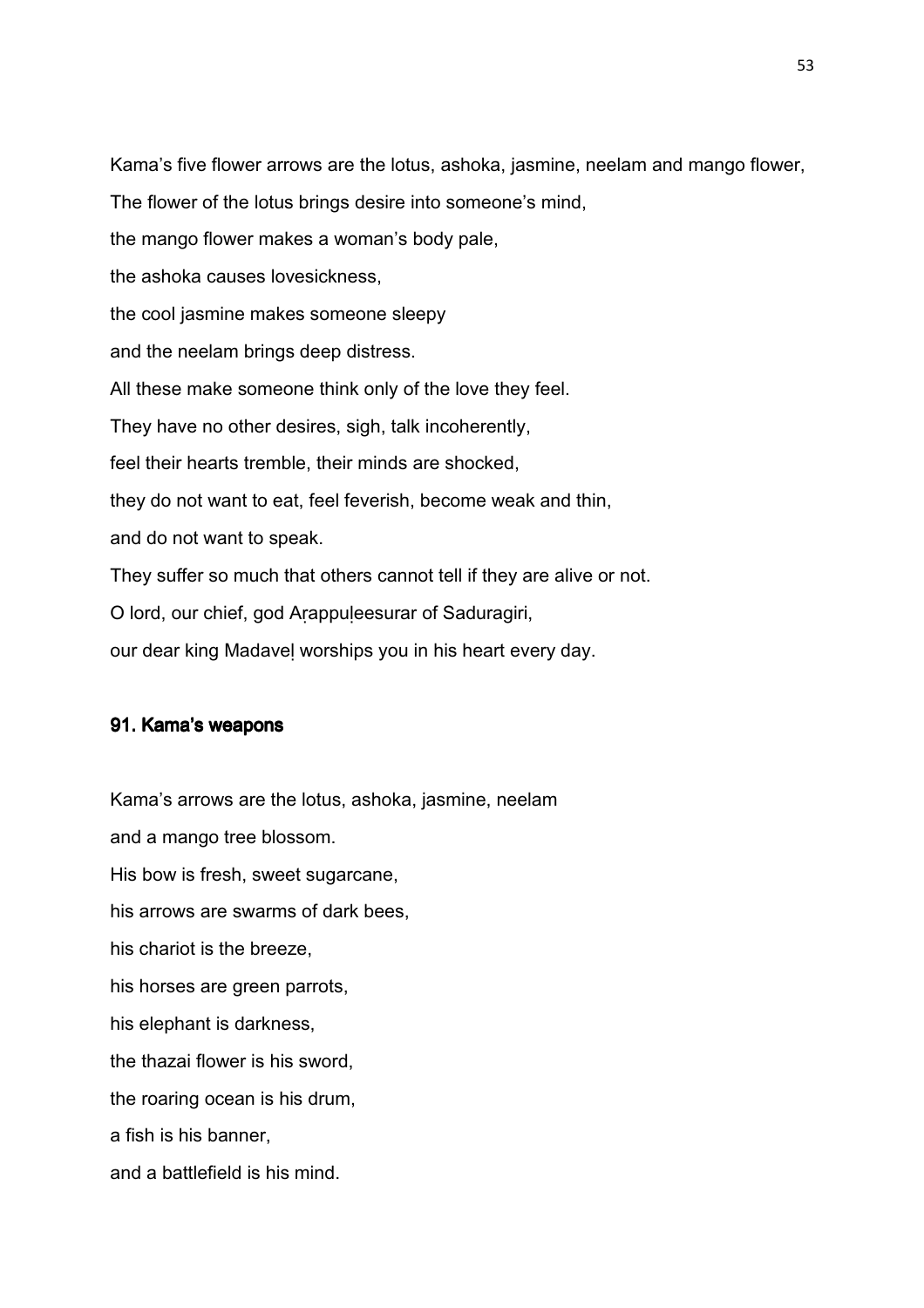His army is filled with beautiful girls, a cuckoo bird is his trumpet, his songs are the buzzing of bees and his parasol is the moon. His beloved wife is Rathi, his crown is the young breasts of fearless young women, the place where he always resides is the mons of women. O lord, you are nectar for poor people, the god Arappuleesurar of Saduragiri, and our dear king Madaveḷ worships you in his heart every day.

#### 92. Make these as your friends.

There are fifteen people who know the good paths of life that one should not make into enemies even in dreams—

kings, ministers, evil people, gossipers, those who get angry all the time with their messengers, strong people, accountants, good cooks who cook and serve food, magicians, rich people, low-caste people, advisers, good medicine men, and poets who compose good poems. O lord, you have your wife as half of your body. You, a friend, are praised by the Vedas, a treasure for your devotees and our chief. Brahma who rides on a swan and Vishnu could not find your head or feet when they searched for you. O lord, god Aṛappuḷeesurar of Saduragiri, our dear king Madaveḷ worships you in his heart every day.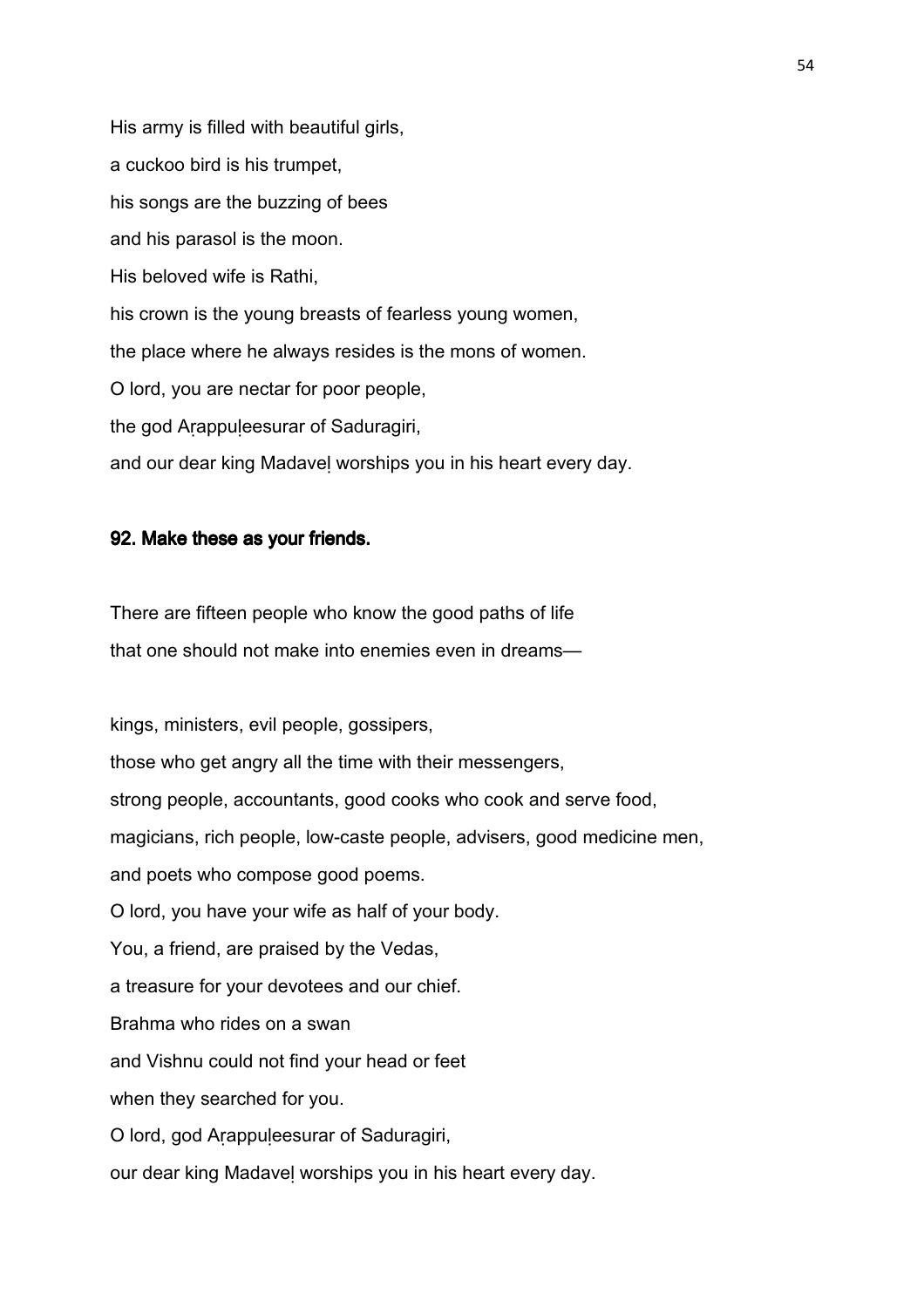## 93. Choosing the good

The following things should be checked to be sure they are good before being used—

sweet sugarcane, white milk, cotton, paddy, sesame seeds, and coconut.

One should select servants only after knowing their faults and being sure that they will not make mistakes in their work. One should praise beautiful flowers, girls as pretty as paintings, those who help others, children, warriors and elders with good hearts. O lord, I have done many mistakes yet you still gave me your grace. O god Aṛappuḷeesurar of Saduragiri our dear king Madaveḷ worships you in his heart every day.

## 94. The Goddess Uma of Kanchi

Uma gave houses for pregnant women to help them with giving birth, she gave earrings to others, gave milk for children. built good choultries that give food to poor, built ashrams for the poor to stay, built stone platforms so cows could scratch their backs, helped poor women and brought them joy, helped barbers and washer people, gave mirrors so people could see their faces, gave water to the thirsty, gave oil for people's hair, gave food for cows, helped the sick, gave snacks and betel leaves to the people, took food for prisoners, helped the suffering,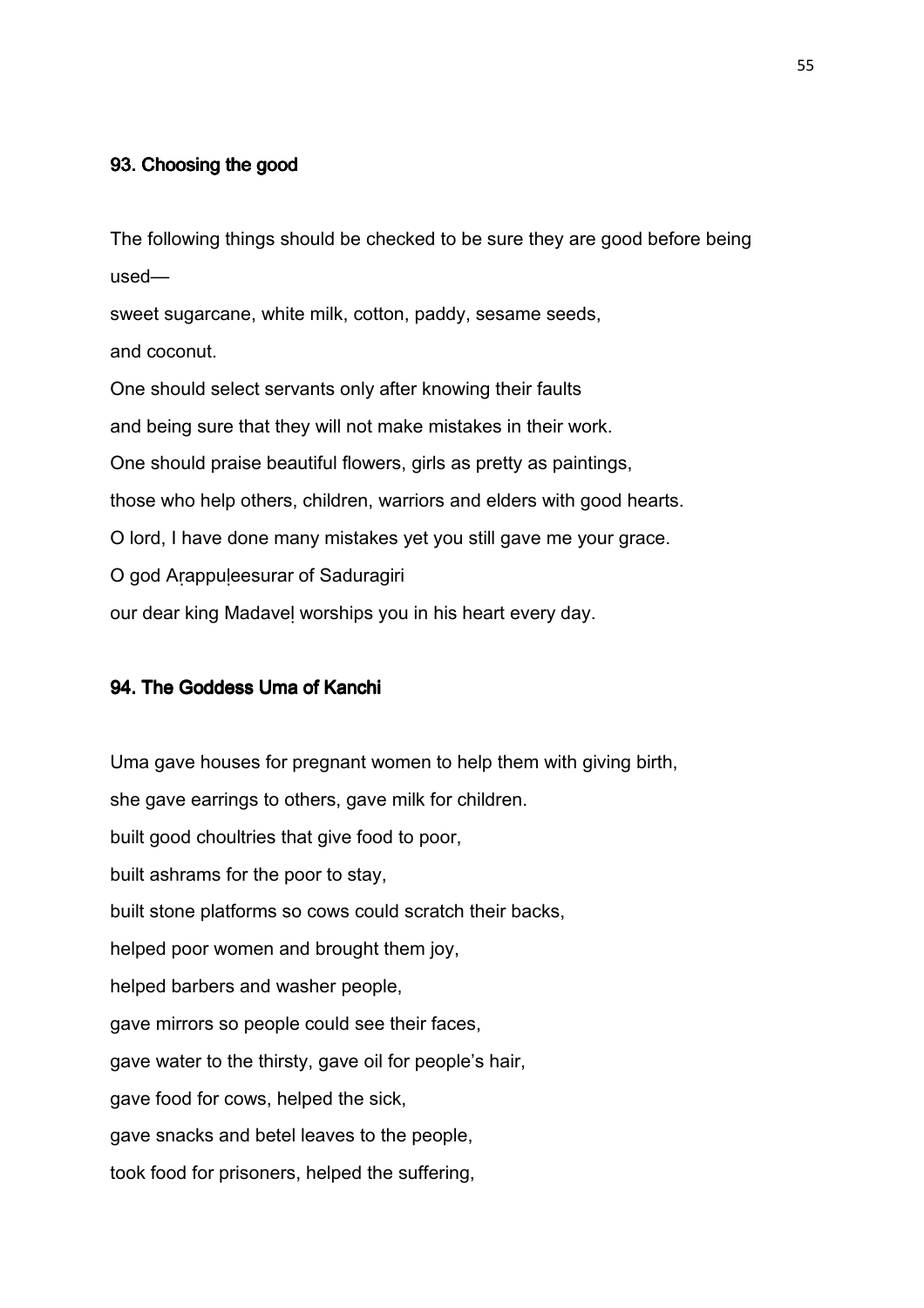cultivated gardens, conducted marriages according to the shastras, gave food to beggars, sages and animals, built temples, gave medicines to the sick and provided food to students. O lord, you are the beloved of the goddess, the mother of all, the god Arappuleesurar of Saduragiri and our dear king Madaveḷ worships you in his heart every day.

## 95. A good home

A good home is a house where a husband and wife do their duties well and take care of their father and mother. It has a good wife, good relatives, obedient children and servants, people who come to them for help. In it, the duties for ancestors and gurus are performed, the poor are helped and faultless guests are received. Its husband wife are kind to their siblings, cows and Brahmins, and they live doing their duties so not even the sages are their equal. O dear lord, the beloved of the goddess Parvathi, the mother of all life, god Aṛappuḷeesurar of Saduragiri, our dear king Madaveḷ worships you in his heart every day.

## 96. Puranas

Ten wonderful puranas tell good religious stories of Shiva—

The Bhautikam, Lingam, Markaṇḍeyam, the beautiful Vamanam, Matsyam,

Saivam, Perungkurmam, Varaaham, Kandacaritham, and Bramaanḍam.

The Vaishnavam, Garuḍam, Naradam, and Bhagavatam tell religious sto-ries of Vishnu.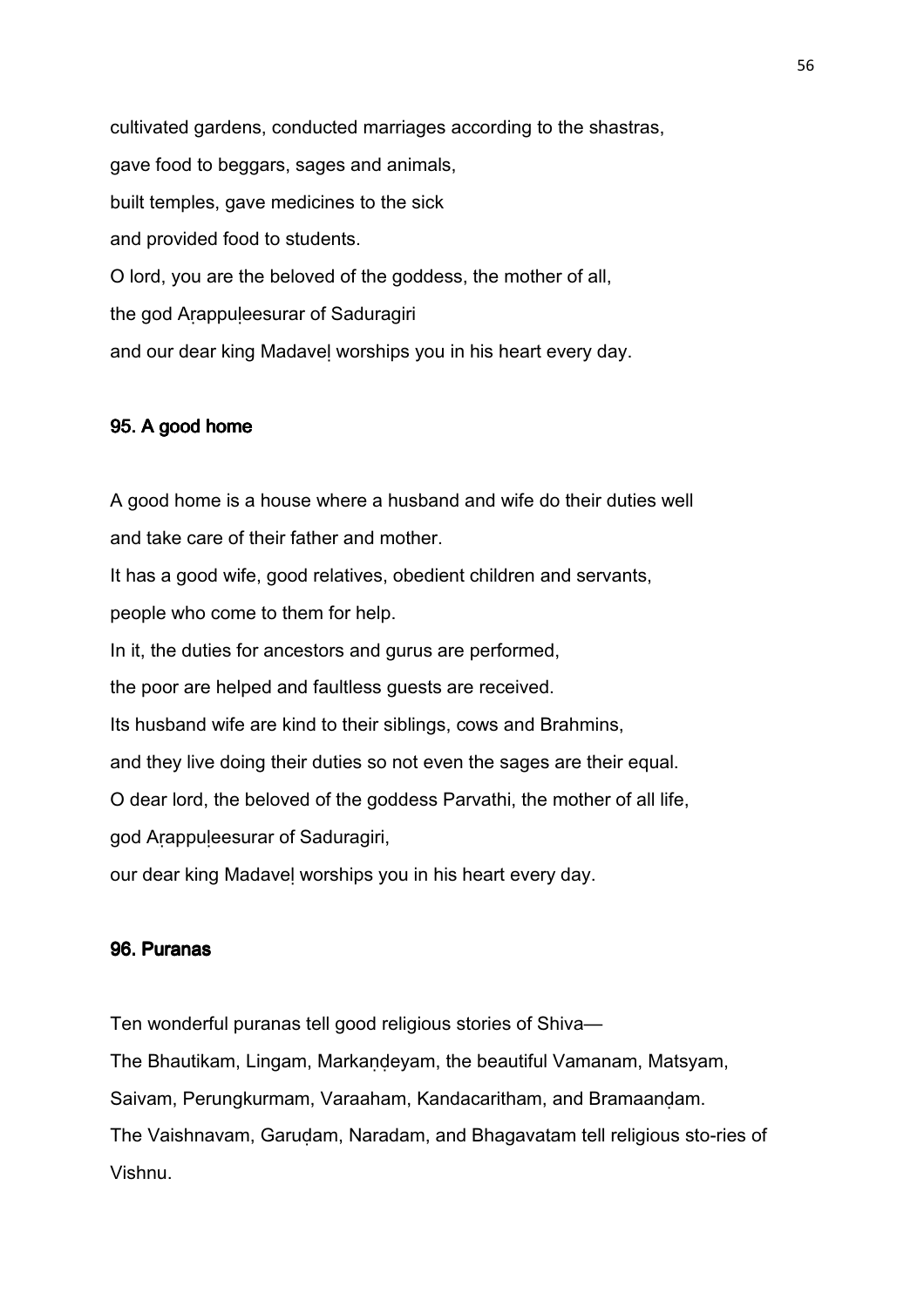The Padmapuranam and Brahmakaivarthapuranam tell religious stories about Brahma.

The Suriyapuranam tells stories about Suriya, the sun. The Agneeyam tells the story of Agni, the fire god. O lord, the river Ganges flows in your hair and your head is adorned with the white moon and arugu grass. You are the god Arappuleesurar of Saduragiri and our dear king Madaveḷ worships you in his heart every day.

## 97. Nonexistent things

These are the things that are rare untasted nectar, an unworn ornament, undiminishing wealth, a lotus flower that does not bloom when it sees the sun, an alli flower that does not bloom when the moon rises, a cloud that gives rain without becoming dark, a moon without its dark spots and a lion that does not live in a forest. The great speak good words, and are famous, educated, generous, heroic, pleasant and good hearted. O lord, god Aṛappuḷeesurar of Saduragiri, our dear king Madavel, generous as the karpaga tree and praised by all the world, worships you in his heart every day.

## 98. Vishnu's avatharams

As a fish Vishnu went in the ocean, killed Somuhasuran, brought the Vedas for the gods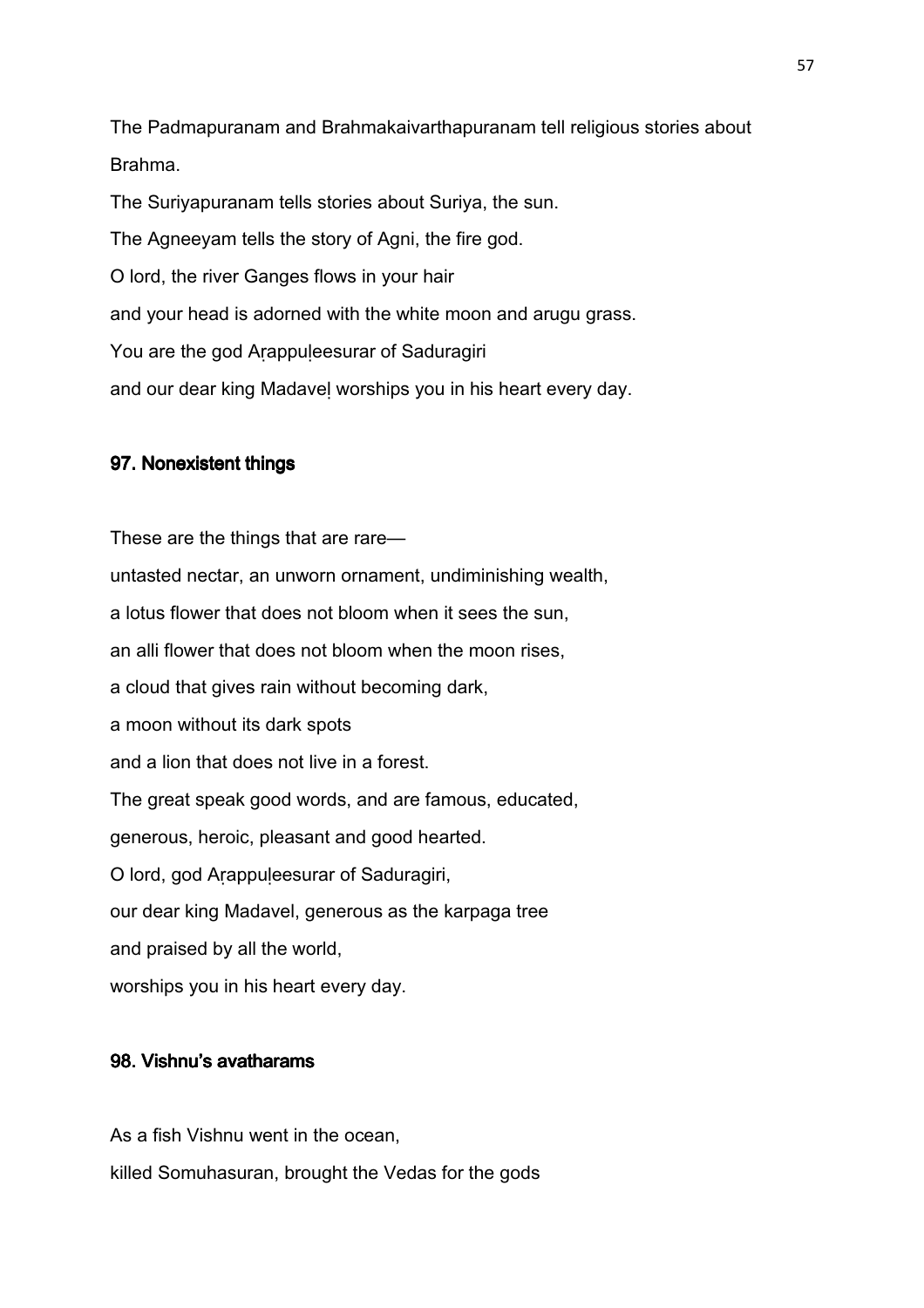and saved them from the Asuras, as a turtle he gave nectar to the gods, as a boar he killed Hiraniyasuran when he took the earth rolling it as a mat, as a man-lion he killed Hiranyakashipu, as Vamana he measured the world and the sky, as Parasurama with an axe he destroyed many dynasties of the earth, as Rama he fought with the proud king Ravana and as Balarama and Krishna he took away the fear of the people on the earth. He will come in the form of Kalki in future. These are the ten incarnation of Vishnu, O lord, god Aṛappuḷeesurar of Saduragiri. Our dear king Madaveḷ worships you in his heart every day.

#### 99. Lord Shiva

Lord Shiva, the beloved of the goddess Uma, his head adorned with the moon, rides on a bull, dances beautifully in Thillai and shares half of his body with Uma. He took the form of a bridegroom, and of a beggar, he burned Kama, conquered Yama for Markandeya, burned the three forts of his enemies, and killed the heroic Salandaran. He is Veerabadran and he conquered Narasimhan, pinched off one of the heads of Brahma, took the form of a hunter, wears a garland of horns, gave his grace to the strong Sandeswara,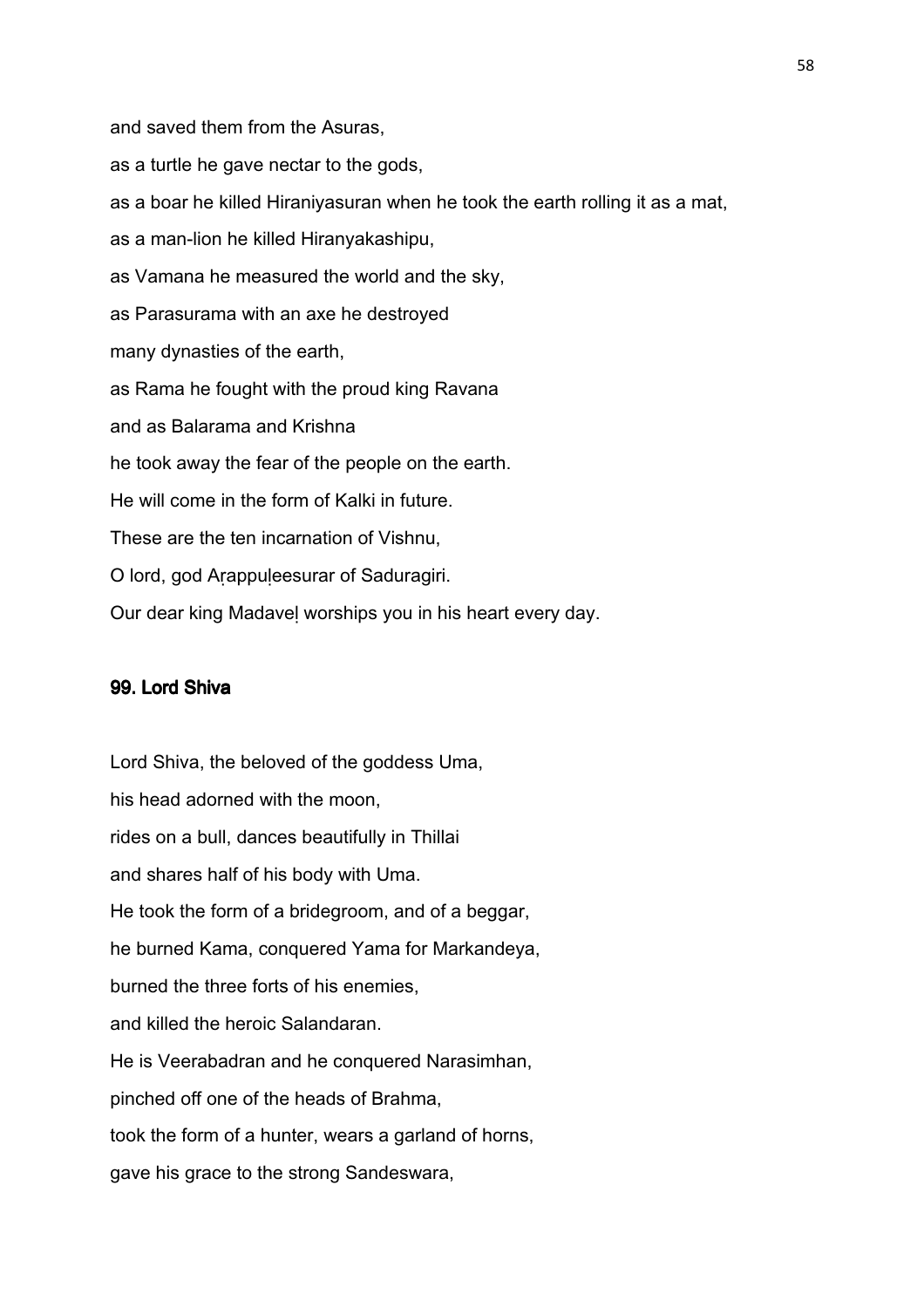drank the poison that came out of the milky ocean, and gave the discus to Vishnu. He is Soman and created his son Skanda, gave the mango to his son Ganesa and has the form of Dakshinamurthy and the Linga. He raises one foot and dances and his form is joy. O lord, god Aṛappuḷeesurar of Saduragiri, our dear king Madaveḷ worships you in his heart every day.

#### 100. Ambalavanar's request to Shiva

O lord, people adorn you with blossoming fresh kuvalai, soft mullai, jasmine, marukkozundu, lovely vilvam with all other flowers and fragrant leaves and you accept them. God of gods, people decorate you with the erukku flower, the pulai flower, arugu grass and red mulli flower garlands and you happily accept them all. It is your duty to accept my poor poems just as you accept the good poems of wonderful poets. O faultless lord, your head where the Ganges rolls with its waves is adorned with a snake and the lovely crescent moon. You are the god Arappuleesurar of Saduragiri and our dear king Madaveḷ worships you in his heart every day.

## **SUBHAM**

---------------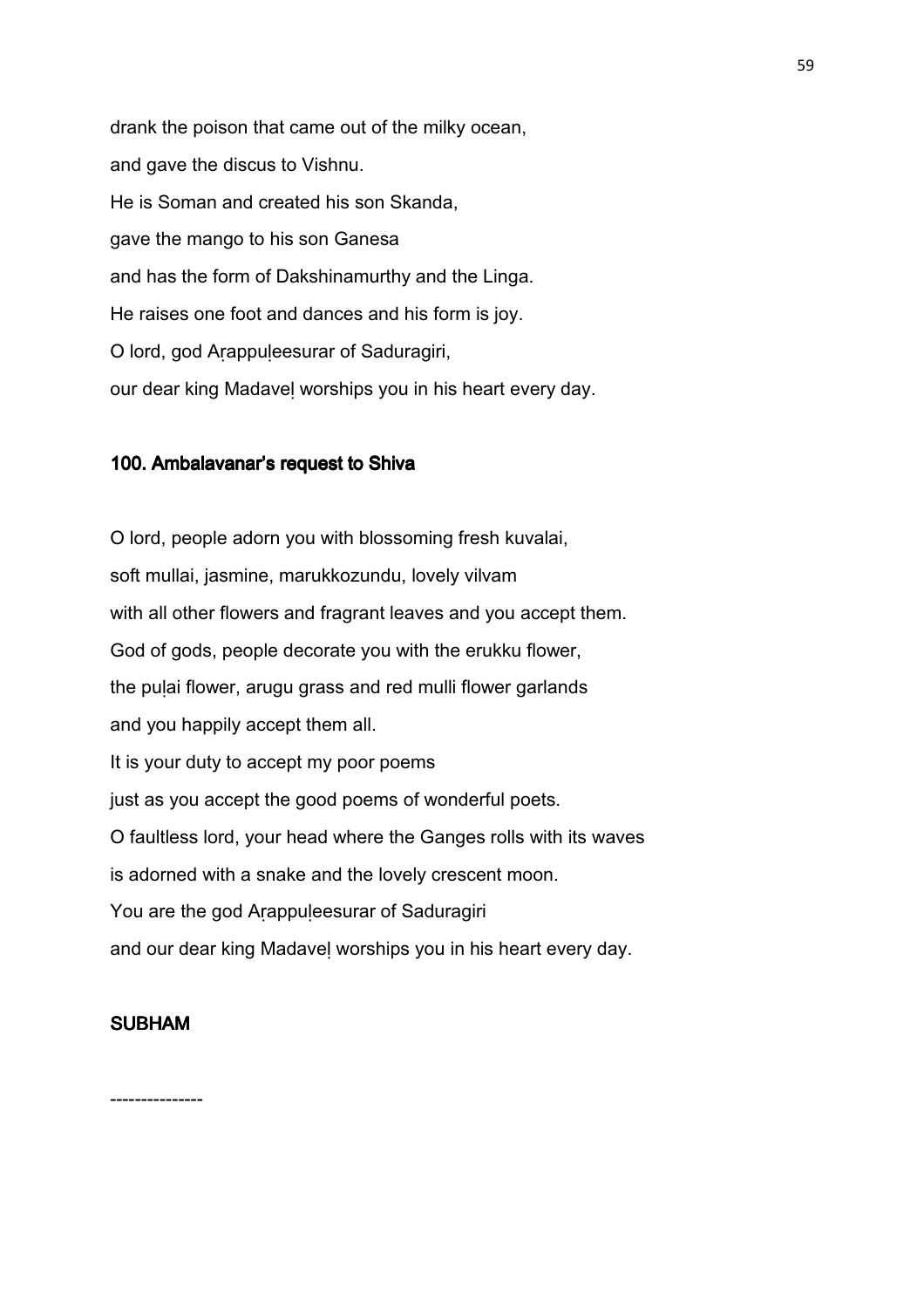# அம்பலவாணக் கவிராயரவர்கள் பாடிய "சதுரகிரி அறப்பளீசுர ச<mark>தகம்"</mark>

## காப்பு

நேரிசை வெண்பா உம்பர்கோன் எம்பெருமான் ஓங்கறப்ப ளீசுரன்மேற் பைம்பொருள்சே ருஞ்சதகம் பாடவே - அம்புவியோர் ஆக்கும் துதிக்கையான் அன்புடையார்க் கின்பருளிக் காக்கும் துதிக்கையான் காப்பு.

## 1. உயர் பிறப்பு

கடலுலகில் வாழும்உயிர் எழுபிறப் பினுள்மிக்க காட்சிபெறு நரசன் மமாய்க் கருதப் பிறத்தலரி ததினும்உயர் சாதியிற் கற்புவழி வருதல் அரிது; வடிவமுடன் அவயவம் குறையாது பிழையாது வருதலது தனினும் அரிது; வந்தாலும் இது புண்யம் இதுபாவம் என்றெண்ணி மாசில்வழி நிற்றல் அரிது; நெடியதன வானாதல் அரிததின் இரக்கம்உள நெஞ்சினோன் ஆதல் அரிது; நேசமுடன் உன்பதத் தன்பனாய் வருதல்இந் நீள்நிலத் ததினும் அரிதாம்; அடியவர்க் கமுதமே! மோழைபூ பதிபெற்ற அதிபன்எம தருமை மதவேள் அனுதினமும் மனதில்நினை தருசதுர கிரிவளர் அறப்பளீ சுரதே வனே!

## 2. இல்லாளின் சிறப்பு

------------

கணவனுக் கினியளாய், ம்ருதுபாஷி யாய், மிக்க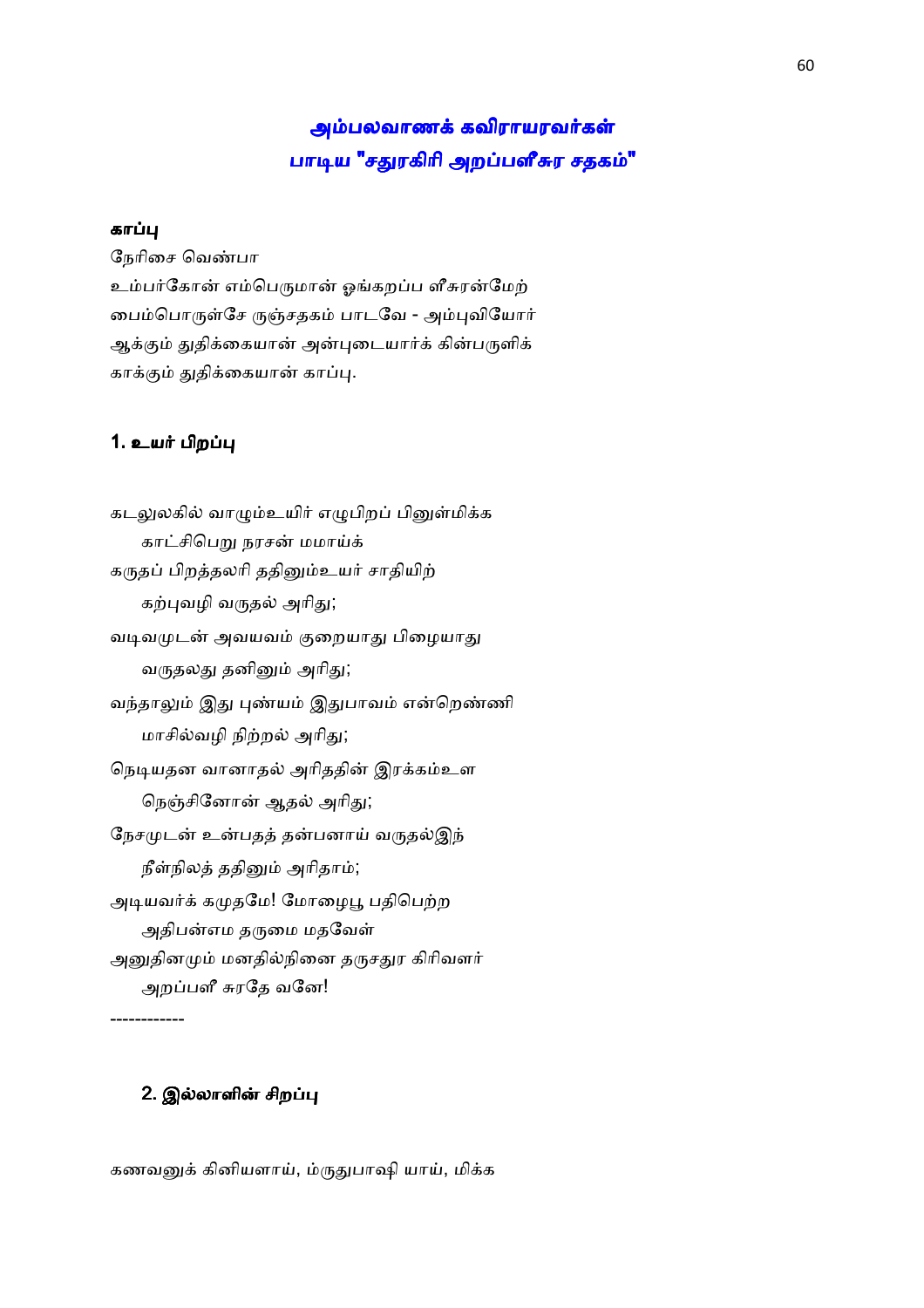கமலைநிகர் ரூப வதியாய்க்,

காய்சினம் இலாளுமாய், நோய்பழி யிலாததோர் கால்வழியில் வந்த வளுமாய், மணமிக்க நாணம்மடம் அச்சம் பயிர்ப்பென்ன வரும்இனிய மார்க்க வதியாய், மாமிமா மற்கிதம் செய்பவளு மாய், வாசல் வருவிருந் தோம்பு பவளாய், இணையில்மகிழ் நன்சொல்வழி நிற்பவளு மாய்வந்தி என்பெயர் இலாத வளுமாய், இரதியென வேலீலை புரிபவளு மாய்ப்பிறர்தம் இல்வழி செலாத வளுமாய், அணியிழை யொருத்தியுண் டாயினவள் கற்புடையள் ஆகும்;எம தருமை மதவேள் அனுதினமும் மனதில்நினை தருசதுர கிரிவளர் அறப்பளீ சுரதே வனே!

------------

#### 3. நன்மக்கட் பேறு

தங்குலம் விளங்கிடப் பெரியோர்கள் செய்துவரு தருமங்கள் செய்து வரலும், தன்மமிகு தானங்கள் செய்தலும், கனயோக சாதகன் எனப்படுதலும், மங்குதல் இலாததன் தந்தைதாய் குருமொழி மறாதுவழி பாடு செயலும், வழிவழி வரும்தமது தேவதா பத்திபுரி மார்க்கமும், தீர்க்கா யுளும், இங்கித குணங்களும், வித்தையும், புத்தியும், ஈகையும், சன்மார்க் கமும் இவையெலாம் உடையவன் புதல்வனாம்; அவனையே ஈன்றவன் புண்ய வானாம்;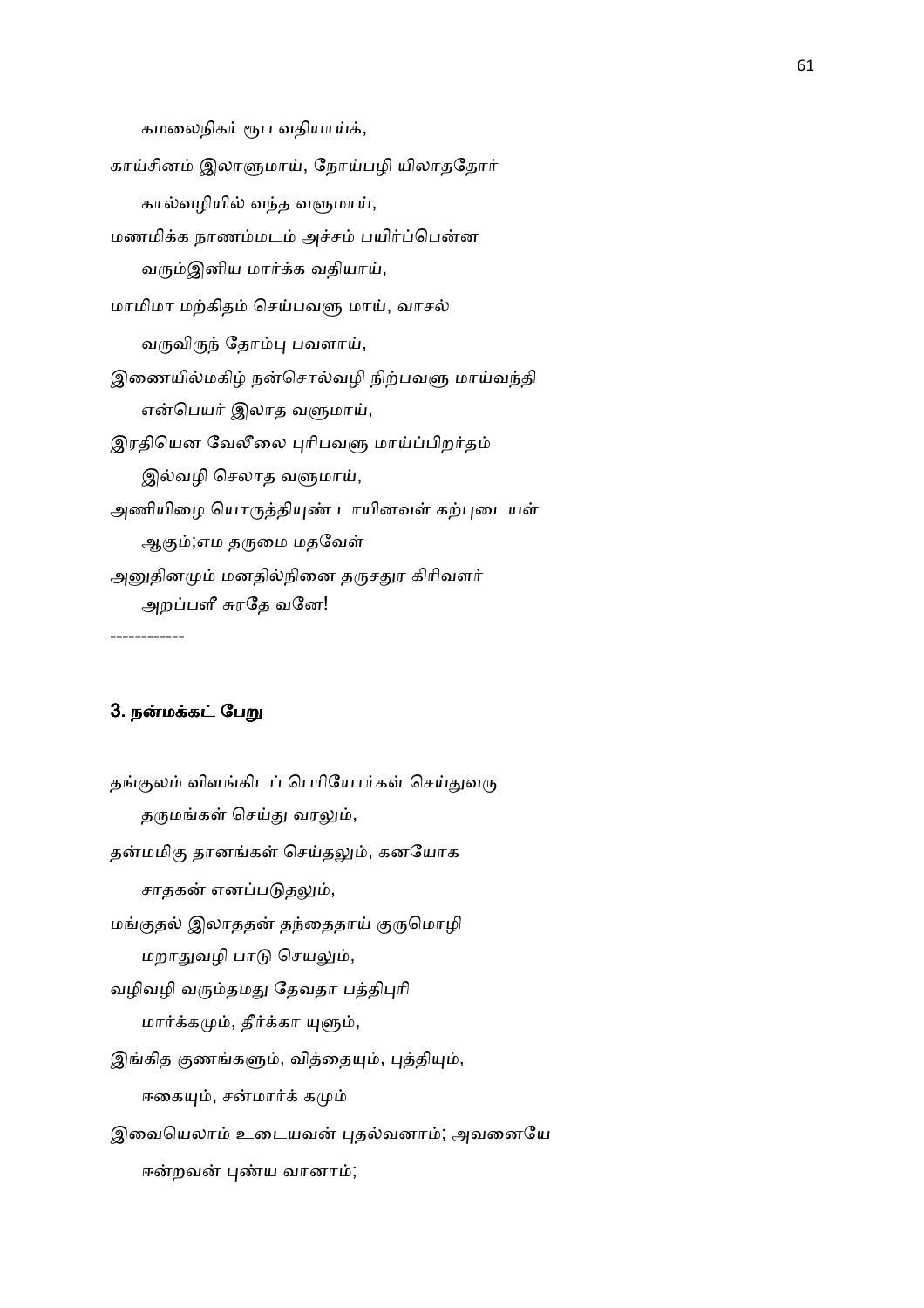அங்கச விரோதியே! சோதியே! நீதிசேர் அரசன்எம தருமை மதவேள் அனுதினமும் மனதில்நினை தருசதுர கிரிவளர் அறப்பளீ சுரதே வனே!

---------------

## 4. உடன் பிறப்பு

கூடப் பிறந்தவர்க் கெய்துதுயர் தமதுதுயர் கொள்சுகம் தம்சு கமெனக் கொண்டுதாம் தேடுபொருள் அவர்தேடு பொருள் அவர்கொள் கோதில்புகழ் தம்பு கழெனத், தேடுற்ற அவர்நிந்தை தம்நிந்தை தம்தவம் தீதில்அவர் தவமாம் எனச் சீவன் ஒன்றுடல்வே றிவர்க்கென்ன, ஐந்தலைச் சீறரவம் மணிவாய் தொறும் கூடுற்ற இரையெடுத் தோருடல் நிறைத்திடும் கொள்கைபோல் பிரிவின் றியே கூடிவாழ் பவர்தம்மை யேசகோ தரரெனக் கூறுவது வேத ருமமாம்; ஆடிச் சிவந்தசெந் தாமரைப் பாதனே! அண்ணல்எம தருமை மதவேள் அனுதினமும் மனதில்நினை தருசதுர கிரிவளர் அறப்பளீ சுரதே வனே!

-----------

#### 5. நல்லாசிரியர் இயல்

வேதாந்த சித்தாந்த வழிதெரிந் தாசார விவரவிஞ் ஞானபூர்ண வித்யாவி சேடசற் குண சத்ய சம்பன்ன வீரவை ராக்ய முக்ய சாதார ணப்பிரிய யோகமார்க் காதிக்ய சமாதிநிஷ் டானு பவராய்ச்,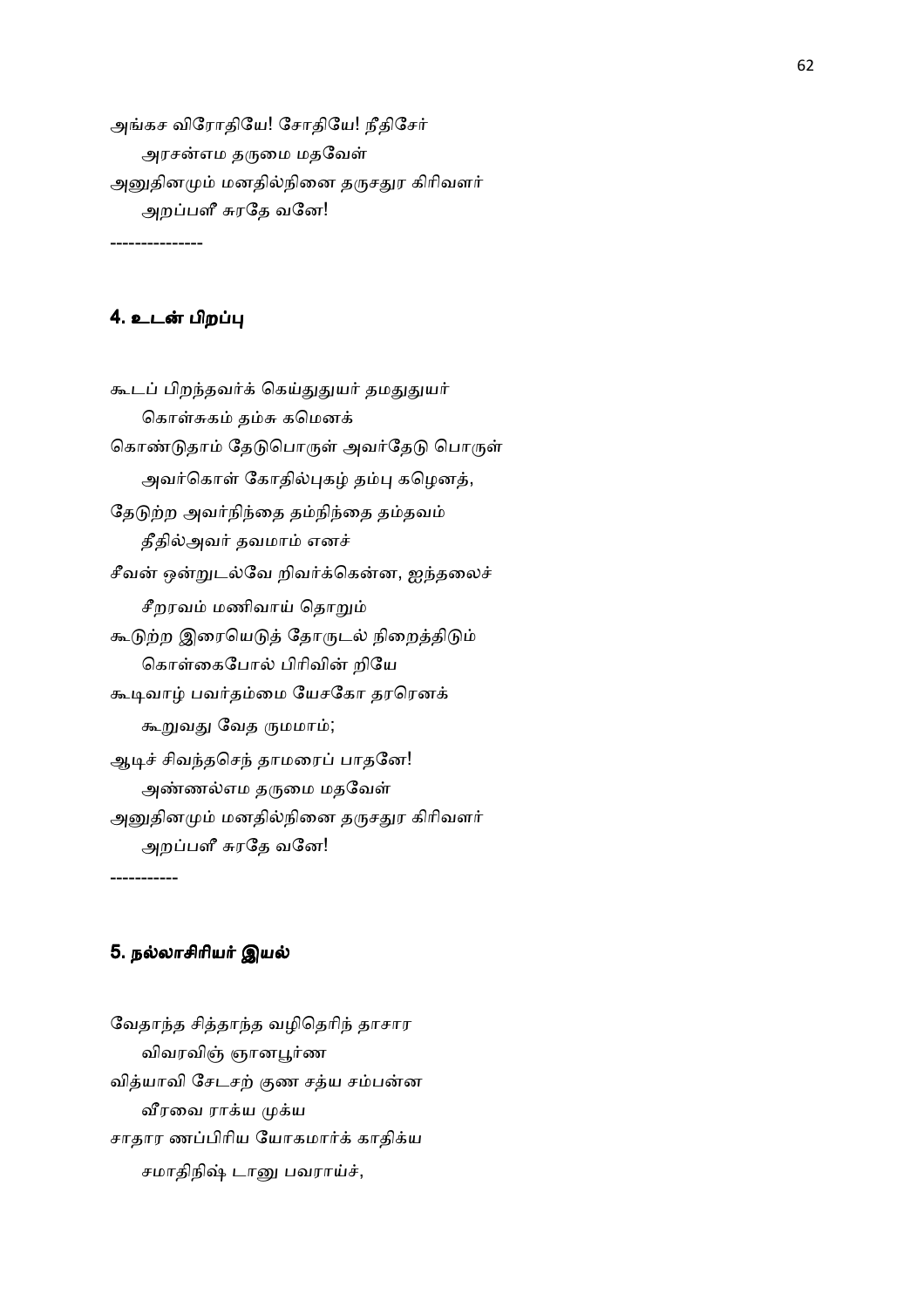சட்சமய நிலைமையும் பரமந்த்ர பரதந்த்ர தருமமும் பரச மயமும் நீதியின் உணர்ந்து, தத்துவமார்க்க ராய்ப், பிரம நிலைகண்டு பாச மிலராய், நித்தியா னந்தசை தன்யராய், ஆசையறு நெறியுளோர் சற்கு ரவராம் ஆதார மாய்உயிர்க் குயிராகி யெவையுமாம் அமல! எமதருமை மதவேள் அனுதினமும் மனதில்நினை தருசதுர கிரிவளர் அறப்பளீ சுரதே வனே!

---------

## 6. நன்மாணாக்கரியல்

வைதாலும் ஓர்கொடுமை செய்தாலு மோசீறி மாறாதிகழ்ந் தாலுமோ மனதுசற் றாகிலும் கோணாது, நாணாது, மாதாபி தாவெனக்குப் பொய்யாமல் நீ யென்று கனிவொடும் பணிவிடை புரிந்து, பொரு ளுடலாவியும் புனித! உன்றன தெனத் தத்தஞ்செய் திரவுபகல் போற்றி, மல ரடியில் வீழ்ந்து, மெய்யாக வேபரவி உபதேச மதுபெற விரும்புவோர் சற்சீ டராம் வினைவேர் அறும்படி அவர்க்கருள்செய் திடுவதே மிக்கதே சிகரதுகடன் ஐயா! புரம்பொடி படச்செய்த செம்மலே! அண்ணல்எம தருமை மதவேள் அனுதினமும் மனதில்நினை தருசதுர கிரிவளர் அறப்பளீ சுரதே வனே!

7. பொருள்செயல் வகை

-----------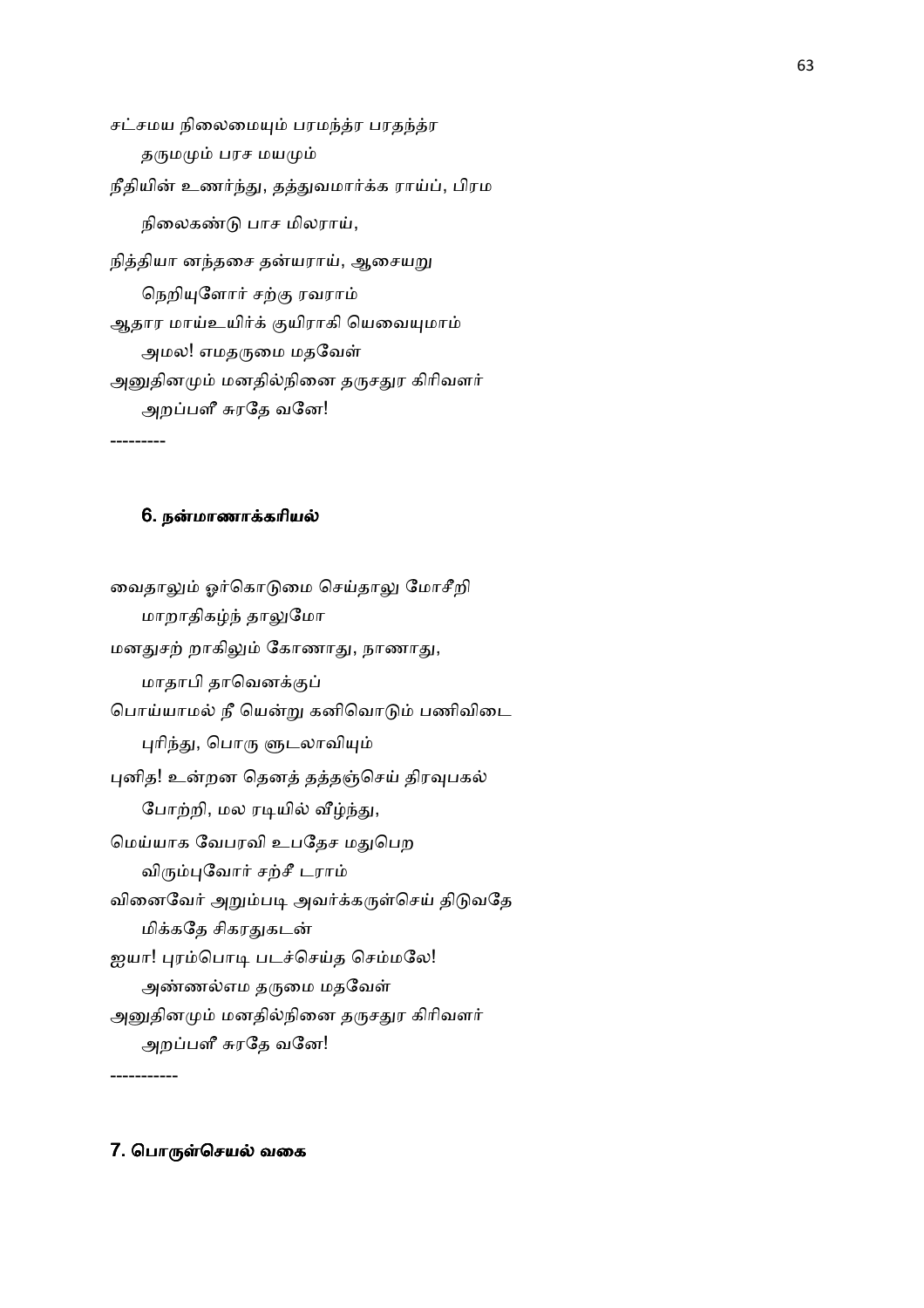புண்ணிய வசத்தினாற் செல்வமது வரவேண்டும்; பொருளைரட் சிக்க வேண்டும் புத்தியுடன் அதுவொன்று நூறாக வேசெய்து போதவும் வளர்க்க வேண்டும்; உண்ணவேண் டும்; பின்பு நல்லவத் ராபரணம் உடலில்த ரிக்க வேண்டும்; உற்றபெரி யோர்கவிஞர் தமர்ஆ துலர்க்குதவி ஓங்குபுகழ் தேட வேண்டும்; மண்ணில்வெகு தருமங்கள் செயவேண்டும்; உயர்மோட்ச வழிதேட வேண்டும்; அன்றி, வறிதிற் புதைத்துவைத் தீயாத பேர்களே மார்க்கம்அறி யாக்குரு டராம் அண்ணலே! கங்கா குலத்தலைவன் மோழைதரும் அழகன்எம தருமை மதவேள் அனுதினமும் மனதில்நினை தருசதுர கிரிவளர் அறப்பளீ சுரதே வனே! ---------

#### 8. ஒணா

வஞ்சகர் தமைக்கூடி மருவொணா தன்பிலார் வாசலிற் செல்லொ ணாகு; வாதெவ ரிடத்திலும் புரியொணா தறிவிலா மடையர்முன் நிற் கொணாது; கொஞ்சமே னும்தீது செய்யொணா தொருவர்மேல் குற்றஞ்சொ லொண்ணா தயல் கோதையர்க ளோடுபரி காசஞ்செ யொண்ணாது; கோளுரைகள் பேசொணாகு; நஞ்சுதரும் அரவொடும் பழகொணா திருள்வழி நடந்துதனி யேகொணாது நதிபெருக் காகின் அதில் நீஞ்சல்செய் யொண்ணாது;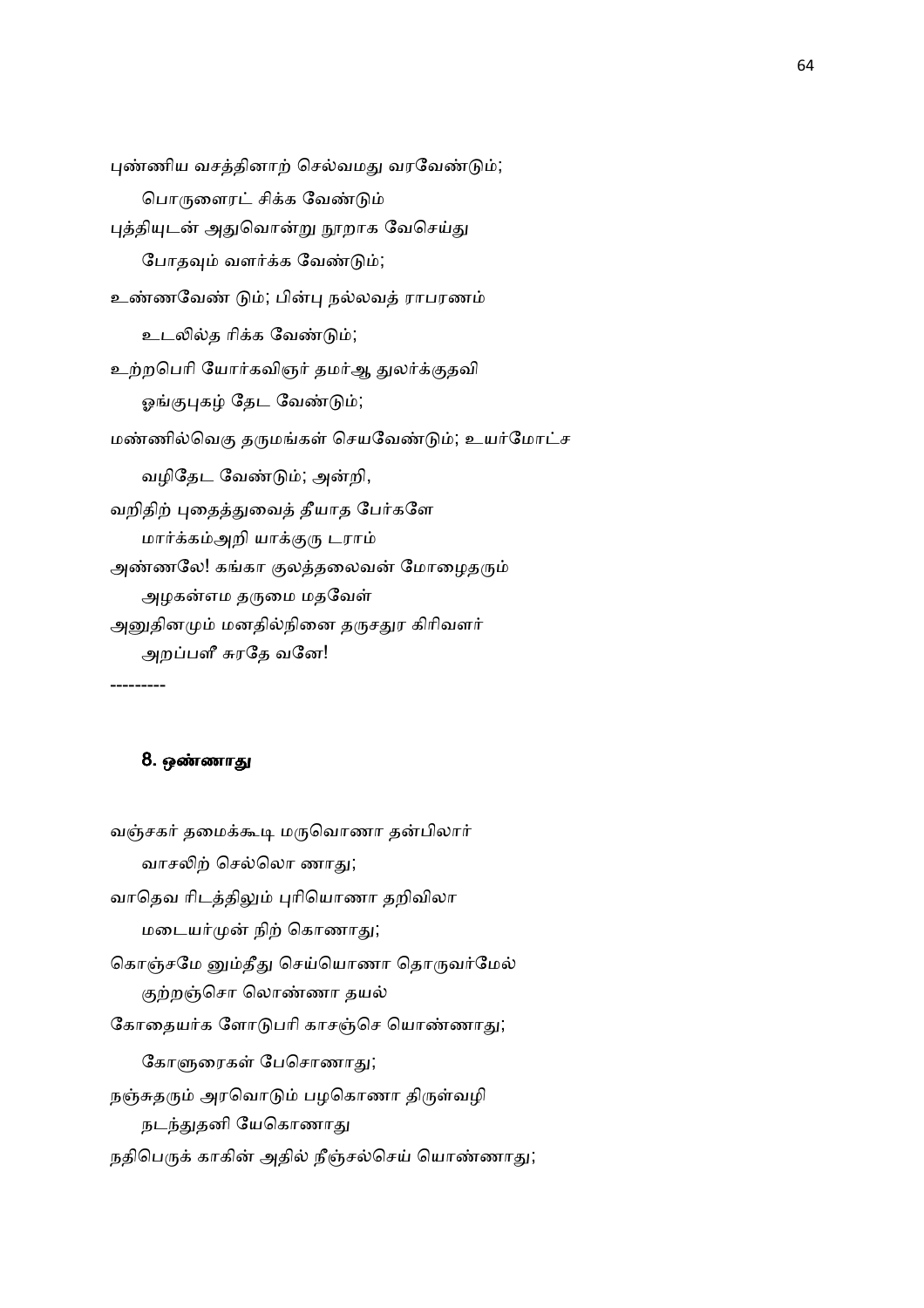நல்வழி மறக்கொணாது; அஞ்சாமல் அரசர்முன் பேசொணா திவையெலாம் அறியும்எம தருமை மதவேள் அனுதினமும் மனதில்நினை தருசதுர கிரிவளர் அறப்பளீ சுரதே வனே!

## 9. ஒன்றற்கொன்று அழகு

---------

வாழ்மனை தனக்கழகு குலமங்கை; குலமங்கை வாழ்வினுக் கழகு சிறுவர்; வளர்சிறுவ ருக்கழகு கல்வி;கல் விக்கழகு மாநிலம் துதிசெய் குணமாம்; சூழ்குண மதற்கழகு பேரறிவு; பேரறிவு தோன்றிடில் அதற்க ழகுதான் தூயதவம், மேன்மை, உபகாரம், விரதம், பொறுமை சொல்லரிய பெரியோர் களைத் தாழ்தல், பணி விடைபுரிதல், சீலம், நேசம், கருணை சாற்றுமிவை அழகென் பர்காண் சௌரி, மல ரோன், அமரர், முனிவர், முச்சுடரெலாம் சரணம்எமை ரட்சி யெனவே. ஆழ்கடல் உதித்துவரு விடம்உண்ட கண்டனே! அண்ணல்எம தருமை மதவேள் அனுதினமும் மனதில்நினை தருசதுர கிரிவளர் அறப்பளீ சுரதே வனே!

-------------

#### 10. ஒன்று இல்லாமற் பயன்படாதவை

கோவில் இல் லாதவூர், நாசியில் லாமுகம், கொழுநன் இல் லாத மடவார், குணமதில் லாவித்தை, மணமதில் லாதமலர்,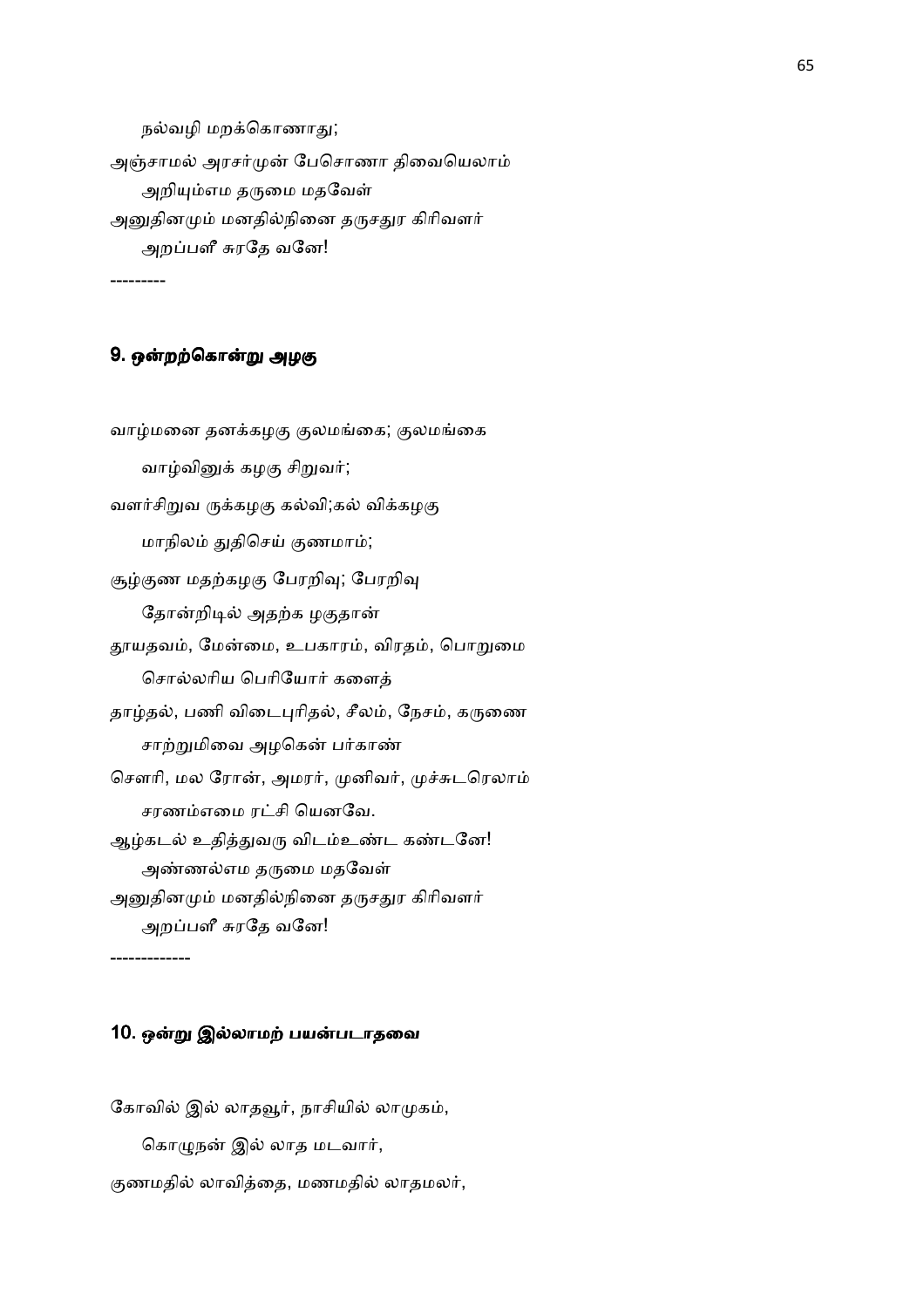குஞ்சரம் இலாத சேனை,

காவல்இல் லாதபயிர், பாலர்இல் லாதமனை, கதிர்மதி யிலாத வானம், கவிஞர்இல் லாதசபை, சுதிலயை இலாதபண், காவலர் இலாத தேசம்,

ஈவதில் லாததனம் நியமம்இல் லாதசெபம், இசை லவணம் இல்லா தவூண், இச்சையில் லாதபெண் போகநலம், இவை தம்மின் ஏதுபலன் உண்டு? கண்டாய்! ஆவியனை யாட்கிடம் தந்தவா! கற்பதரு ஆகும்எம தருமை மதவேள் அனுதினமும் மனதில்நினை தருசதுர கிரிவளர் அறப்பளீ சுரதே வனே!

-------------

## 11. தகாத சேர்க்கை

பூததயை இல்லாத லோபிய ரிடத்திலே பொருளைஅரு ளிச்செய் தனை! புண்ணியம் செய்கின்ற சற்சன ரிடத்திலே பொல்லாத மிடிவைத் தனை! நீதியகல் மூடர்க் கருந்ததி யெனத்தக்க நெறிமாத ரைத்தந் தன்னை! நிதானம்உள உத்தமர்க் கிங்கிதம் இலாதகொடு நீலியைச் சோவித் தனை! சாதியில் உயர்ந்தபேர் ஈனர்பின் னேசென்று தாழ்ந்துபர வச்செய் தனை! தமிழருமை யறியாத புல்லர்மேற் கவிவாணர் தாம்பாட வேசெய் தனை! ஆதரவிலாமல்இப் படிசெய்ததென் சொலாய்? அமல! எமதருமை மதவேள் அனுதினமும் மனதில்நினை தருசதுர கிரிவளர் அறப்பளீ சுரதே வனே!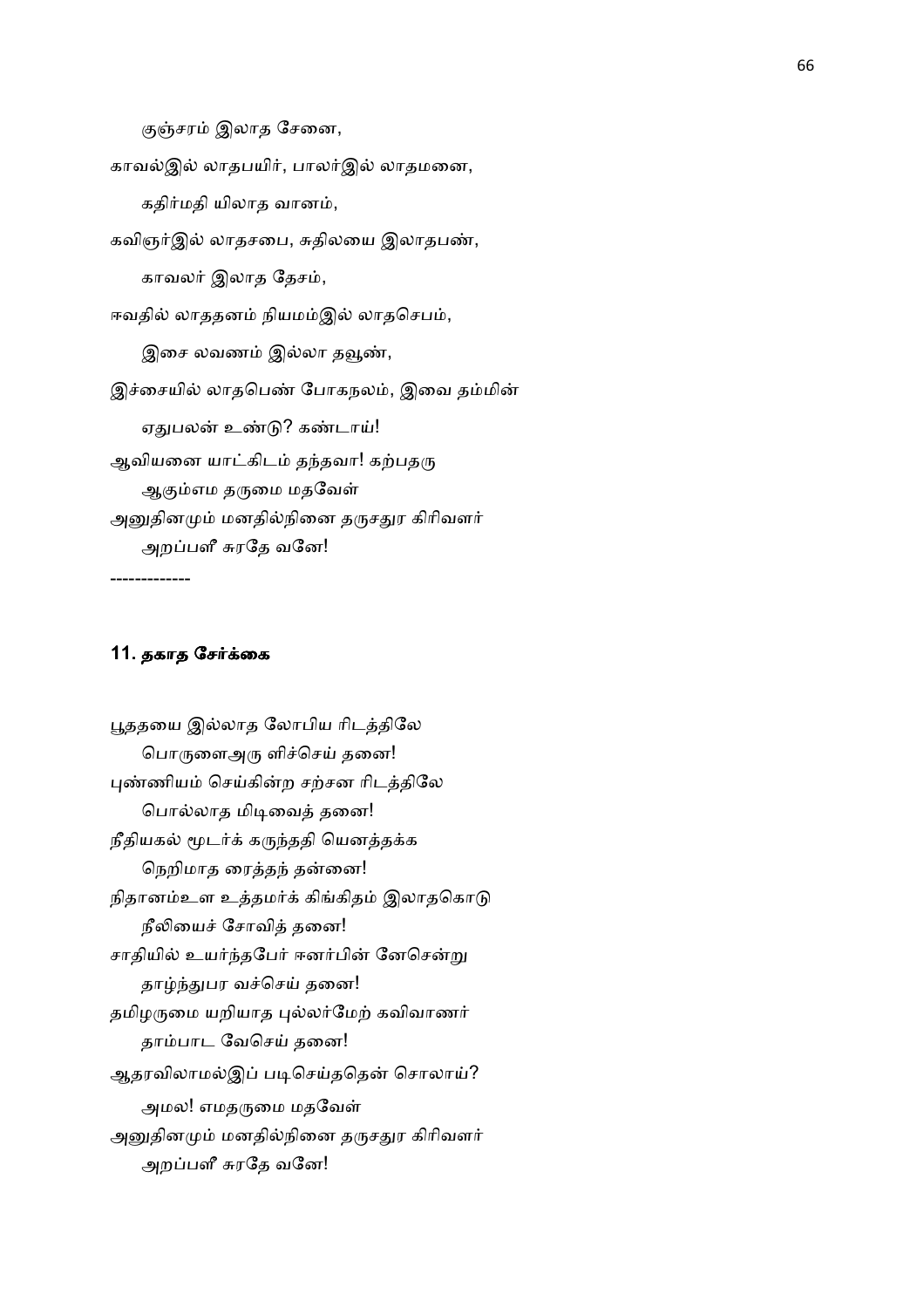## 12. பத

-----------

மாறாத கலைகற்றும் நிலைபெற்ற சபையிலே வாயிலா தவனொரு பதர்; வாள்பிடித் தெதிரிவரின் ஓடிப் பதுங்கிடும் மனக்கோழை தானொரு பதர்; ஏறா வழக்குரைத் தனைவருஞ் சீசியென் றிகழநிற் பானொரு பதர்; இல்லாள் புறஞ்செலச் சம்மதித்தவளோ டிணங்கிவாழ் பவனொரு பதர்; வேறொருவர் மெச்சாது தன்னையே தான்மெச்சி வீண்பேசு வானொரு பதர்; வேசையர்க ளாசைகொண் டுள்ளளவும் மனையாளை விட்டுவிடு வானொரு பதர்; ஆறாத துயரையும் மிடியையும் தீர்த்தருள்செய் அமல! எமதருமை மதவேள் அனுதினமும் மனதில்நினை தருசதுர கிரிவளர் அறப்பளீ சுரதே வனே!

------------

## 13. செய்ய வேண்டும்

வாலிபந் தனில்வித்தை கற்க வேண்டும்;கற்ற வழியிலே நிற்க வேண்டும்; வளைகடல் திரிந்து பொருள் தேடவேண்டும்;தேடி வளரறஞ் செய்ய வேண்டும்; சீலம்உடை யோர்களைச் சேரவேண் டும்;பிரிதல் செய்யா திருக்க வேண்டும்

செந்தமிழ்ப் பாடல்பல கொள்ளவேண் டும்;கொண்டு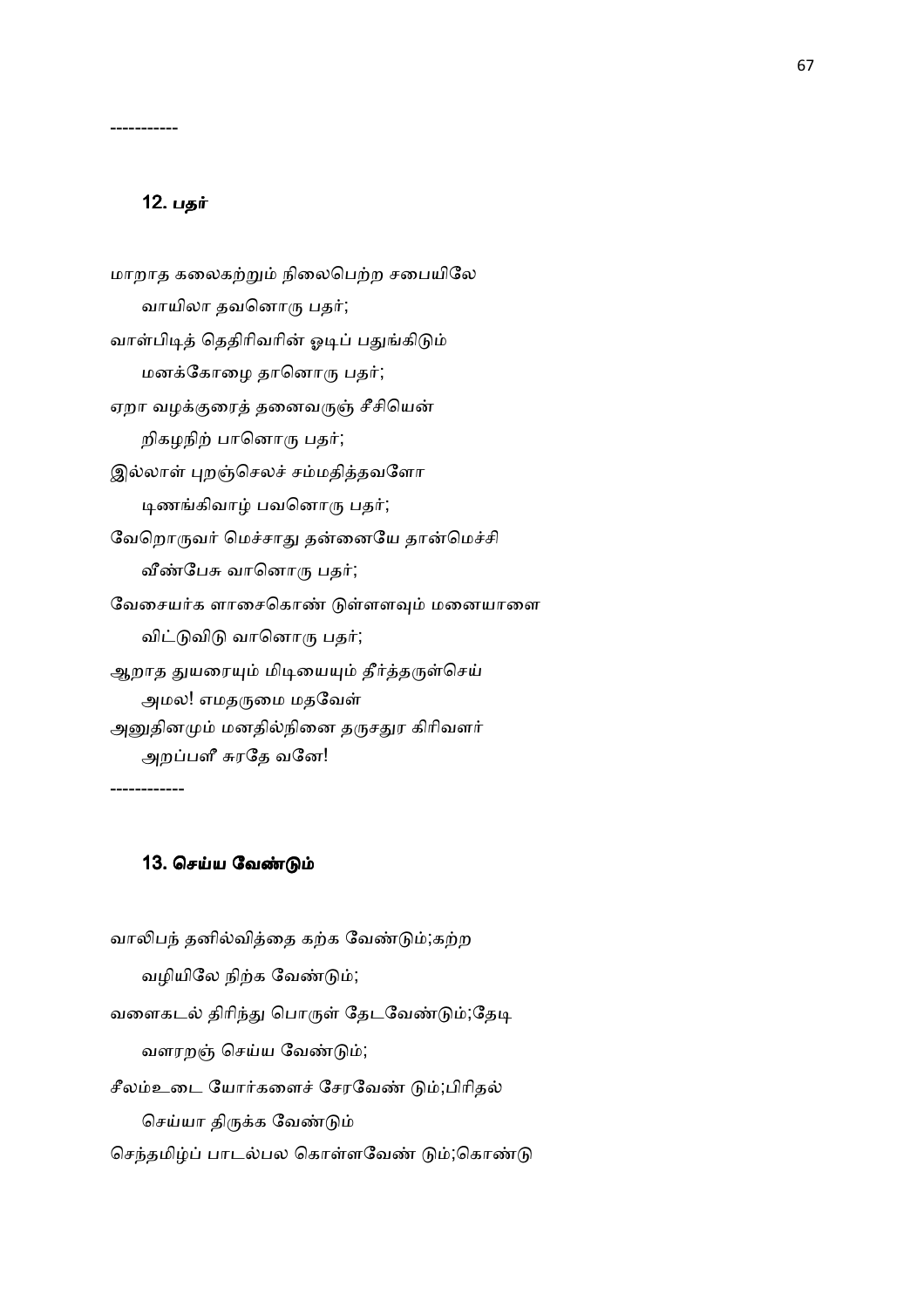தியாகம் கொடுக்க வேண்டும்; ஞாலமிசை பலதருமம் நாட்டவேண் டும்;நாட்டி நன்றாய் நடத்த வேண்டும்; நம்பன் இணை யடிபூசை பண்ணவேண் டும்;பண்ணி னாலும்மிகு பத்தி வேண்டும் ஆலமமர் கண்டனே! பூதியணி முண்டனே! அனக! எமதருமை மதவேள் அனுதினமும் மனதில்நினை தருசதுர கிரிவளர் அறப்பளீ சுரதே வனே!

14. மேன்மேல் உயர்ச்சி

-----------

தன்மட்டில் இரவாது சீவனம் செய்பவன் சாமர்த்தியம் உளபுருடன் ஆம் சந்ததம் பதின்மரைக் காப்பாற்று வோன்மிக்க தரணிபுகழ் தருதேவன் ஆம். பொன்மட்டி லாமலீந் தொருநூறு பேரைப் புரப்பவன் பொருவி லிந்த்ரன், புவிமீதில் ஆயிரம் பேர்தமைக் காப்பாற்று புண்யவா னேபிரமன் ஆம் நன்மைதரு பதினா யிரம்பேர் தமைக்காத்து ரட்சிப்ப வன்செங் கண்மால், நாளுமிவன் மேலதிகம் ஆகுவெகு பேர்க்குதவு நரனே மகாதே வன் ஆம், அன்மட்டு வார்குழலி பாகனே! ஏகனே! அண்ணல்எம தருமை மதவேள் அனுதினமும் மனதில் நினை தருசதுர கிரிவளர் அறப்பளீ சுரதே வனே!

-----------

15. செயற்கருஞ் செயல்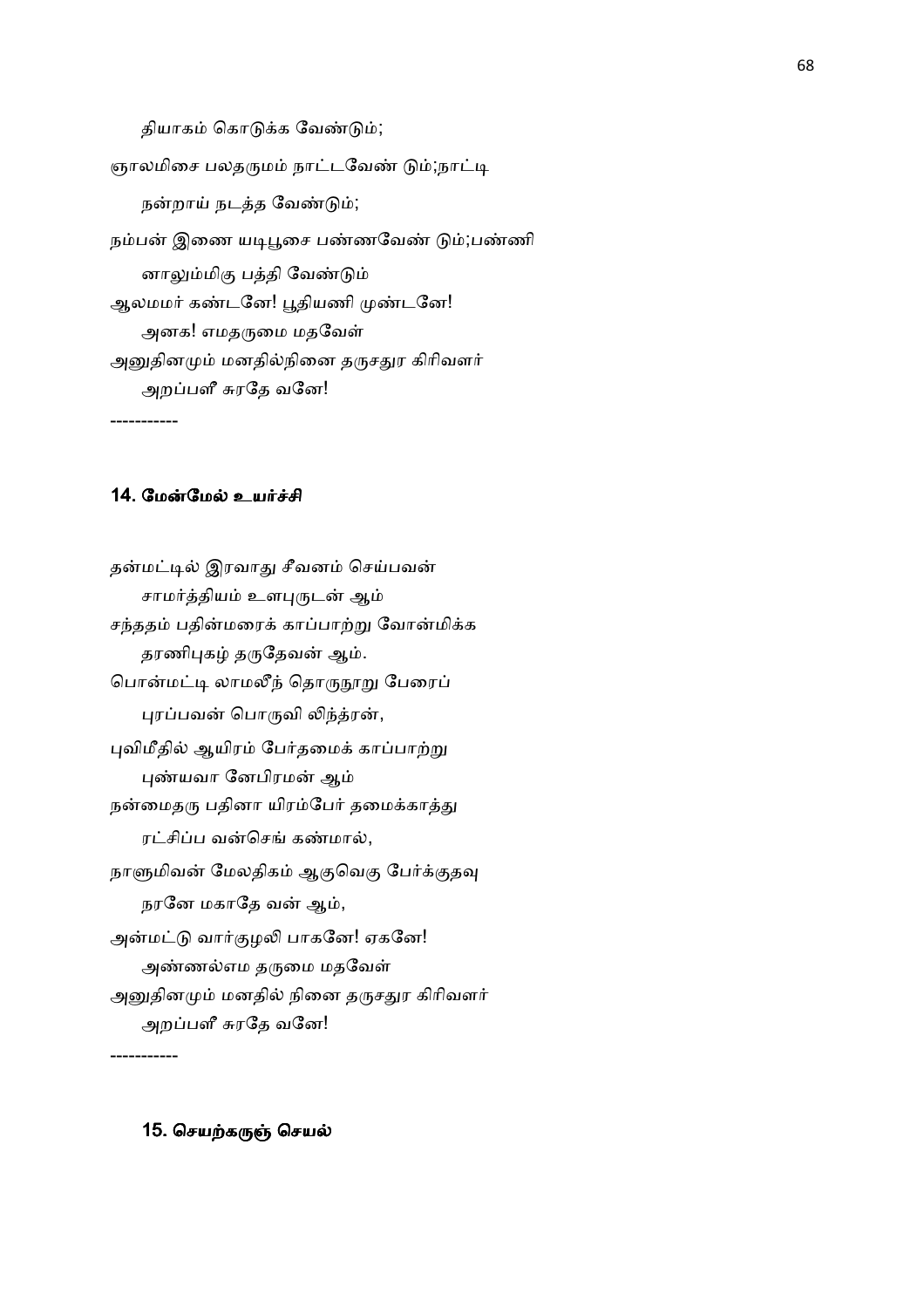நீர்மேல் நடக்கலாம்! எட்டியும் தின்னலாம்! நெருப்பைநீர் போற்செய் யலாம்! நெடியபெரு வேங்கையைக் கட்டியே தழுவலாம்! நீள்அர வினைப்பூ ணலாம்! பார்மீது மணலைச் சமைக்கலாம் சோறெனப் பட்சமுட னேஉண்ண லாம்! பாணமொடு குண்டுவில கச்செய்ய லாம்! மரப் பாவைபே சப்பண் ணலாம்! ஏர்மேவு காடியும் கடையுற்று வெண்ணெயும் எடுக்கலாம்! புத்தி சற்றும் இல்லாத மூடர்தம் மனத்தைத் திருப்பவே எவருக்கும் முடியா துகாண்! ஆர்மேவு கொன்றைபுனை வேணியா! சுரர்பரவும் அமலனே! அருமை மதவேள் அனுதினமும் மனதில்நினை தருசதுர கிரிவளர் அறப்பளீ சுரதே வனே!

## 16. நல்லோர் - 1

----------

செய்ந்நன்றி மறவாத பேர்களும், ஒருவர்செய் தீமையை மறந்த பேரும், திரவியம் தரவரினும் ஒருவர்மனை யாட்டிமேற் சித்தம்வை யாத பேரும், கைகண் டெடுத்தபொருள் கொண்டுபோய்ப் பொருளாளர் கையிற்கொ டுத்த பேரும், காசினியில் ஒருவர்செய் தருமம்கெ டாதபடி காத்தருள்செய் கின்ற பேரும், பொய்யொன்று நிதிகோடி வரினும் வழக்கழிவு புகலாத நிலைகொள் பேரும். புவிமீது தலைபோகும் என்னினும் கனவிலும் பொய்ம்மையுரை யாத பேரும், ஐயஇங் கிவரெலாம் சற்புருட ரென்றுலகர் அகமகிழ்வர்! அருமை மதவேள்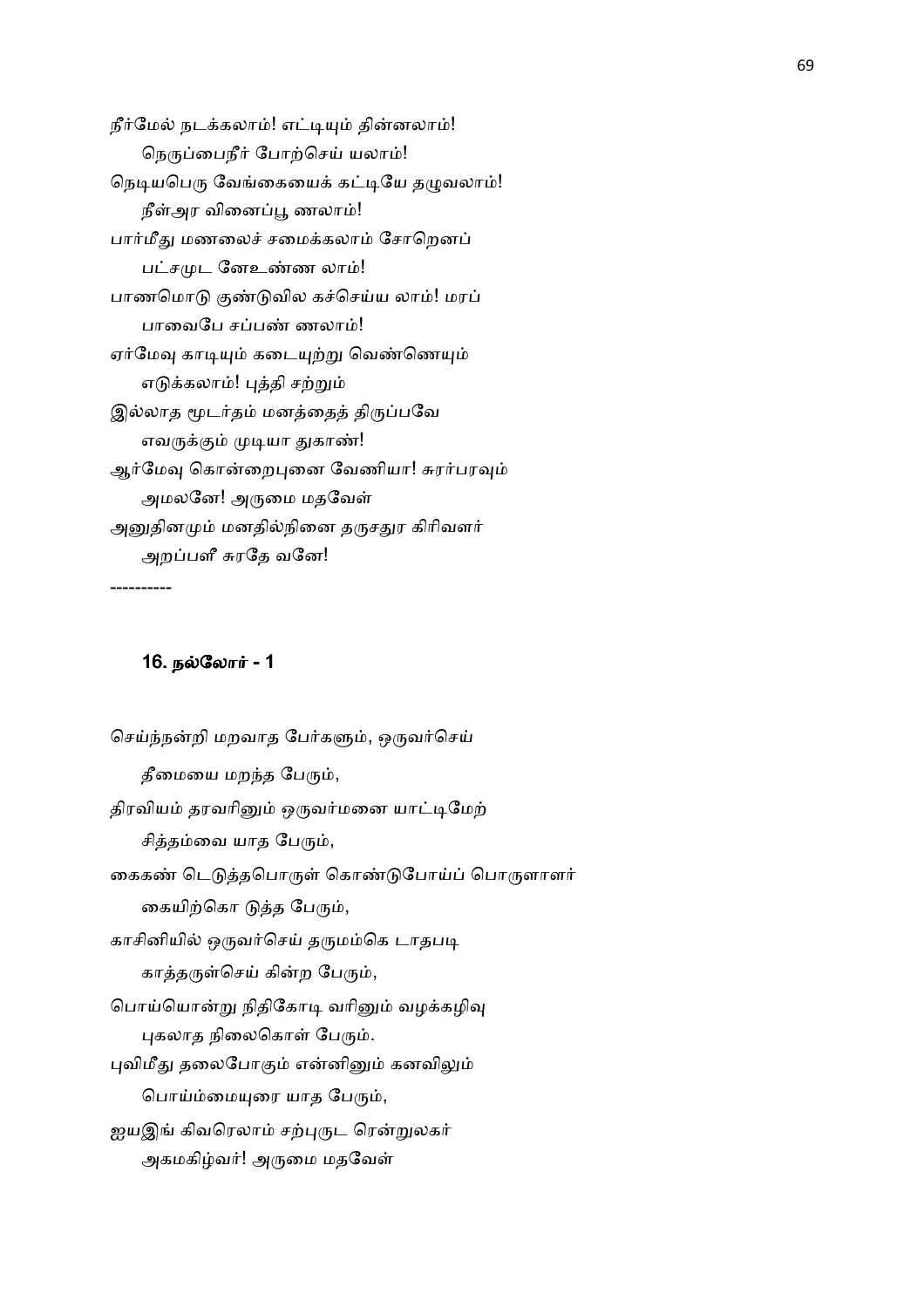அனுதினமும் மனதில்நினை தருசதுர கிரிவளர் அறப்பளீ சுரதே வனே!

---------

## 17. நல்லோர் - 2

அடைக்கலம் எனத்தேடி வருவோர் தமைக்காக்கும் அவனே மகாபுரு டனாம்; அஞ்சாமல் எதுவரினும் எதுபோ கினும்சித்தம் அசைவிலன் மகாதீ ரனாம்; தொடுத்தொன்று சொன்னசொல் தப்பாது செய்கின்ற தோன்றலே மகரா சனாம்; தூறிக் கலைக்கின்ற பேர்வார்த்தை கேளாத துரையே மகாமே ருவாம்! அடுக்கின்ற பேர்க்குவரும் இடர்தீர்த் திரட்சிக்கும் அவனே மகாதியா கியாம்; அவரவர் தராதரம் அறிந்துமரி யாதைசெயும் அவனே மகாஉசி தன்ஆம்; அடர்க்கின்ற முத்தலைச் சூலனே! லோலனே! அமலனே! அருமை மதவேள் அனுதினமும் மனதில்நினை தருசதுர கிரிவளர் அறப்பளீ சுரதே வனே!

-----------

#### 18. இ
ைல

காமிக்கு முறையில்லை; வேசைக்கு நாண்இல்லை; கயவர்க்கு மேன்மை யில்லை; கன்னம்இடு கள்வருக் கிருளில்லை; விபசார கன்னியர்க் காணை யில்லை; தாமெனும் மயக்கறுத் தோங்குபெரி யோர்க்குவரு சாதிகுலம்என்ப தில்லை;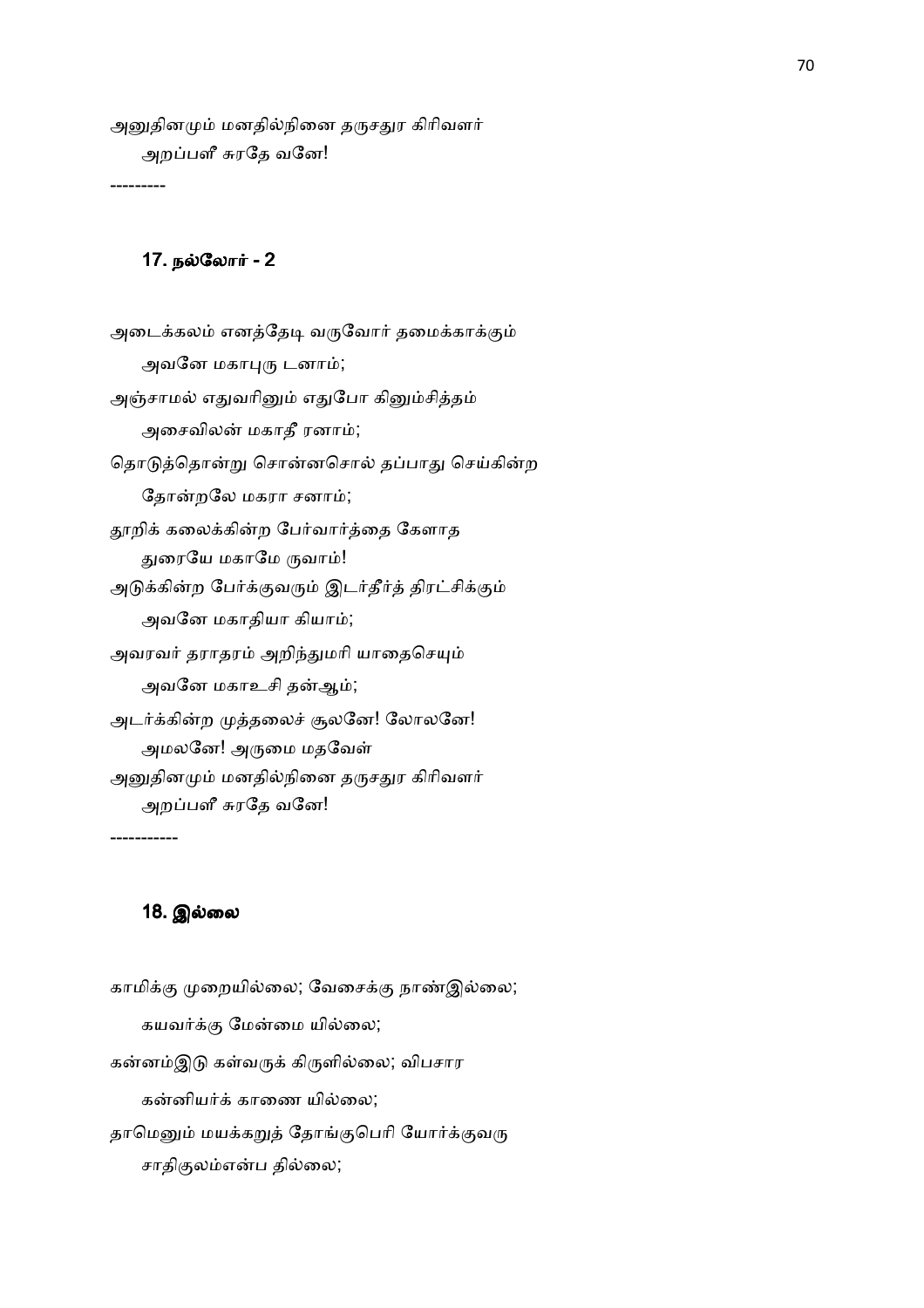தாட்சணியம் உடையபேர்க் கிகலில்லை; எங்குமொரு சார்பிலார்க் கிடம தில்லை; பூமிக்குள் ஈயாத லோபர்க்கு வளமான புகழென்ப தொன்று மில்லை; புலையர்க்கு நிசமில்லை; கைப்பொருள் இலாததோர் புருடருக் கொன்றும் இல்லை; யாமினி தனக்கு நிகர் கந்தரத் திறைவனே அன்புடைய அருமை மதவேள் அனுதினமும் மனதில்நினை தருசதுர கிரிவளர் அறப்பளீ சுரதே வனே! -----------

#### 19. நிலையாமை

காயம்ஒரு புற்புதம்! வாழ்வுமலை சூழ்தரும் காட்டில்ஆற் றின்பெ ருக்காம்! கருணைதரு புதல்வர்கிளை மனைமனைவிஇவையெலாம் கானல்காட் டும்ப்ர வாகம்! மேயபுய பலவலிமை இளமையழ கிவையெலாம் வெயில்மஞ்சள்! உயிர்தா னுமே, வெட்டவெளி தனில்வைத்த தீபம்என வேகருதி, வீண்பொழுது போக்காமலே நேயமுட னேதெளிந் தன்பொடுன் பாதத்தில் நினைவுவைத் திருபோ தினும் நீர்கொண்டு மலர்கொண்டு பரிவுகொண் டர்ச்சிக்க நிமலனே! அருள்புரி குவாய் ஆயும் அறி வாளர்பணி பாதனே! போதனே! அண்ணல்எம தருமை மதவேள் அனுதினமும் மனதில்நினை தருசதுர கிரிவளர் அறப்பளீ சுரதே வனே!

20. திருமகள் இருப்பிடம்

-----------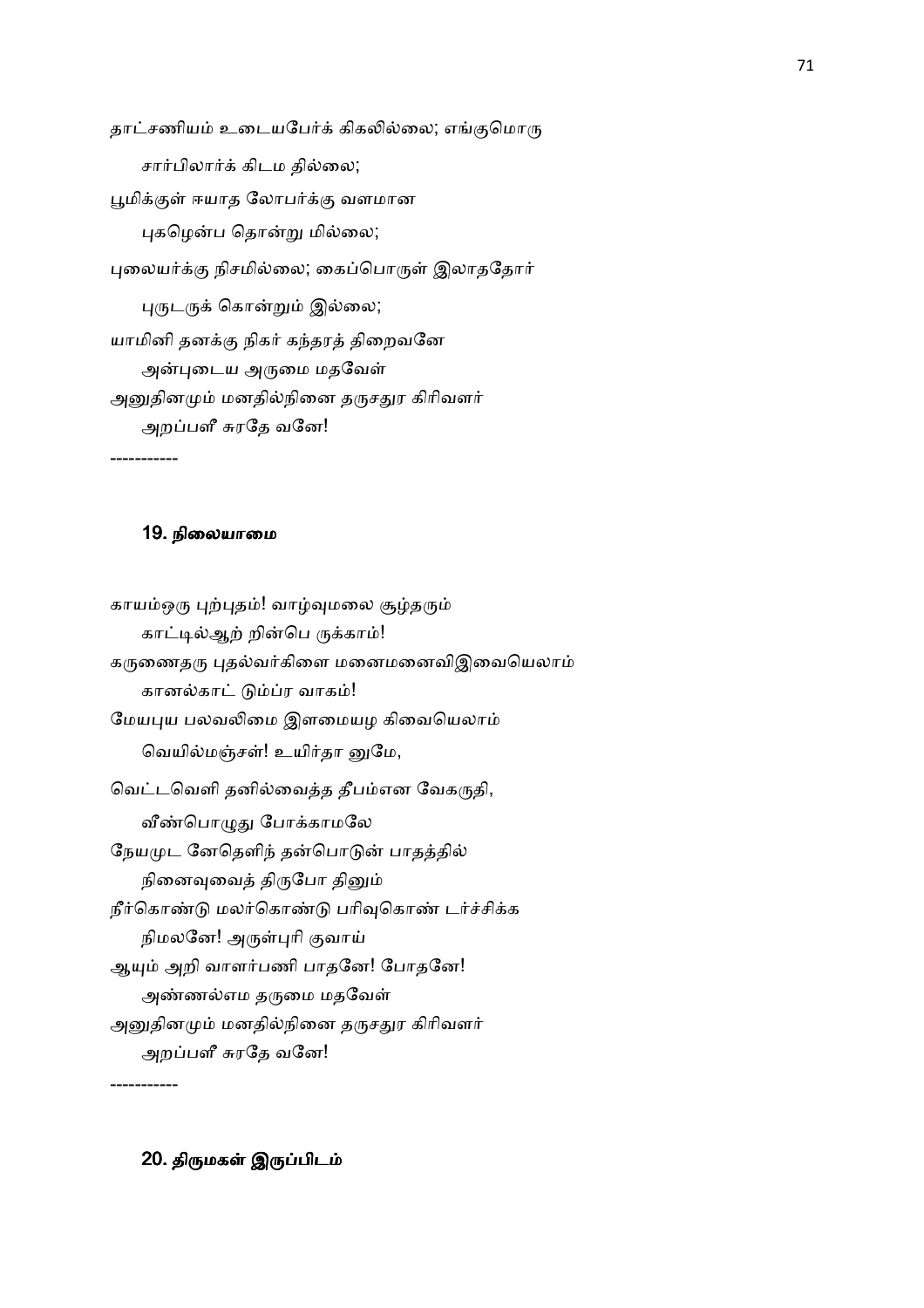```
நற்பரி முகத்திலே, மன்னவர் இடத்திலே,
   நாகரிகர் மாமனை யிலே,
```

```
நளினமலர் தன்னிலே, கூவிளந் தருவிலே,
   நறைகொண்ட பைந்துள விலே,
```
கற்புடையர் வடிவிலே, கடலிலே, கொடியிலே,

கல்யாண வாயில் தனிலே,

கடிநக ரிடத்திலே, நற் செந்நெல் விளைவிலே, கதிபெறு விளக்க தனிலே,

பொற்புடைய சங்கிலே, மிக்கோர்கள் வாக்கிலே

பொய்யாத பேர்பா லிலே,

பூந்தடந் தன்னிலே, பாற்குடத் திடையிலே

போதகத் தின்சிர சிலே

அற்பெருங் கோதைமலர் மங்கைவாழ் இடமென்பர் அண்ணல்எம தருமை மதவேள்

அனுதினமும் மனதில்நினை தருசதுர கிரிவளர்

அறப்பளீ சுரதே வனே!

----------

# 21. மூதேவி இருப்பிடம்

மிதம்இன்றி அன்னம் புசிப்போர் இடத்திலும், மிகுபாடை யோ ரிடத்தும், மெய்யொன் றிலாமலே பொய்பேசி யேதிரியும் மிக்கபா தகரிடத்தும், கதியொன்றும் இலர்போல மலினம்கொ ளும்பழைய கந்தையணி வோரி டத்தும் கடிநா யெனச்சீறி எவரையும் சேர்க்காத கன்னிவாழ் மனைய கத்தும், ததிசேர் கடத்திலும், கர்த்தபத் திடையிலும், சார்ந்தஆட் டின்தி ரளிலும்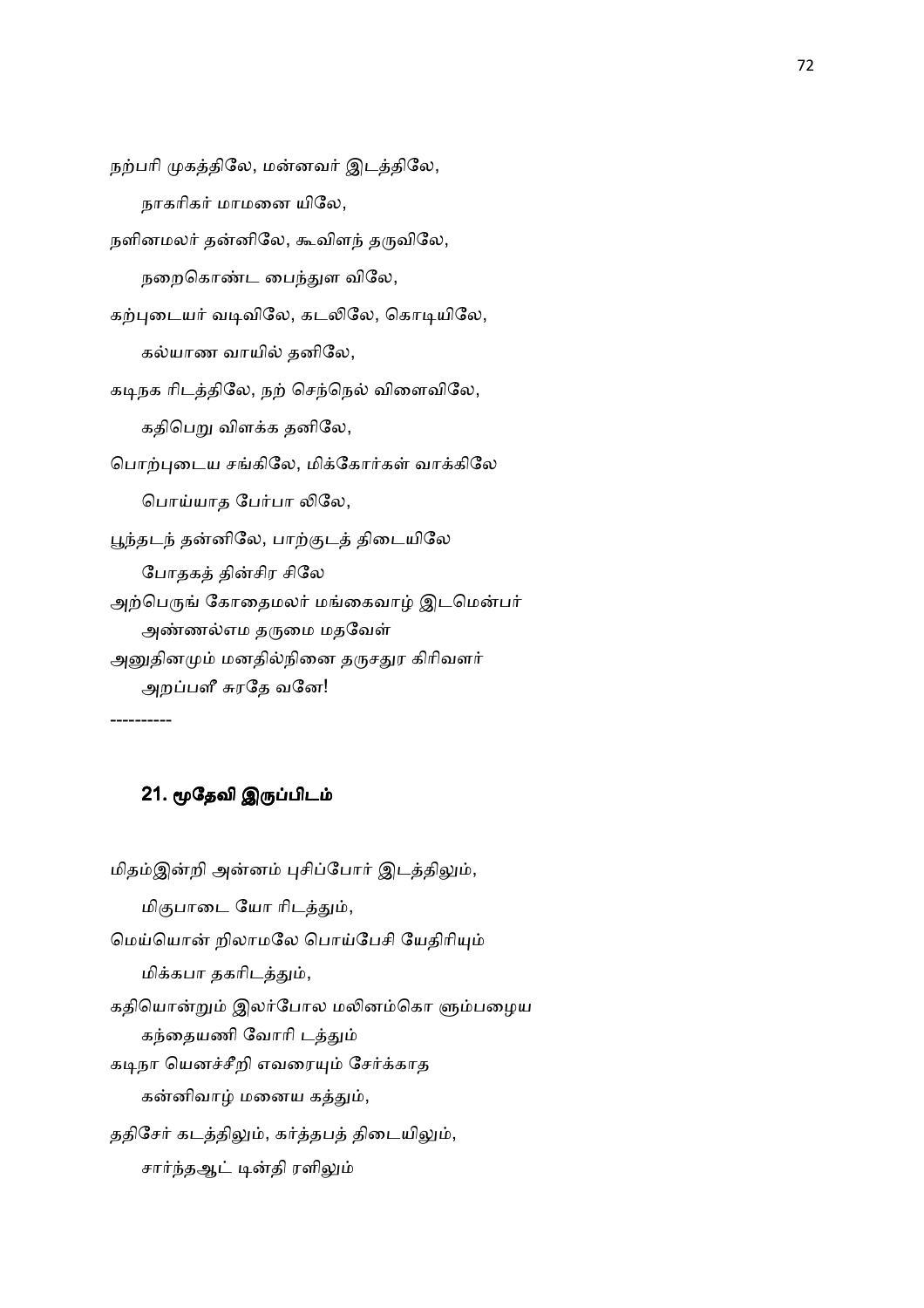சாம்பிண முகத்திலும் இவையெலாம் கவலைபுரி தவ்வைவாழ் இடமென்பர் காண்! அதிரூப மலைமங்கை நேசனே! மோழைதரும் அழகன்எம தருமைமதவேள் அனுதினமும் மனதில்நினை தருசதுர கிரிவளர் அறப்பளீ சுரதே வனே! -----------

### 22. இருநிலையினும் பயனற்றவை

குணம்அற்ற பேய்முருங் கைத்தழை தழைத்தென்ன? குட்டநோய் கொண்டு மென்ன? குரைக்கின்ற நாய்மடி சுரந்தென்ன ? சுரவாது கொஞ்சமாய்ப் போகில் என்ன? மணம்அற்ற செம்முருக் கதுபூத் தலர்ந்தென்ன? மலராது போகில் என்ன? மதுரம்இல் லாஉவர்க் கடல்நீர் கறுத்தென்ன? மாவெண்மை யாகில் என்ன? உணவற்ற பேய்ச்சுரை படர்ந்தென்ன? படரா துலர்ந்துதான் போகி லென்ன? உதவாத பேர்க்குவெகு வாழ்வுவந் தாலென்ன? ஓங்கும்மிடி வரில்என் னகாண்? அணியுற்ற பைங்கொன்றை மாலிகா பரணனே! ஆதியே! அருமை மதவேள் அனுதினமும் மனதில்நினை தருசதுர கிரிவளர் அறப்பளீ சுரதே வனே!

# -----------

### 23. குறைந்தாலும் பயன்படல்

தறிபட்ட சந்தனக் கட்டைபழு தாயினும்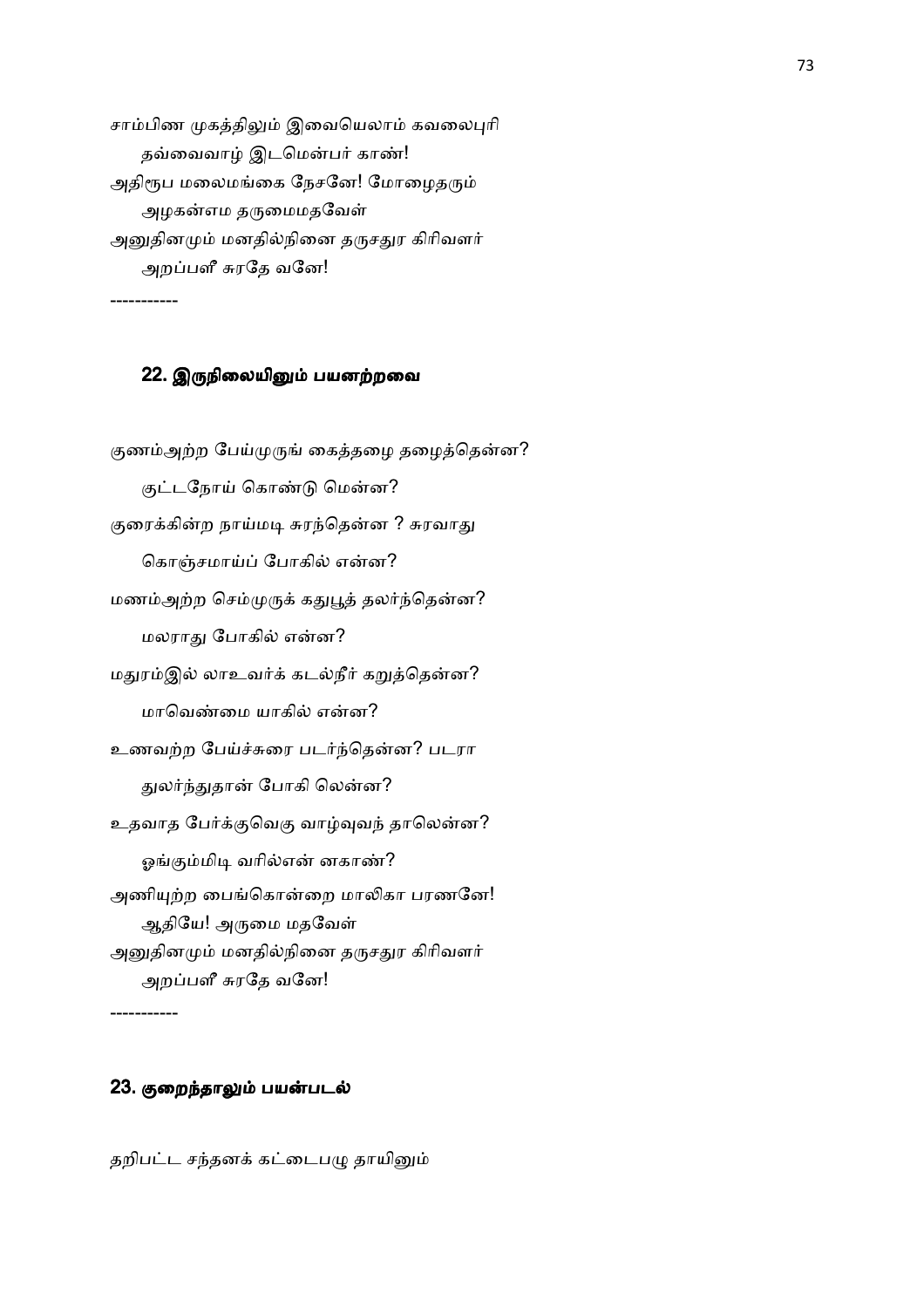சார்மணம் பழுதா குமோ! தக்கபால் சுவறிடக் காய்ச்சினும் அதுகொண்டு சாரமது ரங்கு றையுமோ? நிறைபட்ட கதிர்மணி அழுக்கடைந் தாலும் அதின் நீள்குணம் மழுங்கி விடுமோ? நெருப்பிடை உருக்கினும் அடுக்கினும் தங்கத்தின் நிறையுமாற் றுக்கு றையுமோ? கறைபட்ட பைம்புயல் மறைத்தாலும் அதுகொண்டு கதிர்மதி கனம்போ குமோ? கற்றபெரி யோர்மகிமை அற்பர் அறிகிலரேனும் காசினி தனிற்போ குமோ? அறிவுற்ற பேரைவிட் டகலாத மூர்த்தியே! ஐயனே! அருமை மதவேள் அனுதினமும் மனதில்நினை தருசதுர கிரிவளர் அறப்பளீ சுரதே வனே!

-------------

# 24. ஒன்றுக்கொன்று ஆதரவு

வானவர் பிதிர்க்கள்முச் சுடர்மூவர் கோள்கட்கும் வாழ்வுதரும் உதவி புவனம் வளம்மிக்க புவனம் தனக்குமேன் மேல்உதவி வாழ்பெற் றிடுமன் னராம்! தேனமர் நறுந்தொடையல் புனைமன்ன வர்க்குதவி சேர்ந்தகுடி படைவர்க் கம்ஆம்; சேர்குடி படைக்குதவி விளைபயிர்! பயிர்க்குதவி சீர்பெற வழக்கு மழையாம்! மேனிமிர் மழைக்குதவி மடமாதர் கற்பொன்று; வேந்தர்தம் நீதி யொன்று வேதியர் ஒழுக்கம்ஒன் றிம்மூன்று மேயென்று மிக்கபெரி யோர்உரை செய்வார் ஆனமர் நெடுங்கொடி உயர்த்தனம் இறைவனே! அதிபனே! அருமை மதவேள் அனுதினமும் மனதில்நினை தருசதுர கிரிவளர்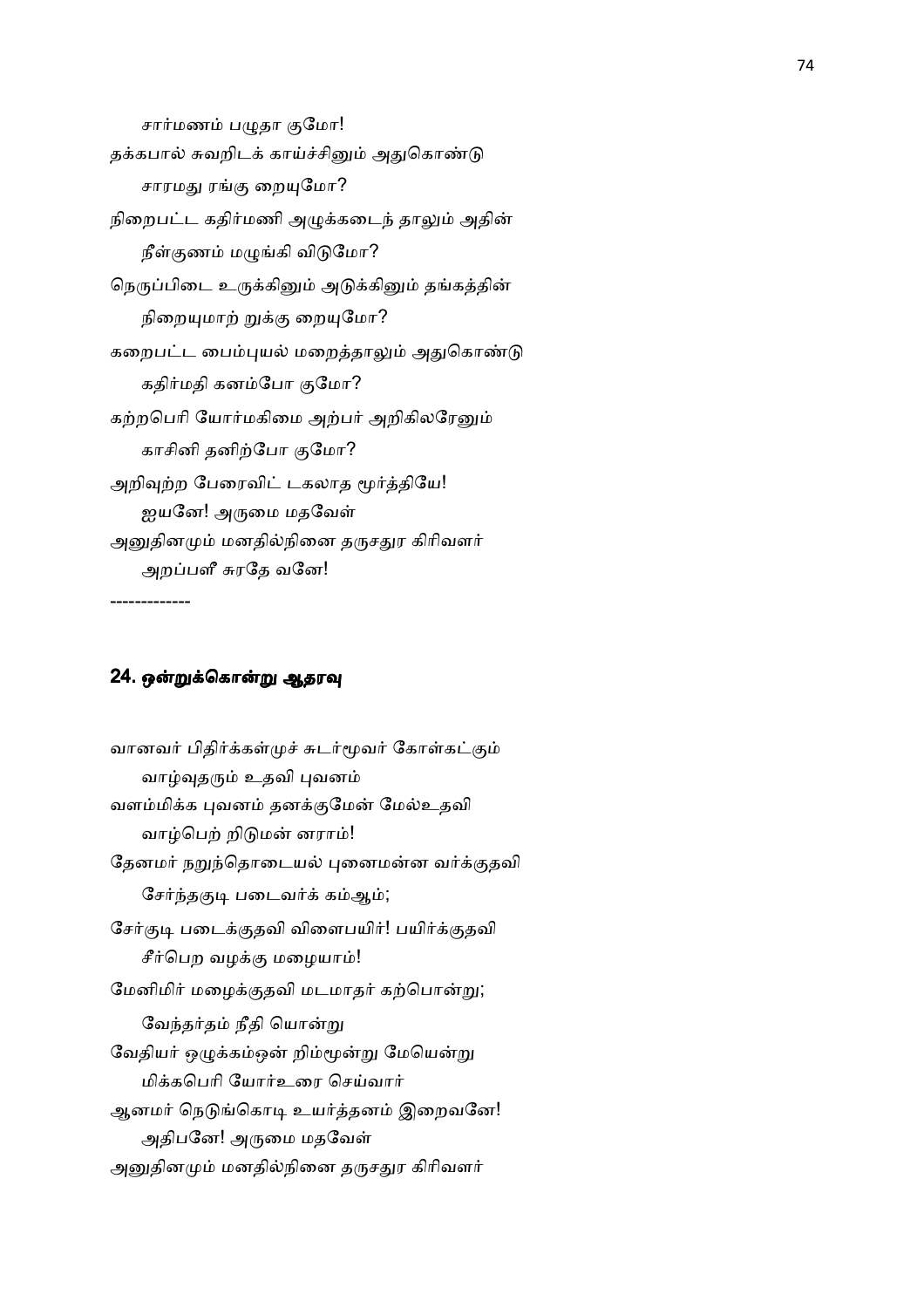அறப்பளீ சுரதே வனே!

----------

# 25. இதனை இதுகண்டு மகிழும்

தந்தைதாய் மலர்முகம் கண்டுநின் றாலிப்ப தவர்தந்த சந்ததி யதாம்! சந்த்ரோ தயம்கண்டு பூரிப்ப துயர்வாவி தங்குபைங் குமுத மலராம்! புந்திமகிழ் வாய்இரவி வருதல்கண் டகமகிழ்வ பொங்குதா மரைமலர் களாம்! போதவும் புயல்கண்டு கண்களித் தேநடம் புரிவது மயூர இனமாம்! சிந்தைமகிழ் வாய்உதவு தாதாவி னைக்கண்டு சீர்பெறுவ திரவலர் குழாம் திகழ்நீதி மன்னரைக் கண்டுகளி கூர்வதிச் செகம்எலாம் என்பர் கண்டாய்! அந்தியம் வான் அனைய செஞ்சடா டவியனே! அமலனே! அருமை மதவேள் அனுதினமும் மனதில்நினை தருசதுர கிரிவளர் அறப்பளீ சுரதே வனே!

----------

# 26. ஆகாதைவ

உள்ளன் பிலாதவர் தித்திக்க வேபேசி உறவாடும் உறவும் உறவோ? உபசரித் தன்புடன் பரிமா றிடாதசோ றுண்டவர்க் கன்னம் ஆமோ? தள்ளா திருந்துகொண் டொருவர்போய்ப் பார்த்துவரு தக்கபயிர் பயிரா குமோ? தளகர்த்தன் ஒருவன்இல் லாமல்முன் சென்றிடும் தானையும் தானை யாமோ? விள்ளாத போகம்இல் லாதபெண் மேல்வரு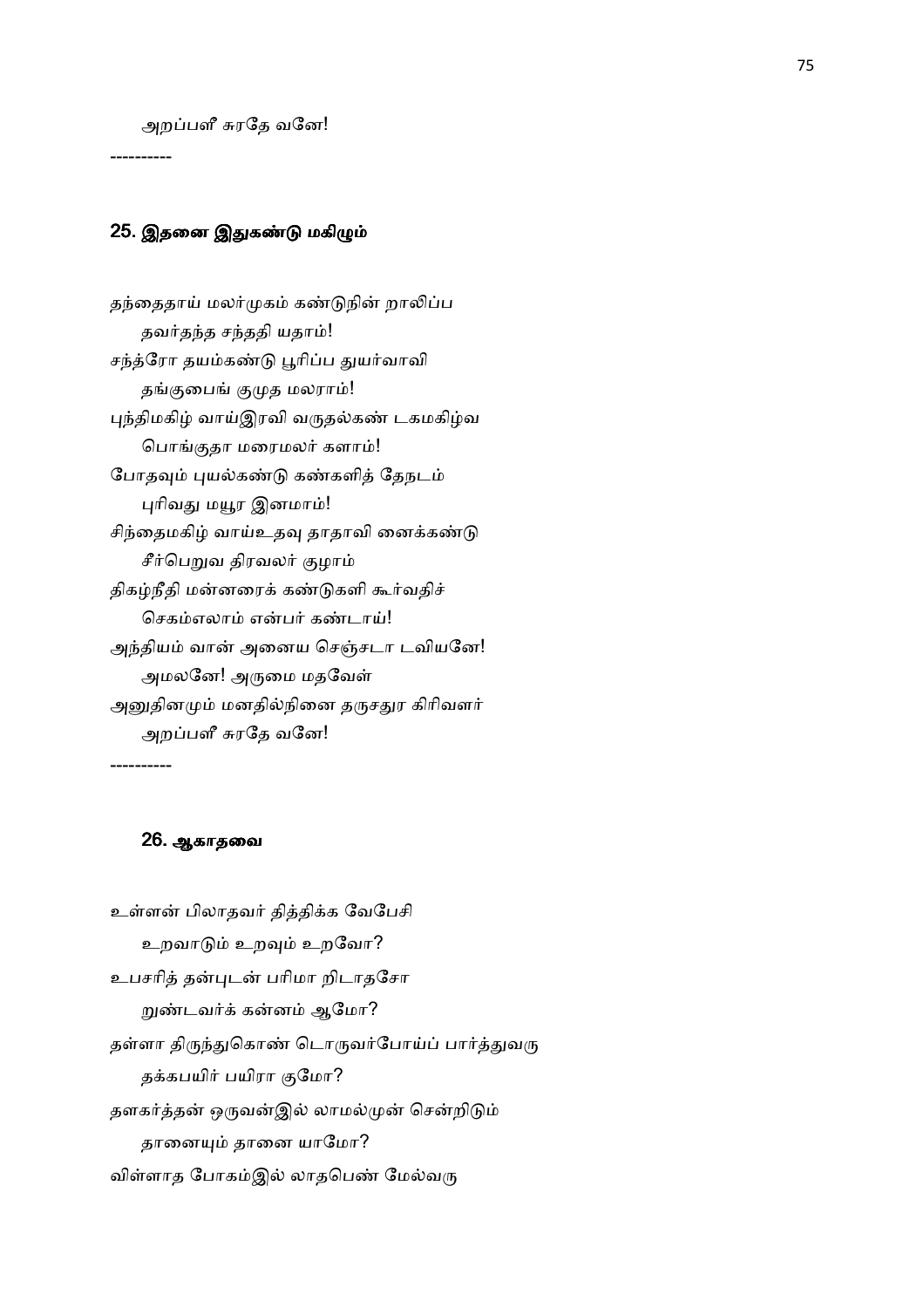விருப்பமும் விருப்ப மாமோ? வெகுகடன் பட்டபேர் செய்கின்ற சீவனமும் மிக்கசீ வனமா குமோ? அள்ளா திருங்கருணை யாளனே! தேவர்தொழும் ஆதியே! அருமை மதவேள் அனுதினமும் மனதில்நினை தருசதுர கிரிவளர் அறப்பளீ சுரதே வனே! -----------

# 27. நற்பண்புக்கு இடமிலார்

வெறிகொண்ட மற்கடம் பேய்கொண்டு, கள்ளுண்டு வெங்காஞ் சொறிப்பு தலிலே வீழ்ந்து, தேள்கொட்டி டச்சன்மார்க்கம் எள்ளளவும் மேவுமோ? மேவா துபோல், குறைகின்ற புத்தியாய், அதில் அற்ப சாதியாய்க், கூடவே இளமை உண்டாய்க், கொஞ்சமாம் அதிகார மும்கிடைத் தால்மிக்க குவலயந் தனில்அ வர்க்கு, நிறைகின்ற பத்தியும் சீலமும் மேன்மையும் நிதானமும் பெரியோர் கள்மேல் நேசமும் ஈகையும் இவையெலாம் கனவிலும் நினைவிலும் வராது கண்டாய்; அறைகின்ற சுருதியின் பொருளான வள்ளலே! அண்ணலே ! அருமை மதவேள் அனுதினமும் மனதில்நினை தருசதுர கிரிவளர் அறப்பளீ சுரதே வனே!

---------

#### 28. இவர் இன்ன முறையர்

தன்னால் முடிக்கவொண் ணாதகா ரியம்வந்து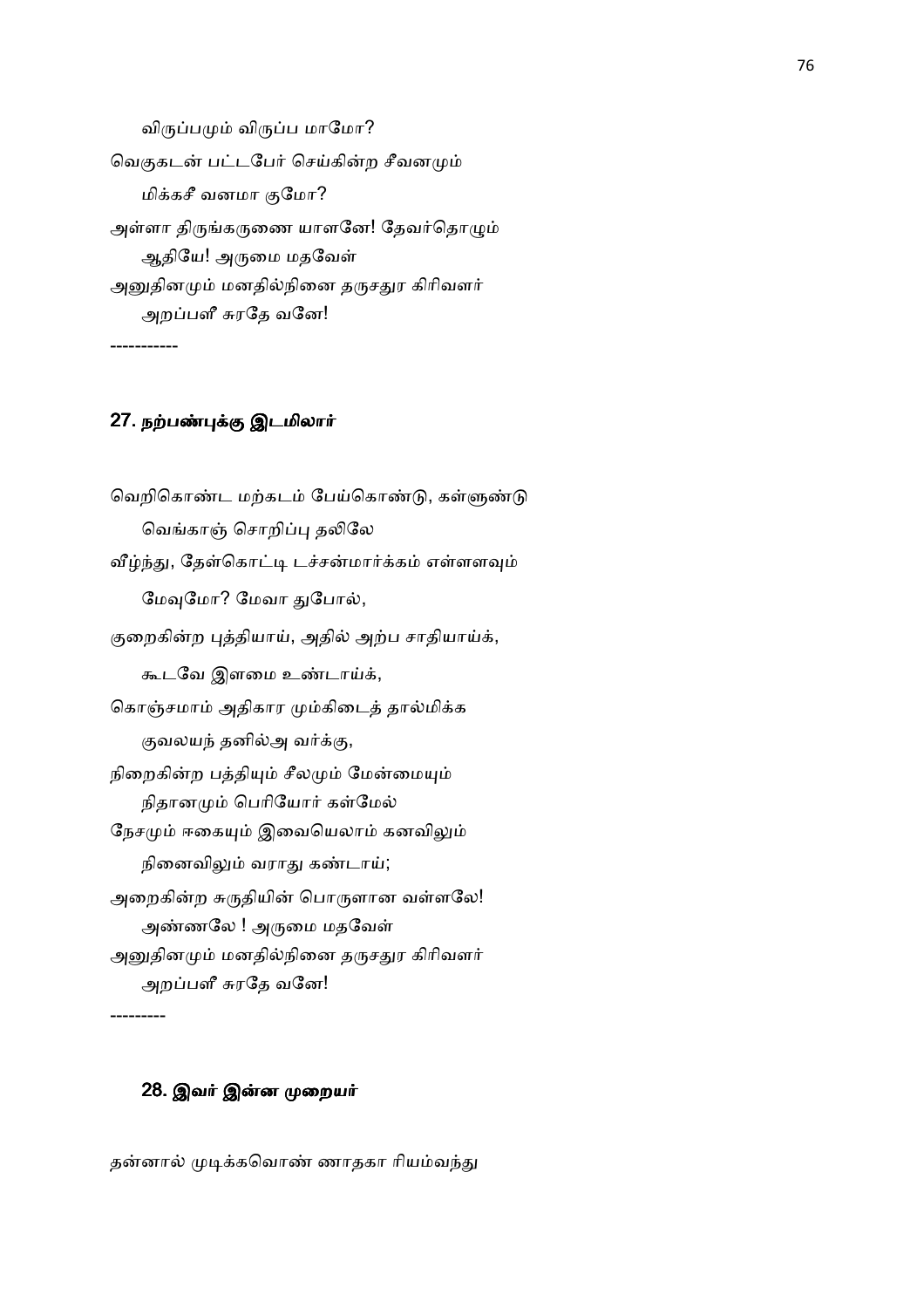தான்முடிப் போன்த மையன்ஆம்; தன்தலைக் கிடர்வந்த போதுமீட்டு தவுவோன் தாய்தந்தை யென்னல் ஆகும்; ஒன்னார் செயும்கொடுமை யால்மெலிவு வந்தபோ துதவுவோன் இட்ட தெய்வம்; உத்திபுத் திகள்சொல்லி மேல்வரும் காரியம் உரைப்பவன் குருஎன் னல்ஆம்; எந்நாளும் வரும்நன்மை தீமைதன தென்னவே எண்ணிவரு வோன்பந் துஆம்; இருதயம் அறிந்துதன் சொற்படி நடக்குமவன் எவன் எனினும் அவனே சுதன் அந்நார மும்பணியும் எந்நாளு மேபுனையும் அண்ணலே! அருமை மதவேள் அனுதினமும் மனதில்நினை தருசதுர கிரிவளர் அறப்பளீ சுரதே வனே!

--------

# 29. ஒழுகும் முறை

மாதா பிதாவினுக் குள்ளன் புடன்கனிவு மாறாத நல்லொ ழுக்கம்; மருவுகுரு ஆனவர்க் கினியஉப சாரம்உள வார்த்தைவழி பாட டக்கம்; காதார் கருங்கண்மனை யாள்தனக் கோசயன காலத்தில் நயபா டணம்; கற்றபெரி யோர்முதியர் வரும்ஆ துலர்க்கெலாம் கருணைசேர் அருள்வி தானம்; நீதிபெறும் மன்னவ ரிடத்ததிக பயவினயம்; நெறியுடைய பேர்க்கிங்கிதம்; நேயம்உள தமர்தமக் ககமகிழ் வுடன்பரிவு நேரலர் இடத்தில் வைரம் ஆதிமனு நூல்சொலும் வழக்கம்இது ஆகும்எம தையனே! அருமை மதவேள்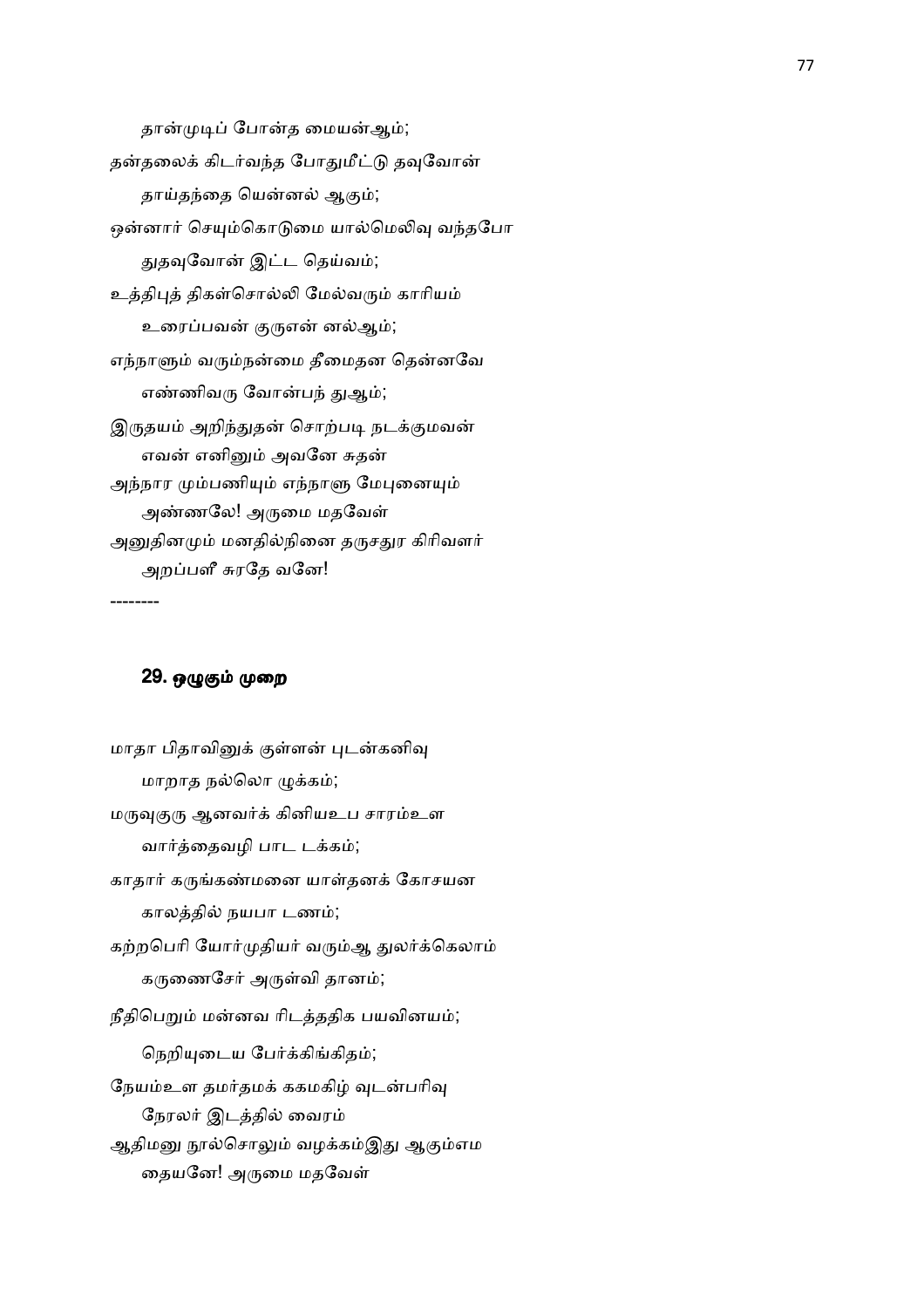அனுதினமும் மனதில்நினை தருசதுர கிரிவளர் அறப்பளீ சுரதே வனே!

------------

# 30. குணத்தைவிட்டுக் குற்றத்தை ஏற்றல்

துட்டவிக டக்கவியை யாருமே மெச்சுவர்; சொல்லும்நற் கவியை மெச்சார் துர்ச்சனர்க்க கம்மகிழ்ந்து பசரிப் பார்வரும் தூயரைத் தள்ளிவிடுவார் இட்டமுள தெய்வந் தனைக்கருதி டார்; கறுப் பென்னிலோ போய்ப்பணிகுவார்; ஈன்றதாய் தந்தையைச் சற்றும்மதி யார்; வேசை என்னிலோ காலில் வீழ்வார்; நட்டலா பங்களுக் குள்ளான பந்துவரின் நன்றாக வேபே சிடார்; நாளும்ஒப் பாரியாய் வந்தபுத் துறவுக்கு நன்மைபல வேசெய் குவார்; அட்டதிசை சூழ்புவியில் ஓங்குகலி மகிமைகாண்! அத்தனே! அருமை மதவேள் அனுதினமும் மனதில்நினை தருசதுர கிரிவளர் அறப்பளீ சுரதே வனே!

31. குணங்காணும் குறி

------------

கற்றோர்கள் என்பதைச் சீலமுட னேசொலும் கனவாக்கி னாற்கா ணலாம்; கற்புளார் என்பதைப் பார்க்கின்ற பார்வையொடு கால்நடையி னும்கா ணலாம்; அற்றோர்கள் என்பதை ஒன்றினும் வாரா அடக்கத்தி னால்அ றியலாம்;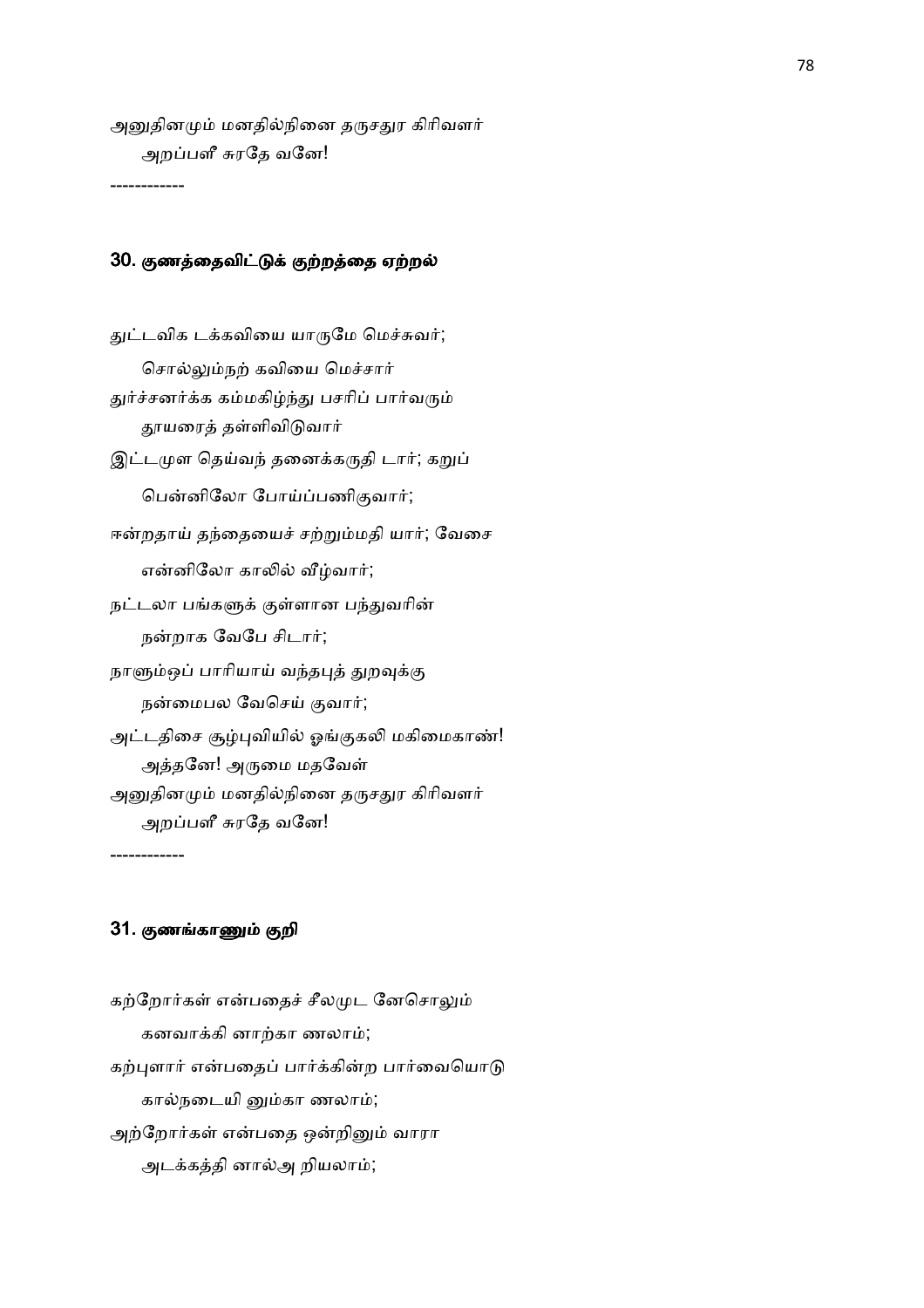அறமுளோர் என்பதைப் பூததயை யென்னும்நிலை யதுகண்டு தான் அறியலாம்; வித்தோங்கு பயிரைக் கிளைத்துவரு துடியினால் விளையும்என் றேஅ றியலாம்; வீரம்உடை யோரென்ப தோங்கிவரு தைரிய விசேடத்தி னால்அ றியலாம்; அத்தா! குணத்தினாற் குலநலம் தெரியலாம் அண்ணலே! அருமை மதவேள் அனுதினமும் மனதில்நினை தருசதுர கிரிவளர் அறப்பளீ சுரதே வனே!

### 32. கூடிற் பயன்படல்

-----------

செத்தைபல கூடியொரு கயிறாயின் அதுகொண்டு திண்கரியை யும்கட் டலாம்! திகழ்ந்தபல துளிகூடி ஆறாயின் வாவியொடு திரள்ஏறி நிறைவிக் கலாம்! ஒத்தநுண் பஞ்சுபல சேர்ந்துநூல் ஆயிடின் உடுத்திடும் கலைஆக் கலாம்! ஓங்கிவரு கோலுடன் சீலையும் கூடினால் உயர்கவிகை யாக்கொள் ளலாம்! மற்றும்உயர் தண்டுலத் தோடுதவி டுமிகூடின் மல்கும்முளை விளைவிக் கலாம்! மனமொத்த நேயமொடு கூடியொருவர்க்கொருவர் வாழின்வெகு வெற்றி பெறலாம்! அற்றகனி யைப்பொருத் தரிபிரமர் தேடரிய அமலனே! அருமை மதவேள் அனுதினமும் மனதில்நினை தருசதுர கிரிவளர் அறப்பளீ சுரதே வனே!

--------------

33. வெற்றி யிடம்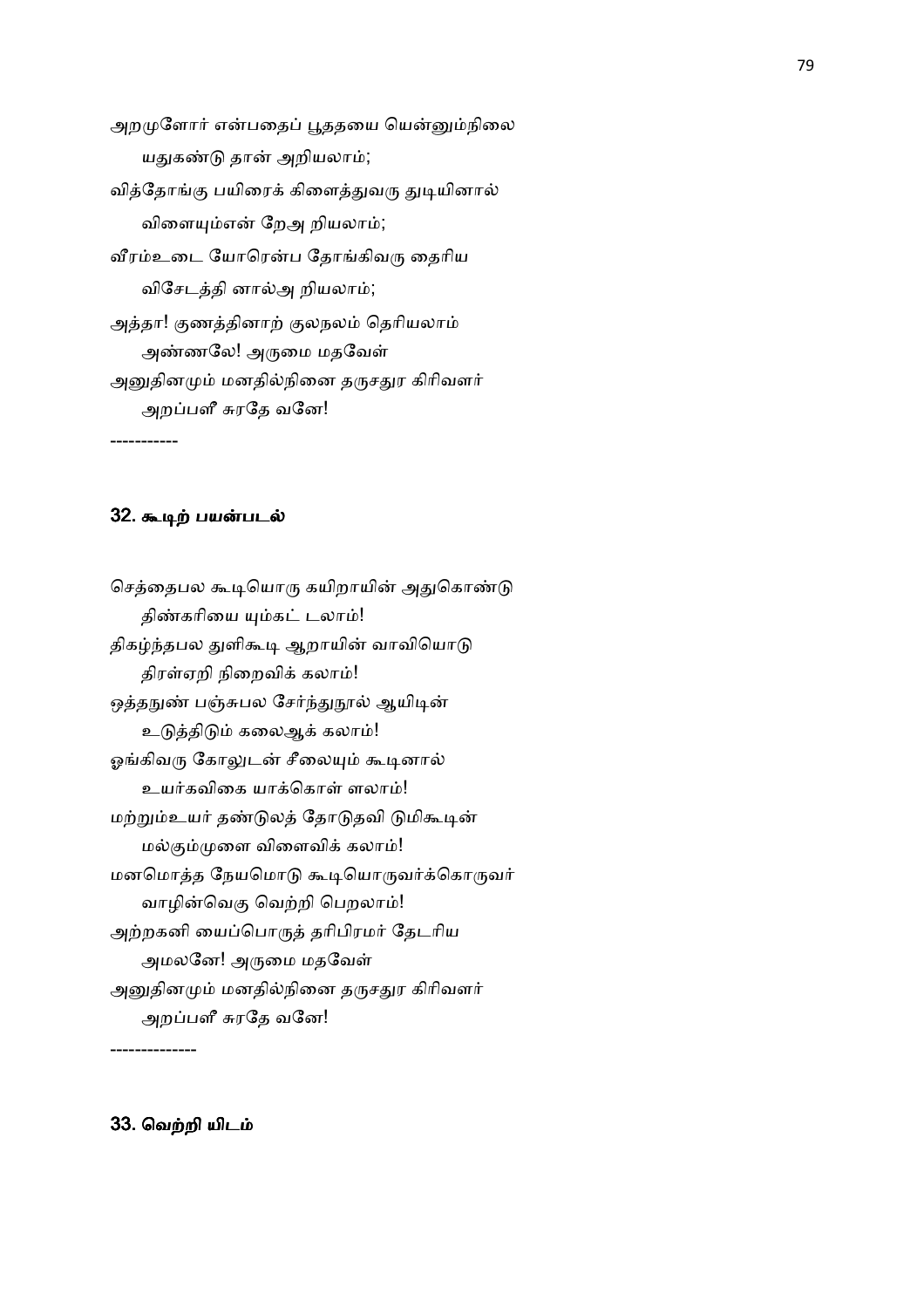கலைவலா ருக்கதிக சயம் மதுரவாக்கிலே; காமுகர்க் கதிக சயமோ கைப்பொருளி லே;வரும் மருத்துவர்க் கோசயம் கைவிசே டந்தன் னிலே; நலமுடைய வேசையர்க் கழகிலே! அரசர்க்கு நாளும்ரண சூரத் திலே நற்றவர்க் கதிகசயம் உலகுபுகழ் பொறையிலே; ஞானவே தியர்த மக்கோ குலமகிமை தன்னிலே; வைசியர்க் கோசயம் 1கூடிய துலாக்கோ லிலே; குற்றம் இல்லாதவே ளாளருக் கோசயம் குறையாத கொழுமு னையிலே; அலைவில்குதி ரைக்குநடை வேகத்தில் அதிகசயம் ஆம்என்பர்; அருமை மதவேள் அனுதினமும் மனதில்நினை தருசதுர கிரிவளர் அறப்பளீ சுரதே வனே! -----------

#### 34. ஒன்றின் இல்லாமையாற் பாழ்படல்

தாம்பூல தாரணம் இலாததே வருபூர்ண சந்த்ரன்நிகர் முகசூ னியம்! சற்சனர் இலாததே வெகுசனம் சேர்ந்துவாழ் தரும்பெரிய நகர்சூ னியம்! மேம்பா டிலாதமன் னவர்கள் வந்தாள்வதே மிக்கதே சச்சூ னியம்! மிக்கசற் புத்திரன் இலாததே நலமான வீறுசேர் கிருகசூ னியம்! சோம்பாத தலைவரில் லாததே வளமுடன் சொல்லுயர் சபாசூ னியம்! தொல்லுலகில் அனைவர்க்கும் மாநிதியம் இல்லதே சுத்தசூ னியமென் பர்காண்! ஆம்பல்வத னத்தனைக் குகனையீன் றருள்செய்த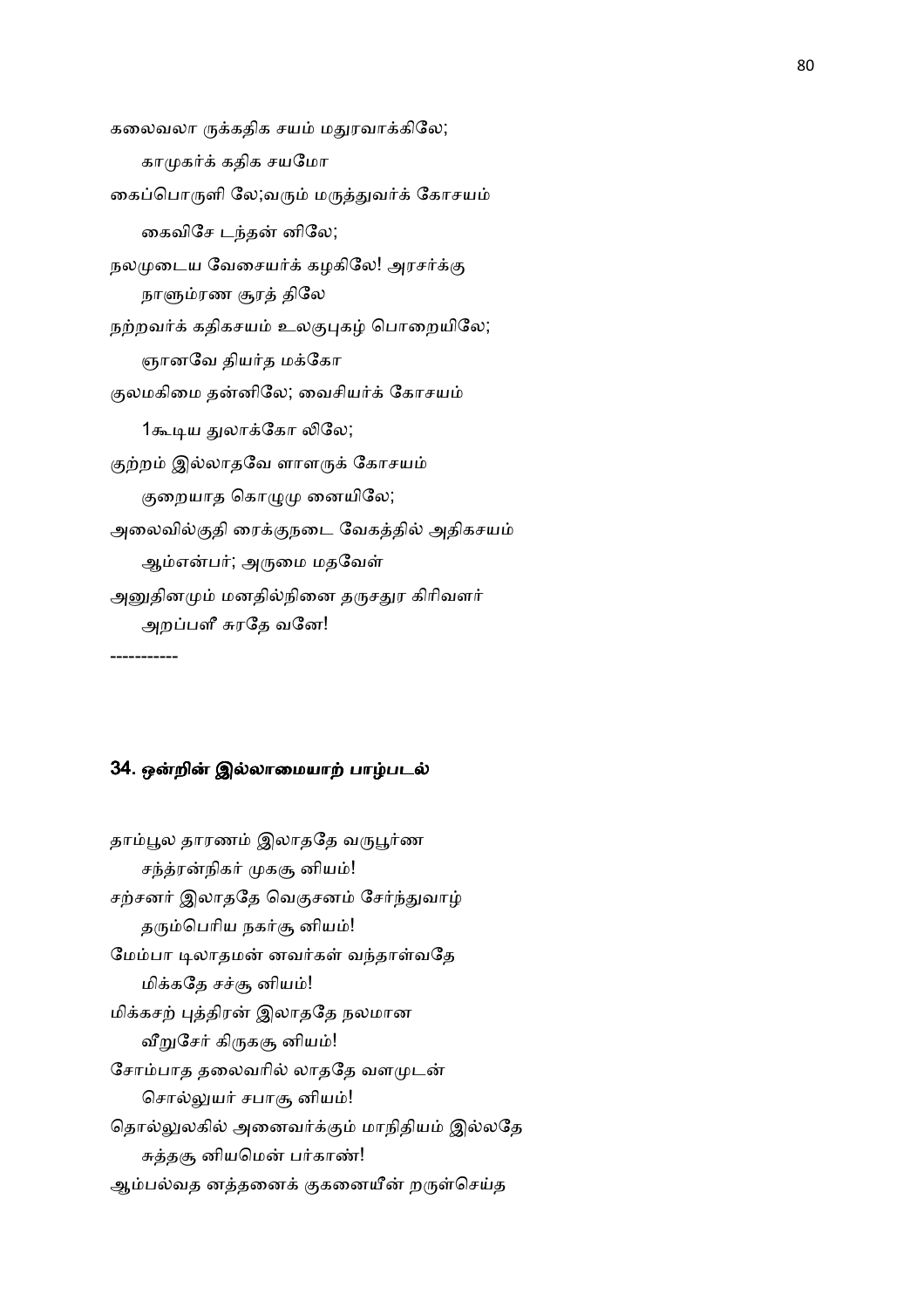அத்தனே! அருமை மதவேள் அனுதினமும் மனதில்நினை தருசதுர கிரிவளர் அறப்பளீ சுரதே வனே!

#### 35. மூடர்களில் உயர்வு தாழ்வு

பெண்புத்தி கேட்கின்ற மூடரும், தந்தைதாய் பிழைபுறம் சொலும்மூ டரும், பெரியோர்கள் சபையிலே முகடேறி வந்தது பிதற்றிடும் பெருமூ டரும், பண்புற்ற சுற்றம் சிரிக்கவே யிழிவான பழிதொழில்செய் திடுமூ டரும், பற்றற்ற பேர்க்குமுன் பிணைநின்று பின்புபோய்ப் பரிதவித் திடுமூ டரும், கண்கெட்ட மாடென்ன ஓடியிர வலர்மீது காய்ந்துவீழ்ந் திடுமூ டரும், கற்றறி விலாதமுழு மூடருக் கிவரெலாம் கால்மூடர் அரைமூ டர்காண் அண்கற்ற நாவலர்க் காகவே தூதுபோம் ஐயனே! அருமை மதவேள் அனுதினமும் மனதில்நினை தருசதுர கிரிவளர் அறப்பளீ சுரதே வனே!

----------

----------

# 36. இதற்கு இது வேண்டும்

தனக்குவெகு புத்தியுண் டாகினும் வேறொருவர் தம்புத்தி கேட்க வேண்டும்; தான்அதிக சூரனே ஆகினும் கூடவே தளசேக ரங்கள் வேண்டும்; கனக்கின்ற வித்துவான் ஆகினும் தன்னினும்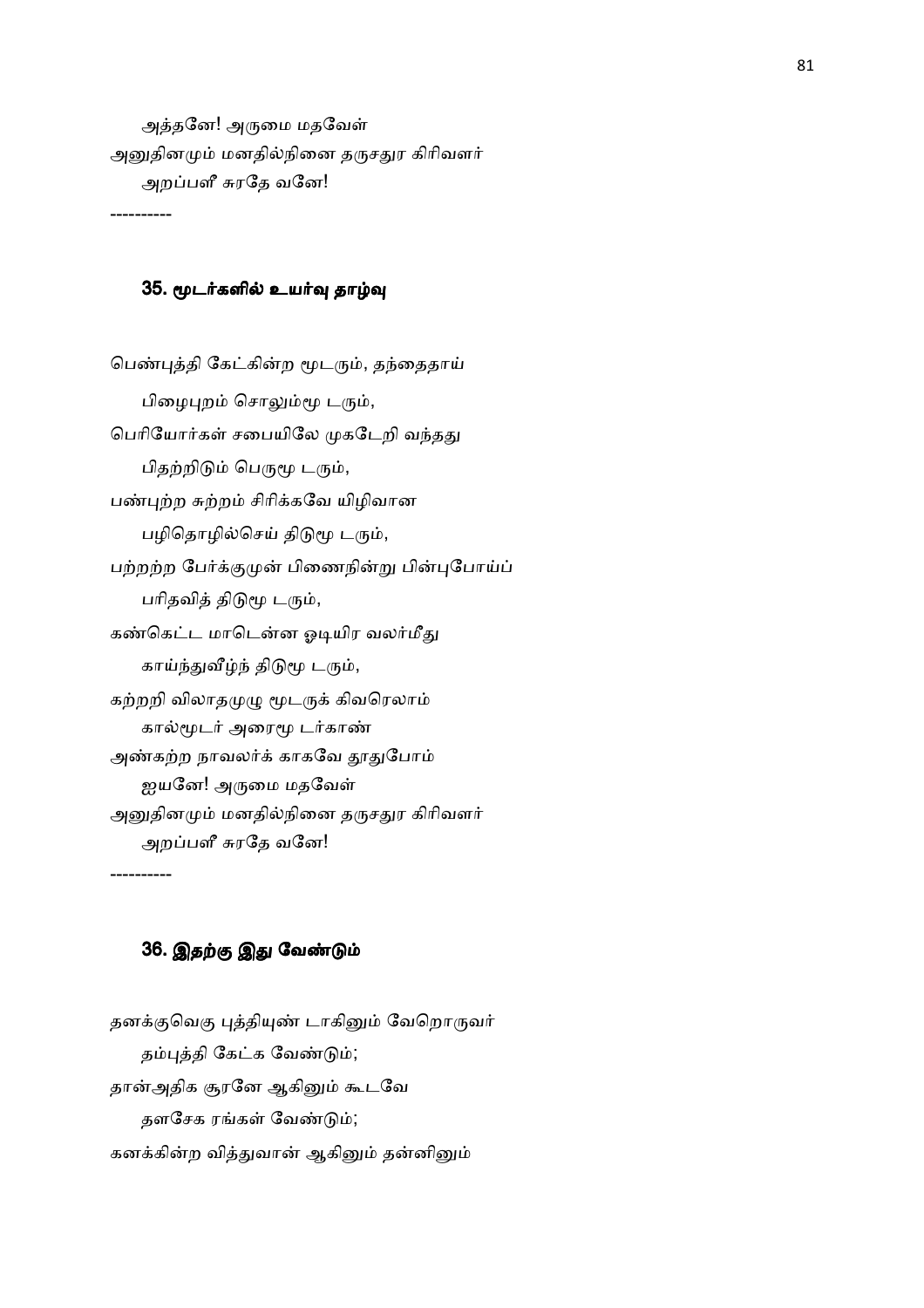கற்றோரை நத்த வேண்டும்; காசினியை ஒருகுடையில் ஆண்டாலும் வாசலிற் கருத்துள்ள மந்த்ரி வேண்டும்; தொனிக்கின்ற சங்கீத சாமர்த்தியன் ஆகினும் சுதிகூட்ட ஒருவன் வேண்டும்; சுடர்விளக்கு ஆயினும் நன்றாய் விளங்கிடத் தூண்டுகோல் ஒன்று வேண்டும்; அனற்கண்ண னே!படிக சங்கம்நிகர் வண்ணனே! ஐயனே! அருமை மதவேள் அனுதினமும் மனதில்நினை தருசதுர கிரிவளர் அறப்பளீ சுரதே வனே! ---------------

#### 37. வறுமையின் கொடுமை

----------

மேலான சாதியில் உதித்தாலும் அதிலென்ன? வெகுவித்தை கற்றும் என்ன? மிக்கஅதி ரூபமொடு சற்குணம் இருந்தென்ன? மிகுமானி ஆகில் என்ன? பாலான மொழியுடையன் ஆய்என்ன? ஆசார பரனாய் இருந்தும் என்ன? பார்மீது வீரமொடு ஞானவான் ஆய்என்ன? பாக்கியம் இலாத போது; வாலாய மாய்ப்பெற்ற தாயும் சலித்திடுவள்! வந்தசுற் றமும்இ கழுமே! மரியாதை இல்லாமல் அனைவரும் பேசுவார்! மனைவியும் தூறு சொல்வாள்! ஆலாலம் உண்டகனி வாயனே! நேயனே! அனகனே! அருமை மதவேள் அனுதினமும் மனதில்நி னை தருசதுர கிரிவளர் அறப்பளீ சுரதே வனே!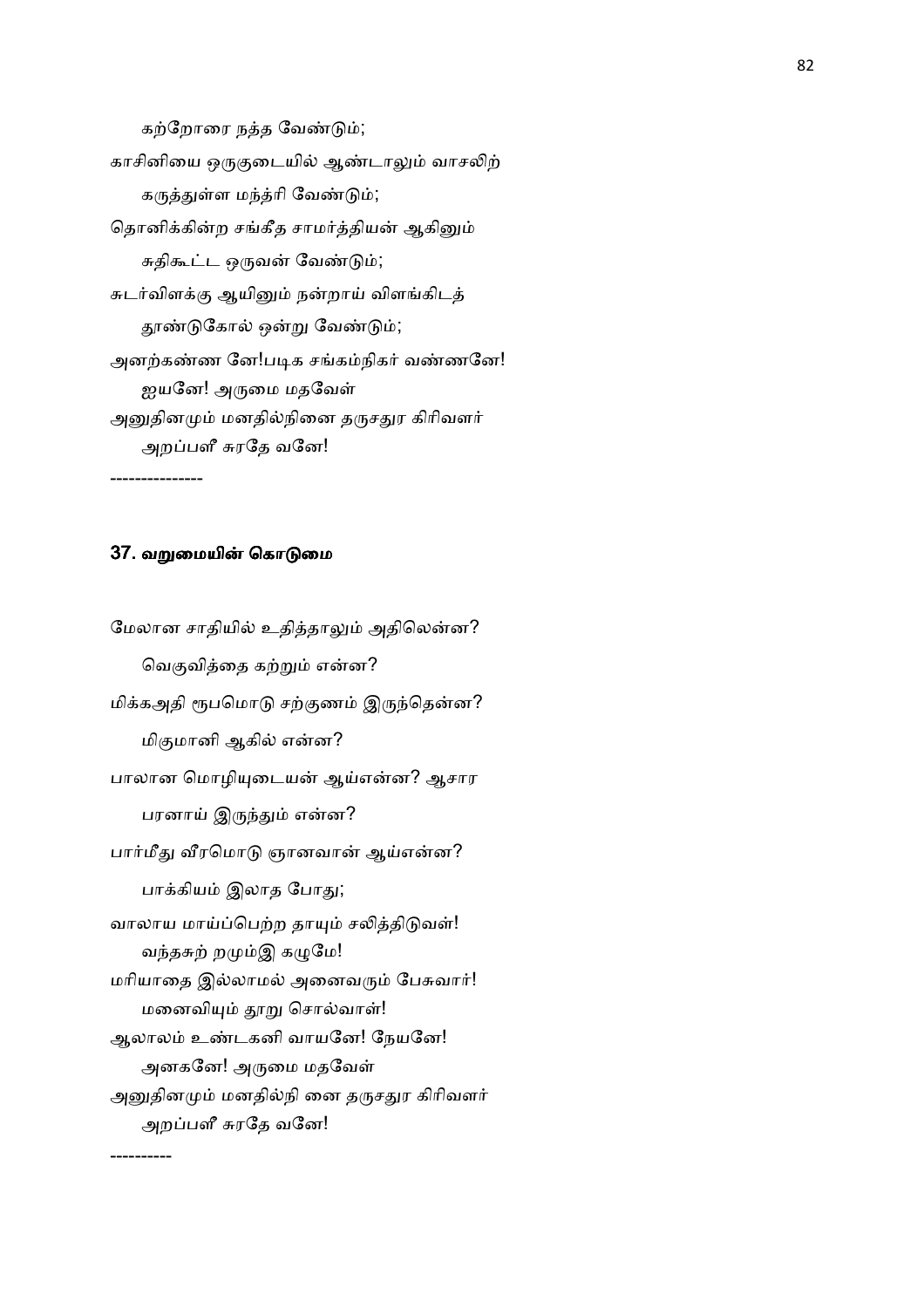# 38. இழிவு

----------

```
இரப்பவன் புவிமீதில் ஈனன்;அவ னுக்கில்லை
   என்னுமவன் அவனின் ஈனன்
ஈகின்ற பேர்தம்மை யீயாம லேகலைத்
திடும்மூடன் அவனில் ஈனன்!
உரைக்கின்ற பேச்சிலே பலன்உண் டெனக்காட்டி
   உதவிடான் அவனில் ஈனன்!
உதவவே வாக்குரைத் தில்லையென் றேசொலும்
   உலுத்தனோ அவனில் ஈனன்!
பரக்கின்ற யாசகர்க் காசைவார்த் தைகள்சொலிப்
   பலகால் அலைந்து திரியப்
பண்ணியே இல்லையென் றிடுகொடிய பாவியே
பாரில்எல் லோர்க்கும் ஈனன்!
அரக்கிதழ்க் குமுதவாய் உமைநேச னே!எளியர்
   அமுதனே! அருமை மதவேள்
அனுதினமும் மனதில்நினை தருசதுர கிரிவளர்
   அறப்பளீ சுரதே வனே!
```
39. மறைவும் வெளிப்படையும்

சென்மித்த வருடமும், உண்டான அத்தமும்,

தீதில்கிர கச்சா ரமும்,

தின்றுவரும் அவுடதமும், மேலான தேசிகன்

செப்பிய மகாமந்த் ரமும்,

புன்மையவ மானமும், தானமும், பைம்பொன்அணி

புனையும்மட வார்க லவியும்,

புகழ்மேவும் மானமும், இவைஒன்ப தும்தமது

புந்திக்கு ளேவைப் பதே

தன்மமென் றுரைசெய்வர்; ஒன்னார் கருத்தையும்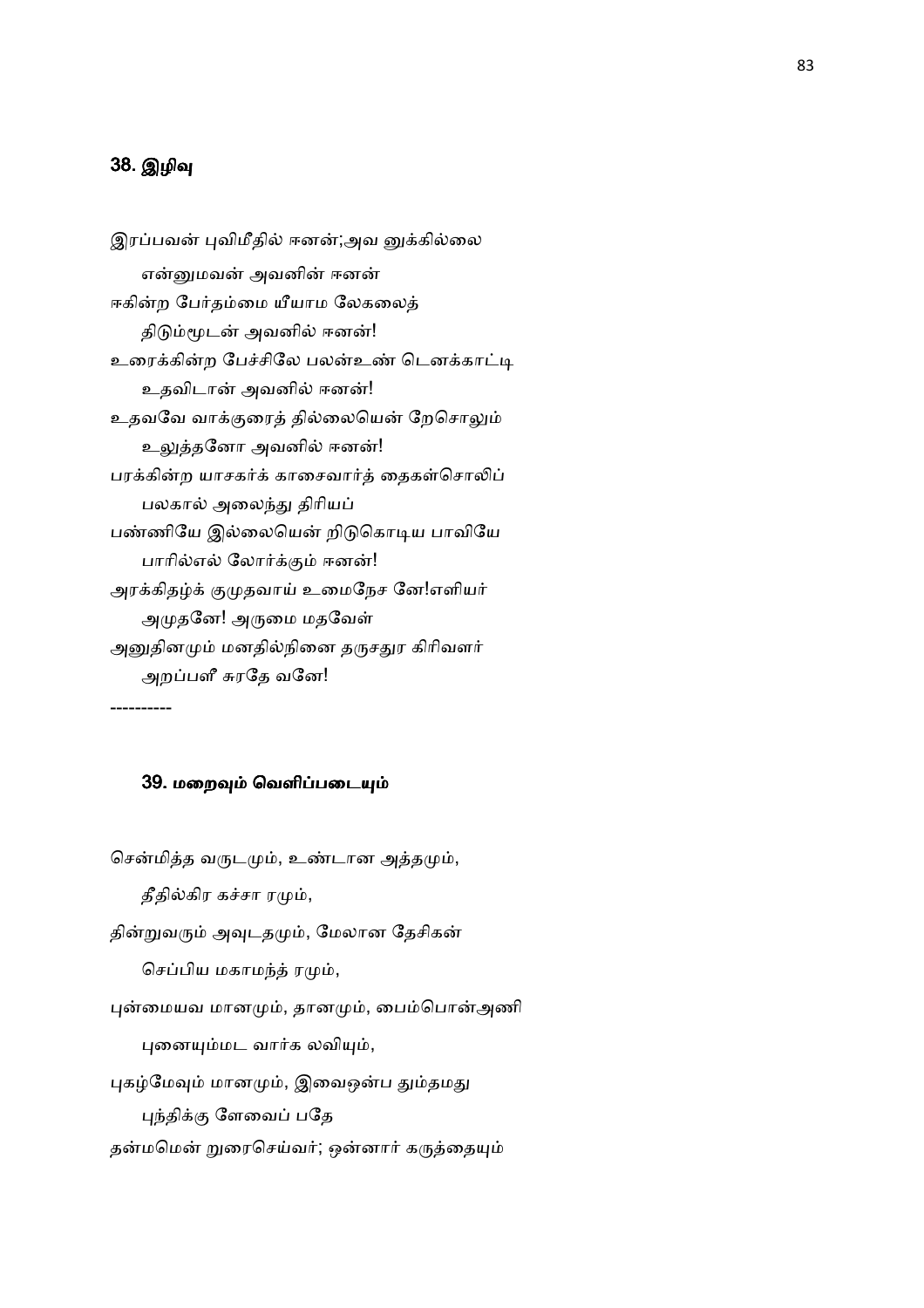தன்பிணியை யும்ப சியையும், தான்செய்த பாவமும், இவையெலாம் வேறொருவர் தஞ்செவியில் வைப்ப தியல்பாம்! அன்மருவு கண்டனே! மூன்றுலகும் ஈன்றவுமை அன்பனே! அருமை மதவேள் அனுதினமும் மனதில்நினை தருசதுர கிரிவளர் அறப்பளீ சுரதே வனே!

# ------------

#### 40. வானவர் கால அளவை

சதுர்யுகம் ஓரிரண் டாயிரம் பிற்படின் சதுமுகற் கொருதின மதாம்! சாற்றும்இத் தினமொன்றி லேயிந்த்ர பட்டங்கள் தாமும்ஈ ரேழ்சென் றிடும்! மதிமலியும் இத்தொகையின் அயன்ஆயுள் நூறுபோய் மாண்டபோ தொருகற் பம்ஆம்! மாறிவரு கற்பம்ஒரு கோடிசென் றால்நெடிய மால்தனக் கோர்தி னமதாம்! துதிபரவும் இத்தொகையில் ஒருகோடி நெடியமால் தோன்றியே போய்ம றைந்தால் தோகையோர் பாகனே! நீநகைத் தணிமுடி துளக்கிடும் கால மென்பர்! அதிகம்உள பலதேவர் தேவகே! தேவர்கட் கரசனே! அருமை மதவேள் அனுதினமும் மனதில்நினை தருசதுர கிரிவளர் அறப்பளீ சுரதே வனே!

-------------

# 41. தூய்மை

வாம்பரி தனக் கதிக புனிதம்முகம் அதனிலே; மறையவர்க் குயர்பு னிதமோ மலரடியி லே;புனிதம் ஒளிகொள்கண் ணாடிக்கு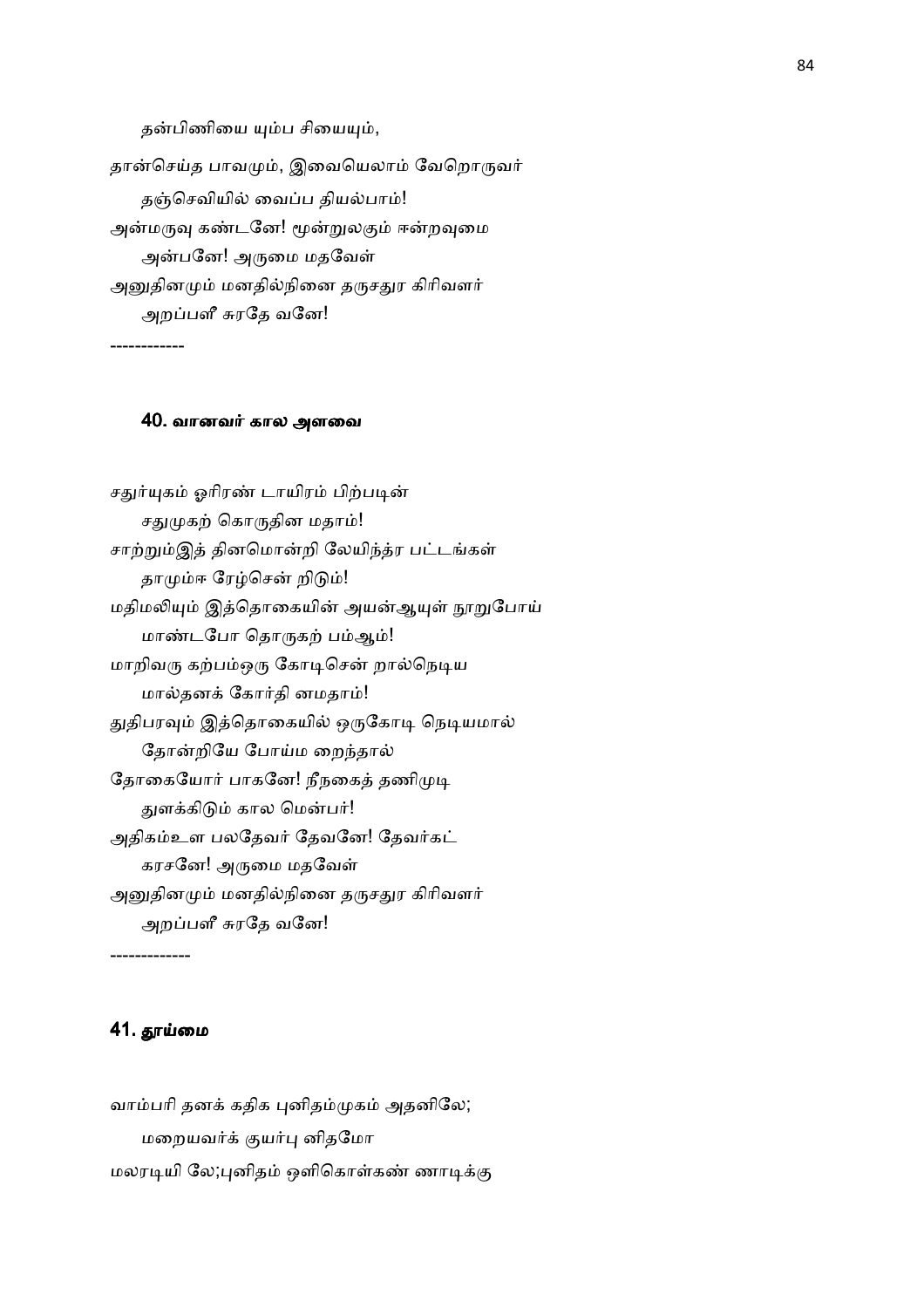மாசில்முற் புறம்அ தனிலே; மேம்படும் பசுவினுக் குப்பிற் புறத்திலே; மிக்கமட மாத ருக்கோ மேனியெல் லாம்புனிதம் ஆகும்;ஆ சௌசமொடு மேவுவனி தையர்த மக்கும் தாம்பிர மதற்கும்மிகு வெள்ளிவெண் கலம்அயம் தங்கம்ஈ யந்த மக்கும் தரும்புனிதம் வருபெருக் கொடுபுளி சுணம்சாம்பல் சாரும்மண் தாது சாணம் ஆம்புனிதம் இவையென்பர்; மாமேரு வில்லியே! அனகனே! அருமை மதவேள் அனுதினமும் மனதில் நினை தருசதுர கிரிவளர் அறப்பளீ சுரதே வனே!

# 42. அடங்காதவற்றை அடக்குவதற்கு வழி

கொடியபொலி எருதைஇரு மூக்கிலும் கயிறொன்று கோத்துவச விர்த்தி கொள்வார்; குவலயந் தனின்மதக் களிறதனை அங்குசங் கொண்டுவச விர்த்தி கொள்வார்; படியில்விட அரவைமந் திரதந் திரத்தினாற் பற்றிவச விர்த்தி கொள்வார்; பாய்பரியை நெடியகடி வாளமது கொடுநடை பழக்கிவச விர்த்தி கொள்வார்; விடமுடைய துட்டரைச் சோர்பந்து கைக்கொண்டு வீசிவச வீர்த்தி கொள்வார்; மிக்கபெரி யோர்களும் கோபத்தை அறிவால் விலக்கிவச விர்த்தி கொள்வார்; அடியவர் துதிக்கவரு செந்தா மரைப்பதத் தையனே! அருமை மதவேள் அனுதினமும் மனதில்நினை தருசதுர கிரிவளர் அறப்பளீ சுரதே வனே!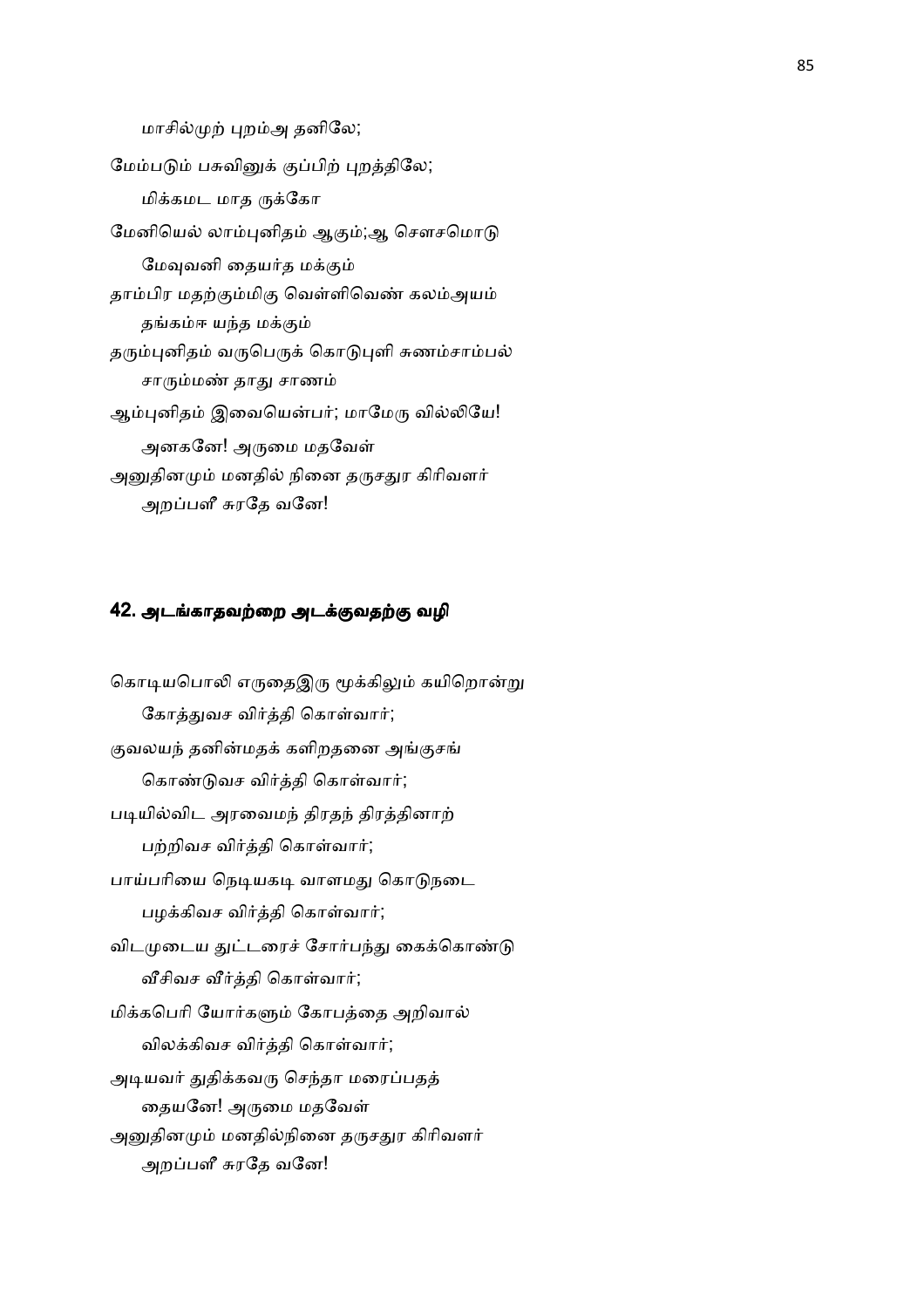### 43. ஒளியின் உயர்வு

செழுமணிக் கொளி அதன் மட்டிலே! அதினுமோ செய்யகச் சோதம் எனவே செப்பிடும் கிருமிக்கு மிச்சம்ஔி! அதனினும் தீபத்தின் ஒளிஅ திகமாம்! பழுதிலாத் தீவர்த்தி தீபத்தின் அதிகமாம்! பகல்வர்த்தி அதில்அ திகமாம்! ப ாரமத் தாப்பின்ஔி அதில் அதிகமாம்! அதிலுமோ பனிமதிக் கொளிஅ திகம்ஆம்!

விழைதரு பரிதிக்கும் மனுநீதி மன்னர்க்கும் வீரவித ரணிக ருக்கும் மிக்கவொளி திசைதொறும் போய்விளங் கிடும்என்ன விரகுளோர் உரைசெய் குவார்! அழல்விழிகொ டெரிசெய்து மதனவேள் தனைவென்ற அண்ணலே! அருமை மதவேள் அனுதினமும் மனதில்நினை தருசதுர கிரிவளர் அறப்பளீ சுரதே வனே!

# 44. நன்று தீதாதல்

வான்மதியை நோக்கிடின் சோரர்கா முகருக்கு மாறாத வல்வி டமதாம்! மகிழ்நன் றனைக்காணில் இதமிலா விபசரிய மா தருக் கோவி டமதாம்! மேன்மைதரு நற்சுவை பதார்த்தமும் சுரரோகம் மிக்கபேர்க் கதிக விடமாம்! வித்தியா திபர்தமைக் கண்டபோ ததிலோப வீணர்க்கெ லாம்வி டமதாம்! ஈனம்மிகு புன்கவி வலோர்க் கதிக சபைகாணில் ஏலாத கொடிய விடமாம்! ஏற்றமில் லாதபடு பாவிகட்க றமென்னில்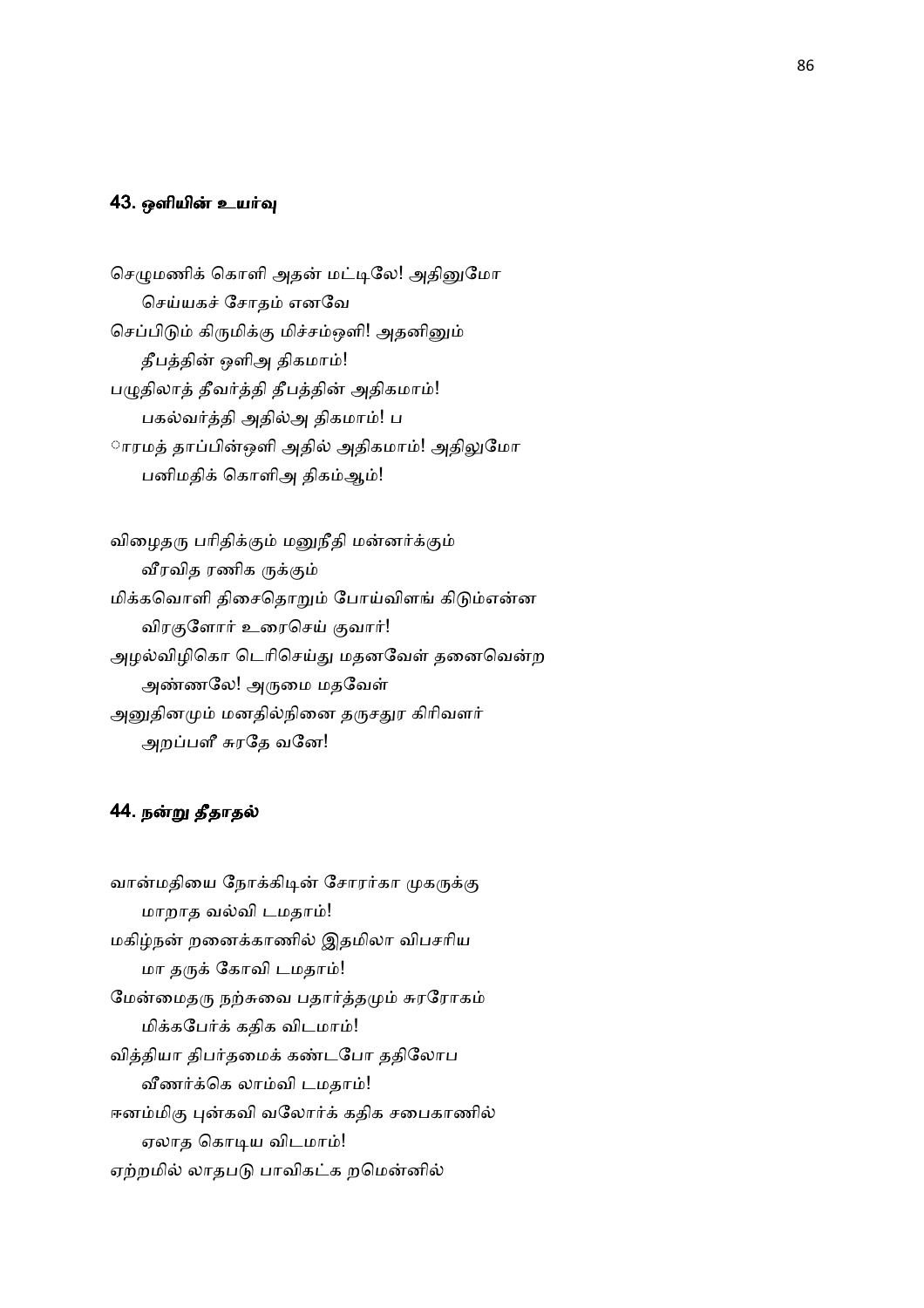எந்நாளும் அதிக விடமாம்! ஆனதவ யோகியர்கள் இதயதா மரையுறையும் அண்ணலே! அருமை மதவேள் அனுதினமும் மனதில்நினை தருசதுர கிரிவளர் அறப்பளீ சுரதே வனே!

# 45. தாழ்வும் உயர்வுபெறும்

வெகுமானம் ஆகிலும் அவமானம் ஆகிலும் மேன்மையோர் செய்யில் அழகாம்! விரகமே ஆகிலும் சரசமே ஆகிலும் விழைமங்கை செய்யில் அழகாம்! தகுதாழ்வு வாழ்வுவெகு தருமங்க ளைச்செய்து சாரிலோ பேர ழகதாம்! சரீரத்தில் ஓரூனம் மானம்எது வாகிலும் சமர்செய்து வரில்அ ழகதாம்? நகம்மேவு மதகரியில் ஏறினும் தவறினும் நாளும்அது ஓர ழகதாம்! நாய்மீதில் ஏறினும் வீழினும் கண்டபேர் நகைசெய்தழ கன்றென் பர்காண்! அகம்ஆயும் நற்றவர்க் கருள்புரியும் ஐயனே! ஆதியே! அருமை மதவேள் அனுதினமும் மனதில்நினை தருசதுர கிரிவளர் அறப்பளீ சுரதே வனே!

#### 46. நல்வினை செய்தோர்

சாண்எனக் காத்தவன், மெய்யினால் வென்றவன், தானம்இளை யாது தவினோன், தந்தைசொல்மறாதவன், முன்னவற் கானவன் தாழ்பழி துடைத்த நெடியோன், வருபிதிர்க் குதவினோன், தெய்வமே துணையென்று மைந்தன்மனை வியைவ தைத்தோர், மாறான தந்தையைத் தமையனைப் பிழைகண்டு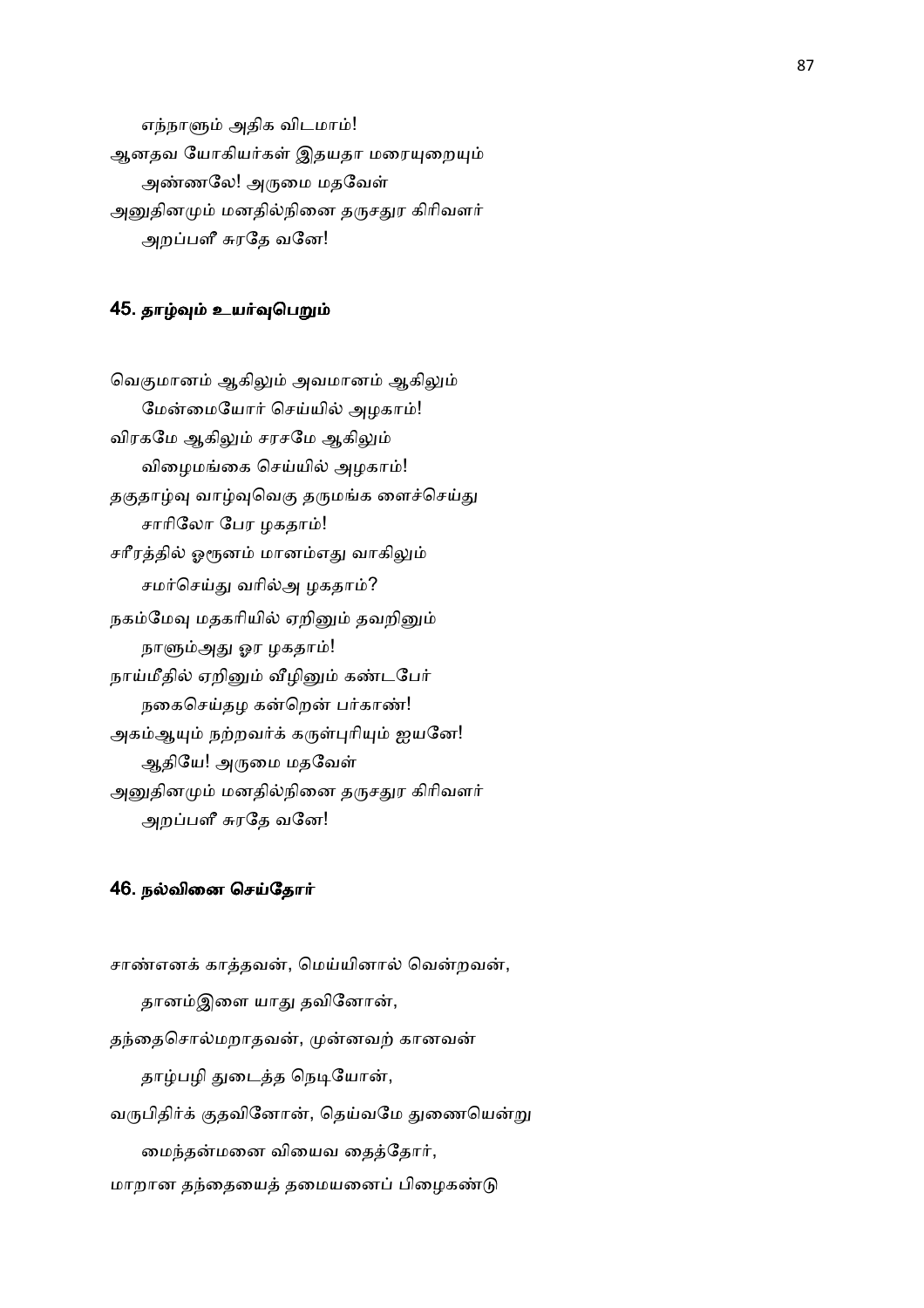மாய்த்துலகில் மகிமை பெற்றோர் கருதரிய சிபிஅரிச் சந்திரன், மாபலி, கணிச்சியோன் சுமித்தி ரைசுதன், கருடன், பகீரத னுடன்சிறுத் தொண்டனொடு கானவன், பிரக லாதன், அரியவல் விபீடணன் எனும்மகா புருடராம் அத்தனே! அருமை மதவேள் அனுதினமும் மனதில்நினை தருசதுர கிரிவளர் அறப்பளீ சுரதே வனே!

#### 47. தீவினை செய்தோர்

வாயிகழ்வு பேசிமிகு வாழ்விழந் தோன், சிவனை வைதுதன் தலைபோ யினோன், மற்றொருவர் தாரத்தில் இச்சைவைத்து உடலெலாம் மாறாத வடுவா யினோன், தாயத்தி னோர்க்குள்ள பங்கைக் கொடாமலே சம்பத் திகழ்ந்து மாய்ந்தோன், தக்கபெரி யோர்தமை வணங்கா மதத்தினால் தந்திவடி வாய்அ லைந்தோன், மாயனைச் சபையதனில் நிந்தைசெய் தொளிகொள்நவ மணிமுடி துணிந்து மாய்ந்தோன், வருநகுட னொடுதக்கன் குருடன் மகன், வழுதி, சிசுபா லனாம்! ஆயும்அறி வாளரொடு தேவர்பணி தாளனே! அவனிபுகழ் அருமை மதவேள் அனுதினமும் மனதில்நினை தருசதுர கிரிவளர் அறப்பளீ சுரதே வனே!

#### 48. நனக

வாவிபல கூபமுடன் ஆறருகு சேர்வதாய்,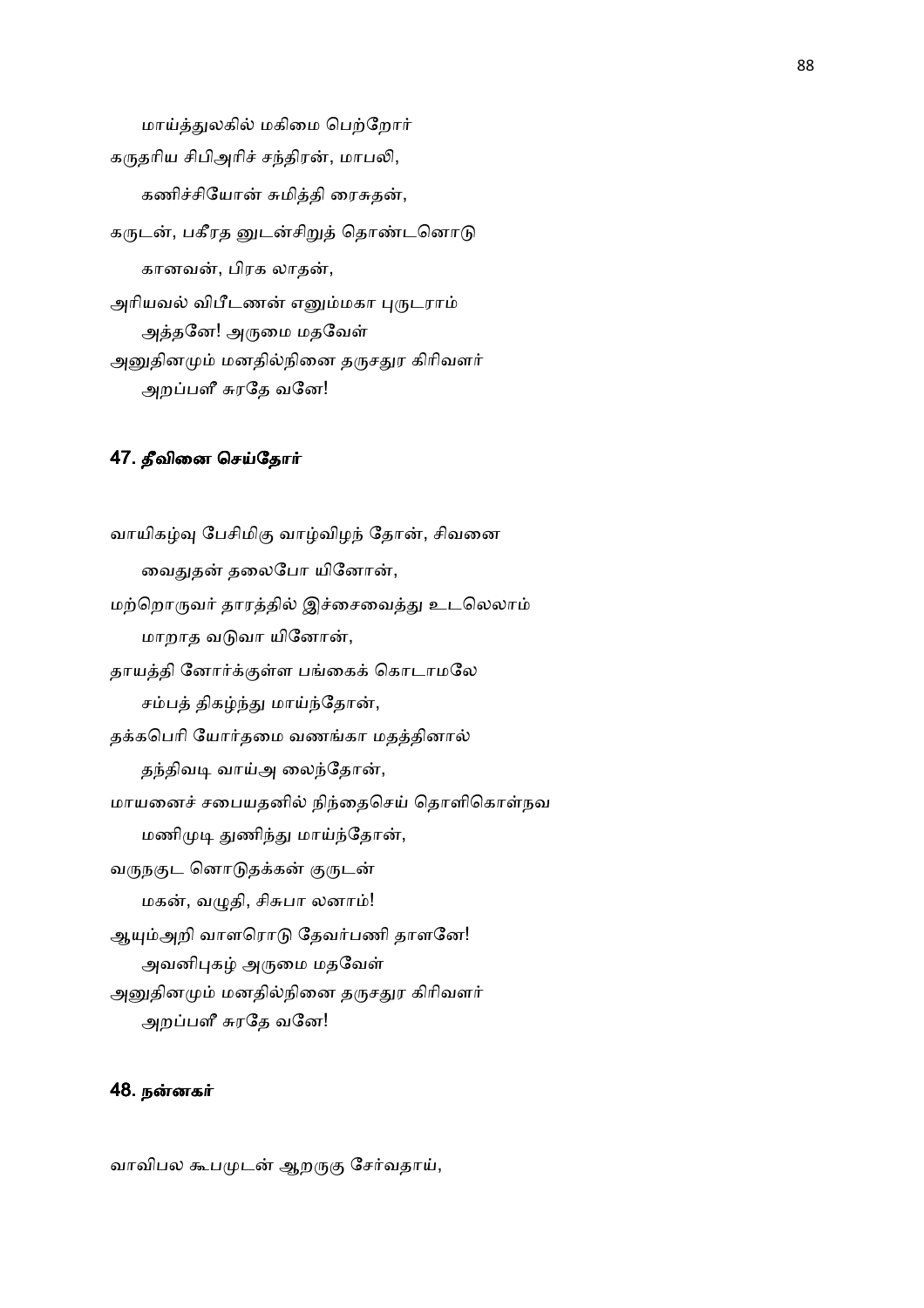மலைகாத வழியில் உளதாய் வாழைகமு கொடுதெங்கு பயிராவ தாய்ச், செந்நெல் வயல்கள் வாய்க் கால்க ளுளதாய், காவிகம லம்குவளை சேரேரி யுள்ள தாய்க், கனவர் த்த கர்கள்ம றைவலோர் காணரிய பலகுடிகள் நிறைவுள்ள தாய், நல்ல காவலன் இருக்கை யுளதாய்த், தேவரா லயம் ஆடல் பாடல் அணி மாளிகை சிறக்கவுள தாய்ச்சற் சனர் சேருமிடம் ஆகுமோர் ஊர்கிடைத் ததில் அதிக சீவனமு மேகி டைத்தால் ஆவலொ டிருந்திடுவ தேசொர்க்க வாசமென் றறையலாம்! அருமை மதவேள் அனுதினமும் மனதில்நினை தருசதுர கிரிவளர் அறப்பளீ சுரதே வனே!

# 49. தீநக

ஈனசா திகள்குடி யிருப்பதாய், முள்வேலி இல்லில் லினுக்கு முளதாய், இணைமுலை திறந்துதம் தலைவிரித் திடுமாதர் எங்கும்நட மாட்டம் உளதாய்க், கானமொடு பக்கமாய் மலையோர மாய் முறைக் காய்ச்சல்தப் பாத இடமாய், கள்ளர்பயமாய், நெடிய கயிறிட் டிறைக்கின்ற கற்கேணி நீருண் பதாய். மானமில் லாக்கொடிய துர்ச்சனர் தமக்கேற்ற மணியம்ஒன் றுண்டா னதாய், மாநிலத் தோர்தலம் இருந்ததனில் வெகுவாழ்வு வாழ்வதிலும், அருக ரகிலே ஆனநெடு நாள்கிடந்தமிழ்தலே சுகமாகும் அமலனே! அருமை மதவேள்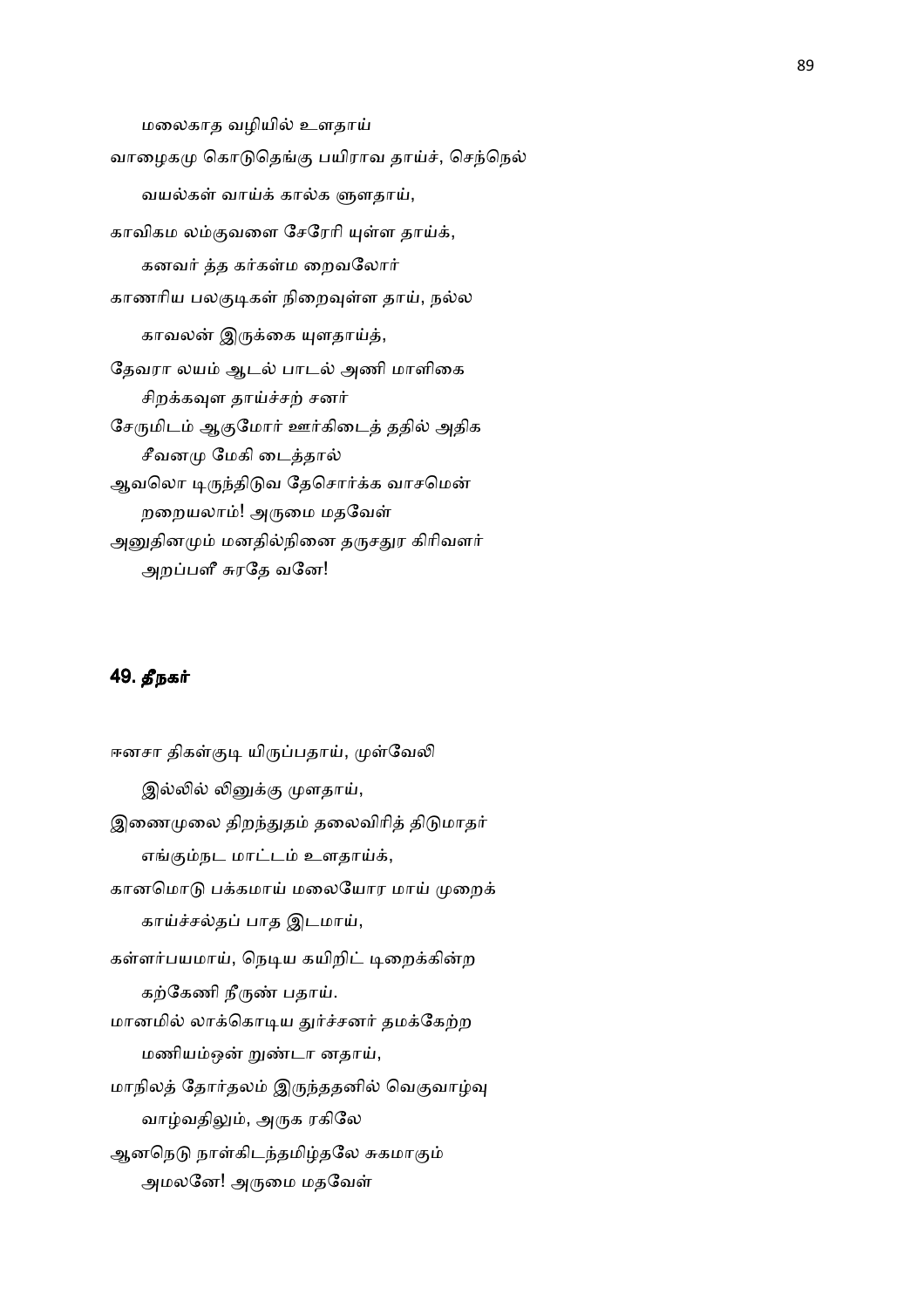அனுதினமும் மனதில்நினை தருசதுர கிரிவளர் அறப்பளீ சுரதே வனே!

# 50. முழுக்குநாள்

வரும் ஆதி வாரம் தலைக் கெண்ணெய் ஆகாது வடிவமிகும் அழகு போகும்; வளர்திங் ளுக்கதிக பொருள்சேரும்; அங்கார வாரம் தனக்கி டர்வரும் திருமேவு புதனுக்கு மிகுபுத்தி வந்திடும்; செம்பொனுக் குயர் அறிவுபோம்; தேடிய பொருட்சேதம் ஆம்வெள்ளி; சனியெண்ணெய் செல்வம்உண் டாயு ளுண்டாம்; பரிகாரம் உளதாதி வாரம் தனக்கலரி; பௌமனுக் கான செழுமண் பச்சறுகு பொன்னவற் காம்; எருத் தூளொளிப் பார்க்கவற் காகும் எனவே; அரிதா அறிந்தபேர் எண்ணெய்சேர்த் தேமுழுக் காடுவார்; அருமை மதவேள் அனுதினமும் மனதில்நினை தருசதுர கிரிவளர் அறப்பளீ சுரதே வனே!

### 51. மருத்துவன்

தாதுப் பரீட்சைவரு காலதே சத்தோடு சரீரலட் சணம்அ றிந்து, தன்வந்த்ரி கும்பமுனி தேரர்கொங் கணர்சித்தர் தமதுவா கடம்அ றிந்து பேதப் பெருங்குளிகை சுத்திவகை மாத்திரைப் பிரயோக மோடு பஸ்மம் பிழையாது மண்டூர செந்தூர லட்சணம் பேர்பெறுங் குணவா கடம்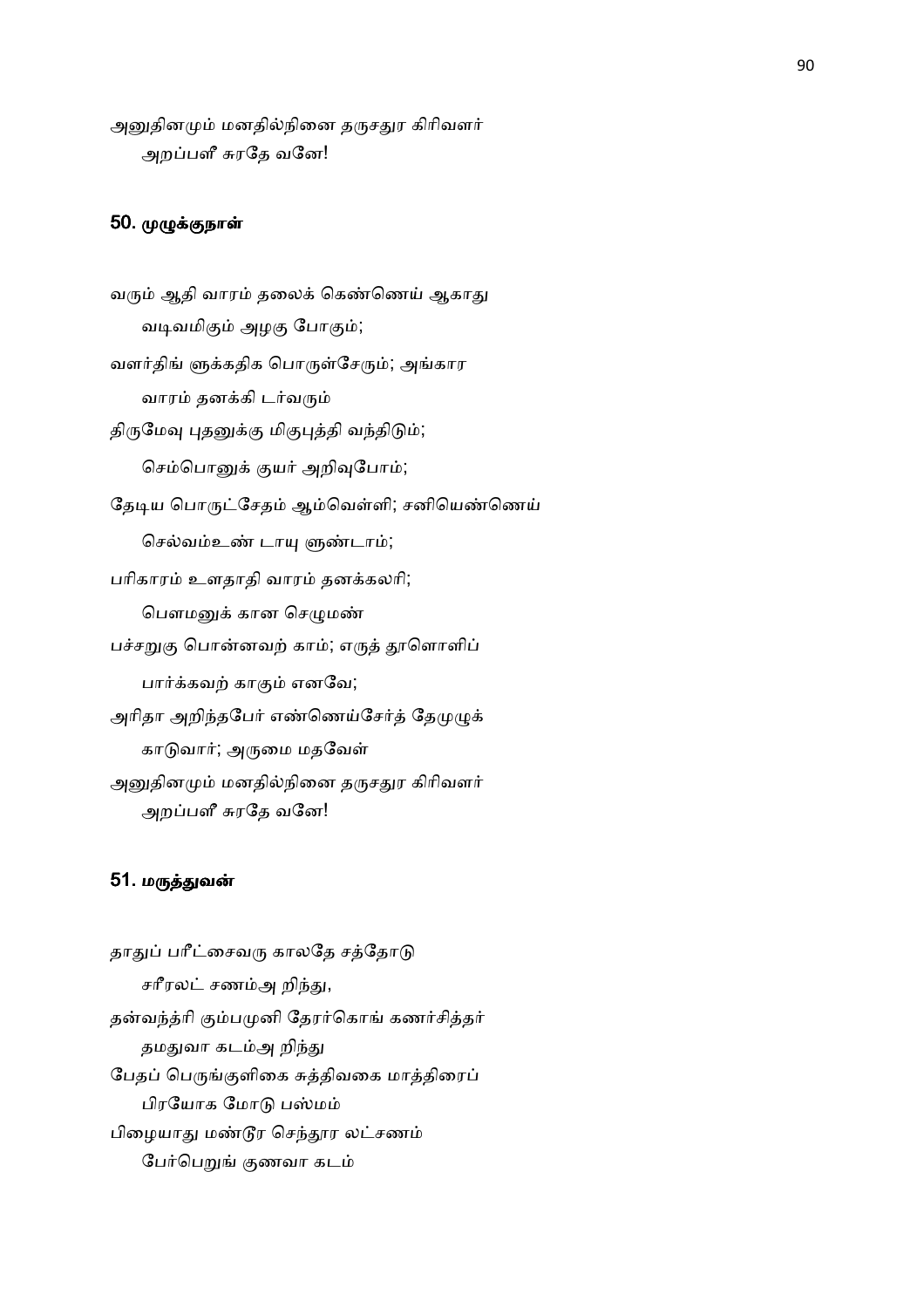சோதித்து, மூலிகா விதநிகண் டுங்கண்டு தூயதை லம்லே கியம் சொல்பக்கு வம்கண்டு வருரோக நிண்ணயம் தோற்றியே அமிர்த கரனாய், ஆதிப் பெருங்கேள்வி யுடையன் ஆ யுர்வேதன் ஆகும்; எம தருமை மதவேள் அனுதினமும் மனதில்நினை தருசதுர கிரிவளர் அறப்பளீ சுரதே வனே!

### 52. உண்மையுணர் குறி

சோதிடம் பொய்யாது மெய்யென்ப தறிவரிய சூழ்கிரக ணம்சாட்சி ஆம்! சொற்பெரிய வாகடம் நிசமென்கை பேதிதரு தூயமாத் திரைசாட்சி ஆம்! ஆதியிற் செய்ததவம் உண்டில்லை என்பதற் காளடிமை யேசாட்சி ஆம்! அரிதேவ தேவனென் பதையறிய முதல்நூல் அரிச்சுவடி யேசாட்சி ஆம்! நாதனே மாதேவன் என்பதற் கோருத்ர நமகசம கம்சாட்சி ஆம்! நாயேனை ரட்சிப்ப துன்பாரம்! அரியயன் நாளும் அர்ச் சனைசெய் சரணத் தாதிநா யகமிக்க வேதநா யகனான அண்ணலே! அருமை மதவேள் அனுதினமும் மனதில்நினை தருசதுர கிரிவளர் அறப்பளீ சுரதே வனே!

# 53. பிறவிக்குணம் மாறாது

கலங்காத, சித்தமும், செல்வமும், ஞாலமும், கல்வியும், கருணை விளைவும், கருதரிய வடிவமும் போகமும், தியாகமும், கனரூபம் உளமங் கையும்,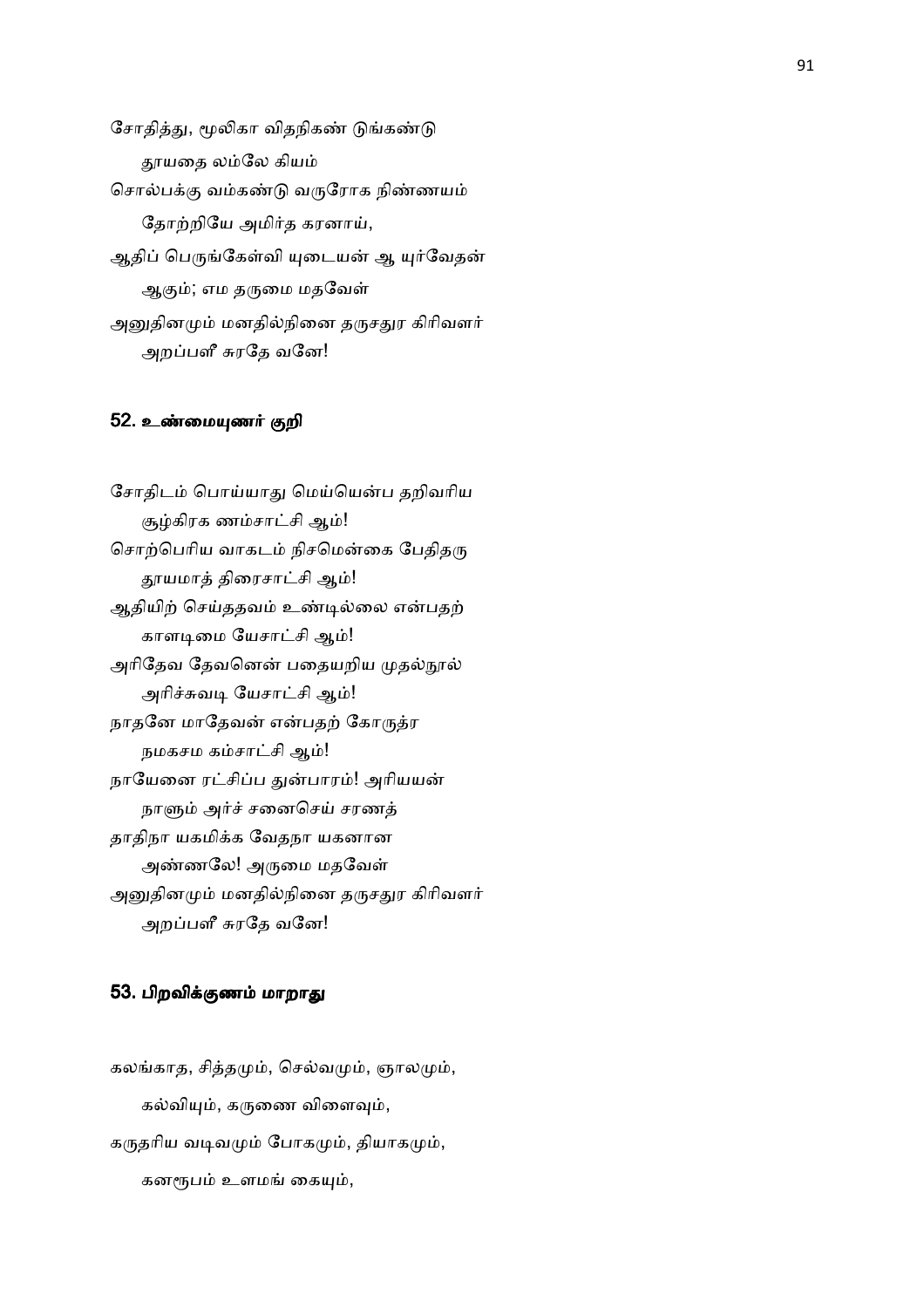அலங்காத வீரமும், பொறுமையும், தந்திரமும், ஆண்மையும், அமுத மொழியும், ஆனஇச் செயலெலாம் சனனவா சனையினால் ஆகிவரும் அன்றி, நிலமேல் நலம்சேரும் ஒருவரைப் பார்த்தது பெறக்கருதின் நண்ணுமோ? ரஸ்தா ளிதன் நற்சுவை தனக்குவர வேம்புதவ மேநெடிது நாள்செயினும் வாரா துகாண்! அலங்காரம் ஆகமலர் கொன்றைமா லிகைசூடும் அண்ணலே! அருமை மதவேள் அனுதினமும் மனதில்நினை தருசதுர கிரிவளர் அறப்பளீ சுரதே வனே.

## 54. ஊம்வலி

கடலள வுரைத்திடுவர், அரிபிரமர் உருவமும் காணும் படிக்கு ரைசெய்வர், காசினியின் அளவுபிர மாணமது சொல்லுவார் காயத்தின் நிலைமை அறிவார், விடலரிய சீவநிலை காட்டுவார் மூச்சையும் விடாமல் தடுத்த டக்கி மேன்மேலும் யோகசா தனைவிளைப் பார், எட்டி விண்மீதி னும்தா வுவார், தொடலரிய பிரமநிலை காட்டுவார், எண்வகைத் தொகையான சித்தி யறிவார், சூழ்வினை வரும்பொழுது சிக்கியுழல் வார்! அது துடைக்கவொரு நான்மு கற்கும் அடைவல எனத்தெரிந் தளவில்பல நூல்சொல்லும் அண்ணலே! அருமை மதவேள் அனுதினமும் மனதில்நினை தருசதுர கிரிவளர் அறப்பளீ சுரதே வனே!

#### 55. உயர்வு இல்லாதவை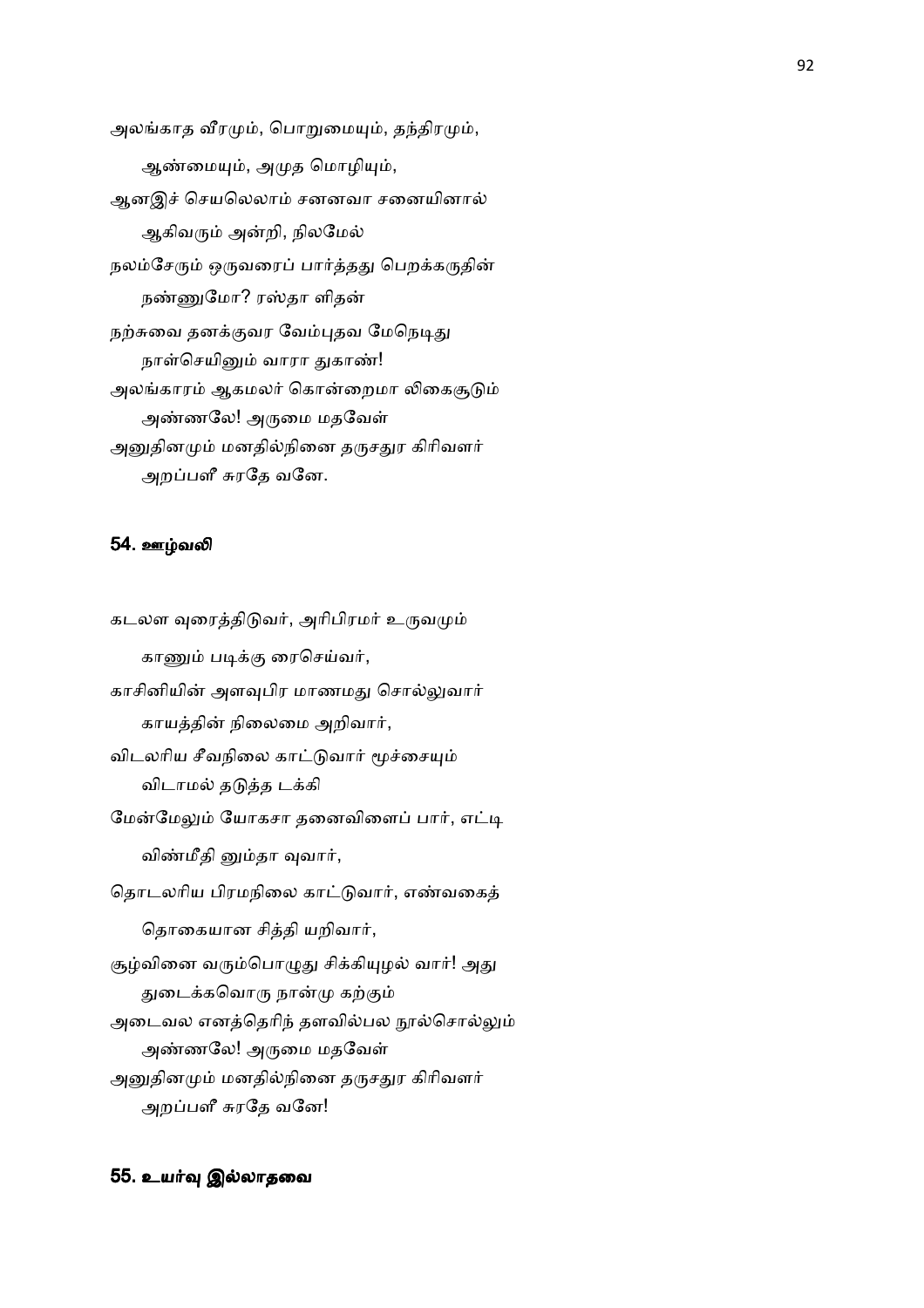வேதியர்க் கதிகமாம் சாதியும், கனகமக மேருவுக்கு அதிக மலையும், வெண்திரை கொழித்துவரு கங்கா நதிக்கதிக மேதினியில் ஓடு நதியும் சோதிதரும் ஆதவற் கதிகமாம் காந்தியும், சூழ்கனற் கதிக சுசியும் தூயதாய் தந்தைக்கு மேலான தெய்வமும், சுருதிக் குயர்ந்த கலையும், ஆதிவட மொழிதனக்கதிகமாம் மொழியும், நுகர் அன்னதா னந்த னிலும்ஓர் அதிகதா னமுமில்லை என்றுபல நூலெலாம் ஆராய்ந்த பேரு ரைசெய்வார்! ஆதவன் பிரமன்விண் ணவர் முனிவர் பரவவரும் அண்ணலே! அருமை மதவேள் அனுதினமும் மனதில்நினை தருசதுர கிரிவளர் அறப்பளீ சுரதே வனே.

# 56. வீணர்

வேட்டகம் சேர்வோரும் வீணரே! வீணுரை விரும்புவோர் அவரின் வீணர்! விருந்துகண் டில்லாள் தனக்கஞ்சிஓடிமறை விரகிலோர் அவரின் வீணர்! நாட்டம் தரும்கல்வி யில்லோரும் வீணரே! நாடி அவர் மேற்கவி சொல்வார் நானிலந் தனில்வீணர்! அவரினும் வீணரே நரரைச் சுமக்கும் எளியோர்! தேட்டறிவி லாதபெரு வீணரே அவரினும் சேரொரு வரத்தும் இன்றிச் செலவுசெய் வோர் அதிக வீணராம்! வீணனாய்த் திரியும்எளி யேனை ஆட்கொண் டாட்டஞ்செ யும்பதாம் புயம்முடியின் மேல்வைத்த அமலனே! அருமை மதவேள்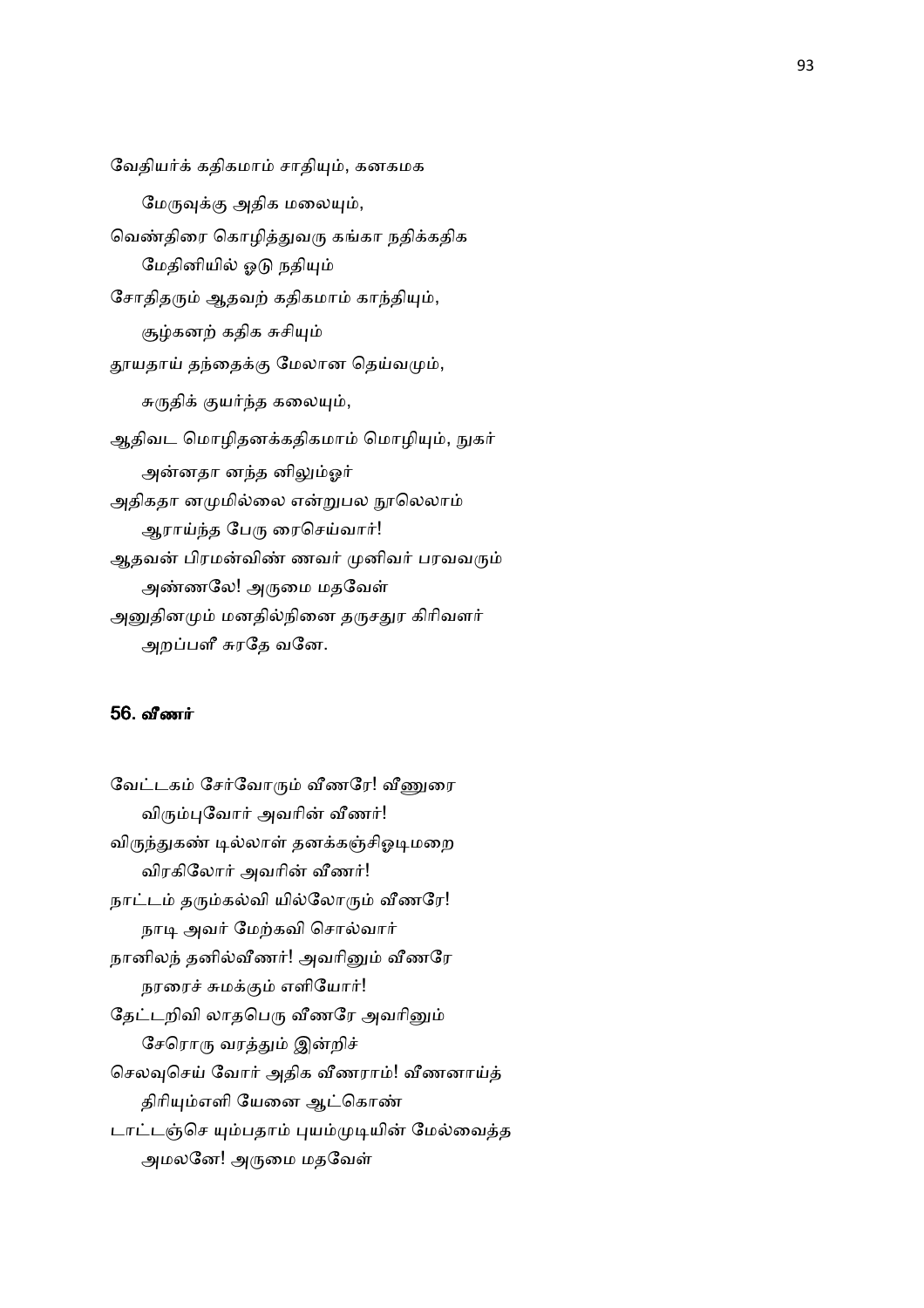அனுதினமும் மனதில்நினை தருசதுர கிரிவளர் அறப்பளீ சுரதே வனே!

# 57. கெடுவன

மூப்பொருவர் இல்லாத குமரிகுடி வாழ்க்கையும், மூதரண் இலாத நகரும், மொழியும்வெகு நாயகர் சேரிடமும், வரும்எதுகை மோனையில் லாத கவியும் காப்பமை விலாததோர் நந்தவன மும்,நல்ல கரையிலா நிறையே ரியும், கசடறக் கற்காத வித்தையும், உபதேச காரணன் இலாத தெளிவும், கோப்புள விநோதமுடை யோர்அருகு புகழாத கோதையர்செய் கூத்தாட் டமும், குளிர்புனல் நிறைந்துவரும் ஆற்றோரம் அதினின்று கோடுயர்ந் தோங்கு தருவும், ஆப்பதில் லாததேர் இவையெலாம் ஒன்றாகும் ஐயனே! அருமை மதவேள் அனுதினமும் மனதில்நினை தருசதுர கிரிவளர் அறப்பளீ சுரதே வனே!

### 58. இவையே போதும்

பொய்யாத வாய்மையும் சீலமும் சார்ந்துளோர் பூவலம் செயவேண் டுமோ? பொல்லாத கொலைகள விலாதநன் னெறியுளோர் புகழ்அறம் செயவேண் டுமோ? நையாத காமத்தை லோபத்தை விட்டபேர் நல்லறம் செயவேண் டுமோ? நன்மனோ சுத்தியுண் டானபேர் மேலும்ஒரு நதிபடிந் திடவேண் டுமோ?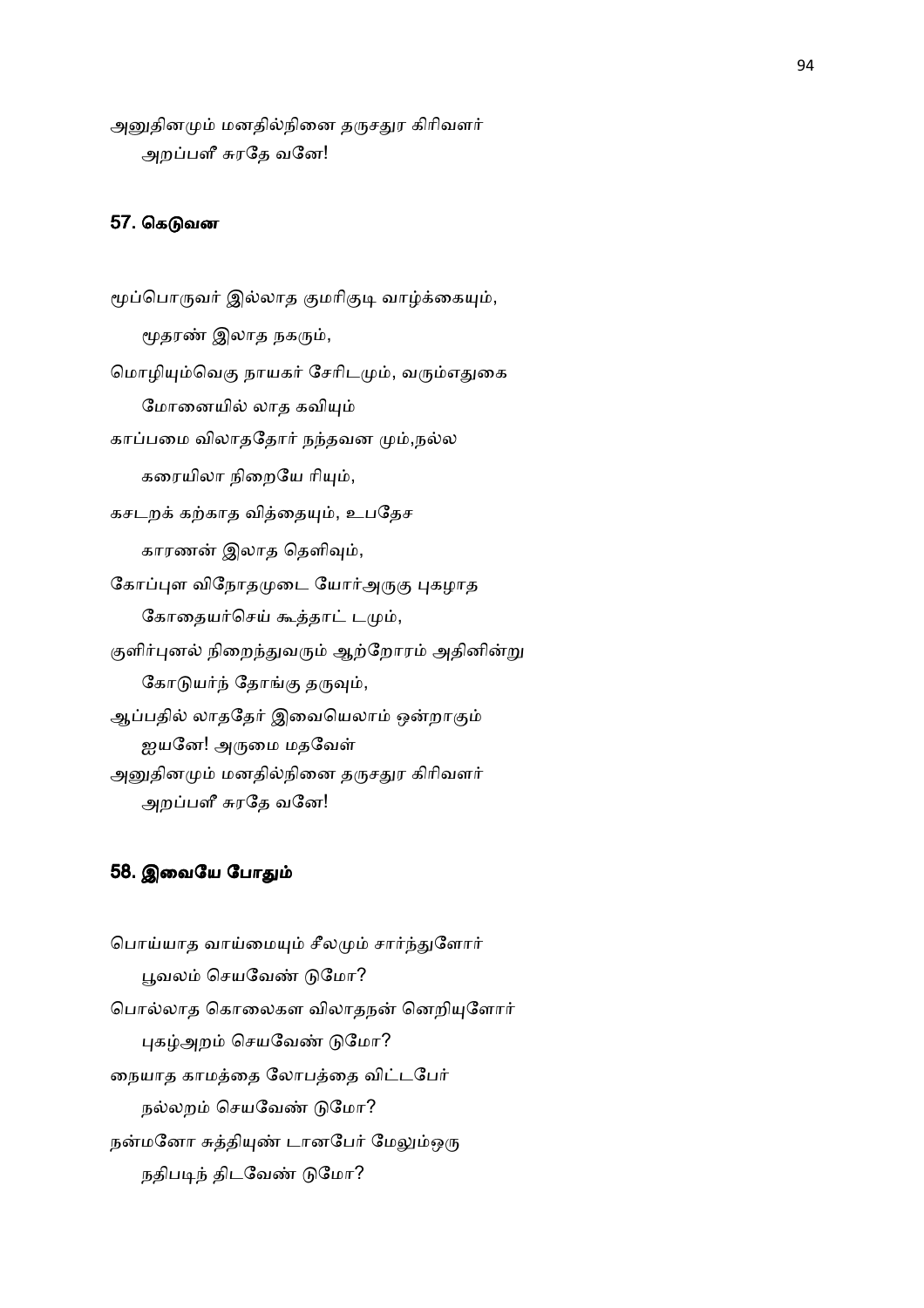மெய்யாநின் அடியரைப் பரவுவோர் உன்பதம் விரும்பிவழி படவேண் டுமோ? வேதியர் தமைப்பூசை பண்ணுவோர் வானவரை வேண்டி அர்ச் சனைசெய் வரோ? <u>ஐ</u>யா றுடன்கமலை சோணா சலந்தில்லை அதிபனே! அருமை மதவேள் அனுதினமும் மனதில்நினை தருசதுர கிரிவளர் அறப்பளீ சுரதே வனே!

### 59. அரியர்

பதின்மரில் ஒருத்தர்சபை மெச்சிடப் பேசுவோர்! பாடுவோர் நூற்றில் ஒருவர்! பார்மீதில் ஆயிரத் தொருவர்விதி தப்பாது பாடிப்ர சங்க மிடுவோர்! இதனருமை அறிகுவோர் பதினா யிரத்தொருவர்! இதையறிந் திதயம் மகிழ்வாய் ஈகின்ற பேர்புவியி லேஅருமை யாகவே இலக்கத்தி லேயொ ருவராம்! துதிபெருக வரும்மூன்று காலமும் அறிந்தமெய்த் தூயர்கோ டியில்ஒ ருவர் ஆம். தொல்லுலகு புகழ்காசி யேகாம் பரம்கைலை சூழும்அவி நாசி பேரூர் அதிகமுள வெண்காடு செங்காடு காளத்தி அத்தனே! அருமை மதவேள் அனுதினமும் மனதில்நினை தருசதுர கிரிவளர் அறப்பளீ சுரதே வனே!

# 60. கற்பு மேம்பாடு

தன்கணவன் உருவமாய்த் தற்புணர வந்தோன் தனக்கிணங் காத நிறையாள், தழற்கதிர் எழாமலும் பொழுதுவிடி யாமலும் சாபம் கொடுத்த செயலாள்,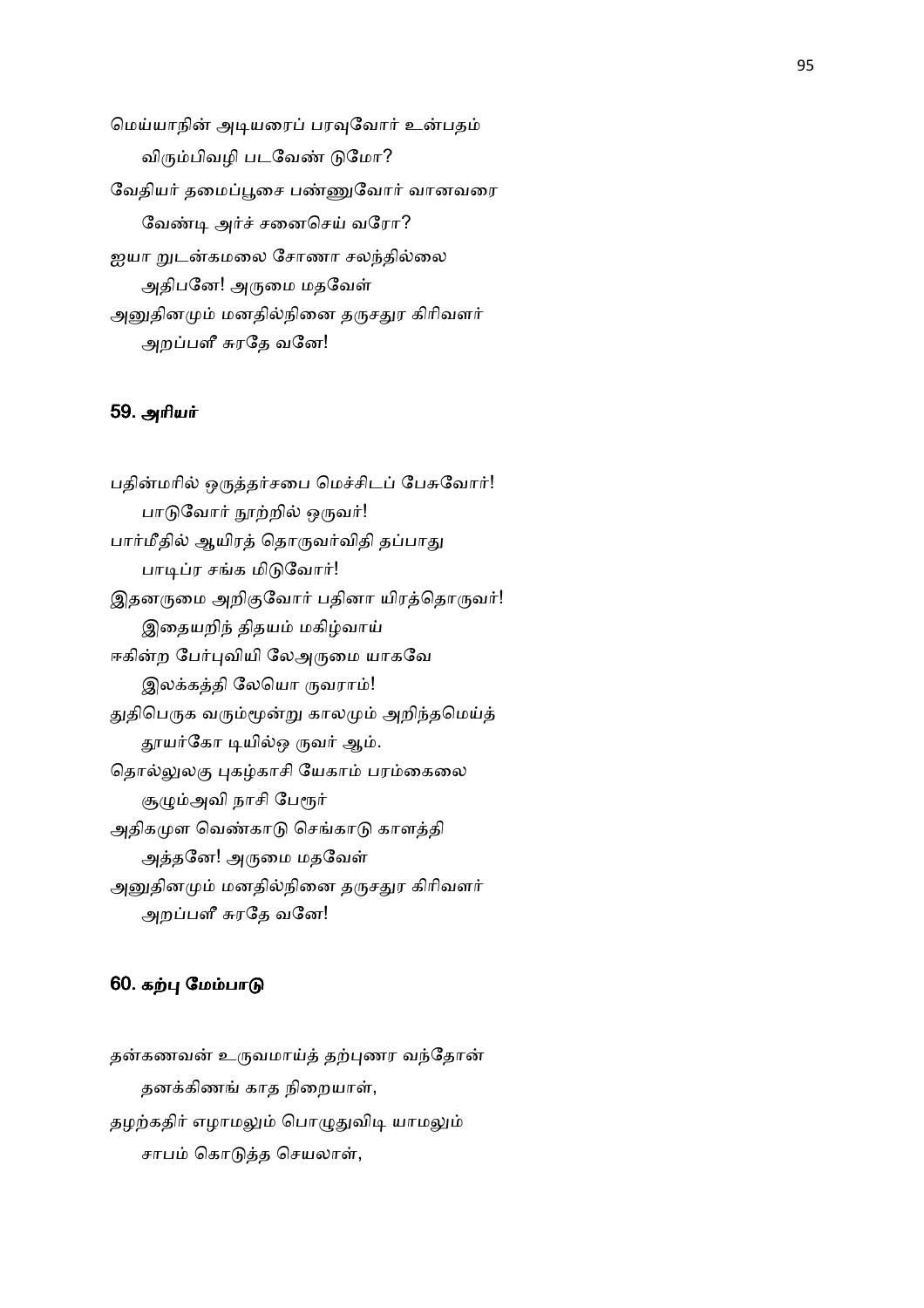மன்னிவளர் அழல்மூழ்கி உலகறிய வேதனது மகிழ்நனைச் சேர்ந்த பரிவாள், மைந்தனைச் சுடவந்த இறைவன் தடிந்தவடி வாள்மாலை யான கனிவாள், நன்னதி படிந்திடுவ தென்னஆர் அழல்மூழ்கி நாயகனை மேவு தயவாள், நானிலம் புகழ்சாலி, பேர்பெறு நளாயினி, நளினமலர் மேல்வை தேகி அன்னமென வருசந்த்ர மதிதுரோ பதையென்பர் ஆதியே! அருமை மதவேள் அனுதினமும் மனதில்நினை தருசதுர கிரிவளர் அறப்பளீ சுரதே வனே!

# 61. கோடி உடுக்கும் நாள்

கறைபடா தொளிசேரும் ஆதிவா ரந்தனிற் கட்டலாம் புதிய சீலை; கலைமதிக் காகாது; பலகாலும் மழையினிற் கடிதுநனை வுற்றொ ழிதரும்; குறைபடா திடர்வரும்; வீரியம்போம், அரிய குருதிவா ரந்த னக்கு; கொஞ்சநா ளிற்கிழியும், வெற்றிபோம் புந்தியில்; குருவார மதில ணிந்தால், மறைபடா தழகுண்டு, மேன்மேலும் நல்லாடை வரும்; இனிய சுக்கி ரற்கோ வாழ்வுண்டு, திருவுண்டு, பொல்லாத சனியற்கு வாழ்வுபோம், மரணம் உண்டாம்; அறைகின்ற வேதாக மத்தின்வடி வாய்விளங் கமலனே! அருமை மதவேள் அனுதினமும் மனதில்நினை தருசதுர கிரிவளர் அறப்பளீ சுரதே வனே!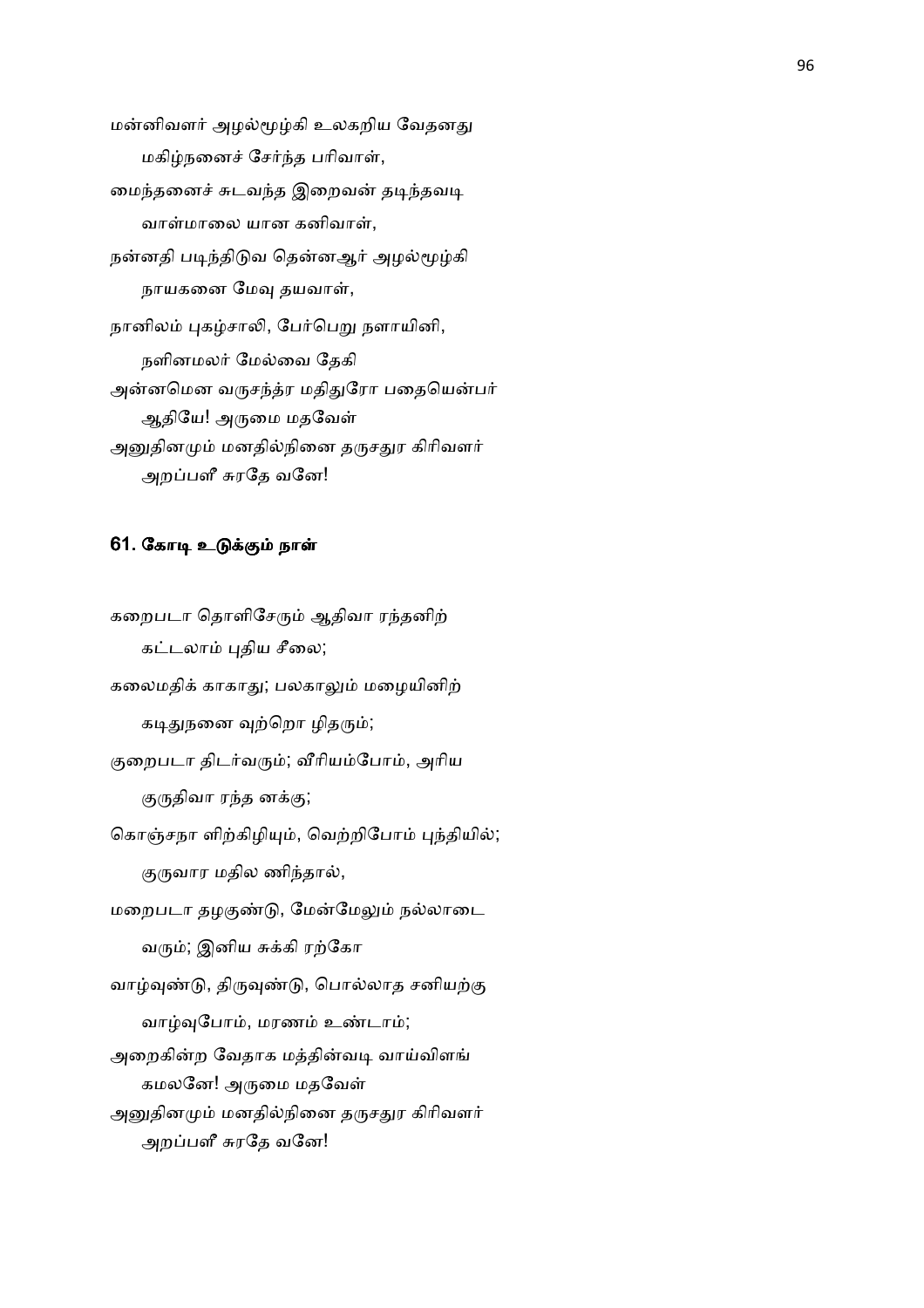### 62. சகுனம் - 1

சொல்லரிய கருடன்வா னரம்அரவம் மூஞ்சிறு சூகரம் கீரி கலைமான் துய்யபா ரத்வாசம் அட்டைஎலி புன்கூகை சொற்பெருக மருவும் ஆந்தை வெல்லரிய கரடிகாட் டான்பூனை புலிமேல் விளங்கும்இரு நா உடும்பு மிகவுரைசெய் இவையெலாம் வலம்இருந் திடமாகில் வெற்றியுண் டதிக நலம்ஆம்; ஒல்லையின் வழிப்பயணம் ஆகுமவர் தலைதாக்கல், ஒருதுடை யிருத்தல், பற்றல், ஒருதும்மல், ஆணையிடல், இருமல், போ கேலென்ன உபசுருதி சொல்இ வையெலாம் அல்லல்தரும் நல்லஅல என்பர்; முதி யோர்பரவும் அமலனே! அருமை மதவேள் அனுதினமும் மனதில்நினை தருசதுர கிரிவளர் அறப்பளீ சுரதே வனே!

# 63. சகுனம் - 2

நரிமயில் பசுங்கிள்ளை கோழிகொக் கொடுகாக்கை நாவிசிக் சிலியோந் திதான் நரையான் கடுத்தவாய்ச் செம்போத் துடன்மேதி நாடரிய சுரபி மறையோர் வரியுழுவை முயலிவை யனைத்தும்வலம் ஆயிடின் வழிப்பயணம் ஆகை நன்றாம்; மற்றும்இவை அன்றியே குதிரைஅனு மானித்தல், வாய்ச்சொல்வா வாவென் றிடல், தருவளை தொனித்திடுதல், கொம்புகிடு முடியரசு தப்பட்டை ஒலிவல் வேட்டு தனிமணி முழக்கெழுதல் இவையெலாம் ஊர்வழி தனக்கேக நன்மை யென்பர்!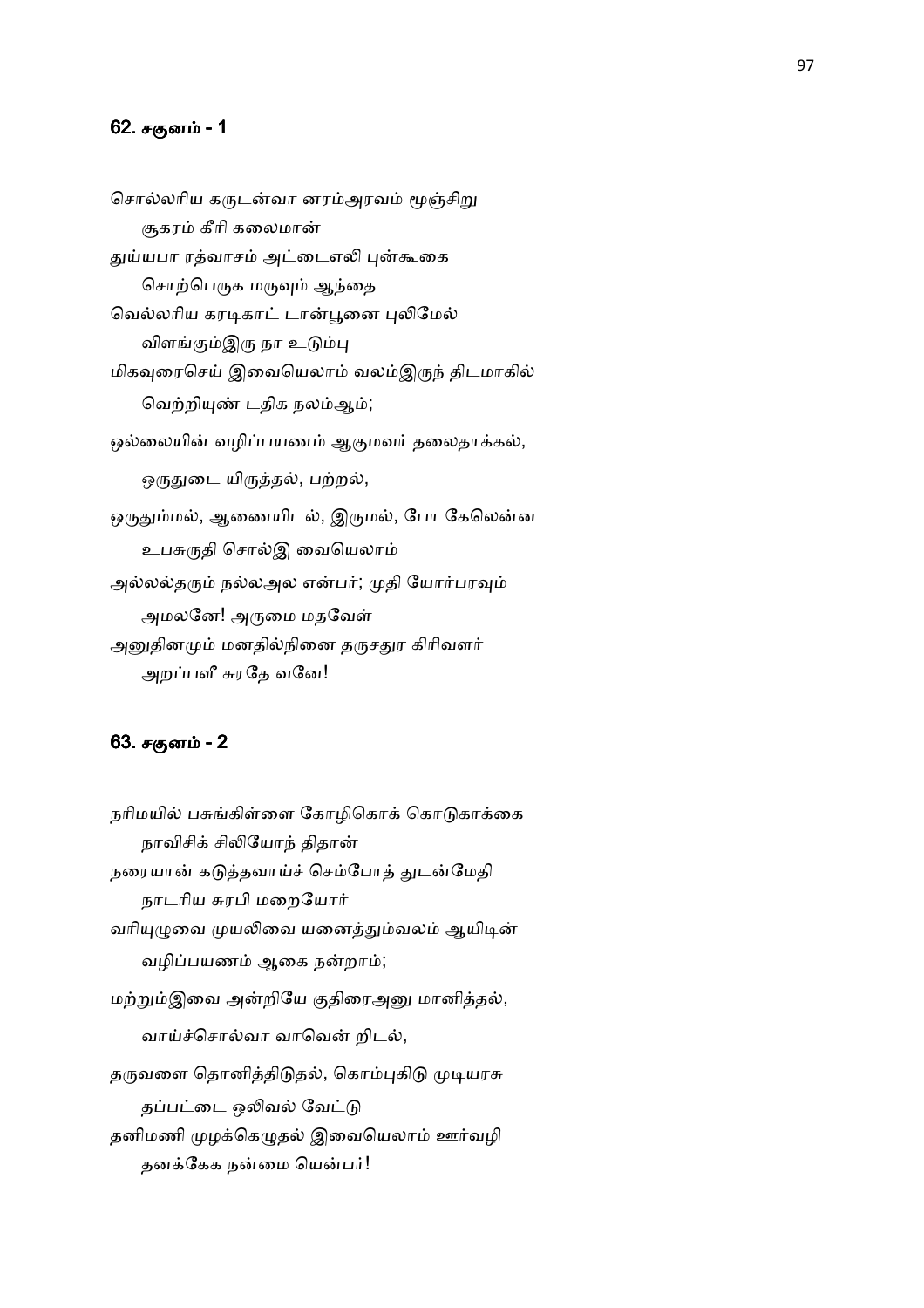அருணகிர ணோதயத் தருணபா னுவையனைய அண்ணலே! அருமை மதவேள் அனுதினமும் மனதில்நினை தருசதுர கிரிவளர் அறப்பளீ சுரதே வனே!

### 64. சகுனம் - 3

தலைவிரித் தெதிர்வருதல், ஒற்றைப் பிராமணன், தவசி, சந்நாசி, தட்டான், தனமிலா வெறுமார்பி, மூக்கறை, புல், விறுகுதலை, தட்டைமுடி, மொட்டைத் தலை, கலன்கழி மடந்தையர், குசக்கலம், செக்கான், கதித்ததில தைலம், இவைகள் காணவெதிர் வரவொணா; நீர்க்குடம், எருக்கூடை, கனி, புலால் உபய மறையோர் நலம்மிகு சுமங்கலை, கிழங்கு, சூதகமங்கை நாளும்வண் ணான்அ ழுக்கு நசைபெருகு பாற்கலசம், மணி, வளையல் மலர்இவைகள் நாடியெதிர் வரநன் மையாம்; அலைகொண்ட கங்கைபுனை வேணியாய்! பரசணியும் அண்ணலே! அருமை மதவேள் அனுதினமும் மனதில்நினை தருசதுர கிரிவளர் அறப்பளீ சுரதே வனே!

#### 65. உணவில் விலக்கு

கைவிலைக் குக்கொளும் பால் அசப் பால், வரும் காராக் கறந்த வெண்பால் காளான், முருங்கை, சுரை, கொம்மடி, பழச்சோறு காந்திக் கரிந்த சோறு, செவ்வையில் சிறுக்கீரை, பீர்க்கத்தி, வெள்ளுப்பு,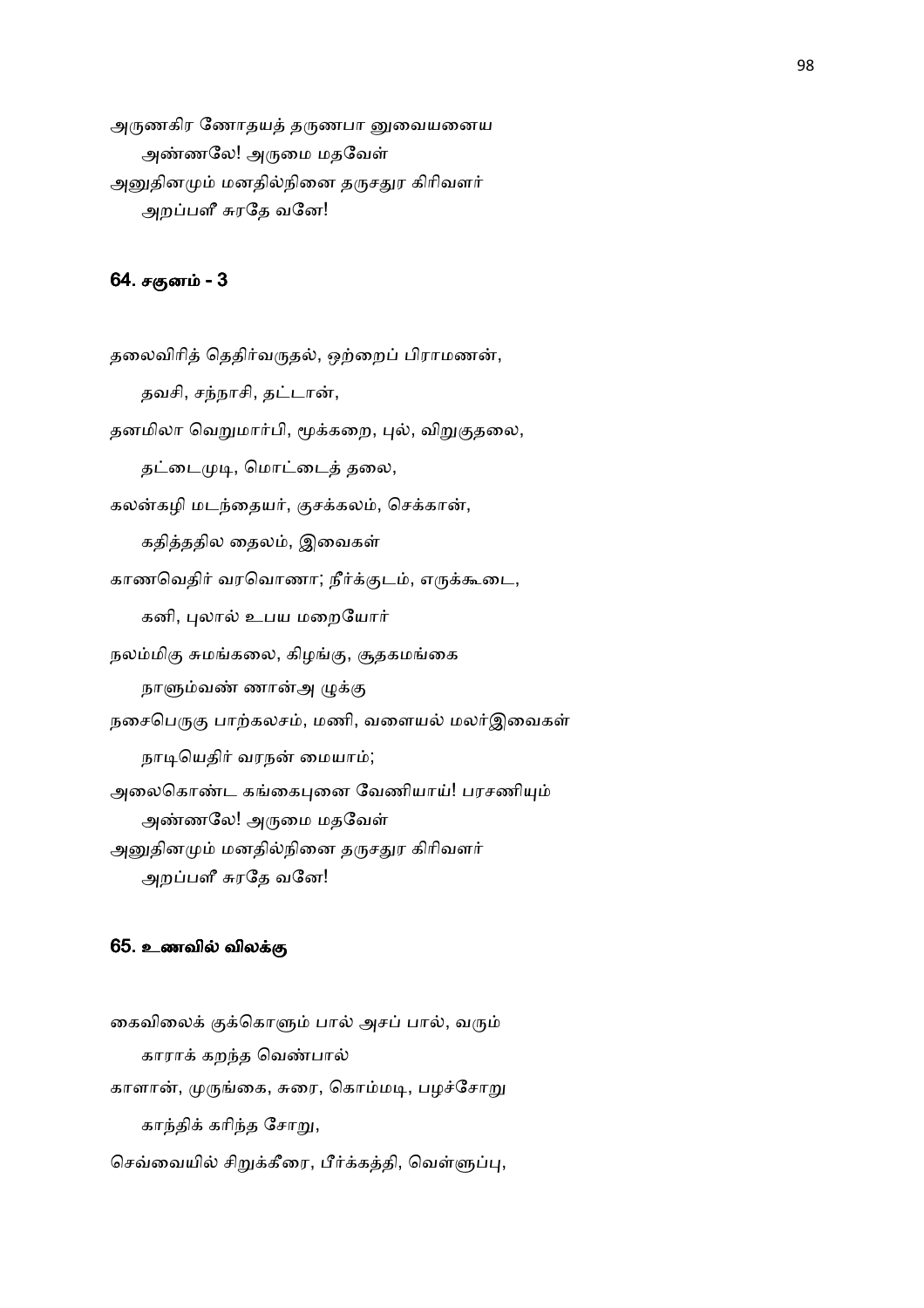தென்னை வெல்லம் லாவகம்,

சீரிலா வெள்ளுள்ளி, ஈருள்ளி, இங்குவொடு சிறப்பில்வெண் கத்த ரிக்காய், எவ்வம்இல் சிவன்கோயில் நிர்மாலி யம் கிரணம், இலகுசுட ரில்லா தவூண், இவையெலாம் சீலமுடை யோர்களுக் காகா எனப்பழைய நூலுரை செயும் ஐவகைப் புலன்வென்ற முனிவர்விண் ணவர்போற்றும் அமலனே! அருமை மதவேள் அனுதினமும் மனதில்நினை தருசதுர கிரிவளர் அறப்பளீ சுரதே வனே!

### 66. நற்பொருளிற் குற்றம்

பேரான கங்கா நதிக்கும் அதன் மேல்வரும் பேனமே தோட மாகும்! பெருகிவளர் வெண்மதிக் குள்ளுள் களங்கமே பெரிதான தோட மாகும்! சீராம் தபோ தனர்க் கொருவர்மேல் வருகின்ற சீற்றமே தோட மாகும்! தீதில்முடி மன்னவர் விசாரித்தி டாதொன்று செய்வதவர் மேல்தோ டமாம்! தாராள மாமிகத் தந்துளோர் தாராமை தான்இரப் போர்தோ டமாம்! சாரமுள நற்கருப் பஞ்சாறு கைப்பதவர் தாலம்செய் தோட மாகும்! ஆராயும் ஒருநான் மறைக்கும்எட்டாதொளிரும் அண்ணலே! அருமை மதவேள் அனுதினமும் மனதில்நினை தருசதுர கிரிவளர் அறப்பளீ சுரதே வனே!

# 67. மனை கோலுவதற்கு மாதம்

சித்திரைத் திங்கள்தனில் மனைகோல மனைபுகச்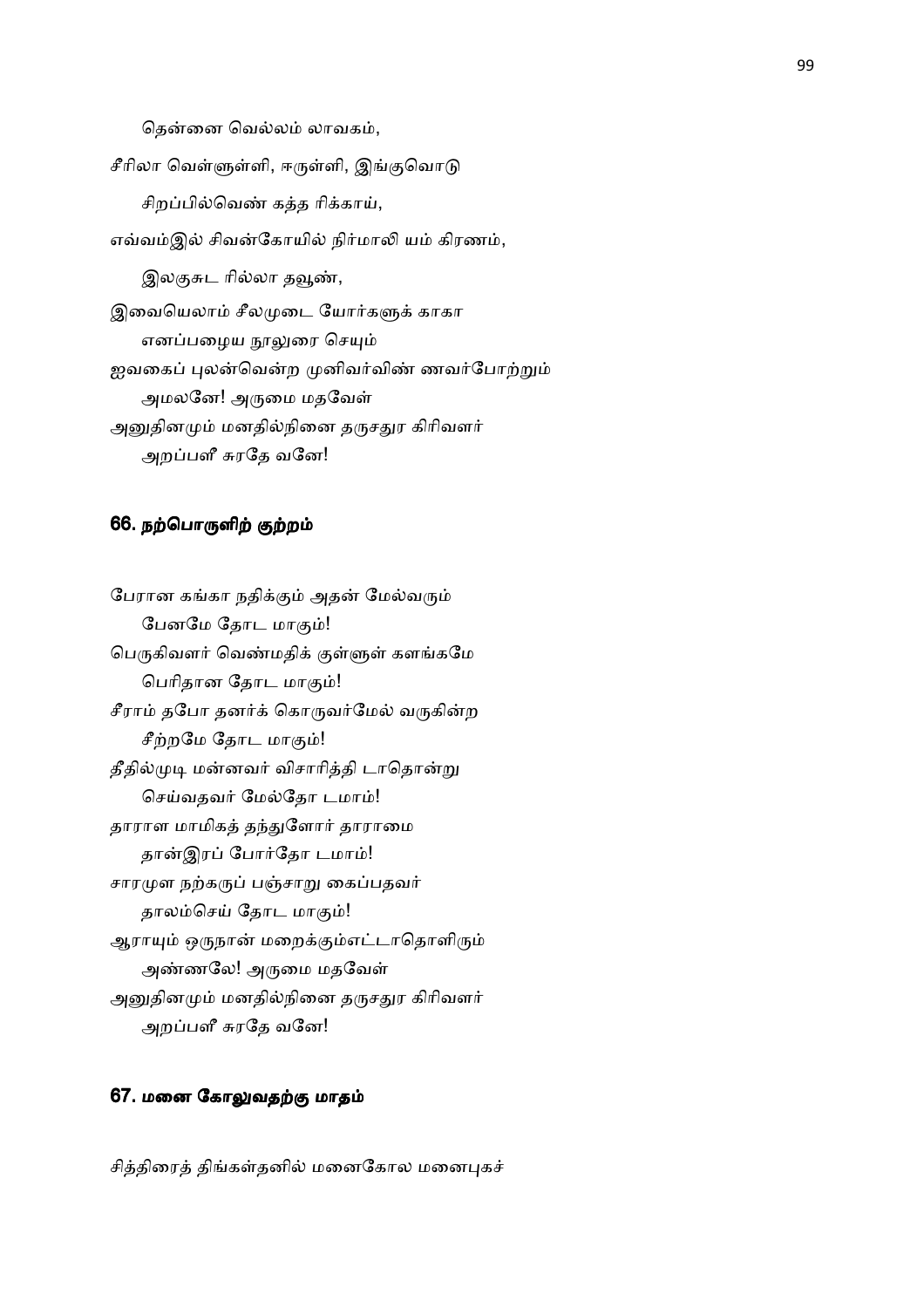செல்வம்உண் டதினும் நலமே சேரும்வை காசிக்கு; மேனாள் அரன்புரம் தீயிட்ட தானி யாகா; வெற்றிகொள் இராகவன் தேவிசிறை சேர்கடகம் வீறல்ல; ஆவ ணிசுகம்; மேவிடுங் கன்னியிர ணியன் மாண்ட தாகாது; மேன்மையண் டைப்ப சிக்கே; உத்தமம் கார்த்திகைக் காகாது மார்கழியில் ஓங்குபா ரதம்வந் தநாள்; உயர்வுண்டு மகரத்தில்; மாசிமா தத்தில்விடம் உம்பர்கோன் உண்ட தாகாது; அத்தநீ! மாரனை எரித்தபங் குனிதானும் ஆகுமோ! அருமை மதவேள் அனுதினமும் மனதில்நினை தருசதுர கிரிவளர் அறப்பளீ சுரதே வனே!

### 68. விருந்து வாரம்

செங்கதிர்க் குறவுபோம், பகைவரும், விருந்தொருவர் செய்யொணா துண்ணொ ணாது; திங்களுக் குறவுண்டு; நன்மையாம்; பகைவரும் செவ்வாய் விருந்த ருந்தார்; பொங்குபுதன் நன்மையுண் டுறவாம்; விருந்துணப் பொன்னவற் கதிக பகைஆம்; புகரவற் காகிலோ நெடுநாள் விரோதமாய்ப் போனவுற வுந்தி ரும்பும்; மங்குல்நிகர் சனிவாரம் நல்லதாம்; இதனினும் மனமொத் திருந்த இடமே வாலாய மாய்ப்போய் விருந்துண விருந்துதவ வாய்த்தநாள் என்ற றியலாம்; அங்கையில் விளங்கிவளர் துங்கமழு வாளனே!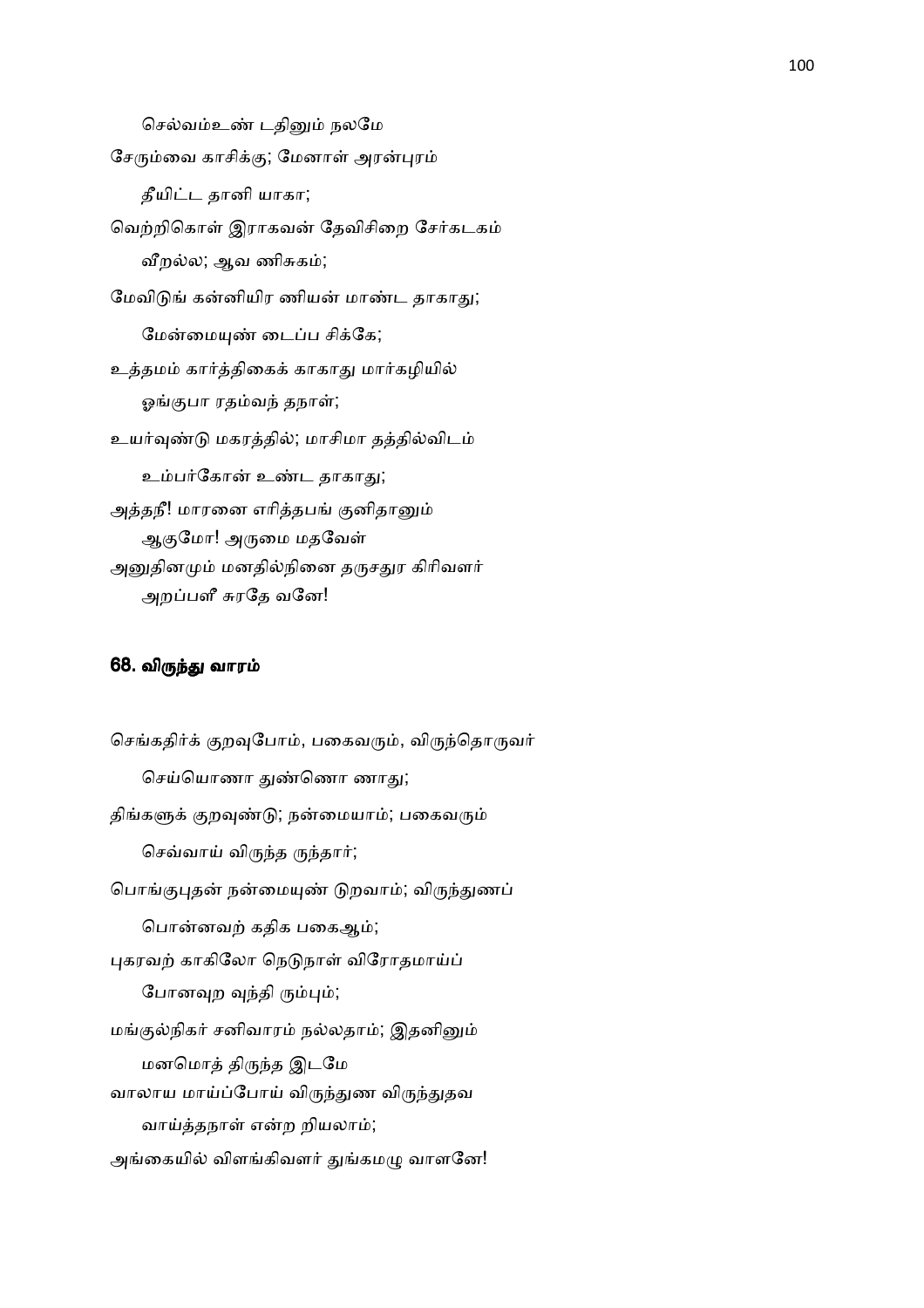அண்ணலே! அருமை மதவேள் அனுதினமும் மனதில்நினை தருசதுர கிரிவளர் அறப்பளீ சுரதே வனே!

### 69. பூப்பு வாரம்

அருக்கனுக் கதிரோகி யாவள்;நற் சோமனுக் கானகற் புடைய ளாவாள்; அங்கார கற்குவெகு துக்கியா வாள்;புந்தி அளவில்பைங் குழவி பெறுவாள்; திருத்தகு வியாழத்தின் மிக்கசம் பத்தினொடு சிறுவரைப் பெற்றெ டுப்பாள்; சீருடைய பார்க்கவற் கதிபோக வதியுமாம்; திருவுமுண் டாயி ருப்பாள்; கருத்தழிந்து எழில்குன்றி வறுமைகொண்டு அலைகுவாள் காரிவா ரத்தி லாகில்; களபமுலை மடமாதர் புட்பவதி யாம்வார காலபலன் என்று ரைசெய்வார்; அருத்தியுடன் எளியேனை ஆட்கொண்ட சோதியே! அண்ணலே! அருமை மதவேள் அனுதினமும் மனதில்நினை தருசதுர கிரிவளர் அறப்பளீ சுரதே வனே!

# 70. பூப்பு இலக்கினம்

வறுமைதப் பாதுவரும் மேடத்தில்; இடபத்தில் மாறாது விபசா ரிஆம்; வாழ்வுண்டு போகமுண் டாகும்மிது னம்; கடகம் வலிதினிற் பிறரை அணைவாள்; சிறுமைசெயும் மிடிசேர்வள் மிருகேந் திரற்கெனில் சீர்பெறுவள் கன்னி யென்னில்;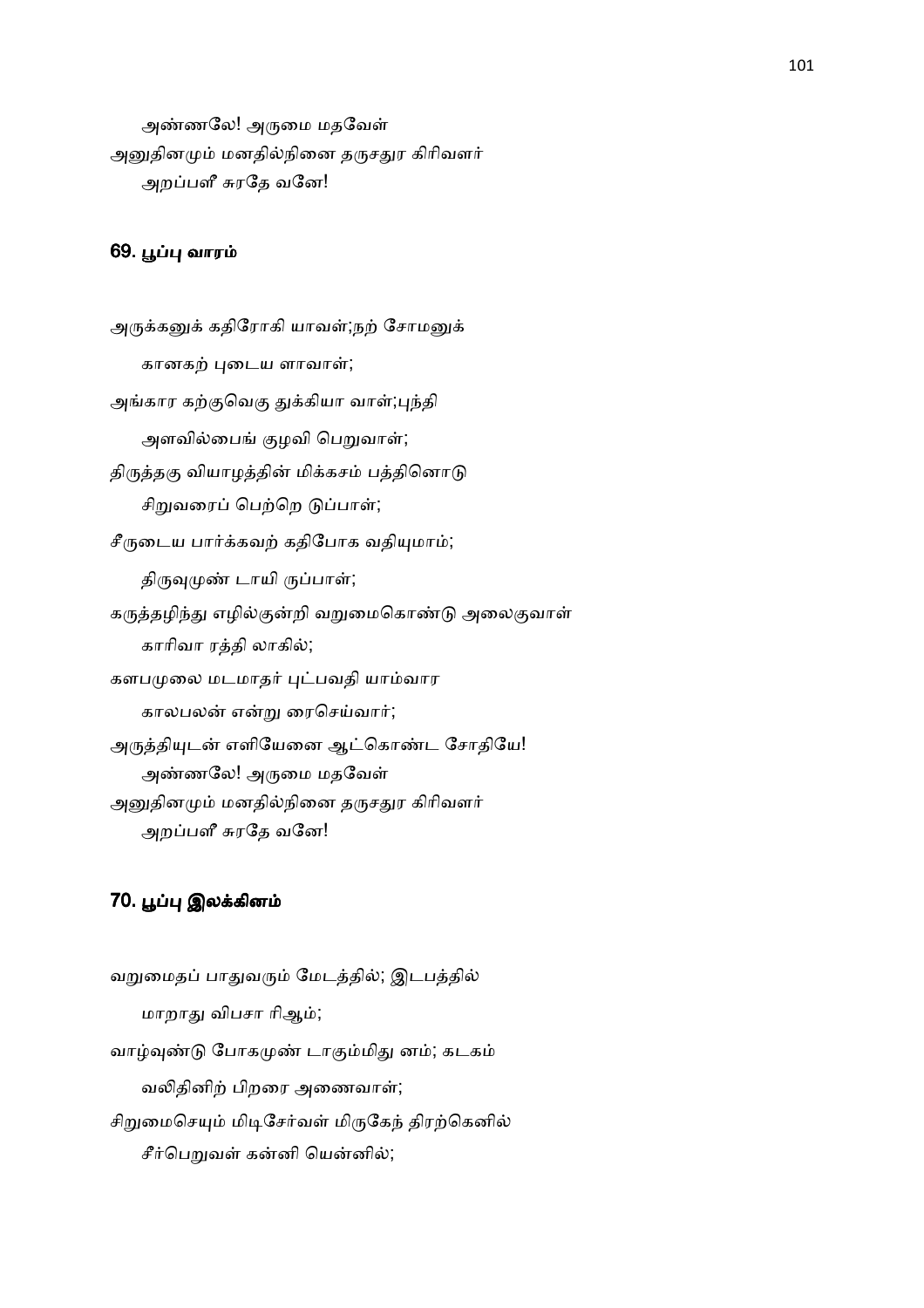செட்டுடையள் துலையெனில்; பிணியால் மெலிந்திடுவள் தேளினுக் குத்; தனுசுஎனில் நெறிசிதைவள், பூருவத் தபரநெறி உடையளாம்; நீள்மகரம் மான மிலளாம்; நிறைபோக வதிகும்பம் எனில்; மீனம் என்னிலோ நெடியபே ரறிவு டையளாம்; அறிவாளர் மடமாதர் தமையறி இராசிபலன் அதுவென்பர்; அருமை மதவேள் அனுதினமும் மனதில்நினை தருசதுர கிரிவளர் அறப்பளீ சுரதே வனே!

# 71. தீவும் கடலும்

நாவலந் தீவினைச் சூழ்தரும் கடலளவு லட்சம்யோ சனை;இ தனையே நாள்தொறும் சூழ்வதில வந்தீவு; அதைச்சூழ்தல் நற்கழைச் சாற்றின் கடல்; மேவுமிது சூழ்வது குசத்தீவ தைச்சூழ்தல் மிகுமதுக் கடல்;அ தனையே விழைவொடும் சூழ்தல்கிர வுஞ்சதீ வம்இதனின் மேற்சூழ்தல் நெய்க்க டலதாம்; பூவில்இது சூழ்தல்சா கத்தீவம்; இங்கிதைப் போர்ப்பது திருப்பாற் கடல்; போவதது சூழ்தல்சான் மலிதீவம் ஆம்; தயிர்ப் புணரிஅப் பாலும் அப்பால் ஆவலுறு புட்கரத் தீவாம் இதைச்சூழ்வ தரும்புனற் றருமை மதவேள் அனுதினமும் மனதில்நினை தருசதுர கிரிவளர் அறப்பளீ சுரதே வனே!

# 72. மாணிக்கங்கள்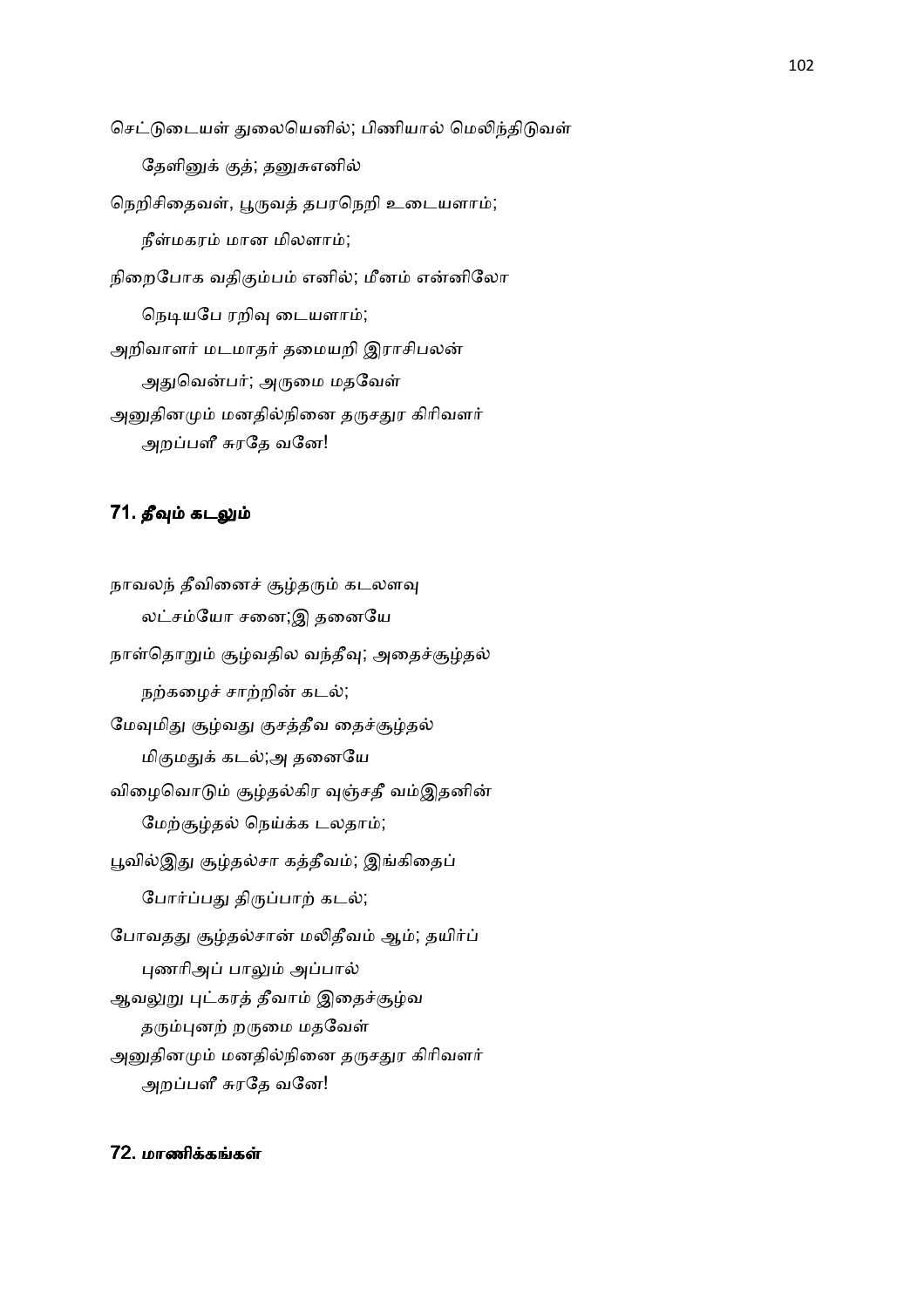சுழிசுத்த மாயிருந்ததிலும் படைக்கான துரகம்ஓர் மாணிக் கம்ஆம்; சூழ்புவிக் கரசனாய் அதிலேவி வேகமுள துரையுமோர் மாணிக் கம்ஆம்; பழுதற்ற அதிரூப வதியுமாய்க் கற்புடைய பாவையோர் மாணிக் கம்ஆம்; பலகலைகள் கற்றறி அடக்கமுள பாவலன் பார்க்கிலோர் மாணிக் கம்ஆம்; ஒழிவற்ற செல்வனாய் அதிலே விவேகியாம் உசிதனோர் மாணிக் கம்ஆம்; உத்தம குலத்துதித் ததிலுமோ மெய்ஞ்ஞானம் உடையனோர் மாணிக் கம்ஆம்; அழிவற்ற வேதாக மத்தின்வடி வாய்விளங் கமலனே! அருமை மதவேள் அனுதினமும் மனதில்நினை தருசதுர கிரிவளர் அறப்பளீ சுரதே வனே!

### 73. உண்டியிலையும் முறையும்

வாழையிலை புன்னைபுர சுடன்நற் குருக்கத்தி மாப்பலாத் தெங்கு பன்னீர் மாசிலமு துண்ணலாம்; உண்ணாத வோ அரசு வனசம் செழும்பா டலம் தாழையிலை அத்திஆல் ஏரண்டபத்திரம் சகதேவம் முள்மு ருக்குச் சாருமிவை அன்றி, வெண் பாலெருக் கிச்சில்இலை தனினும்உண் டிடவொ ணாதால்; தாழ்விலாச் சிற்றுண்டி நீரடிக் கடிபருகல் சாதங்கள் பலஅ ருந்தல் சற்றுண்டல் மெத்தவூண் இத்தனையும் மெய்ப்பிணி தனக்கிடம் எனப்ப ருகிடார்; ஆழிபுடை சூமுலகில் வேளாளர் குலதிலகன்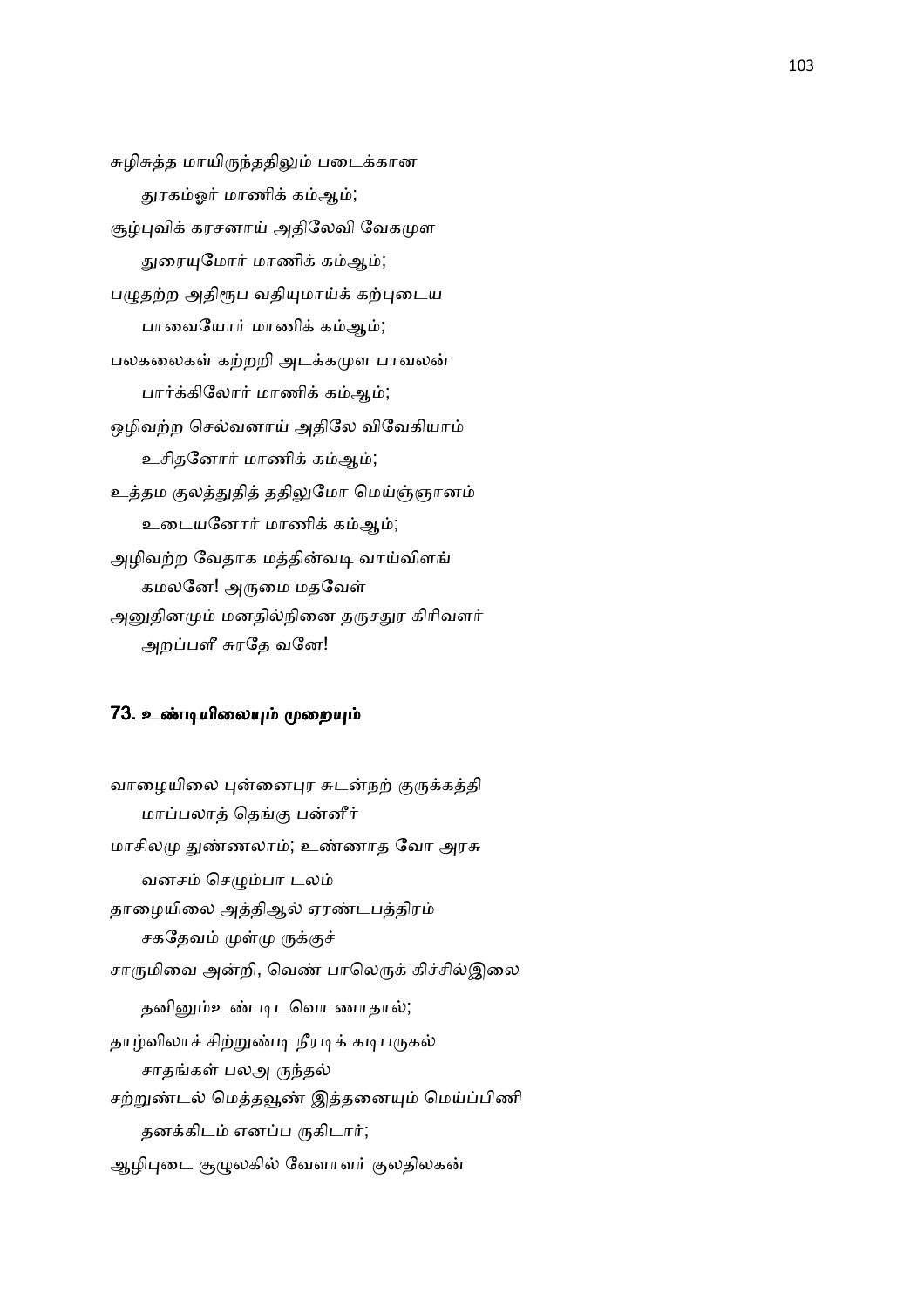ஆகும்எம தருமை மதவேள் அனுதினமும் மனதில்நினை தருசதுர கிரிவளர் அறப்பளீ சுரதே வனே.

# 74. கவிஞர் வறுமை

எழுதப் படிக்கவகை தெரியாத மூடனை இணையிலாச் சேடன் என்றும், ஈவதில் லாதகன லோபியைச் சபையதனில் இணையிலாக் கர்ணன் என்றும், அழகற்ற வெகுகோர ரூபத்தை யுடையோனை அதிவடி மாரன் என்றும், ஆயுதம் எடுக்கவுந் தெரியாத பேடிதனை ஆண்மைமிகு விசயன் என்றும், முழுவதும் பொய்சொல்லி அலைகின்ற வஞ்சகனை மொழிஅரிச் சந்த்ர னென்றும், மூதுலகில் இவ்வணம் சொல்லியே கவிராசர் முறையின்றி ஏற்ப தென்னோ? அழல்என உதித்துவரு விடம்உண்ட கண்டனே! அமலனே! அருமை மதவேள்! அனுதினமும் மனதில்நினை தருசதுர கிரிவளர் அறப்பளீ சுரதே வனே!

#### 75. கவிஞ

தெள்ளமிர்த தாரையென மதுரம் கதித்தபைந் தேன்மடை திறந்த தெனவே செப்புமுத் தமிழினொடு நாற்கவிதை நாற்பொருள் தெரிந்துரைசெய் திறமை யுடனே விள்ளரிய காவியத் துட்பொருள் அலங்காரம் விரிவிலக் கணவி கற்பம் வேறுமுள தொன்னூல் வழக்கும்உல கத்தியல்பும் மிக்கப்ர பந்த வண்மை உள்ளவெல் லாமறிந் தலையடங் குங்கடலை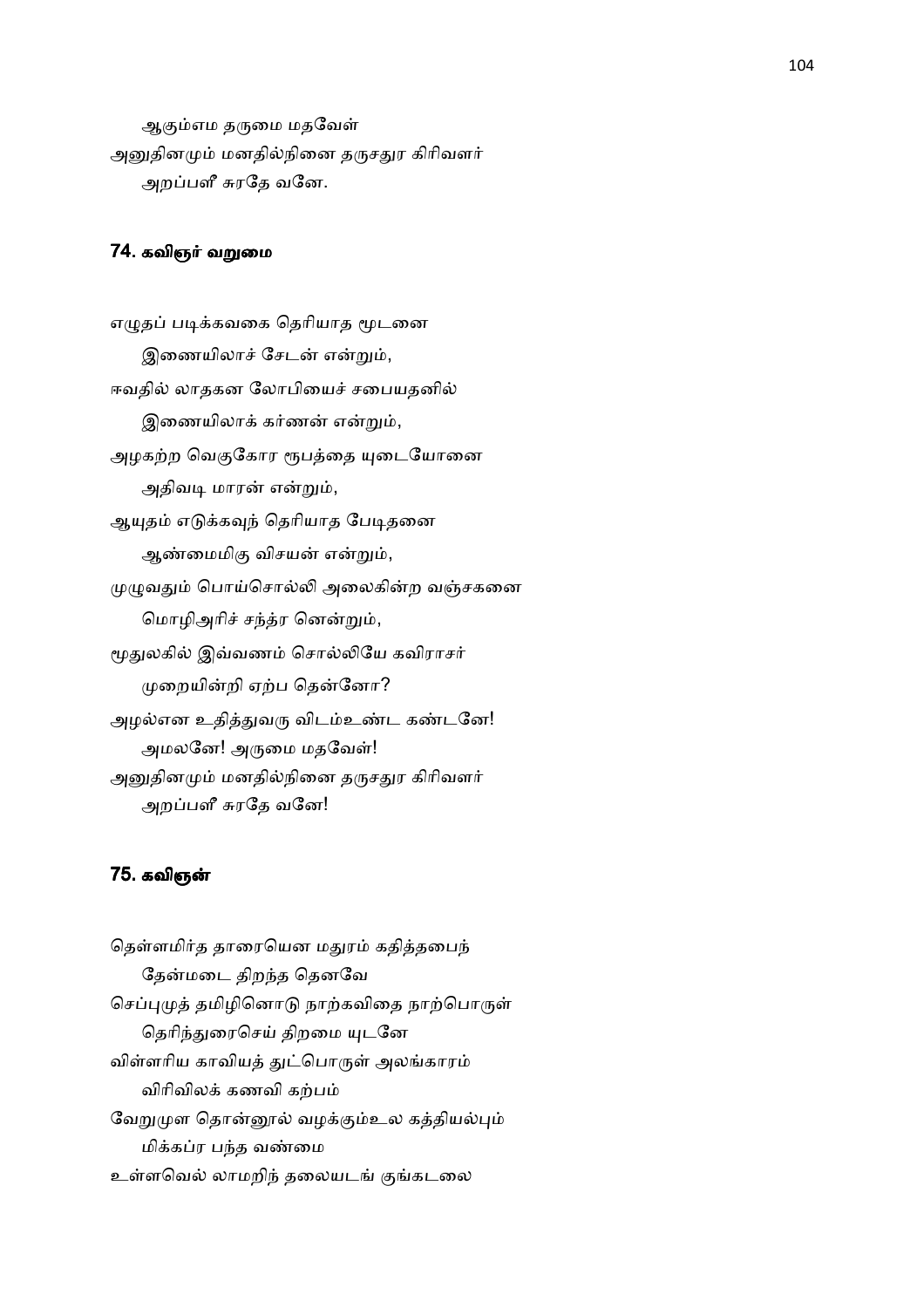யொத்ததிக சபைகண் டபோ தோங்கலை யொலிக்கின்ற கடல்போற்ப்ர சங்கம துரைப்பவன் கவிஞ னாகும்! அள்ளிவிடம் உண்டகனி வாயனே! நேயனே! அமலனே! அருமை மதவேள் அனுதினமும் மனதில்நினை தருசதுர கிரிவளர் அறப்பளீ சுரதே வனே!

# 76. நற்சார்பு

காணரிய பெரியோர்கள் தரிசனம் லபிப்பதே கண்ணிணைகள் செய்புண் ணியம்; கருணையாய் அவர்சொல்மொழி கேட்டிட லபிப்பதுஇரு காதுசெய் திடுபுண் ணியம்; பேணிஅவர் புகழையே துதிசெய லபித்திடுதல் பேசில்வாய் செய்புண் ணியம்; பிழையாமல் அவர்தமைத் தொழுதிட லபிப்பதுகை பெரிதுசெய் திடுபுண் ணியம்; வீணெறிசெ லாமலவர் பணிவிடை லபிப்பதுதன் மேனிசெய் திடுபுண் ணியம்; விழைவொடவர் சொற்படி நடந்திட லபிப்பதே மிக்கபூ ருவபுண்ணியம்; ஆணவம் எனுங்களை களைந்தறி வினைத்தந்த அண்ணலே! அருமை மதவேள் அனுதினமும் மனதில்நினை தருசதுர கிரிவளர் அறப்பளீ சுரதே வனே!

#### 77. பிறந்தநாளுடன் வரும் வாரத்தின் பலன்

சென்மநட் சத்திரத் தாதிவா ரம்வரின் தீரா அலைச்ச லுண்டாம்; திங்களுக் காகில்வெகு சுகபோ சனத்தினொடு திருமாதின் அருளும் உண்டாம்,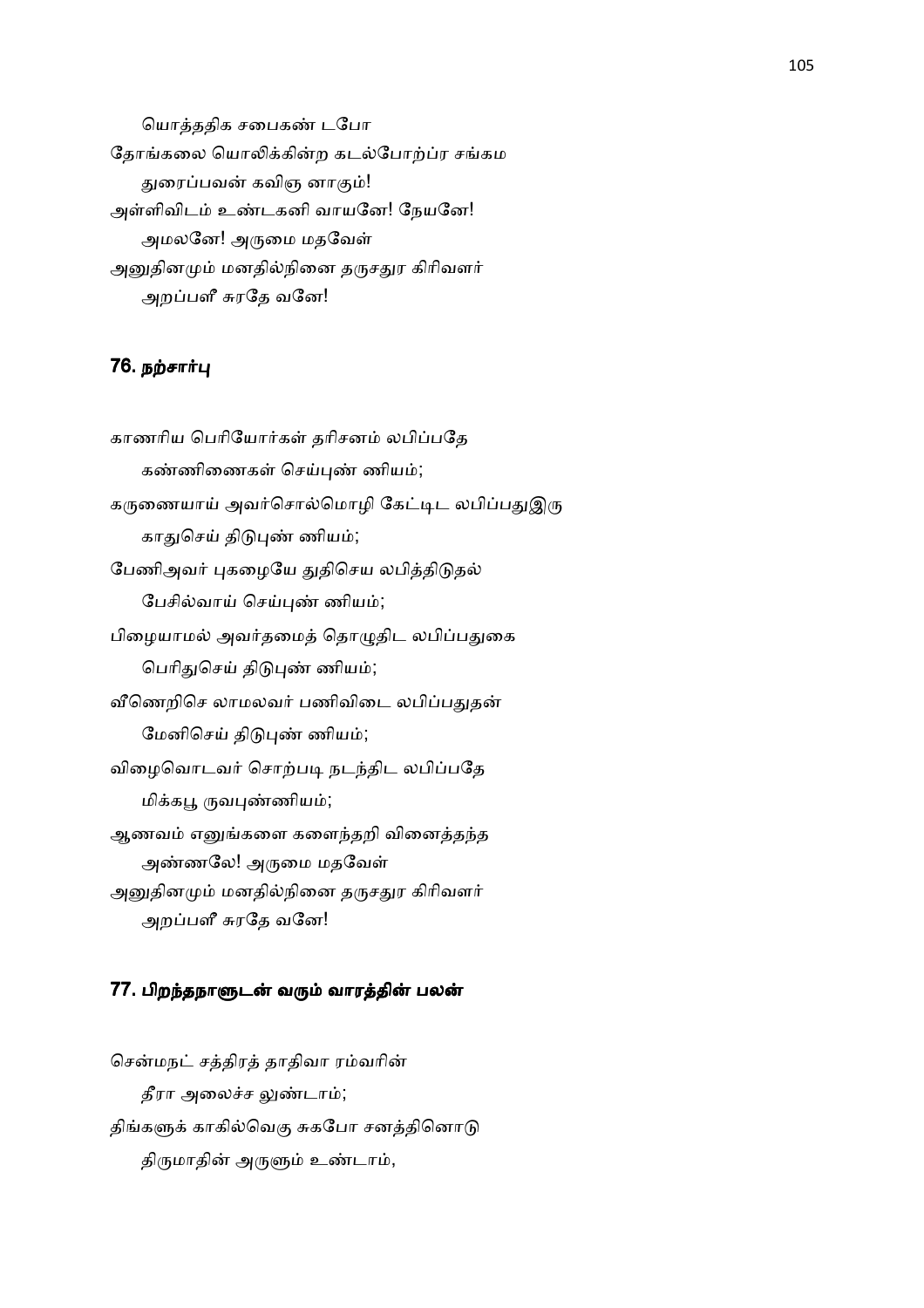வன்மைதரும் அங்கார வாரம்வந் தாற்சிறிதும் வாராது சுகம தென்பார்; மாசில்பல கலைபயில்வர் மேன்மையாம் புந்தியெனும் வாரத் துடன்கூ டினால்; நன்மைதரு குருவார மதுசேர்ந்து வரில்ஆடை நன்மையுட னேவந் திடும்; நாரிய ருடன்போகம் மிகவும்உண் டொருவெள்ளி நல்லவா ரத்தில் வந்தால்; அன்மருவு பீடையுண் டாமென்பர் சனியனுக்(கு); அமலனே! அருமை மதவேள் அனுதினமும் மனதில்நினை தருசதுர கிரிவளர் அறப்பளீ சுரதே வனே!

# 78. ஏது?

பொன்னாசை உள்ளவர்க் குறவேது? குருவேது? பொங்குபசி யுள்ள பேர்க்குப் போதவே சுசியேது? ருசியேது? மயல்கொண்டு பொதுமாதர் வலைவி ழியிலே எந்நாளும் அலைபவர்க் கச்சமொடு வெட்கமே தென்றென்றும் உறுகல் விமேல் இச்சையுள பேர்க்கதிக சுகமேது? துயிலேது? வெளிதாய் இருந்து கொண்டே பன்னாளும் அலைபவர்க் கிகழேது? புகழேது? பாரிலொரு வர்க்க திகமே பண்ணியிடு மூடருக் கறமேது மறமலால்? பகர்நிரயம் ஒன்று ளதுகாண்! அன்னாண வருகரி உரித்தணியும் மெய்யனே! அமலனே! அருமை மதவேள் அனுதினமும் மனதில்நினை தருசதுர கிரிவளர் அறப்பளீ சுரதே வனே!

## 79. மழைநாள் குறிப்பு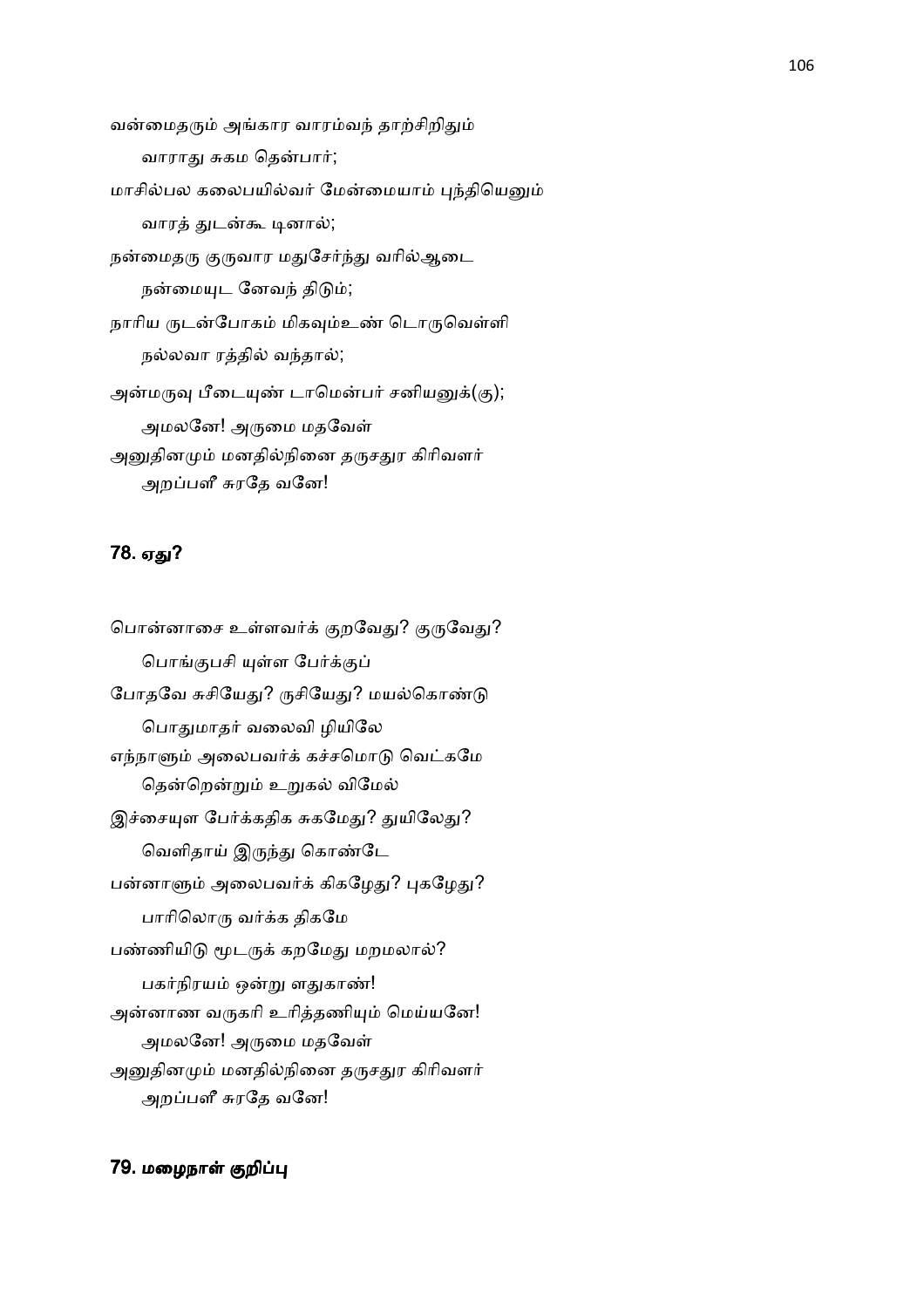சித்திரைத் திங்கள் பதின் மூன்றுக்கு மேல்நல்ல சீரான பரணி மழையும், தீதில்வை காசியிற் பூரணை கழிந்தபின் சேரும்நா லாநா ளினில் ஒத்துவரு மழையும், அவ் வானியில் தேய்பிறையில் ஓங்கும்ஏ காத சியினில் ஒளிர்பரிதி வீழ்பொழுதில் மந்தார மும் மழையும், உண்டா யிருந்தாடியில் பத்திவரு தேதி ஐந்தினில் ஆதி வாரமும் பகரும்ஆ வணிமூ லநாள் பரிதியும் மறைந்திடக் கனமழை பொழிந்திடப் பாரில்வெகு விளைவும் உண்டாம்; அத்தனே! பைங்குவளை மாலையணி மார்பன் ஆம் அண்ணல் எமதருமை மதவேள் அனுதினமும் மனதில்நினை தருசதுர கிரிவளர் அறப்பளீ சுரதே வனே!

#### 80. பயனிலாதைவ

சமயத்தில் உதவாத நிதியம்ஏன்? மிக்கதுயர் சார்பொழுது இலாத கிளைஏன்? சபை முகத்துத வாத கல்விஏன்? எதிரிவரு சமரத்திலாத படைஏன்? விமலனுக் குதவாத பூசைஏன்? நாளும்இருள் வேளைக்கிலாத சுடர்ஏன்? வெம்பசிக்குதவாத அன்னம் ஏன்? நீடுகுளிர் வேளைக் கிலாத கலைஏன்? தமதுதளர் வேளைக் கிலாதஓர் மனைவிஏன்? சரசத் திலாதநகை ஏன்? சாம்மரண காலத்தில் உதவாத புதல்வன் ஏன்? தரணிமீ தென்பர் கண்டாய்!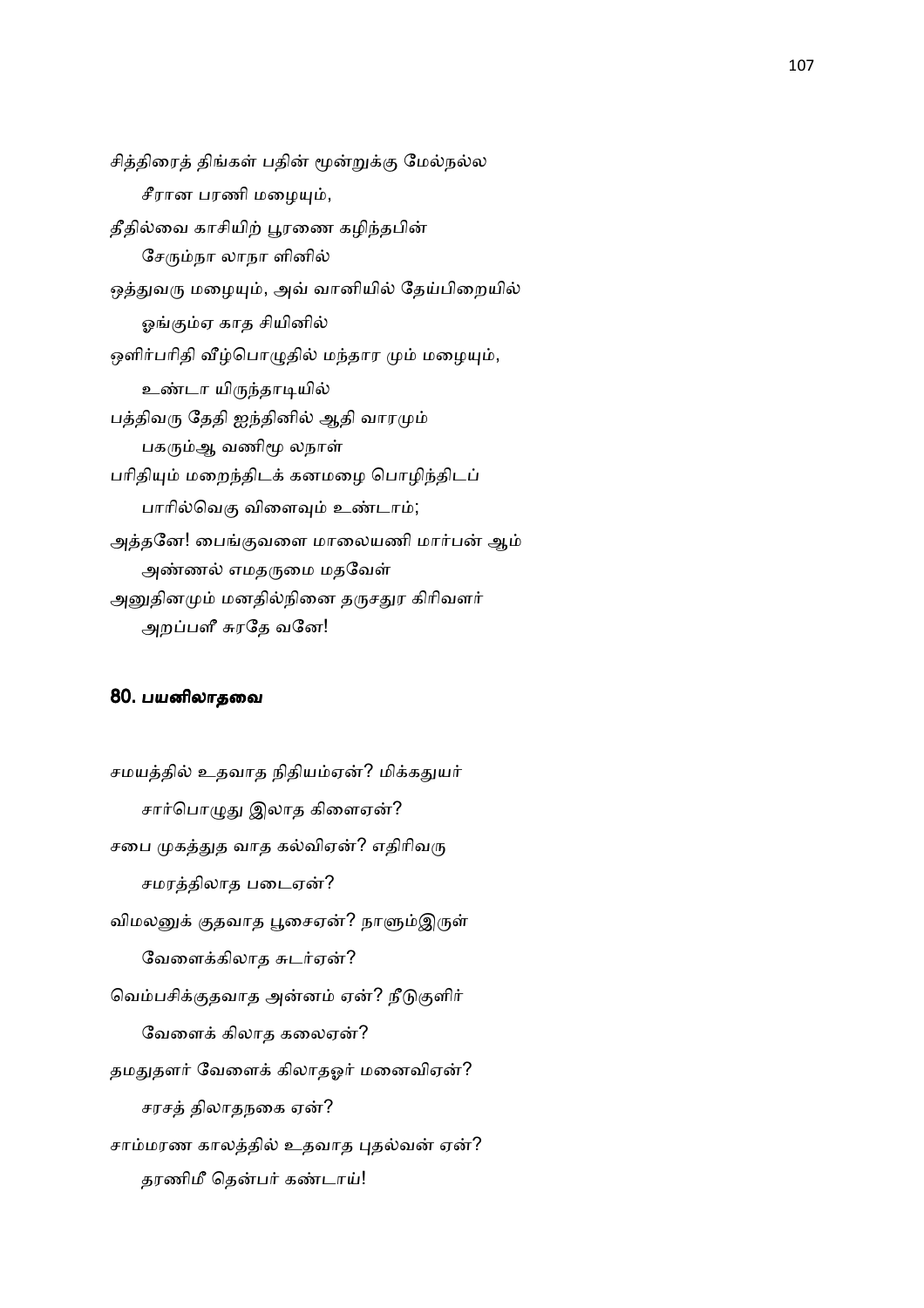அமரர்க்கும் முனிவர்க்கும் ஒருவர்க்கும் எட்டாத ஆதியே! அருமைமத வேள் அனுதினமும் மனதில்நினை தருசதுர கிரிவளர் அறப்பளீ சுரதே வனே!

### 81. மறையோர் சிறப்பு

ஓராறு தொழிலையும் கைவிடார்; சௌசவிதி ஒன்றுதப் பாது புரிவார்; உதயாதி யிற்சென்று நீர்படிகு வார்; காலம் ஒருமூன்றி னுக்கும் மறவா தாராய்ந்து காயத்ரி யதுசெபிப் பார்;நாளும் அதிதிபூ சைகள்பண் ணுவார்; யாகாதி கருமங்கள் மந்த்ரகிரி யாலோபம் இன்றியே செய்து வருவார்; பேராசை கொண்டிடார்; வைதிகநன் மார்க்கமே பிழையா திருக்கும் மறையோர் பெய்யெனப் பெய்யும்மு கில்;அவர்மகி மையெவர்களும் பேசுதற் கரித ரிதுகாண்! ஆரார் நெடுஞ்சடில அமலனே! எனையாளும் அண்ணலே! அருமை மதவேள் அனுதினமும் மனதில்நினை தருசதுர கிரிவளர் அறப்பளீ சுரதே வனே!

### 82. அரசர் சிறப்பு

மனுநீதி முறைமையும், பரராசர் கொண்டாட வரும்அதிக ரணவீ ரமும், வாள் விசய மொடுசரச சாதன விசேடமும், வாசிமத கரியேற் றமும், கனமாம் அமைச்சரும், பலமான துர்க்கமும், கைகண்ட போர்ப்ப டைஞரும்,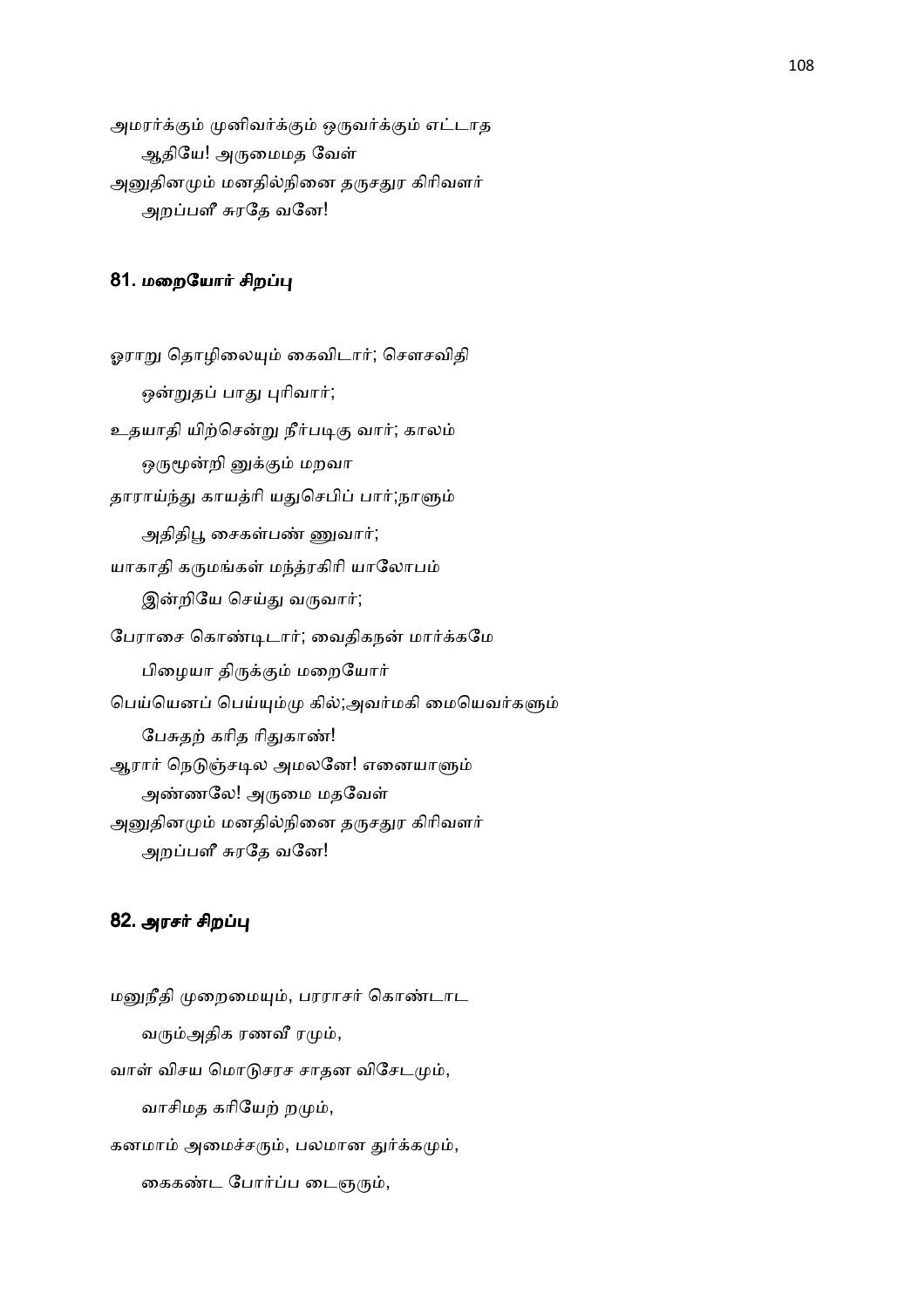கசரத பதாதியும், துரகப்ர வாகமும் கால தேசங்க ளெவையும் இனிதாய் அறிந்ததா னாபதிக ளொடுசமர்க் கிளையாத தளகர்த் தரும், என்றும்வற் றாததன தானிய சமுத்திரமும், ஏற்றம்உள குடிவர்க் கமும், அனைவோரும் மெச்ச இங்கிவையெலாம் உடையபேர் அரசராம்! அருமை மதவேள் அனுதினமும் மனதில்நினை தருசதுர கிரிவளர் அறப்பளீ சுரதே வனே!

### 83. வணிகர் சிறப்பு

நீள்கடல் கடந்திடுவர்; மலையாள மும்போவர்! நெடிதுதூ ரந்தி ரிந்தும் நினைவுதடு மாறார்கள்; சலியார்கள்; பொருள்தேடி நீள்நிலத் தரசு புரியும் வாளுழவ ரைத்தமது கைவசம் செய்வார்கள்; வருமிடம் வராத இடமும் மனத்தையும் அறிந்துதவி ஒன்றுநூ றாயிட வளர்ப்பர்;வரு தொலைதொ லைக்கும் ஆள்விடுவர்;மலிவுகுறை வதுவிசா ரித்திடுவர் அளவில்பற் பலச ரக்கும் அமைவுறக் கொள்வர்;விற் பார்கணக் கதிலணுவும் அறவிடார்; செலவு வரிலோ ஆளியொத் தேமலையின் அளவும் கொடுத்திடுவர் அருள் வைசியர்! அருமை மதவேள் அனுதினமும் மனதில்நினை தருசதுர கிரிவளர் அறப்பளீ சுரதே வனே!

84. வேளாளர் சிறப்பு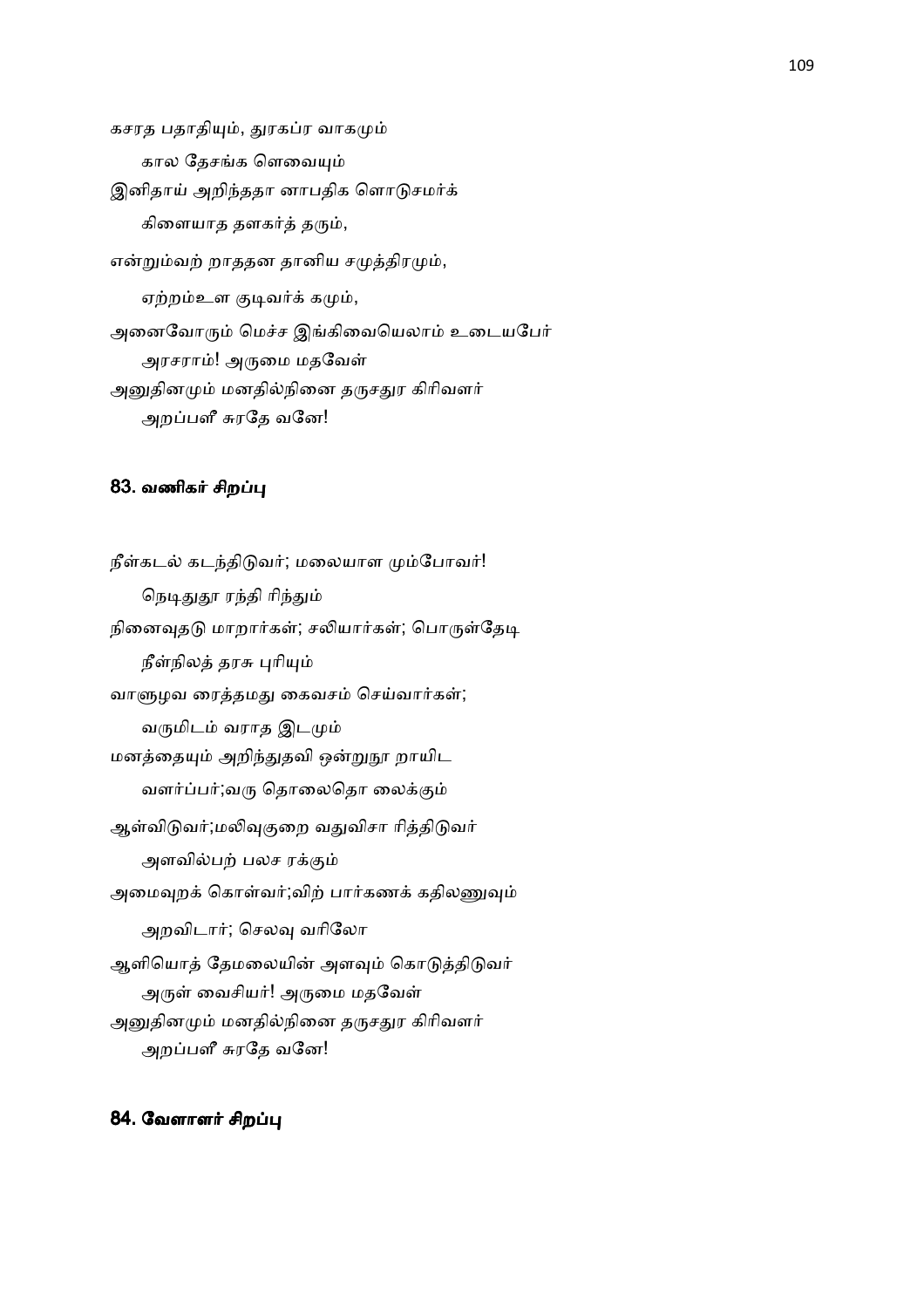யசனாதி கருமமும் தப்பாமல் வேதியர் இயற்றிநல் லேர்பெ றுவதும், இராச்யபா ரஞ்செய்து முடிமன்னர் வெற்றிகொண் டென்றும்நல் லேர்பெ றுவதும், வசனாதி தப்பாது தனதா னியந் தேடி வசியர்நல் லேர்பெ றுவதும், மற்றுமுள பேரெலாம் மிடியென்றி டாததிக வளமைபெற் றேர்பெ றுவதும், திசைதோறும் உள்ளபல தேவா லயம்பூசை செய்யுநல் லேர்பெ றுவதும், சீர்கொண்ட பைங்குவளை மாலைபுனை வேளாளர் செய்யும்மே ழிப்பெ ருமைகாண் அசையாது வெள்ளிமலை தனில்மேவி வாழ்கின்ற அண்ணலே! அருமை மதவேள் அனுதினமும் மனதில்நினை தருசதுர கிரிவளர் அறப்பளீ சுரதே வனே!

#### 85. தானாபதி, அமைச்சன், படைத்தலைவன்

தன்னரசன் வலிமையும், பரராசர் எண்ணமும், சாலமேல் வருக ருமமும் தானறிந் ததிபுத்தி உத்தியுண் டாயினோன் தானாதி பதியா குவான்; மன்னவர் மனத்தையும், காலதே சத்தையும், வாழ்குடி படைத்தி றமையும், மந்திரா லோசனை யும்எல்லாம் அறிந்தவன் வளமான மதிமந் திரி; துன்னிய படைக்குணம் கரிபரி பரீட்சையே, சூழ்பகைவர் புரிசூழ்ச் சியும், தோலாத வெற்றியும் திடமான சித்தியுள சூரனே சேனா திபன் அன்னையினும் நல்லமலை மங்கைபங் காளனே! அனகனே! அருமை மதவேள்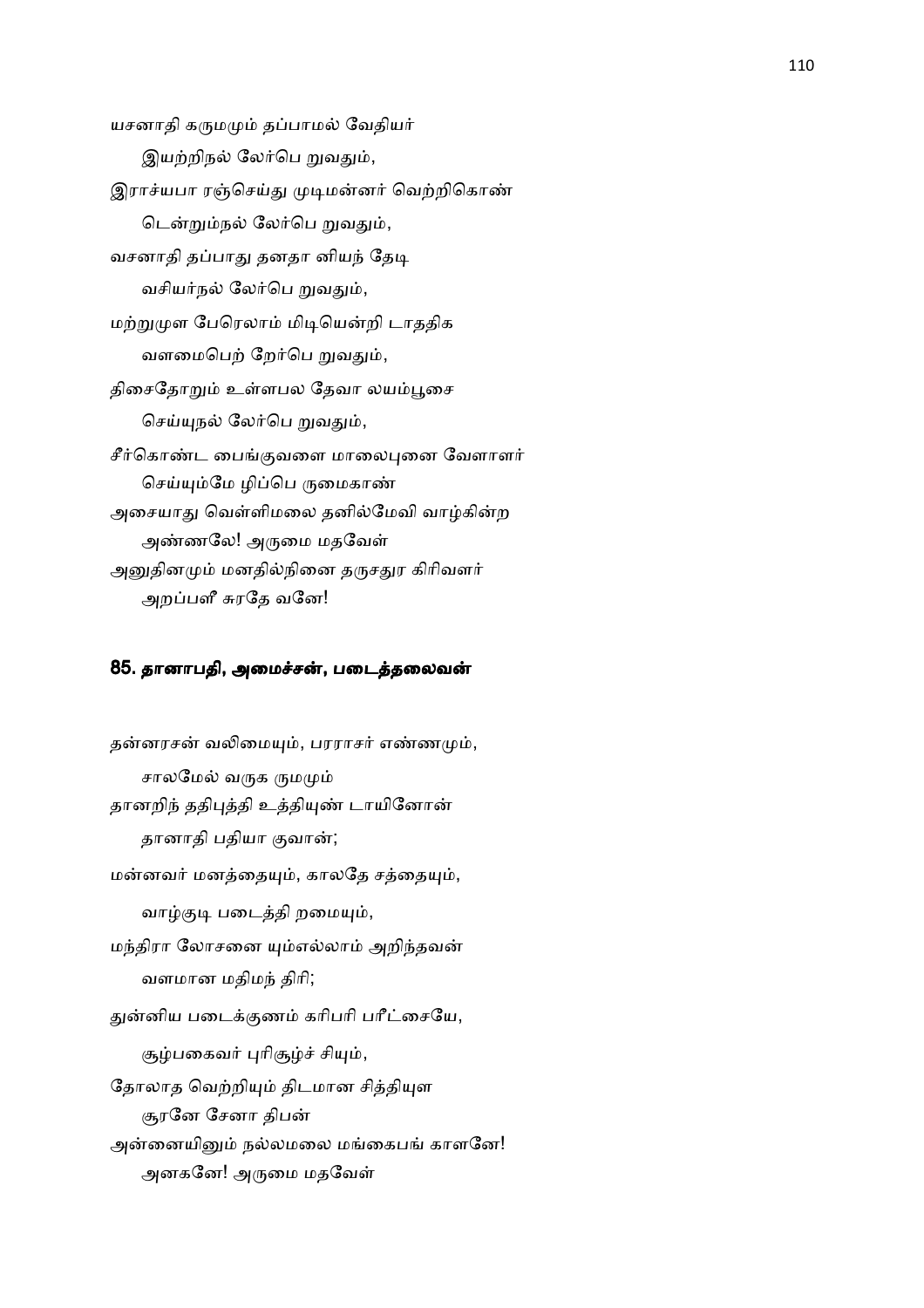அனுதினமும் மனதில்நினை தருசதுர கிரிவளர் அறப்பளீ சுரதே வனே!

#### 86. அரசவைக் கணக்கர்

வரும்ஓலை உத்தரத் தெழுதிவரு பொருளினால் வரவிடுப் போன்ம னதையும், மருவிவரு கருமமும் தேசகா லத்தையும் வருகர தலாம லகமாய் விரைவாய் அறிந்தரசர் எண்ணில்எண் ணினையள விடஎழு தவாசிக் கவும் வெற்றிகொண் டேபெரிய புத்தியுடை யோன்புவி யின் மேன்மைரா யசகா ரன்ஆம்; கருவாய் அறிந்து தொகை யீராறு நொடியினிற் கடிதேற் றிடக்கு றைக்கக் கடுகையொரு மலையாக மலையையொரு கடுகுமாக் காட்டுவோன் கருணீ கன்ஆம்; அருவாகி உருவாகி ஒளியாகி வெளியாகும் அண்ணலே! அருமை மதவேள் அனுதினமும் மனதில்நினை தருசதுர கிரிவளர் அறப்பளீ சுரதே வனே!

### 87. சீற்றத்தின் கொடுமை

கோபமே பாவங்களுக் கெல்லாம் தாய்தந்தை! கோபமே குடிகெ டுக்கும்! கோபமே ஒன்றையும் கூடிவர வொட்டாது! கோபமே துயர்கொ டுக்கும்! கோபமே பொல்லாது! கோபமே சீர்கேடு! கோபமே உறவ றுக்கும்! கோபமே பழிசெயும்! கோபமே பகையாளி! கோபமே கருணை போக்கும்! கோபமே ஈனமாம் கோபமே எவரையும் கூடாமல் ஒருவ னாக்கும்! கோபமே மறலிமுன் கொண்டுபோய்த் தீயநர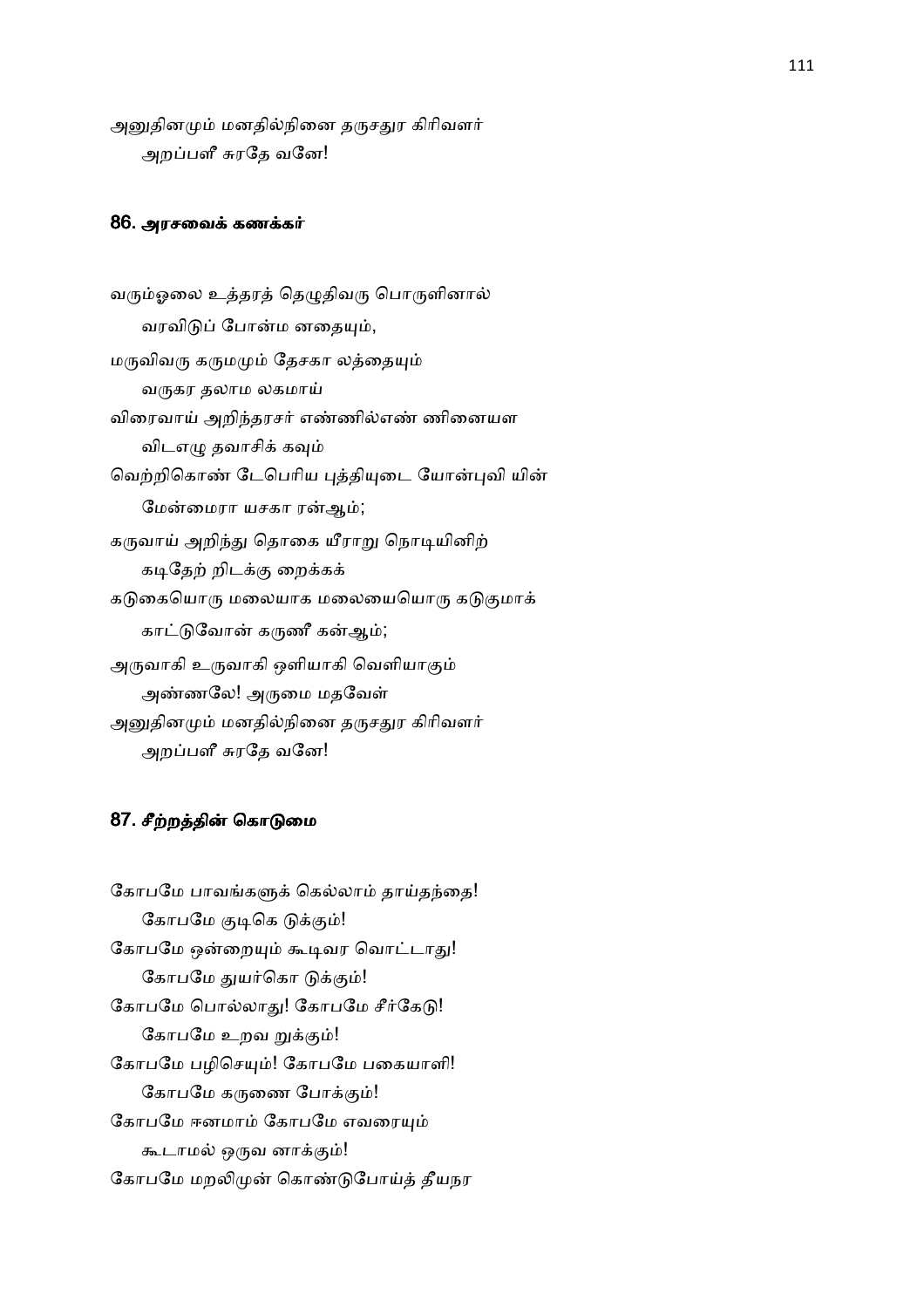கக்குழி யினில்தள் ளுமால்! ஆபத்தெ லாந்தவிர்த் தென்னையாட் கொண்டருளும் அண்ணலே! அருமை மதவேள் அனுதினமும் மனதில்நினை தருசதுர கிரிவளர் அறப்பளீ சுரதே வனே!

### 88. ப
ைற

தாம்புரி தவத்தையும் கொடையையும் புகழுவோர் தங்களுக் கவைத ழுவுறா! சற்றும்அறி வில்லாமல் அந்தணரை நிந்தைசெய் தயவிலோர் ஆயுள் பெருகார்! மேம்படு நறுங்கலவை மாலைதயிர் பால்புலால் வீடுநற் செந்நெல் இவைகள் வேறொருவர் தந்திடினும் மனுமொழி யறிந்தபேர் விலைகொடுத் தேகொள் ளுவார்! தேன்கனி கிழங்குவிற கிலையிவை யனைத்தையும் தீண்டரிய நீசர் எனினும் சீர்பெற அளிப்பரேல் இகழாது கைக்கொள்வர் சீலமுடை யோர்என் பரால்! ஆன்கொடி யுயர்த்தவுமை நேசனே! ஈசனே! அண்ணலே! அருமை மதவேள் அனுதினமும் மனதில்நினை தருசதுர கிரிவளர் அறப்பளீ சுரதே வனே!

# 89. முப்பொருள் (தத்துவத் திரயம்)

பூதமோ ரைந்துடன், புலனைந்தும், ஞானம் பொருந்துமிந் திரிய மைந்தும், பொருவில்கன் மேந்திரியம் ஐந்தும், மனம் ஆதியாம் புகலரிய கரணம் நான்கும், ஓதினோர் இவை ஆன்ம தத்துவம் எனச் சொல்வர்; உயர்கால நியதி கலையோ டோங்கிவரு வித்தை, ராகம், புருடன் மாயை யென்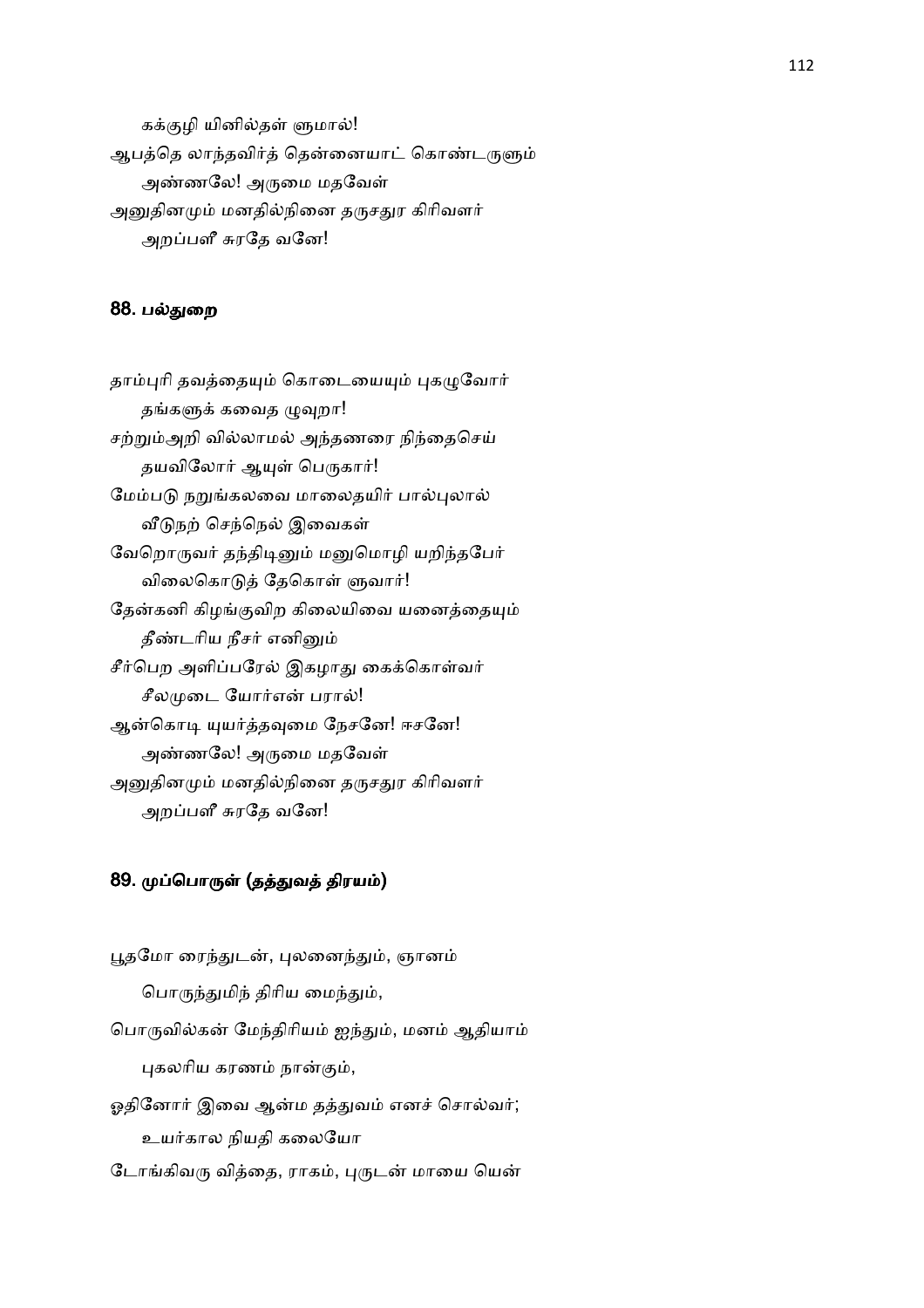றுரைசெய்யும் ஓரே ழுமே தீதில்வித் யாதத்வம் என்றிடுவர்; இவையலால் திகழ்சுத்த வித்தை ஈசன், சீர்கொள்சா தாக்கியம், சத்தி, சிவம் ஐந்துமே சிவதத்வம் என்ற றைகுவார்; ஆதிவட நீழலிற் சனகாதி யார்க்கருள் செய் அண்ணலே! அருமை மதவேள் அனுதினமும் மனதில்நினை தருசதுர கிரிவளர் அறப்பளீ சுரதே வனே.

#### 90. காமன் அம்பும் அவற்றின் பண்பு முதலியனவும்

வனசம், செழுஞ்சூத முடன், அசோ கம்தளவம், மலர்நீலம் இவைஐந் துமே மாரவேள் கணைகளாம்; இவைசெயும் குணம்; முளரி மனதிலா சையையெ ழுப்பும்; வினவில்ஒண் சூதமலர் மெய்ப்பசலை உண்டாக்கும்; மிகஅசோ கம்து யர்செயும்; வீழ்த்திடும் குளிர் முல்லை; நீலம்உயிர் போக்கிவிடும்; மேவும்இவை செயும்அ வத்தை; நினைவில்அது வேநோக்கம், வேறொன்றில் ஆசையறல், நெட்டுயிர்ப் பொடுபி தற்றல், நெஞ்சம் திடுக்கிடுதல், அனம் வெறுத்திடல், காய்ச்சல் நேர்தல், மௌனம் புரிகுதல், அனைவுயிர் உண்டில்லை என்னல்ஈ ரைந்தும் ஆம்! அத்தனே! அருமை மதவேள் அனுதினமும் மனதில்நினை தருசதுர கிரிவளர் அறப்பளீ சுரதே வனே!

#### 91. காமன் துணைப்பொருள்கள்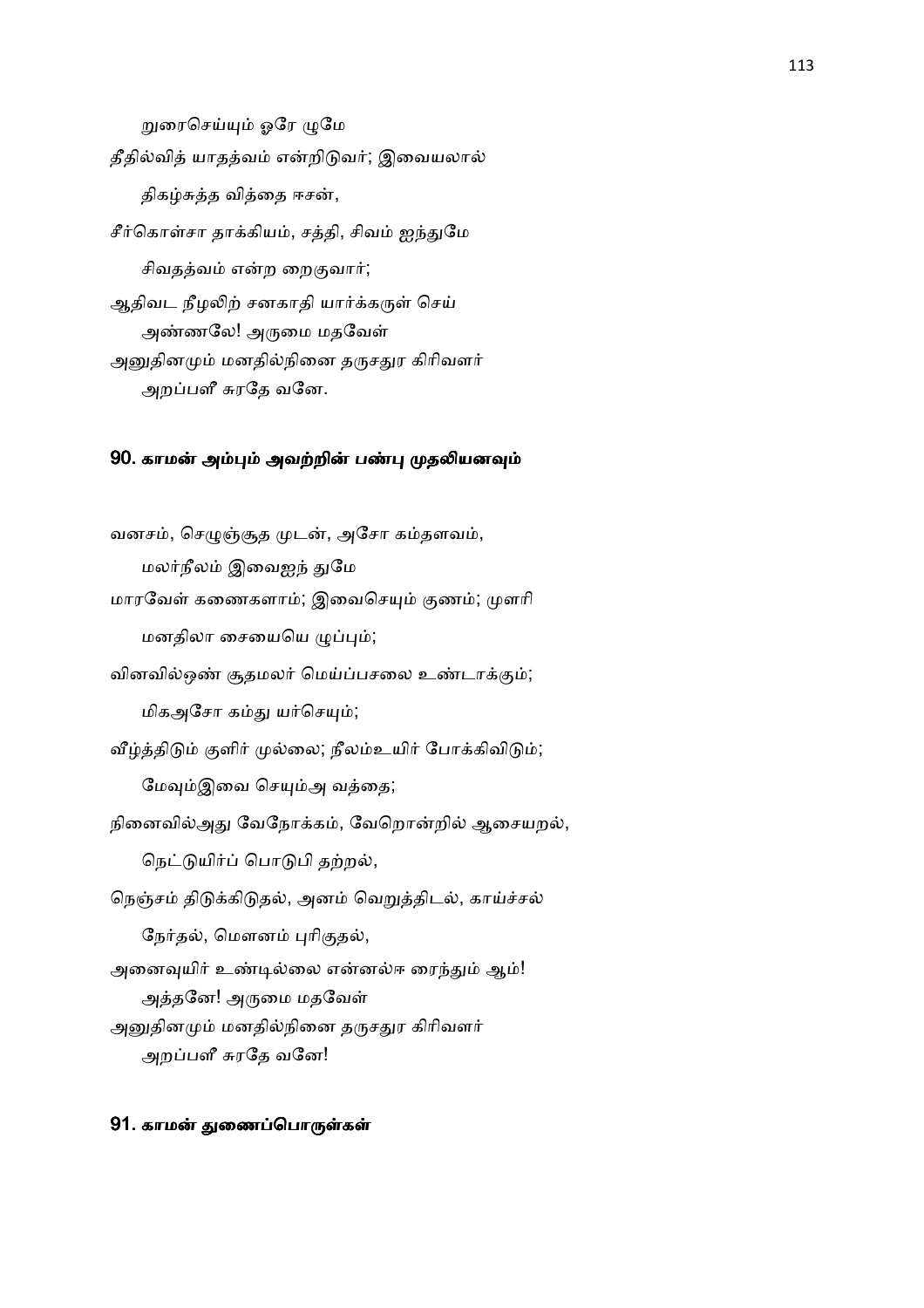வெஞ்சிலை செழுங்கழை;வில் நாரிகரு வண்டினம்; மேல்விடும் கணைகள் அலராம்; வீசிடும் தென்றல்தேர்; பைங்கிள்ளை யேபரிகள்; வேழம்கெ டாதஇருள் ஆம்; வஞ்சியர் பெருஞ்சேனை; கைதைஉடை வாள்; நெடிய வண்மைபெறு கடல்மு ரசம்ஆம்; மகரம்ப தாகை;வரு கோகிலம் காகளம்; மனதேபெ ரும்போர்க் களம்; சஞ்சரிக இசைபாடல்; குமுதநே யன்கவிகை; சார்இரதி யேம னைவிஆம்; தறுகண்மட மாதர்இள முலைமகுடம் ஆம்;அல்குல் தவறாதி ருக்கும் இடம்ஆம்; அஞ்சுகணை மாரவேட் கென்பர்; எளியோர்க்கெலாம் அமுதமே! அருமை மதவேள் அனுதினமும் மனதில்நினை தருசதுர கிரிவளர் அறப்பளீ சுரதே வனே!

#### 92. பகை கொள்ளத் தகாதவர்

மன்னவர், அமைச்சர், துர்ச்சனர், கோளர், தூதரொடு மாறாத மர்மம் உடையோர், வலுவர், கரு ணீகர், மிகு பாகம்செய் தன்னம் இடும் மடையர்,மந் திரவா தியர், சொன்னம் உடையோர் புலையர், உபதேச மதுசெய்வோர் சூழ்வயித் தியர்,க விதைகள் சொற்றிடும் புலவர் இவர் பதினைந்து பேரொடும் சொப்பனந் தனில் ஆகிலும் நன்னெறி அறிந்தபேர் பகைசெய்தி டார்கள் இந் நானிலத் தென்பர் கண்டாய்! நாரியோர் பாகனே! வேதாக மம்பரவும் நம்பனே! அன்பர் நிதி யே!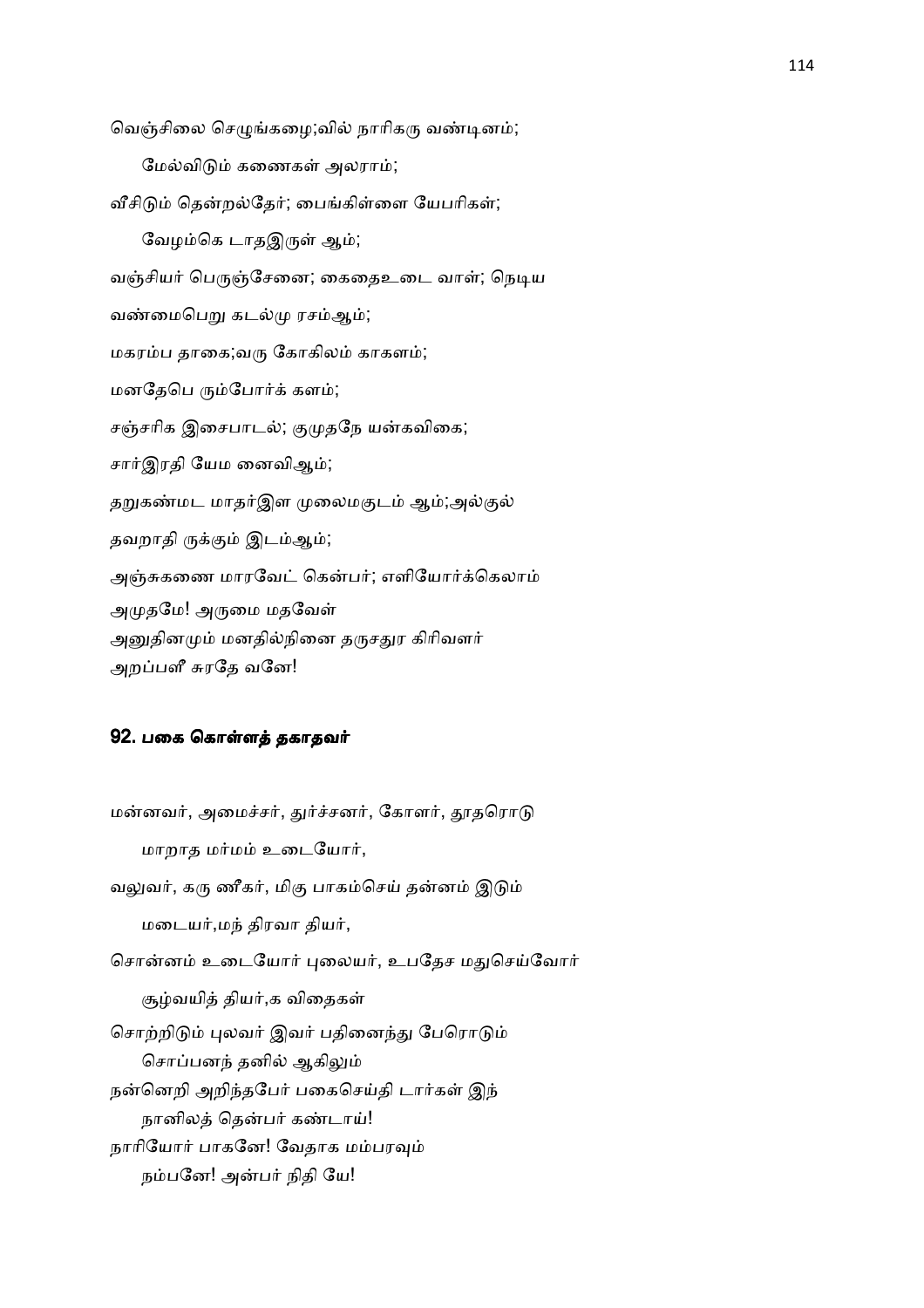அன்னம்ஊர் பிரமனும் கண்ணனும் காணாத அண்ணலே! அருமை மதவேள் அனுதினமும் மனதில்நினை தருசதுர கிரிவளர் அறப்பளீ சுரதே வனே!

#### 93. நன்மை தீமை பகுத்துப் பயன் கொள்ளுதல்

சுவைசேர் கரும்பைவெண் பாலைப் பருத்தியைச் சொல்லும்நல் நெல்லை எள்ளைத் தூயதெங் கின்கனியை எண்ணாத துட்டரைத் தொண்டரைத் தொழுதொ ழும்பை நவைதீரு மாறுகண் டித்தே பயன்கொள்வர் நற்றமிழ்க் கவிவா ணரை நலமிக்க செழுமலரை ஓவிய மெனத்தக்க நயமுள்ள நாரியர் தமைப் புவிமீதில் உபகார நெஞ்சரைச் சிறுவரைப் போர்வீர ரைத்தூ யரைப் போதவும் பரிவோ டிதஞ்செய்ய மிகுபயன் புகழ்பெறக் கொள்வர் கண்டாய் அவமதி தவிர்த் தென்னை ஆட்கொண்ட வள்ளலே! அண்ணலே! அருமை மதவேள் அனுதினமும் மனதில்நினை தருசதுர கிரிவளர் அறப்பளீ சுரதே வனே!

## 94. முப்பத்திரண்டு அறங்கள்

பெறுமில், பெறுவித்தலொடு, காதோலை, நாள்தொறும் பிள்ளைகள் அருந்தி டும்பால், பேசரிய சத்திரம், மடம்,ஆ வுரிஞ்சுகல் பெண்போகம், நாவிதன், வணான், மறைமொழிக ணாடி, தண்ணீர், தலைக் கெண்ணெய்பசு வாயின்உறை, பிணம்அ டக்கல், வாவி, இறும் உயிர்மீட்டல், தின்பொருள், அடைக்காய்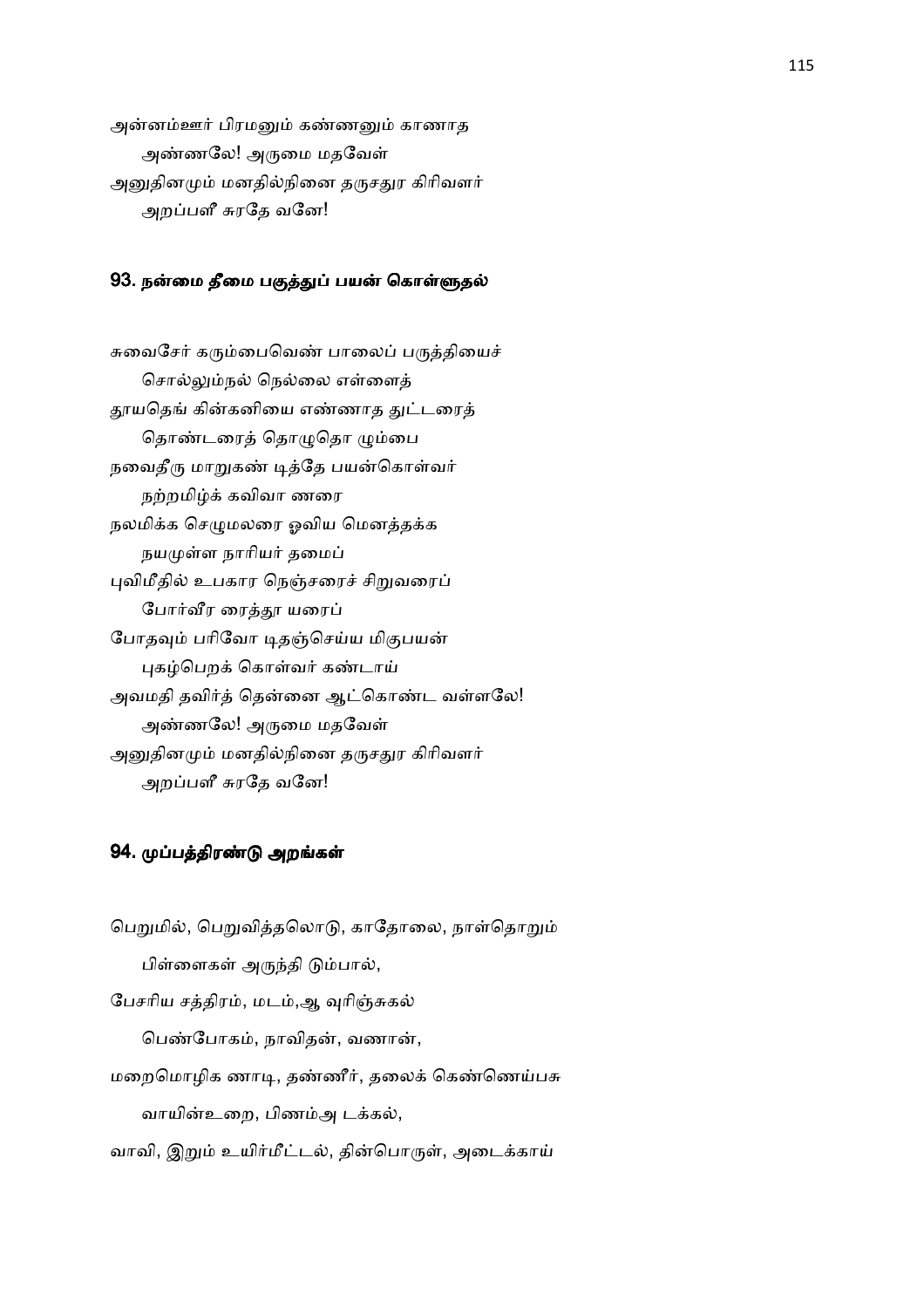வழங்கல், சுண் ணாம்பு தவுதல்,

சிறையுறு பவர்க்கமுது, வேற்றிலம் காத்தல், பொழில் செய்தல், முன் னூலின் மனம், திகழ்விலங் கூண், பிச்சை, அறுசமய ருக்குண்டி,

தேவரா லாயம்,அ வுடதம்;

அறைதல்கற் போர்க்கன்னம் நாலெட் டறங்களும்முன்

அன்னைசெயல்; அருமை மதவேள்

அனுதினமும் மனதில்நினை தருசதுர கிரிவளர் அறப்பளீ சுரதே வனே.

### 95. இல்லறம்

தந்தைதாய் சற்குருவை இட்டதெய் வங்களைச் சன்மார்க்கம் உளமனை வியைத் தவறாத சுற்றத்தை ஏவாத மக்களைத் தனைநம்பி வருவோர் களைச் சிந்தைமகிழ் வெய்தவே பணிவிடைசெய் வோர்களைத் தென்புலத் தோர் வறிஞரைத் தீதிலா அதிதியைப் பரிவுடைய துணைவரைத் தேனுவைப் பூசுரர் தமைச் சந்ததம் செய்கடனை யென்றும்இவை பிழையாது தான்புரிந் திடல்இல் லறம்; சாருநலம் உடையராம் துறவறத் தோரும்இவர் தம்முடன் சரியா யிடார்! அந்தரி உயிர்க்கெலாந் தாய்தனினும் நல்லவட் கன்பனே! அருமை மதவேள் அனுதினமும் மனதில்நினை தருசதுர கிரிவளர் அறப்பளீ சுரதே வனே!

#### 96. புராணம்

தலைமைசேர் பௌடிகம், இலிங்கம், மார்க்கண்டம், எழில் சாரும்வா மனம், மச் சமே,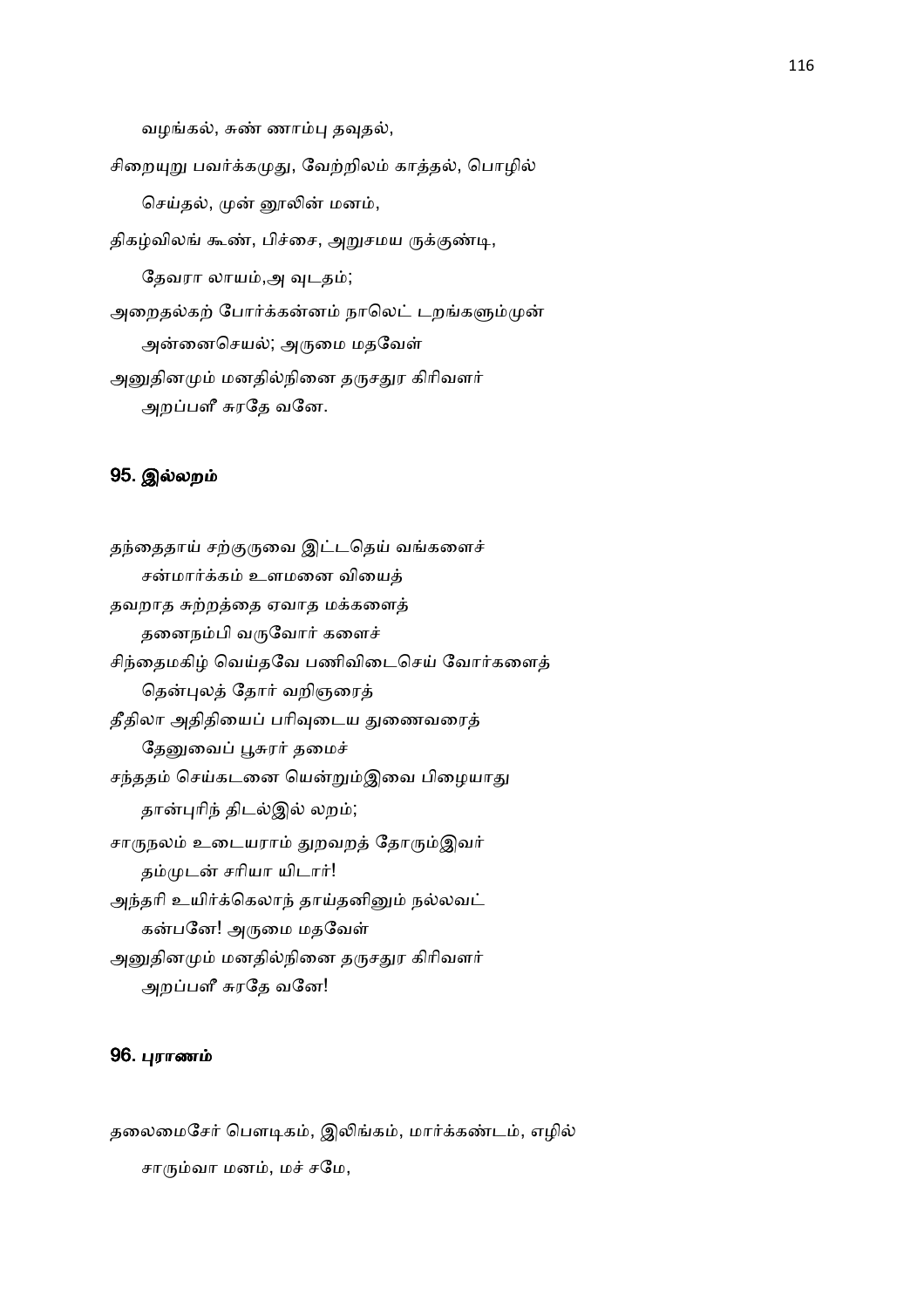சைவம், பெ ருங்கூர்மம், வருவரா கம், கந்த சரிதமே, பிரமாண் டமும், தலைமைசேர் இப்பத்தும் உயர்சிவ புராணம்ஆம்; நெடியமால் கதை;வை ணவம் நீதிசேர் காருடம், நாரதம், பாகவதம், நீடிய புராணம் நான்காம்; கலைவளர்சொல் பதுமமொடு, கிரமகை வர்த்தமே, கமலா லயன்கா தைஆம்; கதிரவன் காதையே சூரிய புராணமாம்; கனல் காதை ஆக்கி னேயம்; அலைகொண்ட நதியும்வெண் மதியும்அறு கும்புனையும் அத்தனே! அருமை மதவேள் அனுதினமும் மனதில்நினை தருசதுர கிரிவளர் அறப்பளீ சுரதே வனே!

# 97. புகழ்ச்சி

பருகாத அமுதொருவர் பண்ணாத பூடணம், பாரில்மறை யாத நிதியம், பரிதிகண் டலராத நிலவுகண் டுலராத பண்புடைய பங்கே ருகம் கருகாத புயல், கலைகள் அருகாத திங்கள், வெங் கானில் உறை யாத சீயம்; கருதரிய இக்குணம் அனைத்தும்உண் டானபேர் காசினியில் அருமை யாகும்! தெரியவுரை செய்யின்மொழி, கீர்த்தி, வரு கல்வியொடு, சீரிதயம், ஈகை, வதனம், திடமான வீரம், இவை யென்றறிகு வார்கள்! இச் செகமெலாம் கொண்டா டவே அருள் கற்ப தருஎன்ன ஓங்கிடும் தான துரை ஆகும்எம தருமை மதவேள்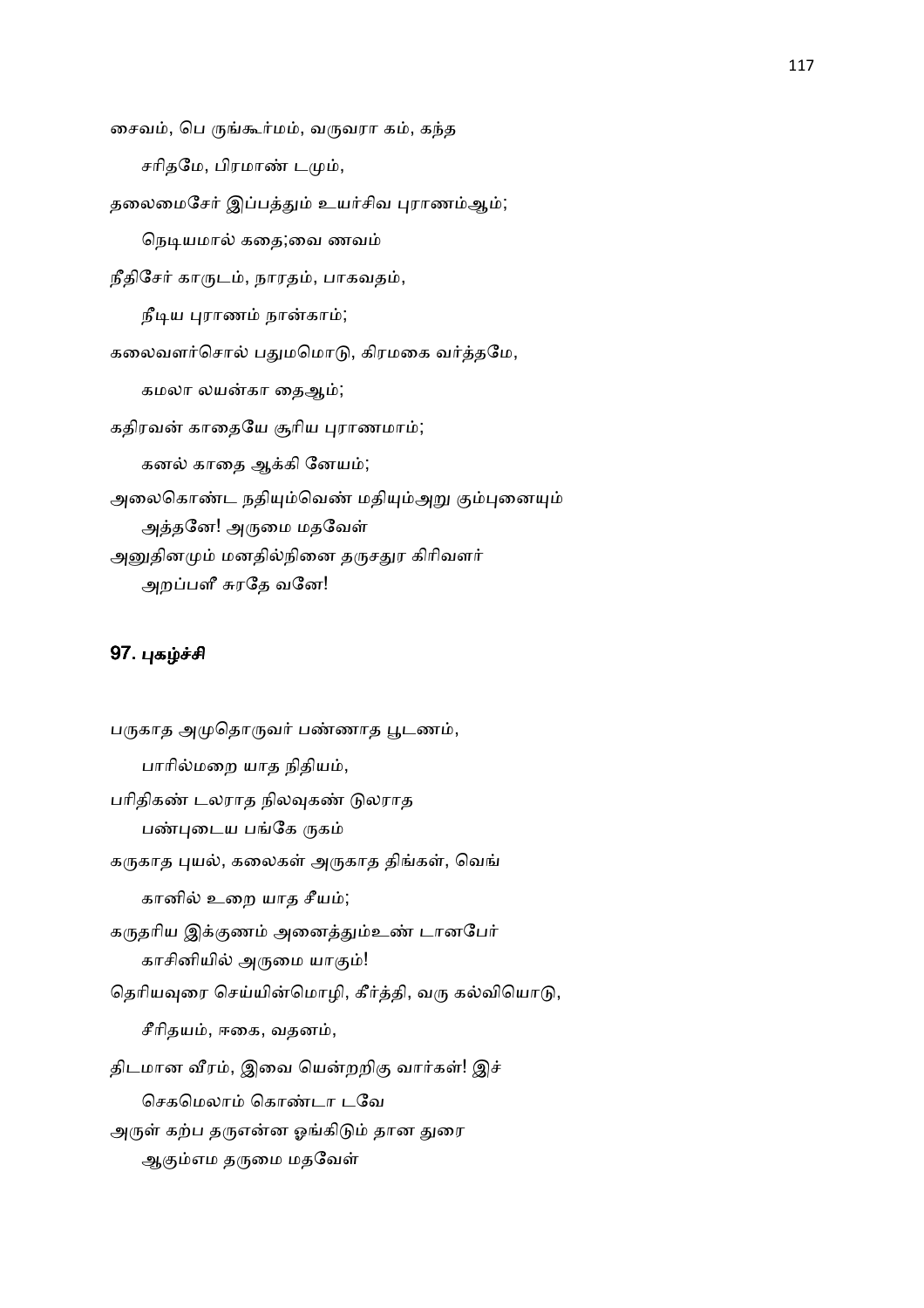அனுதினமும் மனதில்நினை தருசதுர கிரிவளர் அறப்பளீ சுரதே வனே!

## 98. திருமால் அவதாரம்

சோமுகா சுரனை முன் வதைத்தமரர் துயர்கெடச் சுருதிதந் ததுமச் சம்ஆம்; சுரர்தமக் கமுதுஈந்த தாமையாம்; பாய்போற் சுருட்டிமா நிலம்எ டுத்தே போமிரணி யாக்கதனை உயிருண்ட தேனமாம்; பொல்லாத கனகன் உயிரைப் போக்கியது நரசிங்கம்; உலகளந் தோங்கியது புனிதவா மனமூர்த் திஆம்; ஏமுறும் இராவணனை வென்றவன் இராகவன்; இரவிகுலம் வேர றுத்தோன் ஏர்பர சிராமன்; வரு கண்ணனொடு பலராமன் இப்புவி பயந்த விர்த்தோர் ஆமினிய கற்கிஇனி மேல்வருவ திவைபத்தும் அரிவடிவம்; அருமை மதவேள் அனுதினமும் மனதில்நினை தருசதுர கிரிவளர் அறப்பளீ சுரதே வனே!

## 99. சிவமூர்த்தி

பிறைசூடி, உமைநேசன், விடையூர்தி, நடமிடும் பெரியன், உயர் வதுவை வடிவன் பிச் சாடனன்,காம தகனன்,மற லியைவென்ற பெம்மான், புரந் தகித்தோன், மறமலி சலந்தரனை மாய்த்தவன், பிரமன்முடி வௌவினோன், வீரே சுரன்,

மருவுநர சிங்கத்தை வென்றஅரன், உமைபாகன்